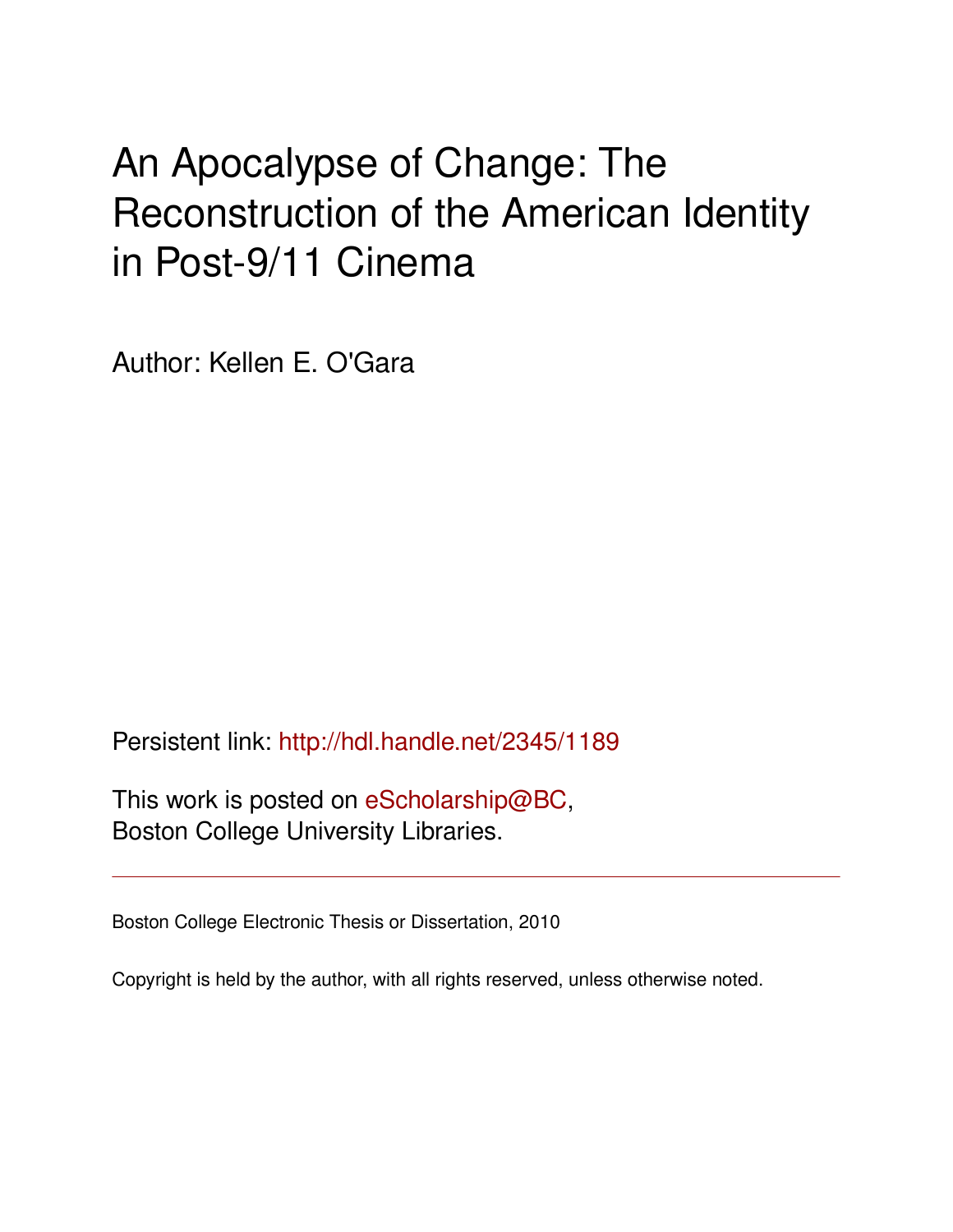# **An Apocalypse of Change: The Reconstruction of the American Identity in Post-9/11 Cinema**

By Kellen O'Gara

A Senior Honors Thesis Submitted to the Department of Communication Of Boston College May 2010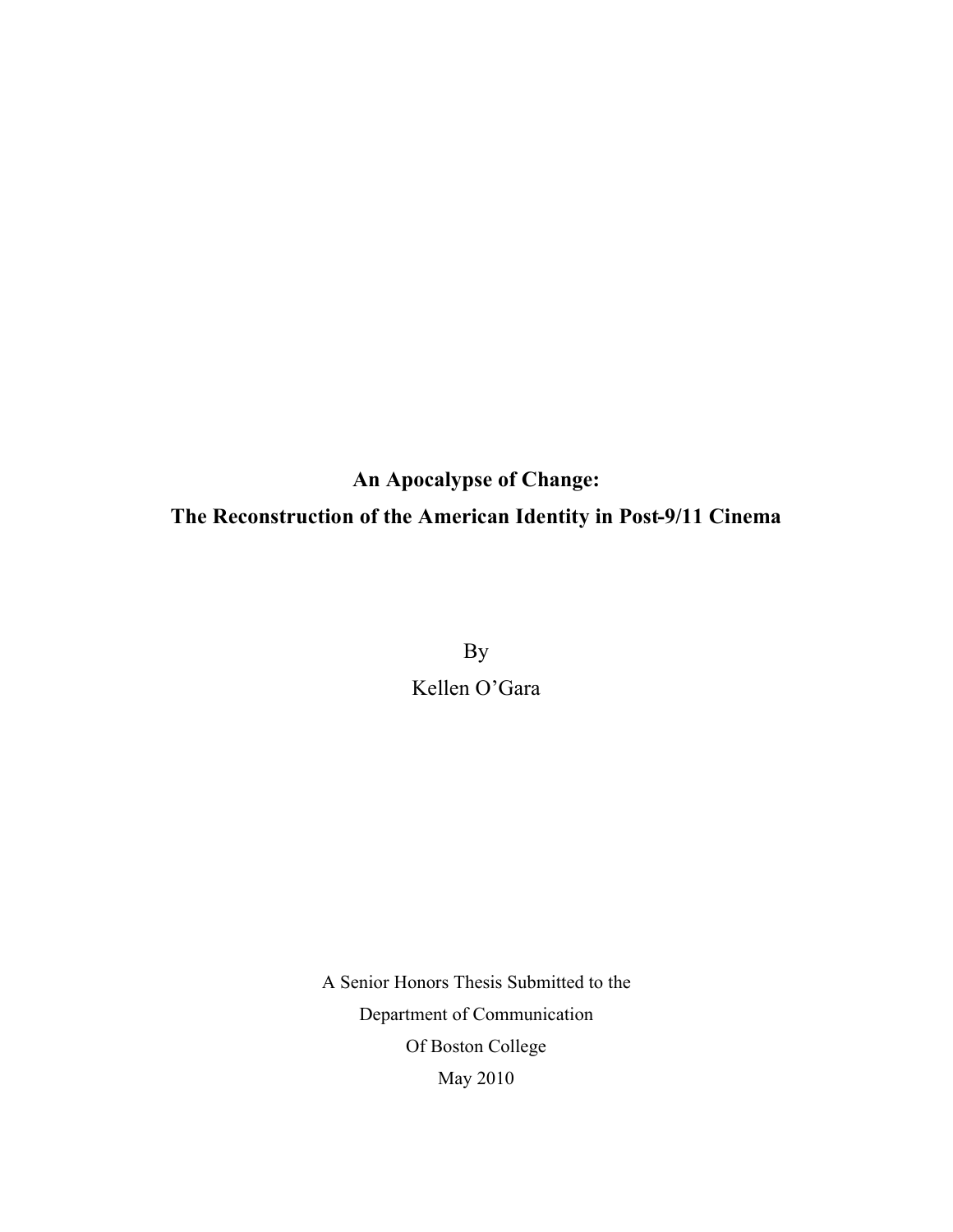*A man finds his identity by identifying. A man's identity is not best thought of as the way in which he is separated from his fellows, but the way in which he is united with them." –Robert Terwilliger*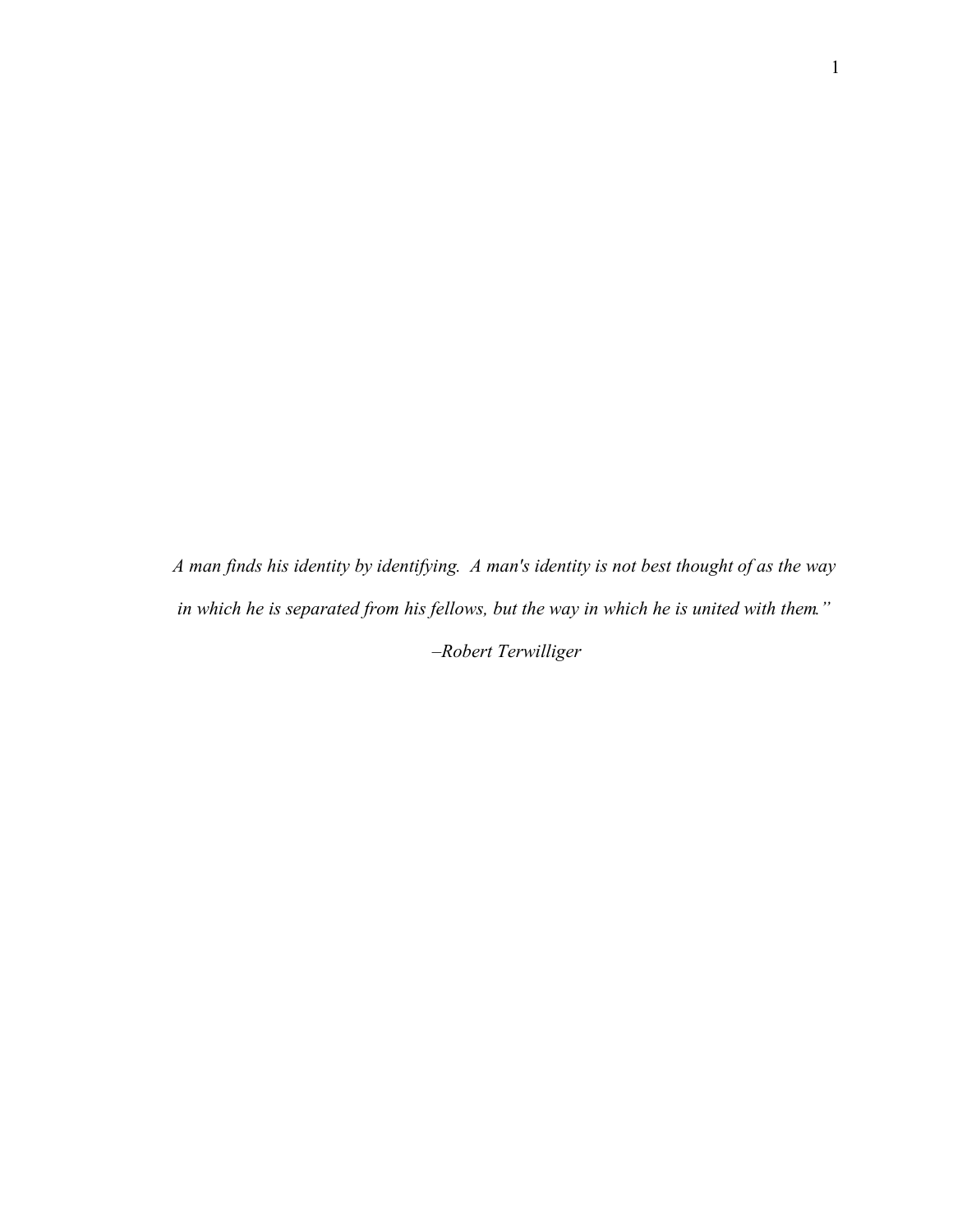# **TABLE OF CONTENTS**

| <b>CHAPTER TWO-THE SPARK THAT LIT THE FIRE:</b>                                                                                    |     |
|------------------------------------------------------------------------------------------------------------------------------------|-----|
| <b>CHAPTER THREE-DIVIDED LINES:</b>                                                                                                |     |
| <b>CHAPTER FOUR- AMBIGUITY OF IDENTITY:</b><br>PREVIOUS STUDIES OF INTOLERANCE, RACISM, AND THE AMERICAN                           |     |
| <b>CHAPTER FIVE-A HISTORICAL APPROACH TO IDENTITY</b>                                                                              |     |
| Progress and Perimeters: Concepts of the Modern Era23                                                                              |     |
|                                                                                                                                    |     |
| <b>CHAPTER SIX- A TRAUMATIC TRANSITION:</b>                                                                                        |     |
| What Makes Terror Tick: An Overview of Trauma Culture                                                                              |     |
| <b>Therapeutic Cinema: Previous Studies of Traumatic Film20</b>                                                                    |     |
| <b>CHAPTER SEVEN- UNITED WE STAND:</b><br>THE CENTRAL ELEMENT OF TRAUMATIC FILM<br>AND RATIONALE FOR CRASH AND ANGELS IN AMERICA36 |     |
|                                                                                                                                    | .37 |
| "Oh What a Tangled Web We Weave:" A Plot Summary                                                                                   |     |
| A Multi-Million Dollar Heist:                                                                                                      |     |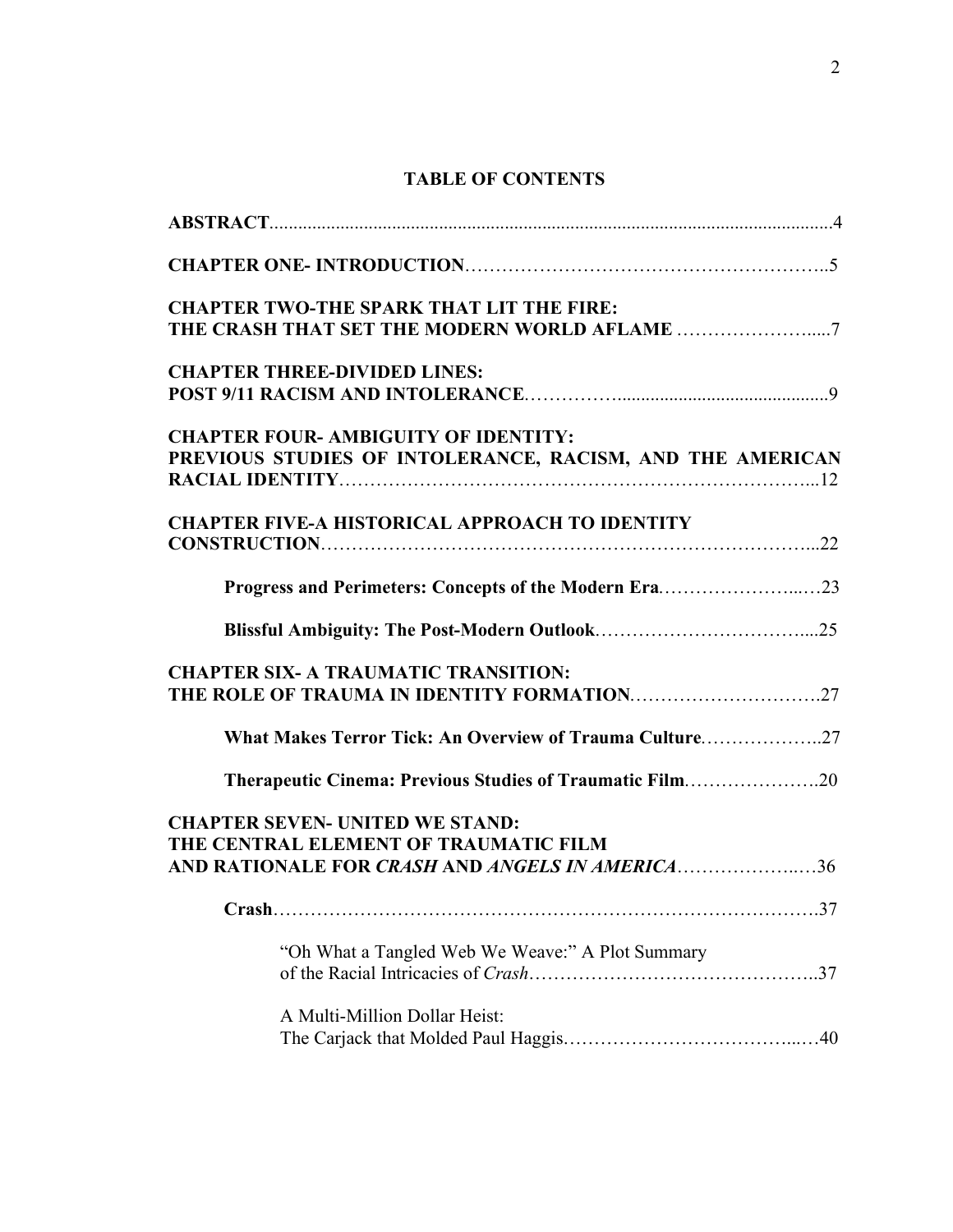| The Epic of Epic Proportions:                                                                  |  |
|------------------------------------------------------------------------------------------------|--|
| Identity Crisis as a Career:<br>Tony Kushner and the Historical Context of Angels in America46 |  |
| From Stage to Screen: <i>Angels in America</i> 's Transition to Cinema49                       |  |
|                                                                                                |  |
|                                                                                                |  |
|                                                                                                |  |
| Perversion or Progress: Eliminating the Distinction of "Other"58                               |  |
|                                                                                                |  |
| Schizophrenia or Human Persona?: The Split Personalities of Crash69                            |  |
|                                                                                                |  |
|                                                                                                |  |
|                                                                                                |  |
|                                                                                                |  |
|                                                                                                |  |
| CHAPTER 9- "It MADE ME THINK:" A SOCIETAL RESPONSE 98                                          |  |
| The Power of Participation and the "Optimism of Will":                                         |  |
|                                                                                                |  |
| <b>CHAPTER 10-THE ESSENCE OF AMERICA: A CITIZEN OF CITIZENS102</b>                             |  |
|                                                                                                |  |
|                                                                                                |  |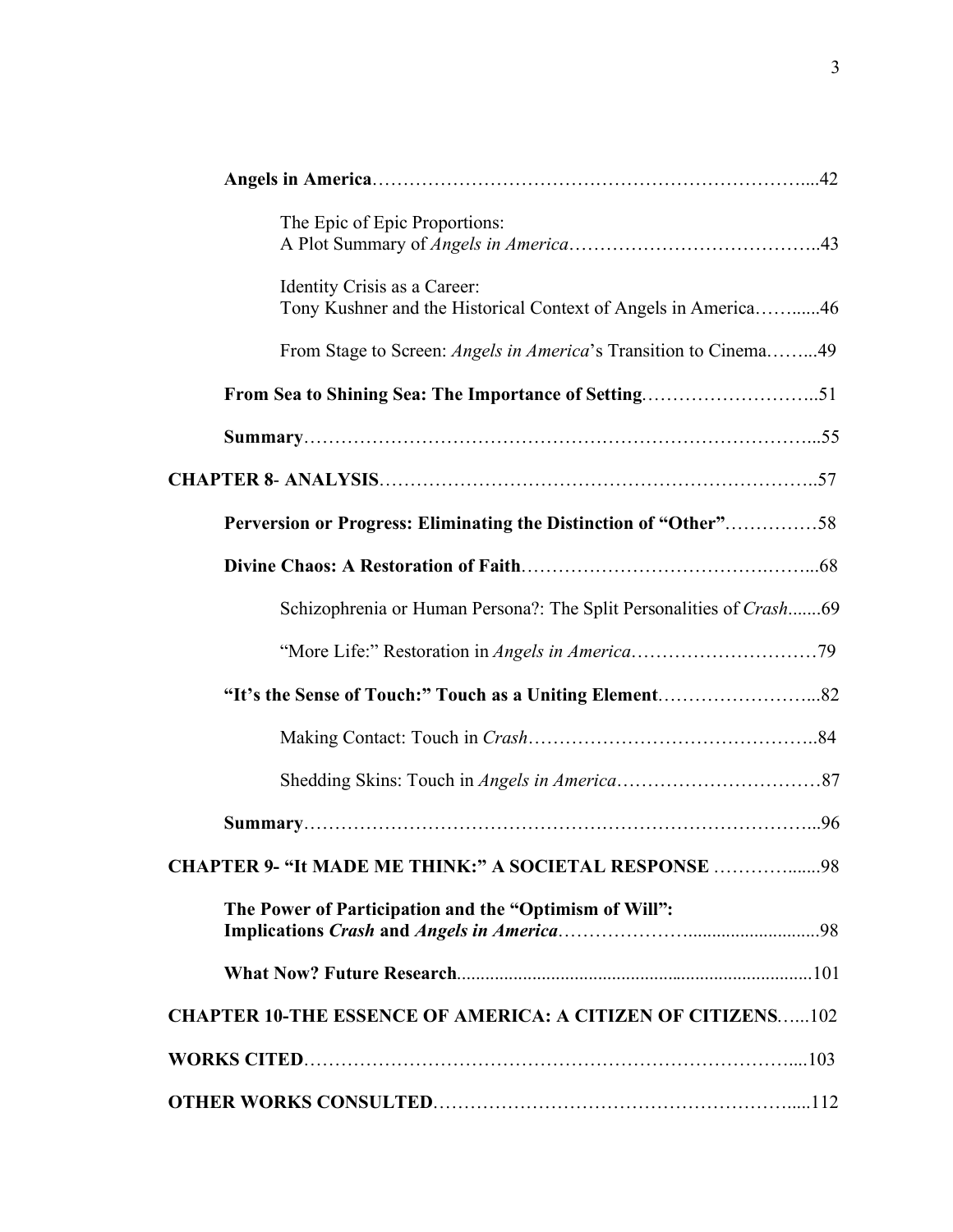#### **ABSTRACT**

At 8:45am on September 11, 2001, United States citizens stood in shock and awe as the confidence in their national identity shattered as quickly as the fall of the World Trade Center. In the after-math of September 11, Americans everywhere fought to recreate a sense of individual belonging and restructure an identity as a nation. Media, television, and film sought to fill this void in the American people.

This paper analyzes the reconstruction of the American identity through the lens of two post-modern films: Paul Haggis' *Crash* and Tony Kushner's *Angels in America.* First, the role of 9/11 on the resurgence of trauma culture and its catalytic effect on the start of the post-modern era is examined. This analysis argues that these films unite American citizens through the central notion of humanity that mankind ultimately shares. This is achieved through the framework of three central themes: the elimination of the typified other, the restoration of faith in mankind and the human condition, and the uniting sense of touch. The construction of these themes reconciles the ambiguity and uncertainty inherent in all aspects of the post-modern era. These films serve as metaphorical narrative vehicles and function to draw the American people back into a sense of a universal, national identity in the wake of September 11. In addition, they foster reassurance in the American spirit and ensure the ability of the United States to initiate collective recovery after periods of intense national trauma.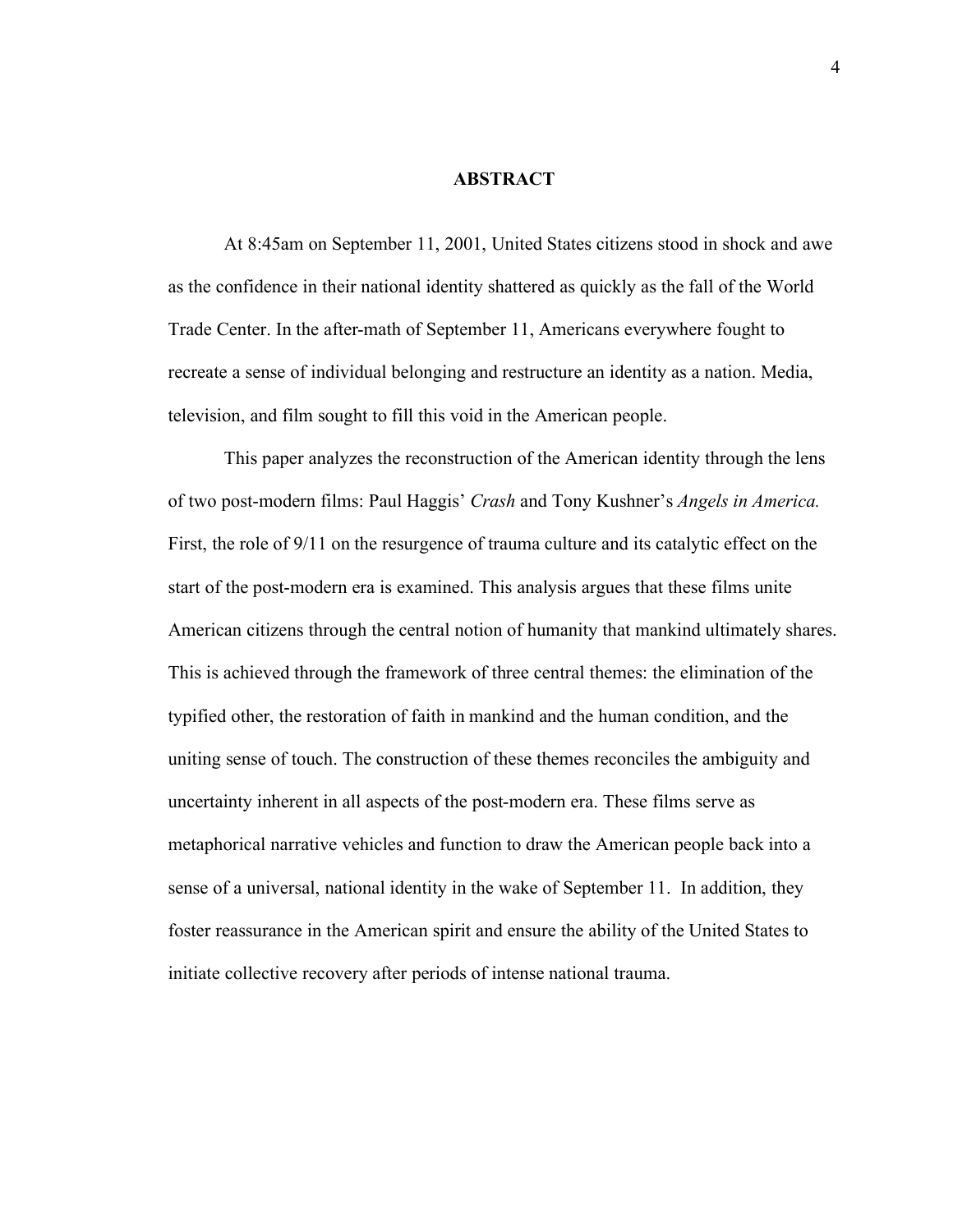#### **CHAPTER ONE INTRODUCTION**

What creates an identity? Simple wisdom suggests that identity is formed through individual experience and knowledge. However, might the experiences of and lessons learned through others guide us in the creation of self? Mankind as a population constantly grasps onto any and all forms of experience as a way to make sense of their own trials and tribulations. This frame of reference held true most notably after the terrorist attacks on the United States of America on September 11, 2001. Americans everywhere fought to recreate a sense of individual belonging and restructure an identity as a nation. Media, television, and film sought to fill this void in the American people.

The following paper analyzes two films- Paul Haggis' *Crash* and Tony Kushner's *Angels in America*-and their recent relevancy and importance for American citizens. These films serve as metaphorical narrative vehicles and function to draw the American people back into a sense of a universal, national identity in the wake of September 11. Chapter Two of this study outlines the events of September 11 and the effect of President George W. Bush's post-9/11 rhetoric on the attitudes and perceptions of the national public. Chapter Three examines the effects of these attacks on American citizens and the social impacts of post-9/11 racist attitudes on American immigrants and minorities Chapter Four investigates previous research in the areas of racial and American identities, outlining the stereotypical media representations of race and ethnicity and how this has affected the construction of tolerance in popular American culture and society. Chapter Five develops this understanding of tolerance through a historical perspective. The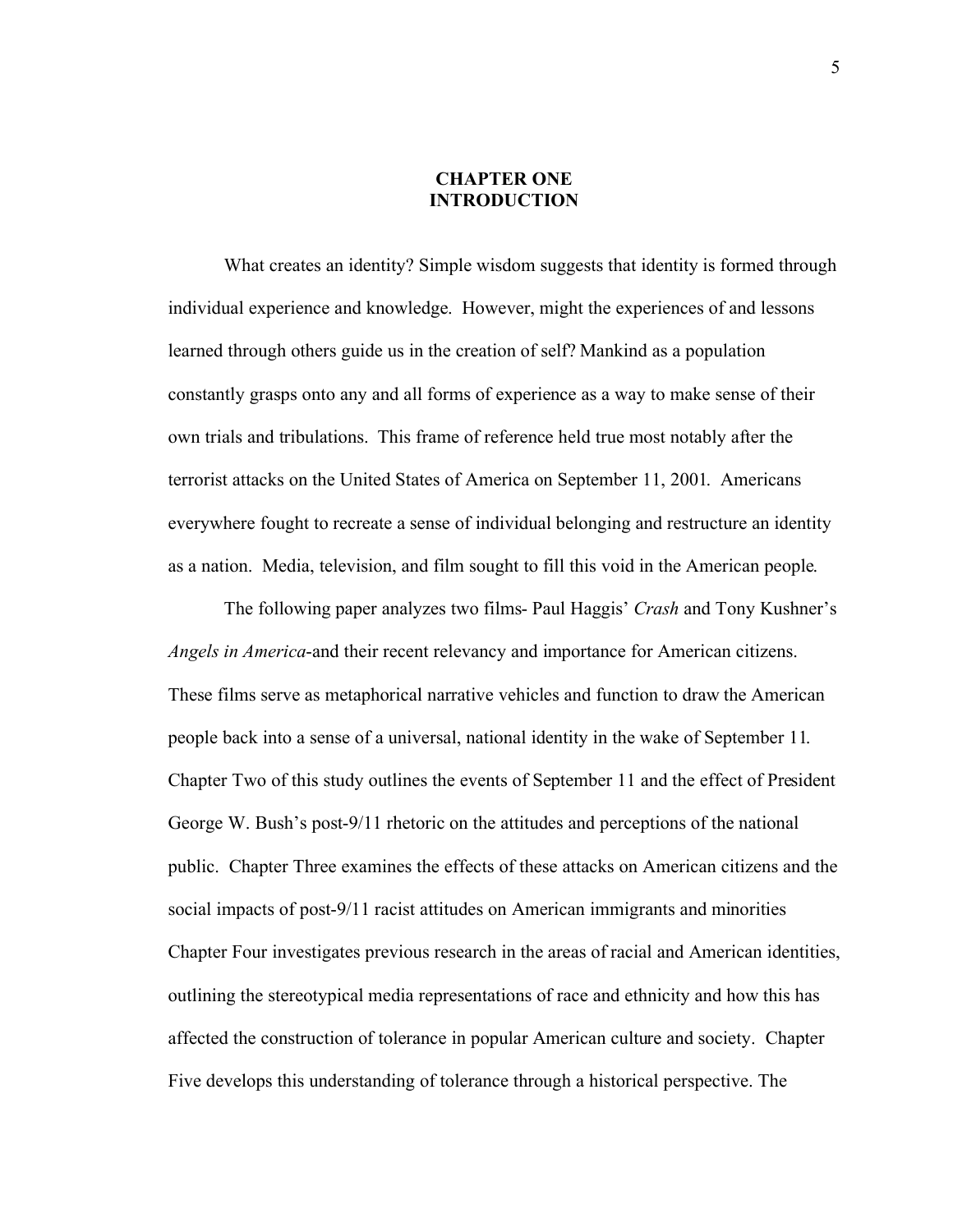chapter demonstrates the influence of the transition from modernity to post-modernity on the American identity by summarizing the contrasting characteristics of these time periods. The events of September 11 are cited as a marked trauma, and thus function collectively as a catalyst for the post-modern era and the transformation of the modern American identity. Chapter Six presents a brief overview of the concept of both trauma culture and trauma film. The chapter then examines trauma film in relation to post-9/11 cinema and its contribution to the post-modern belief in synchronicity, otherwise defined as temporally coincidental occurrences that demonstrate the interconnectedness of mankind (Schloesser, "TMI"). Chapter Seven identifies post-modern films *Crash* and *Angels in America* as dual focuses for analysis and contextualizes these films and their various producers. The urban setting of these films and their function as microcosms of America as important elements of representational post-modern cinema are discussed. Chapter Eight analyzes the two films through the lens of three overarching themes: the elimination of the other, the restoration of faith, and the uniting sense of touch. Chapter Nine generates a discussion of the findings of chapter eight, provides suggestions for interpreting the messages of *Crash* and *Angels in America,* and proposes considerations for future related research. Chapter Ten formulates a new perspective of America and the identities of its citizens as a collective force.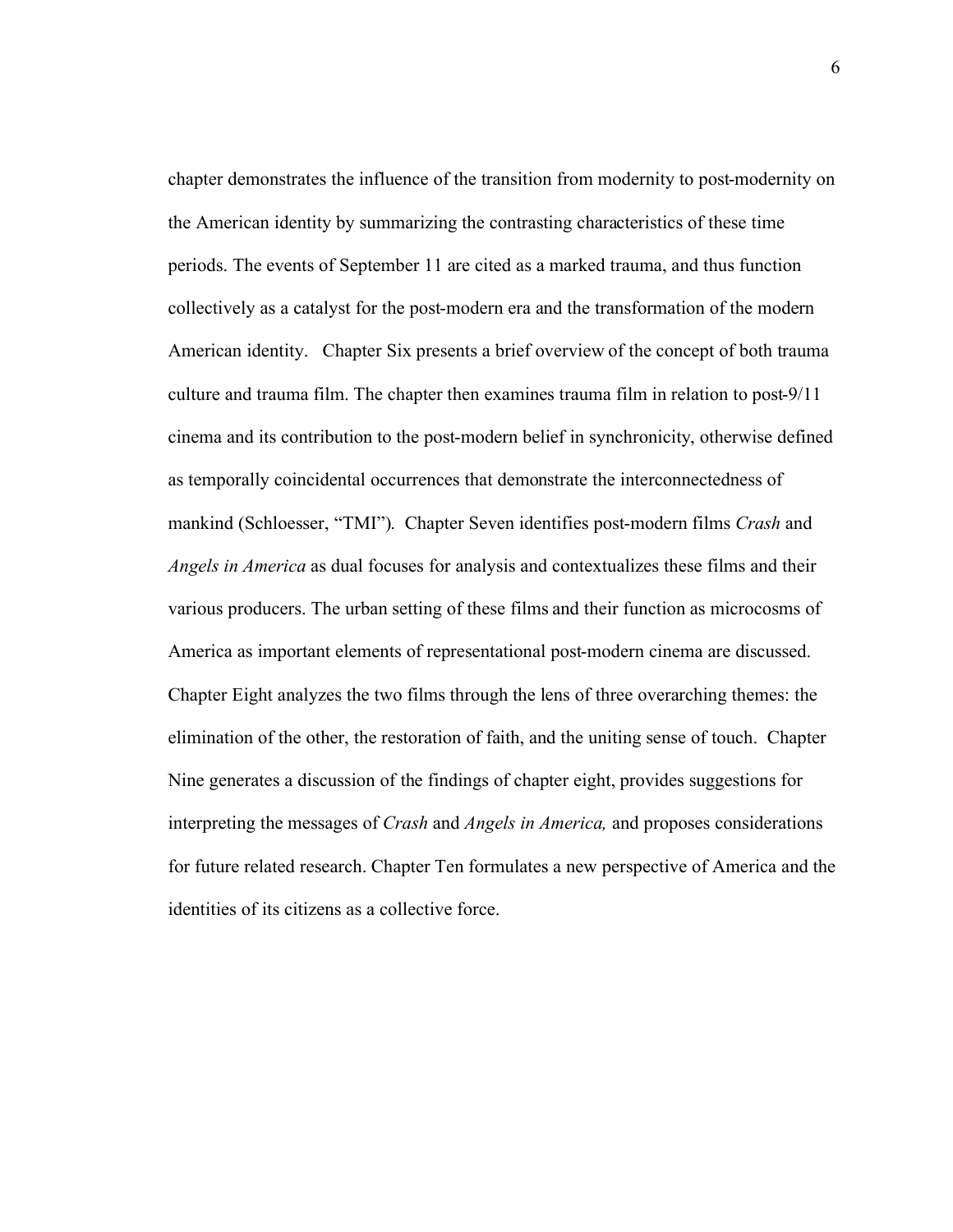# **CHAPTER TWO THE SPARK THAT LIT THE FIRE: THE CRASH THAT SET THE MODERN WORLD AFLAME**

At 8:45am on the morning of September  $11<sup>th</sup>$ , 2001, The United States of America's reputation as the sole-surviving superpower began to decline when the first plane struck the World Trade Center in New York City. Within a period of eighteen minutes, the second tower received a similar blow. As the twin towers fell, so did the confidence in the American identity. By the time President George W. Bush took the air for his Address to the American public almost twelve hours later, the nation was in dire need of hope, reassurance, and relief. In hopes of lifting the spirits of the American public, Bush chose to evade the answers to the more difficult questions surrounding the attacks, and instead focused on framing the crisis as a "melodrama:" defined in *From Post-9/11 Melodrama to Quagmire in Iraq: A Rhetorical History* as a victimized America and a villainous, unidentified "other," a battle between good and evil in the fight for the moral virtues of freedom and democracy (Simons, 184). The creation of an "us versus them" rhetorical strategy had three main objectives: to leave an air of ambiguity surrounding the attacks so as to leave room for later rhetorical adaptability, to trample all possible criticism in siding with America as the "moral" and "virtuous," and to give the American people a sense of reassurance and security and establish the central unity of the nation needed to bounce back from the recent tragedies.

The controversies and various angled-positions surrounding the ambiguous War on Iraq and Bush's strategies are endless, and far too complex to extensively elaborate on in this work. The key importance in this analysis lies in the understanding that President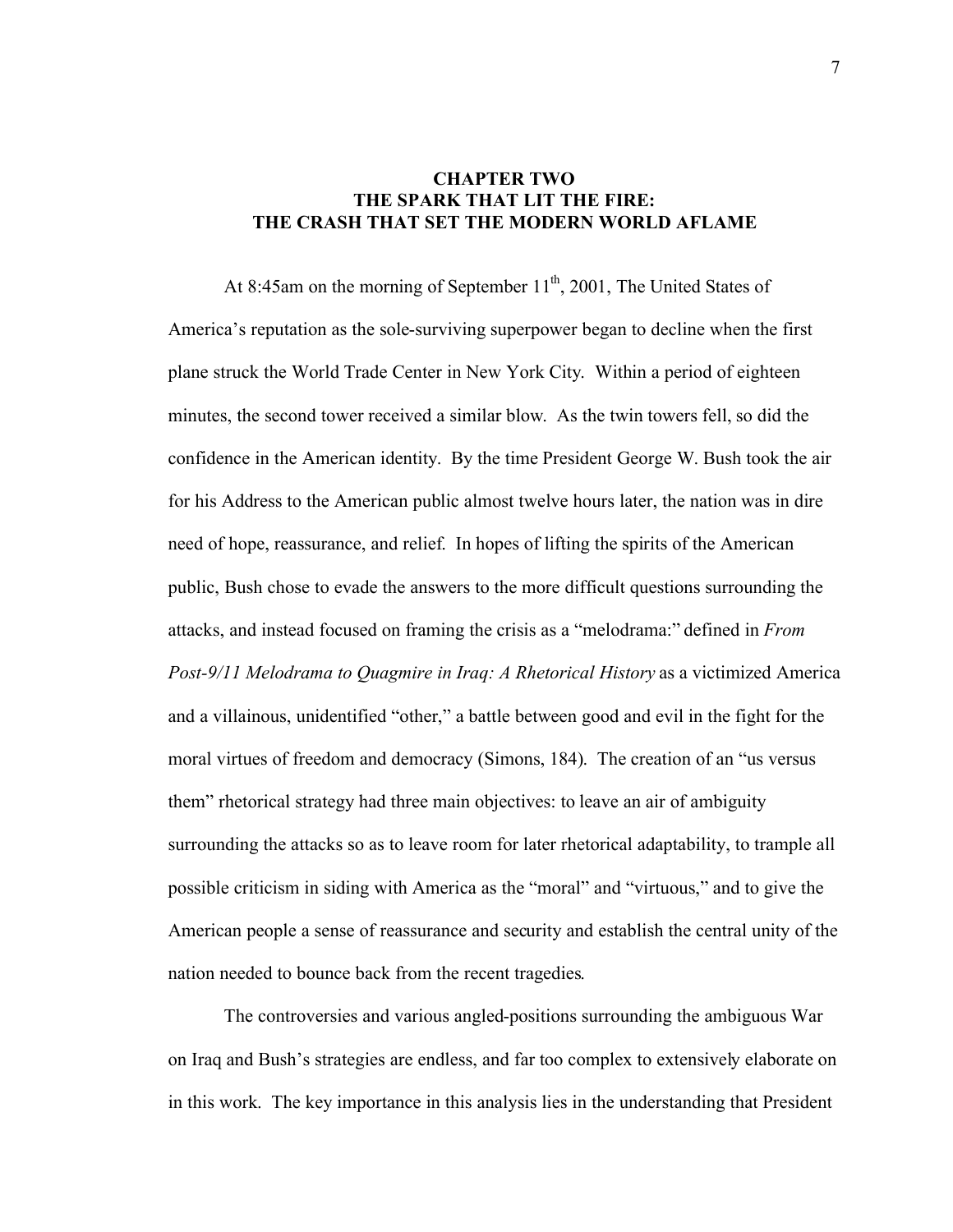Bush's reaction to 9/11, combined with the rhetorical ambiguity of the "War on Terror," created a climate of suspicion and intolerance. In combination with Bush's response and the events surrounding the aftermath of the attack, September 11 left America with three gaping issues: a discrepancy between the therapeutic desire to unify as a nation and the degeneration of a full, collective sense of the United States, the ambiguous identity of an "American" individual as a result of the religious and ethnic intolerance provoked by the War on Iraq, and the various concerns associated with America's unexpected, sudden thrust into an era of "post-modernity."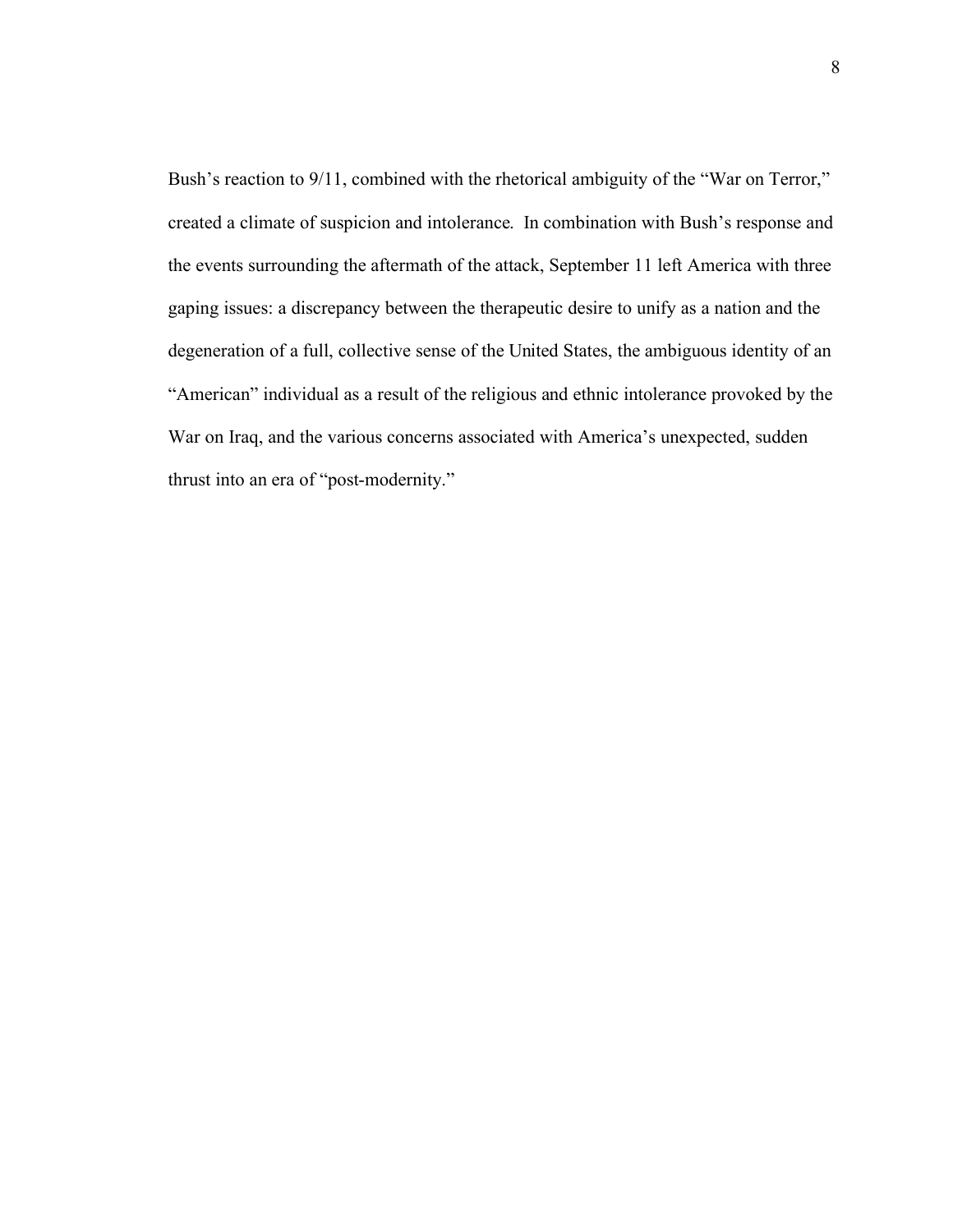### **CHAPTER THREE DIVIDED LINES: POST 9/11 RACISM AND INTOLERANCE**

A lingering air of fear after the attacks on the World Trade Center left the American nation vulnerable to racist attitudes and bigotry. This pervasive atmosphere had drastic social impacts on American minorities. Nancy Foner's *Wounded City,* a work chronicling the social effects of 9/11, emphasizes the importance of understanding "…cultural specificity of disaster responses (Foner, 234)." Although America generally felt a sense of unity after the traumatic events of September  $11<sup>th</sup>$ , the disaster did not sweep away the differences felt among various social groups. Foner zeros in on South-Asian and Muslim New York City taxi drivers as a focus group "The accounts of yellow cab drivers reveal that structural hierarchies of class, race, immigration status, national origin, and religious identity mediated their experiences of economic hardship and hostility after the terrorist attack of September 11 (Foner, 233)." At a time when Americans were encouraged and pushed to feel united as a nation, it seems that racial, ethnic, religious, and socio-economic boundaries, differences that existed long before the acts of terrorism, still pervaded:

South Asian and Muslim drivers…did not feel drawn into the community of sufferers, even though they responded with a sense of unity, purpose, and service…the 9/11 attacks, seen from the drivers perspective, solidified rather than dissolved lines drawn from ethnic, religious, national, and racial difference (Foner, 234).

This feeling of exclusion was not limited to the New York City area-Jersey City, New Jersey, an area known for its high concentration of Arab Muslims, felt the pang of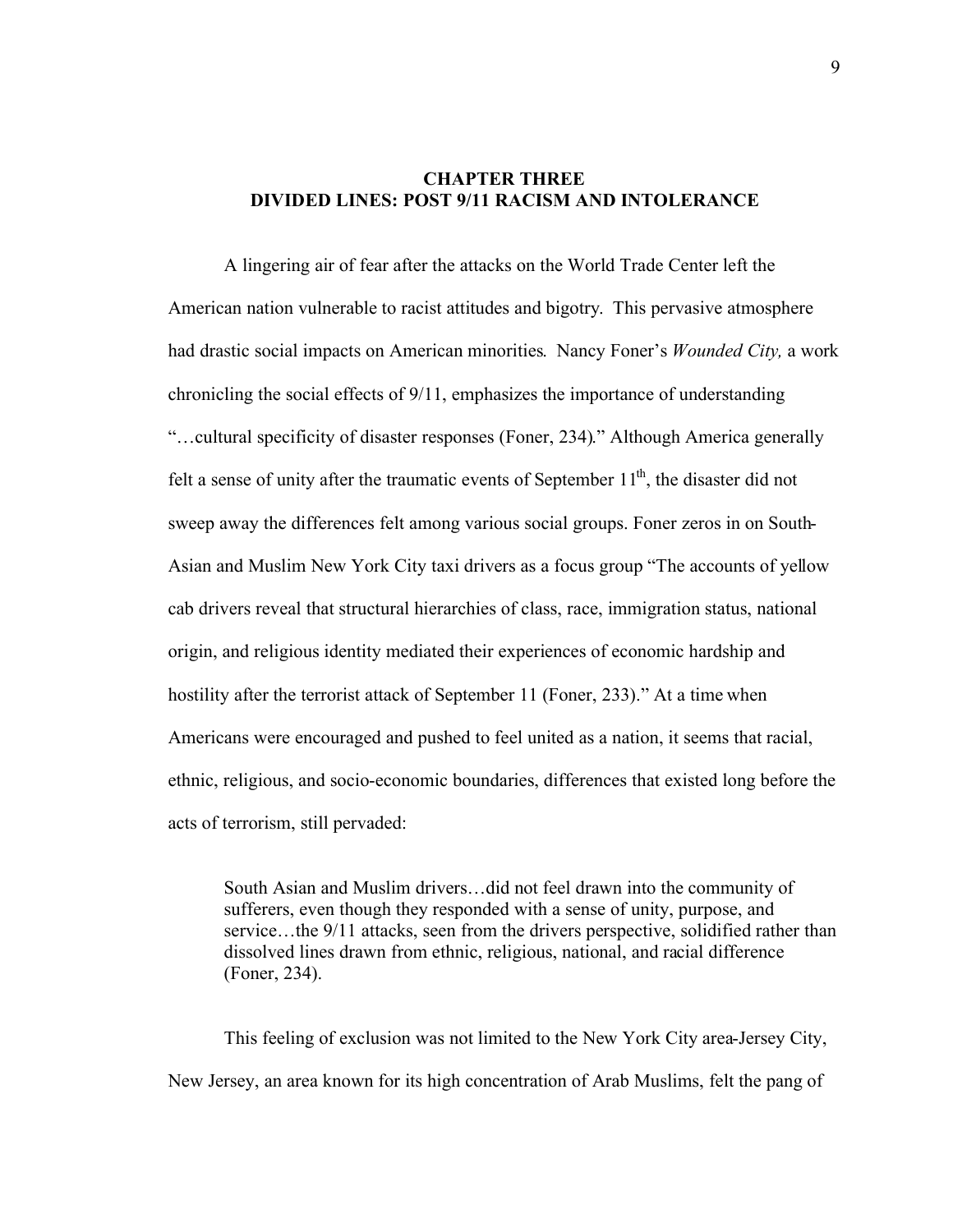struggle with inter-community race relations as well. Because of its association with the terrorist attacks of 9/11, Jersey City became a target for FBI investigations shortly after the attacks. In addition, the media images and stories equating Arab Muslims with terrorism did not help the backlash against American Muslims. The Muslims of Jersey city suffered from a number of incidents of racial discrimination, including hate crimes and hostility in public spaces, employment discrimination, and racial profiling (Foner, 142). However, rather than abandoning their faith or further assimilating themselves into the "American" way of life, Jersey City Muslims ironically clung to their religious identities as if their lives depended on it. Forner writes:

The observation that most Arab Muslims in Jersey City did not attempt to blend in or downplay their Arab or Muslim appearance presents a challenge to the classic model of assimilation, which suggests that immigrants eventually lose their homeland culture and melt into the mainstream. At the same time, this observation supports what sociologists noted many years ago: when an identity- ethnic, religious, or cultural-is used to discriminate against a group, this identity, paradoxically, becomes even more important for the group to defend and emphasize. Arab Muslims in Jersey City believed that it was the responsibility of every Muslim to correct perceived misrepresentations and to follow religious practices that honored their own sense of the true Islam (Forner, 151).

In the wake of September  $11<sup>th</sup>$ , individuals everywhere grappled with issues of intolerance, racism, and fear, each in his/her own manner. Some remained consumed with fear. Some repressed the events of the tragedy, retreating into their safe and familiar identities and avoiding the unanswered questions, the unspoken racial injustices occurring on America's own soil. Unfortunately, these reactions were not unprecedented, as the face of intolerance is one well-recognized by the American public. The cultural identity of America in relation to race and diversity has been a prolific topic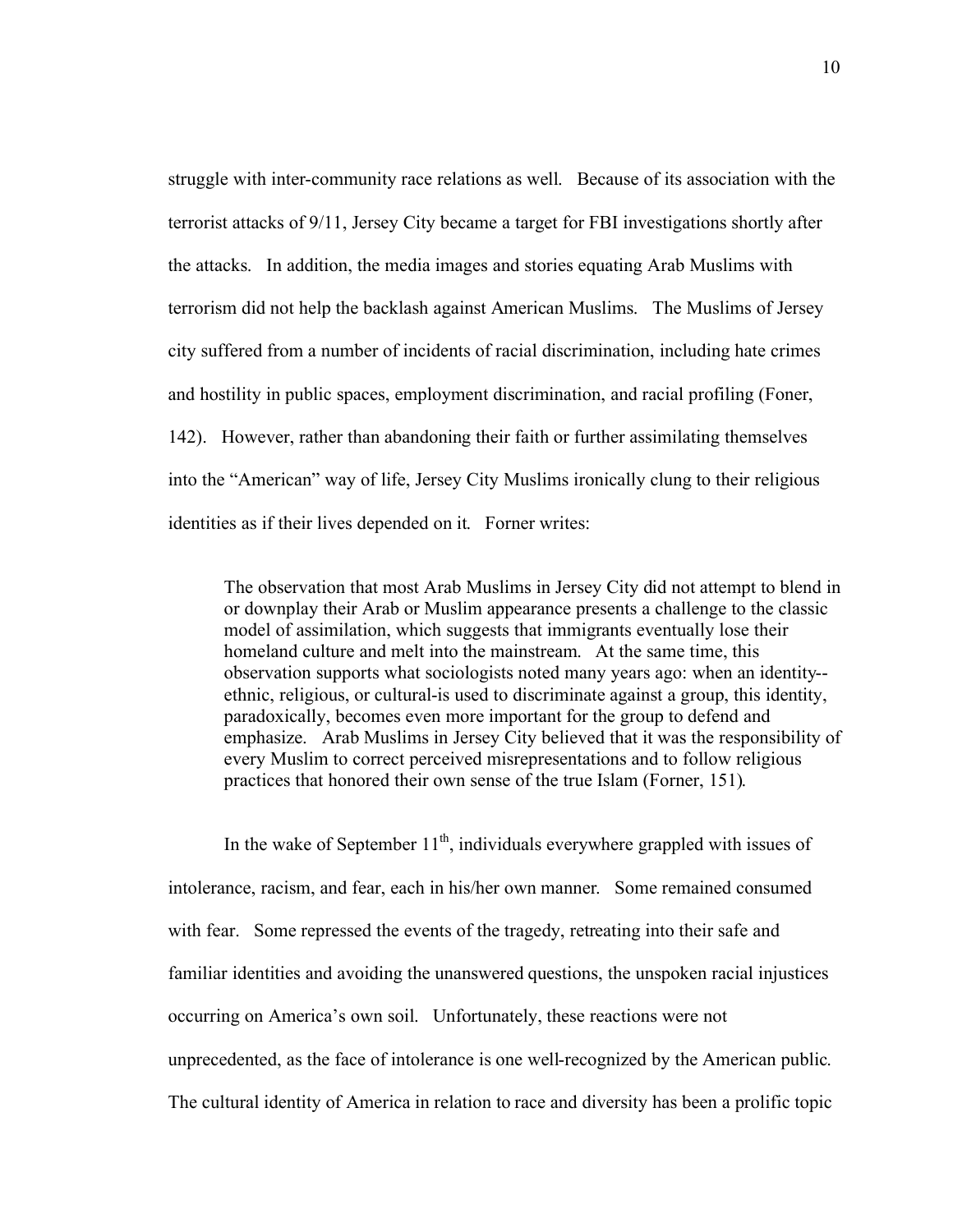for scholars both before and after the terrorist attacks of September 11. This literature review explores the various angles from which scholars have examined both racial and American identity as individual and combined issues. The question of racial "ambiguity" and its effects on popular American culture, as well as the misconstruction of "tolerance" in media and television, are also reviewed.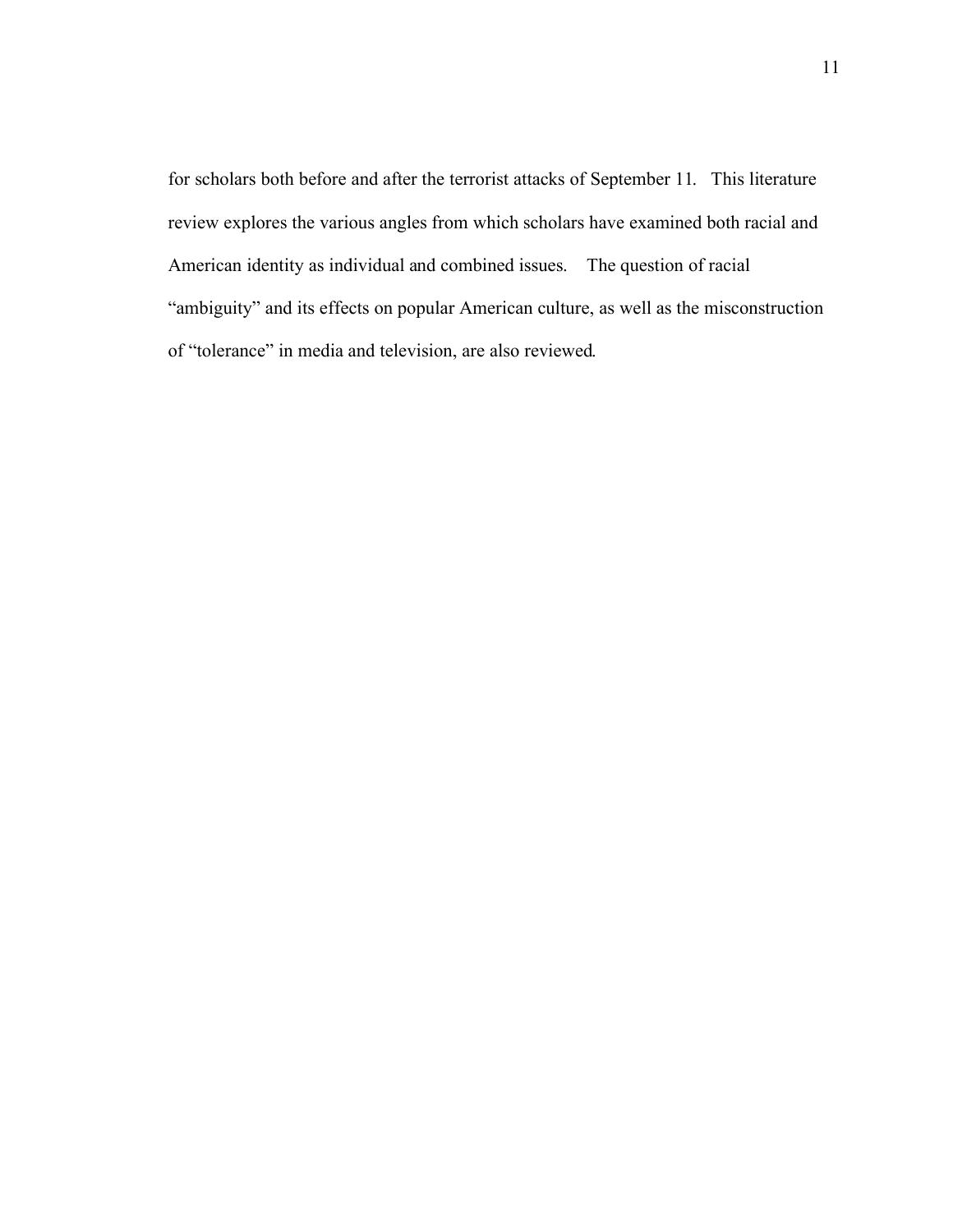# **CHAPTER FOUR AMBIGUITY OF IDENTITY: PREVIOUS STUDIES OF INTOLERANCE, RACISM, AND THE AMERICAN RACIAL IDENTITY**

Although increased efforts in social interactions are necessary to form a holistic "American" lifestyle, the effectiveness in this sort of "hybridity" is debated. Helene Shugart examines the "threat of hybridity" in the context of contemporary popular culture in her study, "Crossing Over: Hybridity and Hegemony in the Popular Media. " In short, she argues that "…representations of 'other' are coded to the end of reinforcing and reproducing conventional discourses that maintain the marginalization of designated 'others' (115)." Shugart believes that the idea of hybridity is "contained" and managed in order to maintain the already established levels of social, political, and economy hierarchies established by "white society." Her study focuses specifically on the media's construction of celebrity Jenifer Lopez, identifying her "ambiguous" character and its perception in the media as an unsettling "threat" to a discourse of whiteness. Through Jennifer Lopez, the media highlights hybridity as "unfeasible" and often destructive. Shugart claims that, through the lens of the media, "…hybridity is shored up against a narrative of authentic 'otherness,' secured via a particularly gendered and sexualized discourse of excess, in ways that implicitly address a crisis of racial/ethnic integrity and ultimately serve to preserve whiteness (116)."

This sort of false "tolerance" is also examined in Calabrese and Lenart's "Cultural Diversity and the Perversion of Tolerance." The article discusses the amplification of the "PC controversy (33)" and the inverted spin that the popular media has taken on the idea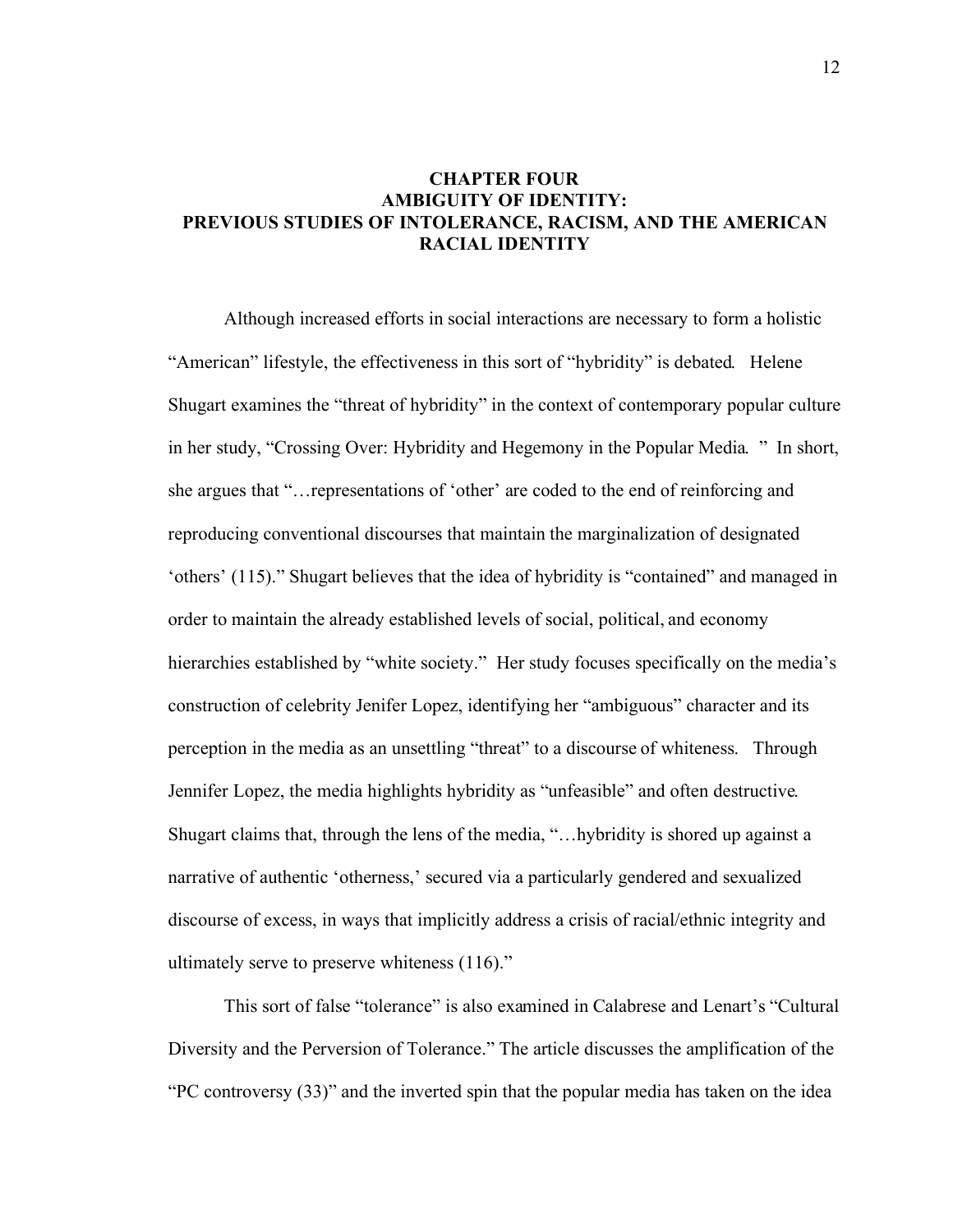of tolerance. The authors comment on the media's sudden obsession with creating a "tolerant" media. However, in reality this "accepting" media lens merely frames all issues in an all too positive light. Calabrese and Lenart argue that this lack of intelligent, constructive criticism and dialogue regarding controversial issues is a sign of "right-wing dominance over public discourse (33)" and allows the white majority to remain "above" other racial minorities in the media and otherwise. These scholars hold that "…if the idea of tolerance is to remain useful, it should be applied in the name of equality, not for the hidden reason of preserving inequality (43)."

"Black is Blak: *Bamboozled* and the Crisis of a Postmodern Racial Identity" argues a point very similar to that of other analyses of racial identities in the postmodern era-although it appears to be tolerant and accepting, American society challenges the stability of racial identities, particularly those of African Americans. Phil Chidester argues that the combined energies of the media, corporate hierarchies, and educational institutions to "champion the merits of plurality and diversity of indeterminacy" crush the possibility of any stable understanding and or definition of racial identity (288). This sort of "media monarchy" has led to a crisis of identity for racial minorities, specifically African Americans. Chidester, Campbell, and Bell argue that Spike Lee's film "Bamboozled" examines and addresses the struggle to maintain a sense of "racial self" in twenty-first century America by "…focusing on the primacy of the authentic self, reinforcing the centrality of the image in contemporary thought, and engaging in a selfreflexive critique of its own message on race (287)." After close examination of the film and its various metaphorical levels, authors indicate that, based on the film's meanings,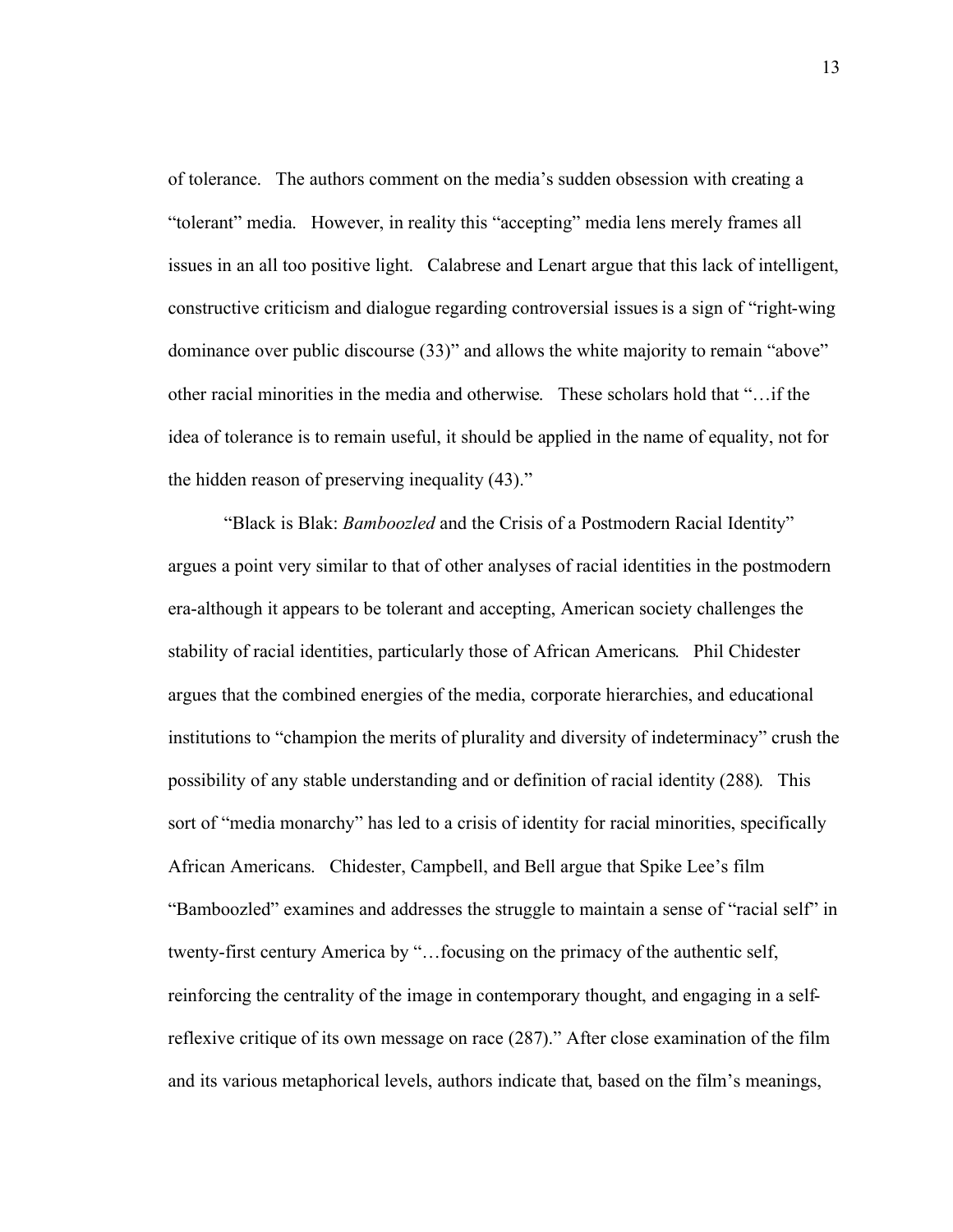there is little hope for drawing much of a racial identity amidst a multi-media postmodern world filled with gross generalizations and stereotype identifications. However, the scholars do comment that there is a hope for constructing a view of identity as "…a series of small 'unities' with a handful of others rather than as an identification with a large, indeterminate mass (303)." In this light, although an authentic "African American" racial experience may be partially lost, there is much to be said for the alternate process of identification as a way of developing one's true self.

The studies of Werner and Wirth demonstrate the importance of subjective factors for the development of images initiated by the media. In "Looking into the Black Box: Intolerance of Ambiguity and the Dynamic-transactional Processes in the Development of Issue-related Images," they argue that "ambiguity tolerance" influences the way information is processed. "People willing to accept contradictions and ambiguities in their communicative environment and whose selection strategies do not result in consistent images seem to be cognitively stimulated more strongly (559)," they write. "In this process cognitive and activational components reciprocally influence each other. The mixing and supplementing with already known contents seems to take place more rarely than among ambiguity-intolerant people (559). " In other words, subjects willing to factor exceptions and contradictions into their perceptions were more easily stimulated, which both physical and mental components playing a role in this process, more commonly for the more open-minded subjects. The importance of this study is largely based on the fact that the majority of information received by today's society is filtered through mass media before it is processed by the general public. The understanding that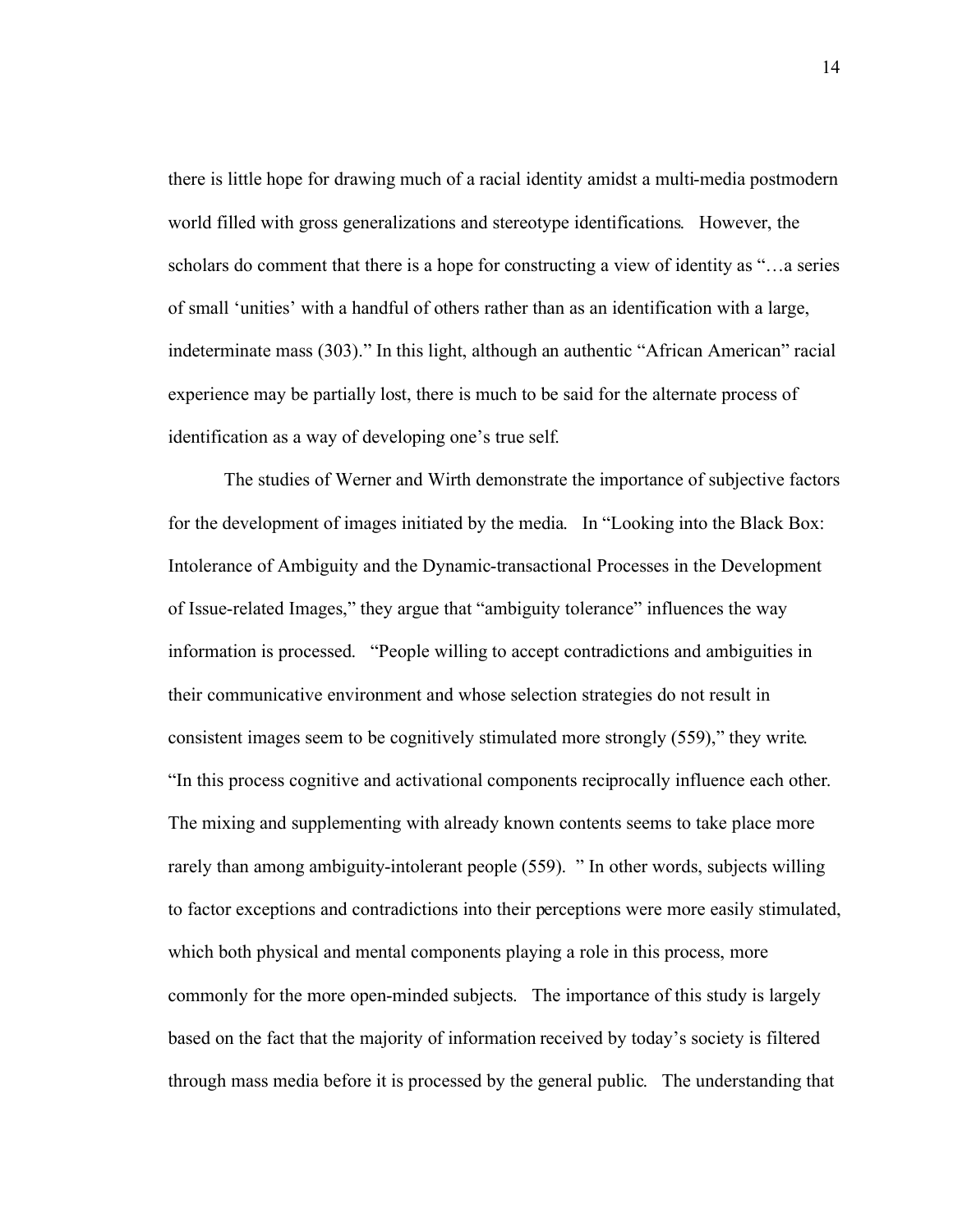a large portion of this media may be tainted or biased is an important perception to have when approaching the issue of media consumption.

The media's perceived lack of ability to construct atypical representations of racial individuals independent of their stereotypical cultural identities as a way to craft unbiased, tolerant audiences is both examined and challenged in "'I Am Who I Am': Black Masculinity and the Interpretation of Individualism in the Film *Barbershop.*" Timothy J. Brown identifies cultural identity as "perceived membership in a culture that is enacting in the appropriate and effective use of symbols and cultural narratives, similar interpretations and meanings, and common ancestry and traditions (50)." The article acknowledges that one traditionally creates a sense of belonging and membership by identifying with a shared sense of community and codes in conversation through the use of symbols, meanings, and norms. However, Brown uses the film *Barbershop* to demonstrate that audiences can construct identity in film from a perspective of individualism rather than from cultural representations and stereotypes. Cinematically constructed characters whose thoughts and actions differ from perceived ethnic and/or racial generalizations often reinforce self-development and identity construction in audience members.

Much like *Barbershop,* Steven Soderbergh's *Traffic* challenges conventional ethnic and racial stereotypes. However, rather than achieving these "unconventional" representations through dialogue, Soderbergh uses a displaced narrative center to explore the screen identities of ethnic and national groups, as explained in Deborah Shaw's article, "'You Are Alright, But…:' Individual and Collective Representations of

15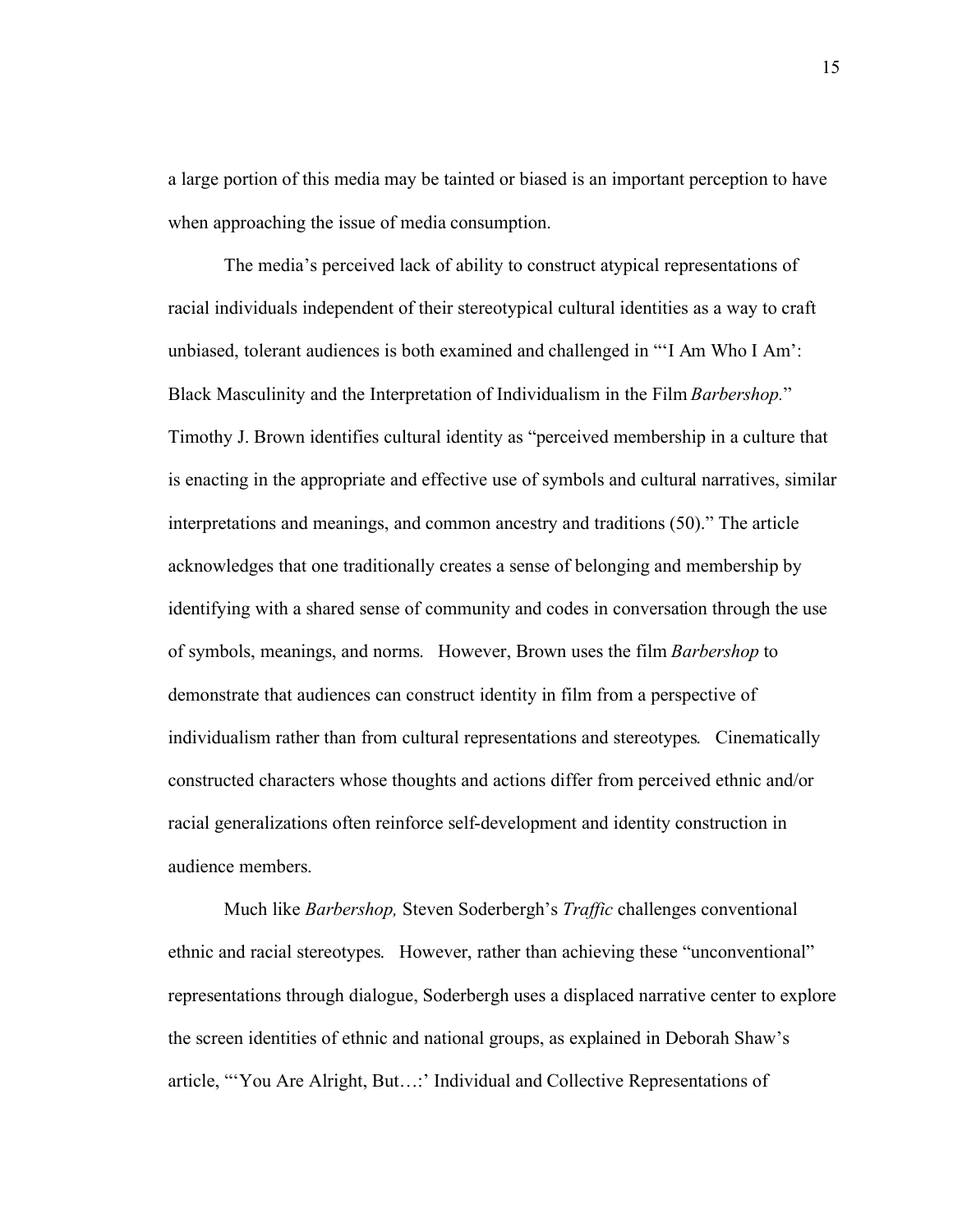Mexicans, Latinos, Anglo-Americans and African-Americans in Steven Soderbergh's *Traffic.* " In inter-weaving multiple storylines and destabilizing the traditional "hero" figure with the use of several "good" characters, Shaw uses Soderbergh's film to question whether or not stereotypes are disappearing in the twenty-first century as of result of American cinema's increasing awareness of national and ethnic sensibilities. In order to unite the characters and retain a flowing plotline, *Traffic* uses editing to create connections. Rather than a linear storyline, the film's editing techniques function as a "narrator-focalizer," overseeing and synthesizing the layered plots and interrelated characters.

The thin line that exists between blurring racial and ethnic identities with that of American ideals is a delicate boundary, and one with which many ethnic-Americans struggle. Cameron McCarthy's "Living with Anxiety: Race and the Re-narration of White Identity in Contemporary Popular Culture and Public Life" discusses the issues surrounding "identity politics" and their various effects on both whites and racial minorities upon entering the twenty-first century. McCarthy defines identity politics as, "the strategic deployment of the discourse of group distinctiveness in everyday struggles over political representation and scarce resources in education and society (355)." He argues that for the most part, these sorts of racial differences and identities are produced, and that exclusion or affiliations based on race are the products of an excess of language and human efforts. This sort of racial identity formation is the result of two main processes: racial stimulation (the fabrication of racial identity through the creation of space of racial origins) and resentment (defining one's identity through negation of an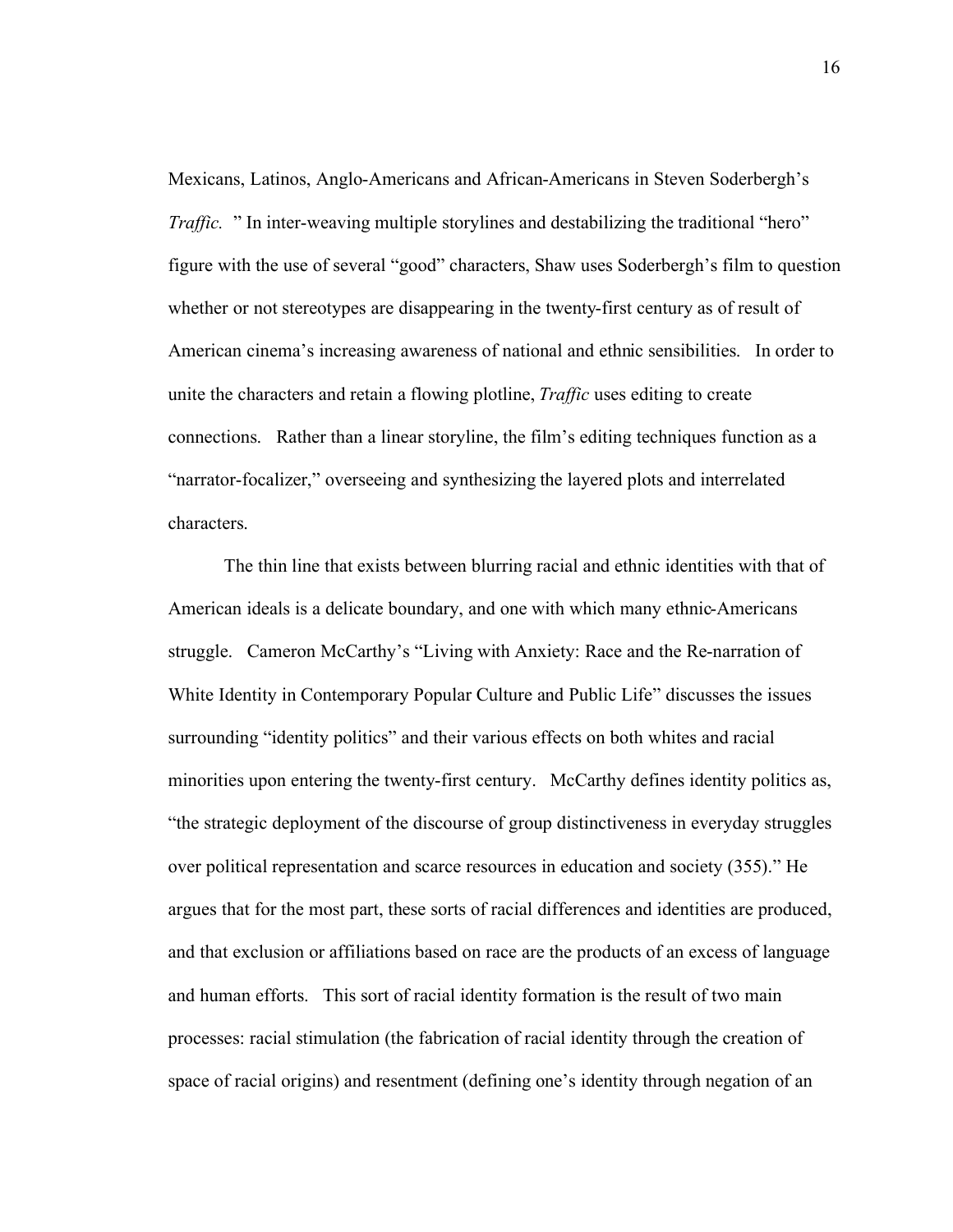established "other") (355). With the rapid growth of minority populations in the United States, McCarthy argues that cultural diversity is prominent in every sphere of American life, and therefore the model of resentment must be broken to pave way for increased efforts in social interactions. The American people must accept differences as starting points for new cohesions and alliances and work towards improved race relations.

American ethnic identity would not be complete without the discussion of assimilating cultural differences, as discussed in Tzanelli's "Europe Within and Without: Narratives of American Cultural Belonging in and through *My Big Fat Greek Wedding.*" Tzanelli frames the film "My Big Fat Greek Wedding" as an analysis of American cultural identity and its desire to appeal to all races while striving to maintain its "pure" image. Tzanelli identifies two conflicting narratives in the film: "…one which supports assimilation of ethnic Americans, and another, which criticizes this monolithic approach and appreciates the multiplicity of American identity (56)." For example, the "Greek" or "ethnic" component of the film is partially misleading, as it covers up the controversial aspects of ethnic representation, in turn troping the Greek ethnicity. The degree of compromise between these two inconsistent narratives is the fundamental dilemma of American cultural self-narration. Although Tzanelli writes that cinematic narrative attempts to rework contemporary social and cultural realities, the end result is still this same "tug of war" between these two opposing ideologies.

"Villains, Victims and Heroes: Melodrama, Media, and September 11," an article by Elizabeth Anker, describes how the media coverage of 9/11 produced a specific American collective identity through the use of an overlying "melodramatic" plotline,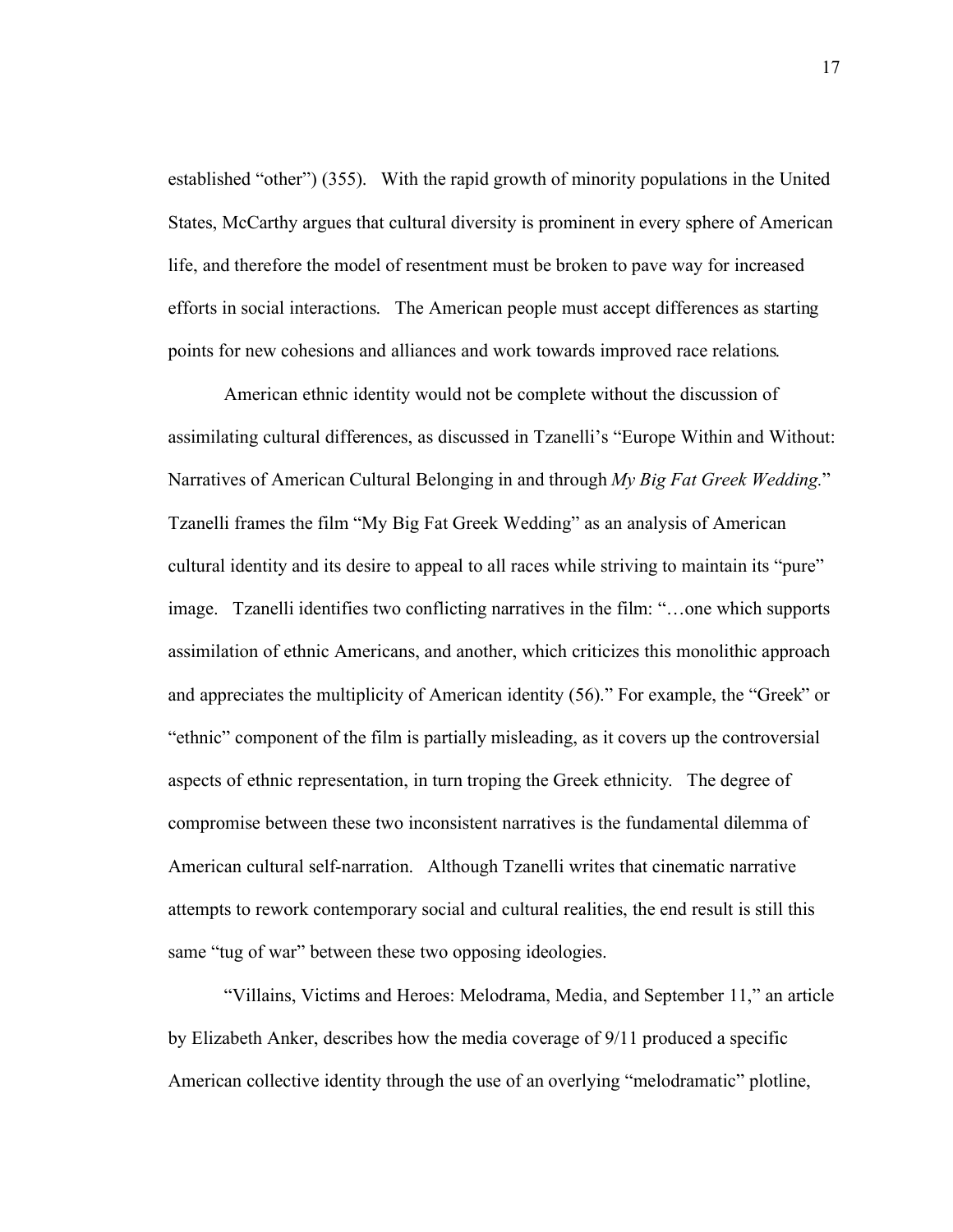much like that of a film or a cinematically constructed work. Melodrama is described as a "mode of popular culture narrative that employs emotionality to provide an unambiguous distinction between good and evil through clear designations of victimization, heroism, and villainy (23)." Anker believes that melodrama also serves as a persuasive cultural mode, which took form in the media's framing of the atrocities surrounding 9/11. News coverage illustrated the United States as moral "victim" trapped by the villainous terrorists, leaving the US in a position requiring heroic retributive action. In short, this framing of American identity through the use of melodrama masked any and all actions of the state as "good" and necessary." This sort of hero/villain dichotomy eliminated any form of resistance from the American people. Anker identifies this sort of unquestioned power as the dangerous component of melodramatic narrative.

The studies of Peter Ehrenhaus furthered Anker's research on media events and their function as social rituals in relation to their ability to create collective identity. "Why We Fought: Holocaust Memory in Spielberg's *Saving Private Ryan*" examines how Spielberg's film re-illusions the American national identity in the wake of Vietnam by erasing distinctions between Christian and Judaic religious cultures. By weaving Holocaust memory throughout the film's narrative, Spielberg paints the Vietnam War as a purposeful, redemptive fight for justice. Ehrenhaus addresses the fact that chronologically, this seems improbable:

Despite the fact that this crusade is utterly implausible as a historically valid premise for U.S. involvement in World War II, the Holocaust has gained definition in the final third of this century as the premier moral failing of Western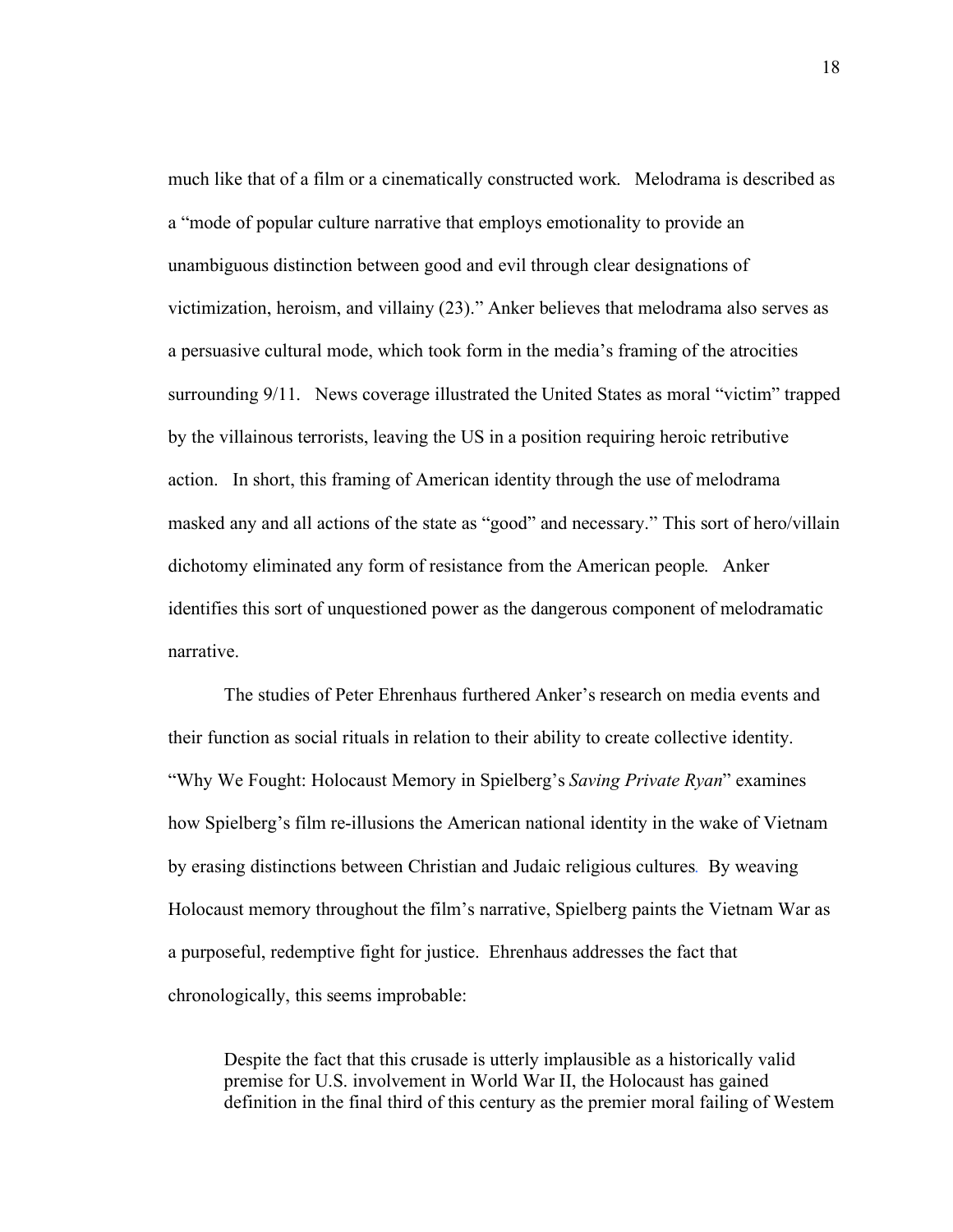culture, a transcendent benchmark for personal and collective moral judgments and responsibilities...the emergence of the Holocaust as a symbolic construction roughly parallels the time frame of the Vietnam syndrome (322).

The character development of Private Mellish and his narrative functions as the units Jewish member allow audiences to participate in the memory of the Holocaust and its construction as an American phenomenon in the film. Mellish serves three distinct functions. First, his character's personality is an acknowledgement of the nation's moral conscience and commitment and the true reason for waging war. Secondly, he represents both secularized Judaism and a thoroughly assimilated and recognizable American character. Finally, his final demise demonstrates the key dynamics that motivate contemporary Holocaust memory: the mortally endangered Jew, and the unmitigated horror of Nazi extermination and genocide as a result of the surrounding passivity of nations (325). As a result, *Saving Private Ryan* constructs an ethically usable past in the present and highlights the United States' progress towards an inclusive national identity in post-Vietnam America.

Like Ehrenhaus, Susan Owen's "Memory, War and American Identity: *Saving Private Ryan* as Cinematic Jeremiad" also analyzes Spielberg's film in light of a medium that furthered the development of identity on a national scale. Owen's study identifies a number of important assertions about the nature of film as a medium for formulating national identity, specifically in regards to the post-Vietnam crisis in America and the traumatic response of the nation in conjunction with the process of salvation and recovery. She makes the connection between the film "Saving Private Ryan" as a response to the American post-Vietnam crisis and the idea of the American jeremiad.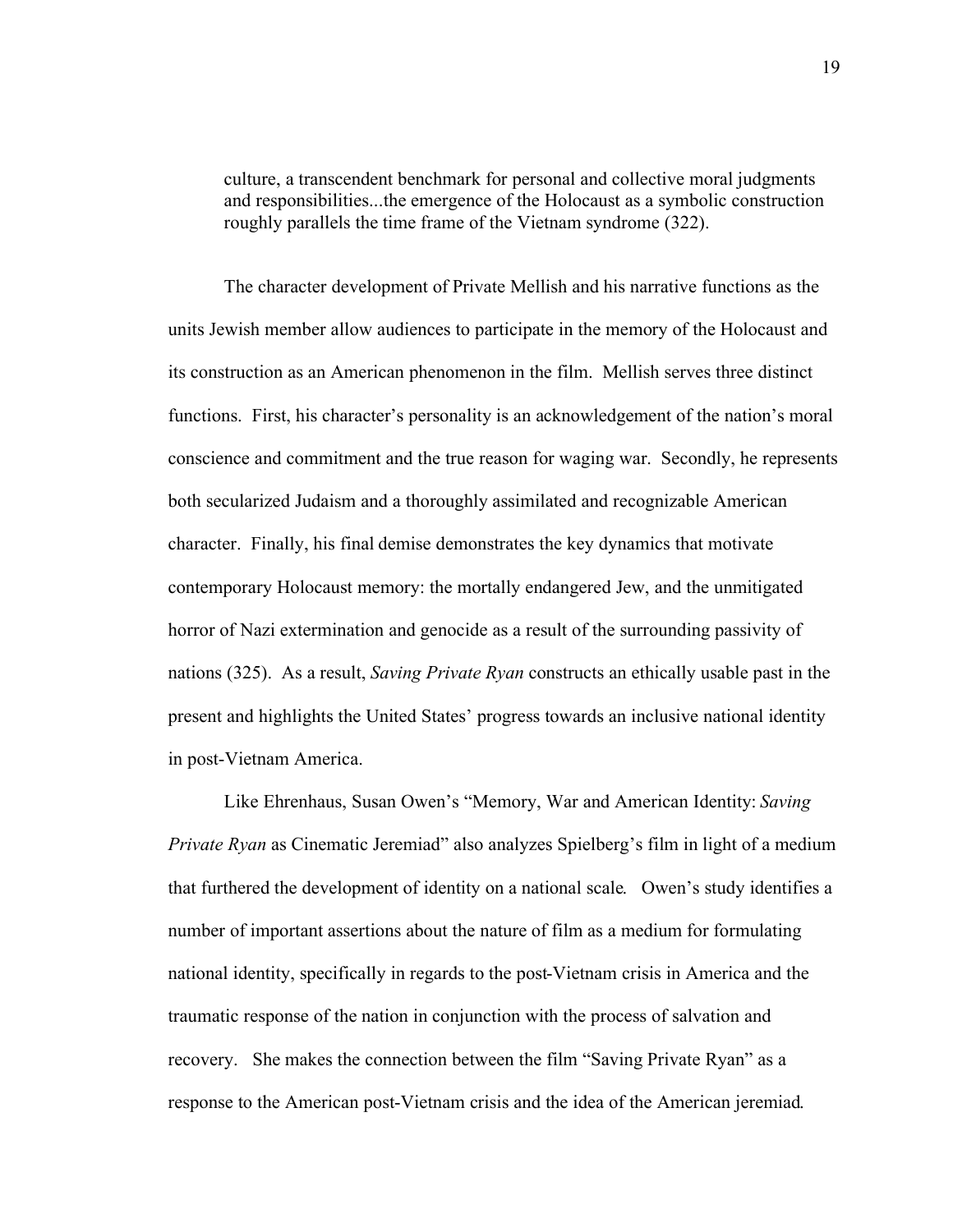Owen first addresses the importance of film in society: "Participation in the American national community frequently occurs through acts of spectatorship. Popular film is a public site where matters of national identity, morality, and historical representation are negotiated (273)." Owen explains the emotional connection that an audience makes with a war film post-Vietnam: "The vividness of the film, in general, and the intensely vivid depiction of combat in post-Vietnam popular film, in particular, speaks to the emergence of image as equally significant with lived experience as a source of meanings, understandings, and commitments (273)." This sort of emotional attachment explains why the jeremiad, "an established rhetorical form that operates as a corrective to conditions gone awry (249)," fits this type of film. Owen argues that "Saving Private Ryan" is formulated as a cinematic version of a jeremiad that addresses the crisis of representation of American national identity, offering viewers solutions on how to "return home" to the America they knew pre-Vietnam.

In summary, research in the fields of cultural intolerance and the construction of the American racial identity reveals that despite attempts to mediate hybridity and the portrayal of tolerance in media, culture, and society, America struggles to strike a balance between retaining its reputation of "white privilege" with its desired image as the allencompassing cultural melting pot of the world. The literature reviews discussed argue that the desire to promote an "accepting" media lens merely maintains previously designated levels of social, political, and economy hierarchies established by "white society." This, in combination with media-generated racial characters defined by gross generalizations and stereotype identifications, leaves the hope of defining a balanced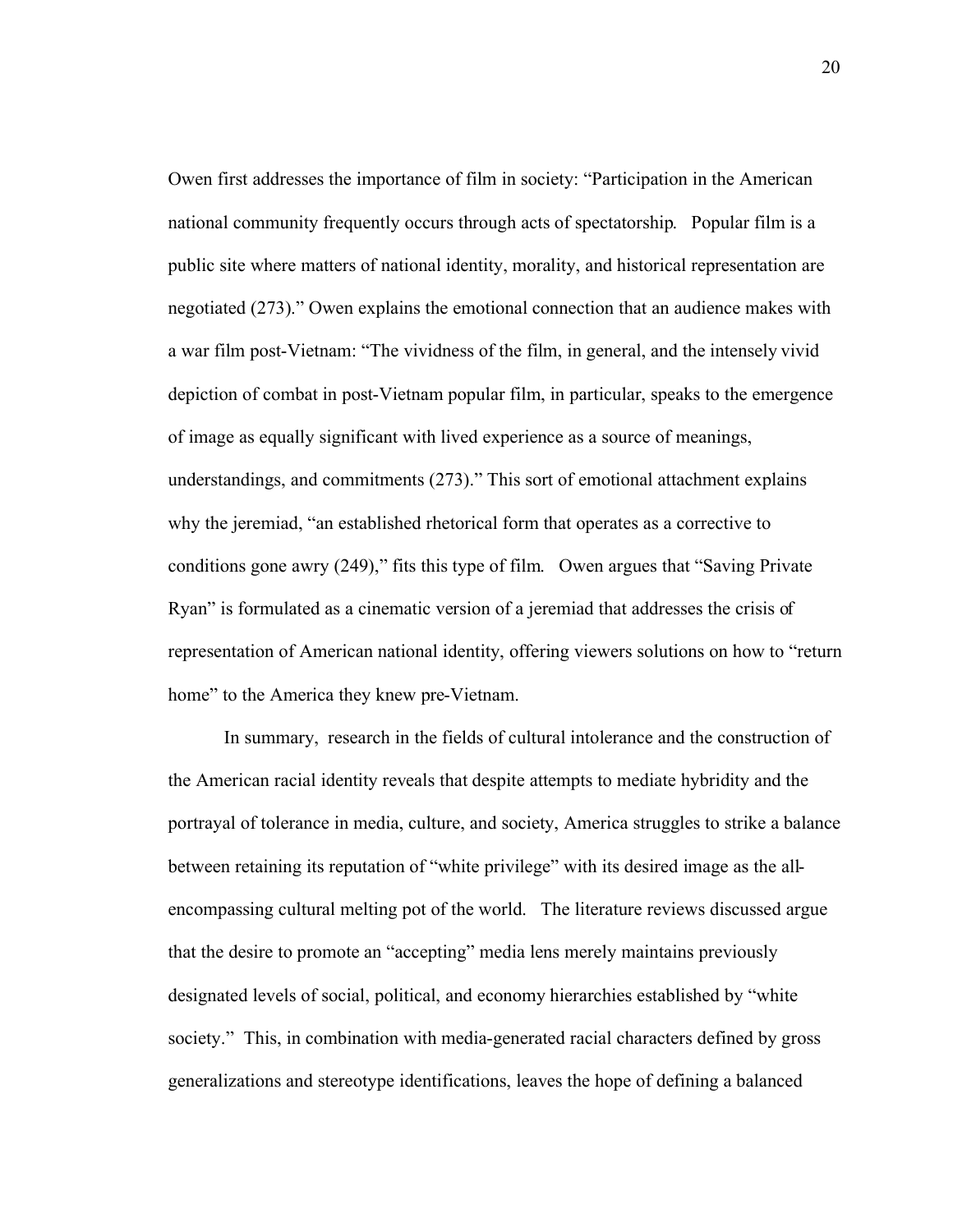racial and ethnic identity rooted in cultural history and fostered through individual perspective nearly impossible. However, the recent direction of scholarship in this area reveals that the use of melodramatic plotline in actual media events aids in the construction of a collective identity, destabilizing the traditional cinematic "hero" figure with the use of several "good" characters and weaving historical memory into fictional film narrative. As a result, the crisis of representation for American national identity and the desire to form new cohesions and alliances and work towards improved race relations is making headway to the forefront of the American consciousness.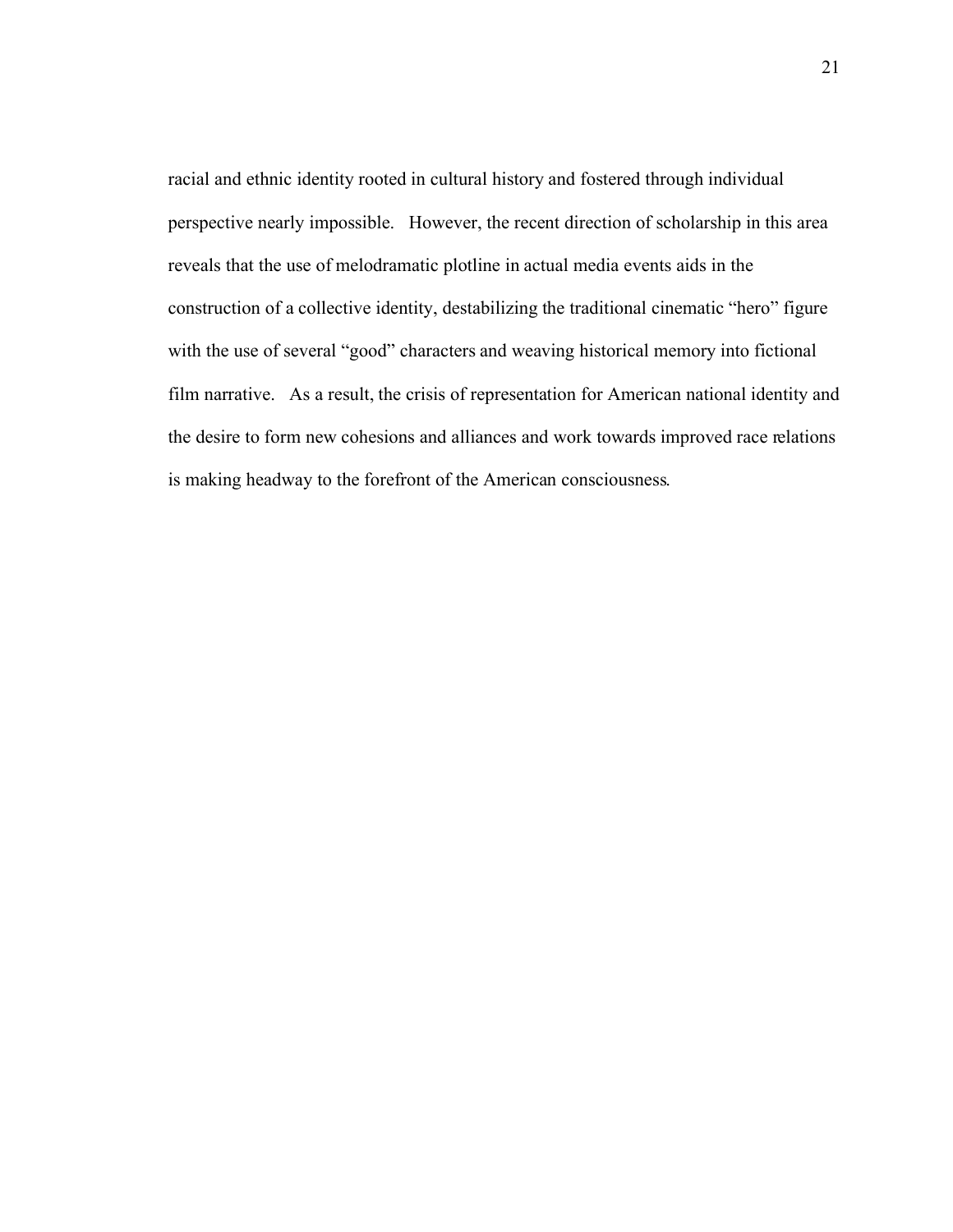# **CHAPTER FIVE A HISTORICAL APPROACH TO IDENTITY CONSTRUCTION**

As research clearly demonstrates, the problem of American cultural self-narration has been an omnipresent issue throughout recent decades. In a constant, metaphorical game of tug of war between the opposing ideologies of hybridity and distinct ethnic and racial identities, the United States struggles to reconcile its reputation as the world's cultural melting pot with a single, unique, "American" identity. Despite numerous cinematic narrative attempts to rework contemporary social and cultural realities, the end result remains as an ambiguous concept of ethnicity and race through the American lens. However, researchers have identified an emerging pattern in US history that explains period transitions in thought related to the construction of American identity. Characteristically, specific incidents or periods of heightened national trauma often serve as catalysts for a series of events that alter the underpinnings of a nation and its associated cultural makeup. More specifically, traumatic events shake the foundations and conceptions of what it means to be an American. To this effect, there is often a degree of erasure, either temporarily or permanently, of distinctions between cultures. As a result, there is a distinct change in the identity of American collective society in the wake of events or instances of heightened national trauma.

This observation is most clearly exemplified through the aftermath of the Vietnam War. Research argues that the Vietnam War caused a decline in patriotism and a disillusioned sense of moral identity among the American people. This created the need for a revitalization of faith in American ideals, the promotion of America's reputation as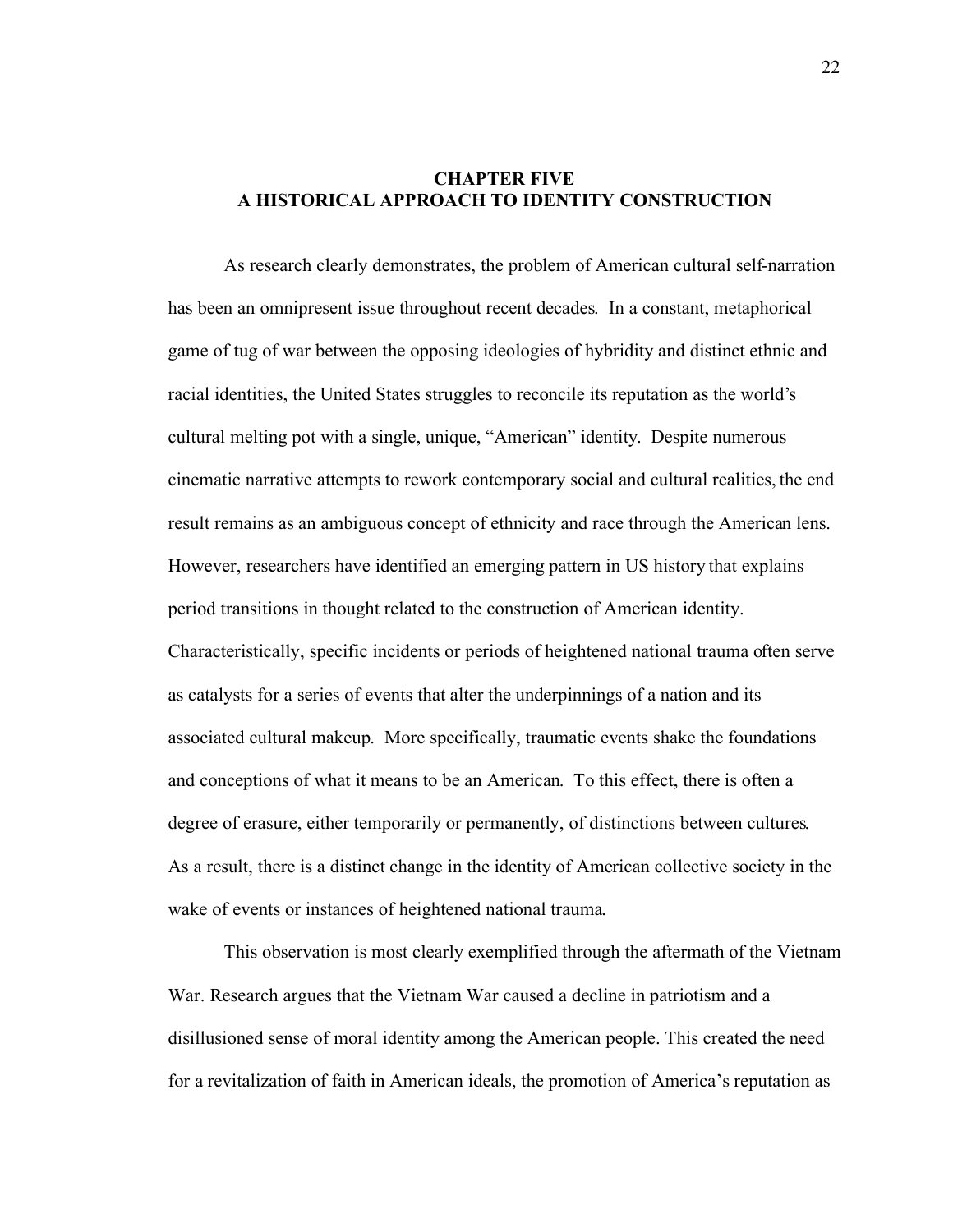a hybrid of cultures and a locus of equal opportunity and a resurrection of previously destroyed concepts of national identity. Although the Vietnam War was a prolonged traumatic event that spanned over sixteen years, the desired outcomes for the aftermath of this event hold true for the outcomes desired by American individuals in nearly all posttraumatic situations. Therefore, it is logical to assume that America's approach to tolerance changes drastically after September 11 as a result of a desperate search for a conformation of identity.

One cannot understand the distinct differences between the periods before and after September 11 without exploring these time periods as two distinct eras: the modern and the post-modern. This chapter examines the changes in both framework and philosophy between these two periods in order to prove that the outlook on American identity is directly influenced by the transition from modernity to post-modernity.

#### **Progress and Perimeters: Concepts of the Modern Era**

Historical scholars often use the term "modernity" to refer to the vast period between the start of the Enlightenment in 1750 and 1979 (Schloesser, "TMII"). This era was marked by a number of driving forces. Above all, modernity was defined by a central understanding in two parts: that history moves in a constant, forward motion, and that this trajectory is driven by progress. The belief in a linear path towards a definite endpoint was reassuring for citizens, and this newfound rationality evolved into a quest for the "certain," the undeniable. The associated attributes of the modern age and their manifestation in society reflect this very assumption.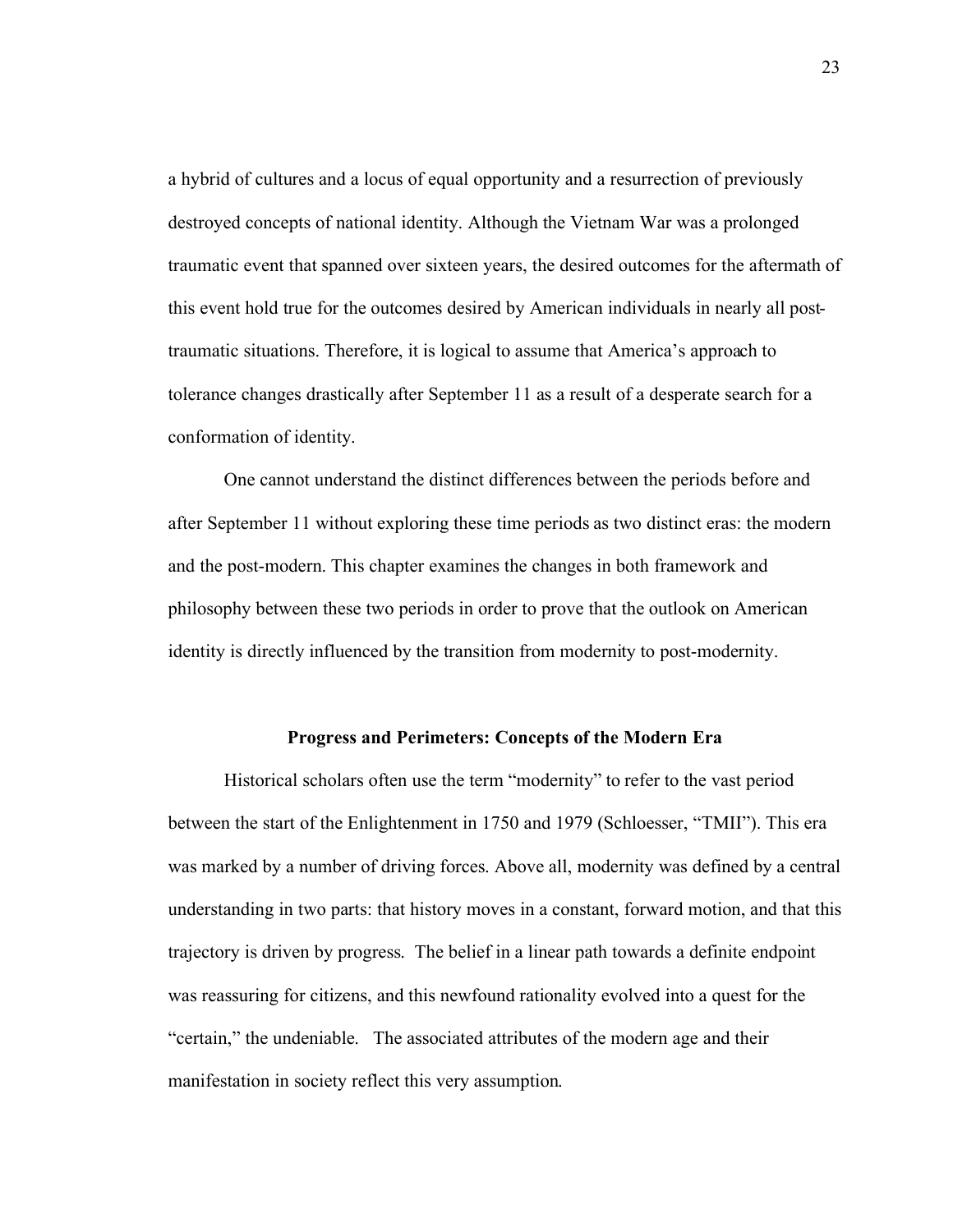In line with the idea of a linear path, modern society was driven by "metanarratives"- huge, overarching stories that define the forward movement of history. Meta-narratives traversed everything from history (liberalism and capitalism) to literature and drama (central plotlines and main characters). Meta-narratives grouped individuals under an umbrella of collective identity, and therefore dictated their subsequent daily decisions towards and ultimate goal and/or outcome.

Forward progress cannot be achieved without innovation. Therefore, modernity was defined as just that-modern, radical innovation as opposed to tradition. Nothing from the past was recycled or reused, from décor and literature to laws and doctrines. Similarly so, society was thought to modernize as it secularized. In other words, the world sought to eradicate religion from the public sphere. Questions of ethics split off entirely from any previous religious context, allowing room for rational discussion of "right" and "wrong" free from the "irrationality" and "superstition" of religious beliefs and ideals. With the absence of religion, science became a more approachable topic, as the "big issues" of medicine, physical anatomy, and the workings of the universe grew in popularity.

In summary, the post-1979 world was consumed with the concept of the lucid, bigger picture: the belief in an over-arching meta-narrative, the forward progress of history towards a definite endpoint, rationality as a way of discerning certainties in ethics and science, and the eradication of religion's presence in the public sphere due to its inherent ambiguity. These ideals painted a very clear, defined picture of the typical modern individual-a secular, rational, scientific, "Western" Euro-American. Racial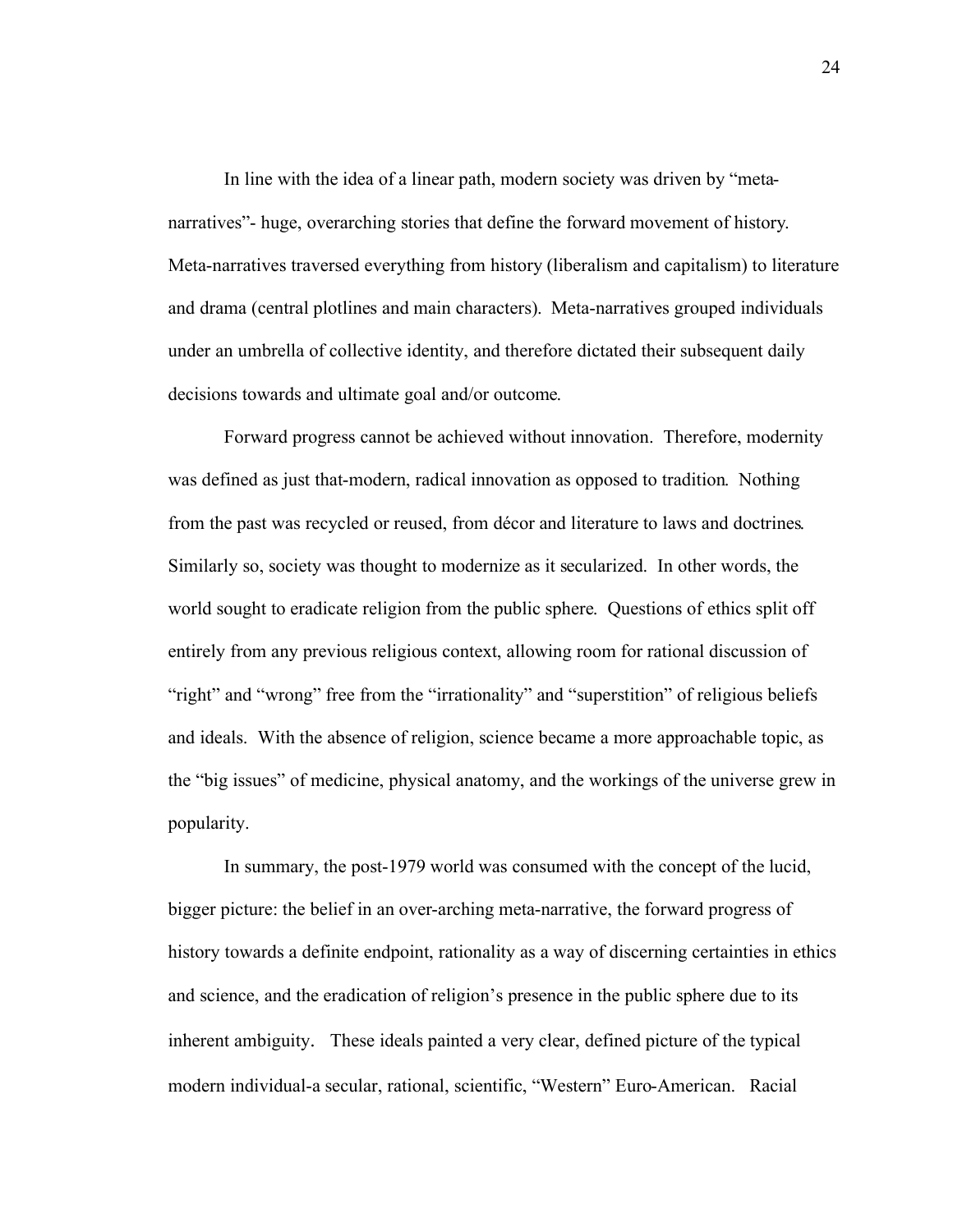identities and ethnic associations other than European were seen as child-like and uncivilized. Western society was quick to identify these individuals as "others," creating distinct boundaries constructed of the rigid, static definitions of modernity.

Scholars generally hold that this concept of the world's rationality came into question with the onset of Watergate and Nixon's resignation, the end of the Vietnam War, and the Soviet disaster in Afghanistan. As political affiliations fragmented, so too did the concept of history's progression. Although a consideration prior to the terrorist attacks on the United States of America, I argue that the defining end of modernity occurred on September 11, 2001 at 8:46am when American Airlines Flight 11 hit the north tower of the World Trade Center. Furthermore, post modernity's associated characteristics were both recognized by and manifested in society thereafter. The validity of this hypothesis is most strongly demonstrated by three distinct analyses: an examination of the defining characteristics of a post-modern society, scholarly studies of trauma and its subsequent effects in context of a national community, and the presence of these post-modern characteristics after the traumatic events of September 11, most notably through the construction of post-9/11 cinema.

#### **Blissful Ambiguity: The Post-Modern Outlook**

If modernity was distinctly defined by boundaries and identifications, then the onslaught of post-modernity is marked by the very absence of this clarity. This era replaces distinctions with mixtures, hybridizations of previous and present explanations, and a satisfaction with the unknown. The certainty on which modern society relied was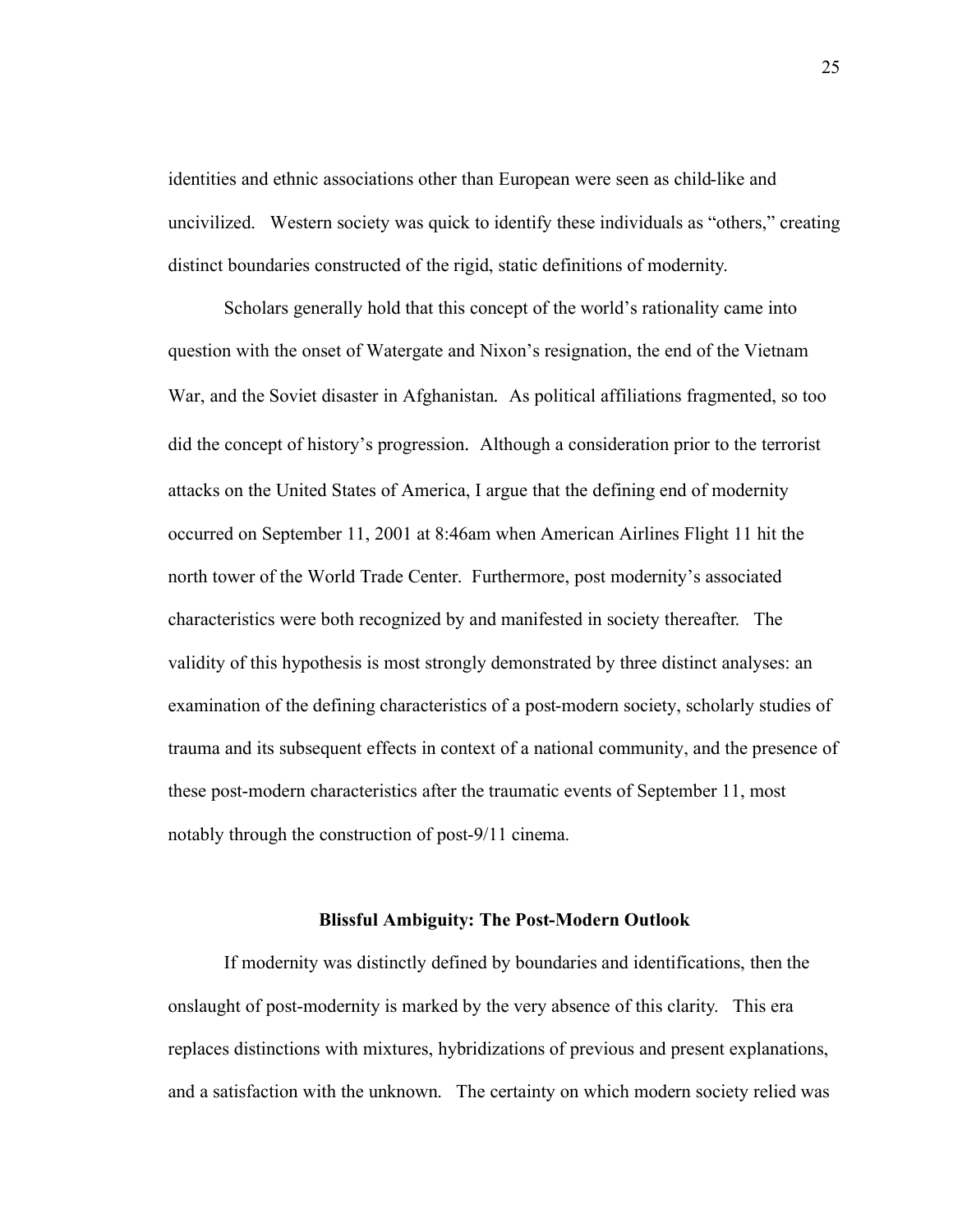suddenly seen as a brash, oppressive worldly outlook. Individuals gradually became satisfied with their own partial knowledge as a result of their individual perspectives rather than forcing a pan-optical<sup>1</sup> understanding of the world. This sort of partial acumen carried over into the ethical realm. As a result of accepting the inability to know precisely how to define concepts of "right" and "wrong" or "moral" and "immoral" in a seemingly unethical world, connections to religion the paranormal were reintroduced into society. Questions of the metaphysical, such as existence, fate, and moral purpose, became foundations for an individual's ethical and spiritual search.

Unlike the modern obsession with progress and innovation, post-modern society developed an anxiety in regards to the questionable evolution of history. Are all technological and cultural advancements merely pastiches of recycled elements of past traditions? Can mankind ever truly develop anything "new," or are all hybridized fragmentations of tradition novelties within themselves? Do manmade empires ever truly devise revolutionary approaches and theories that foster growth? And if these concerns are valid, has history ever truly "made progress"? These questions led to the disintegration of the meta-narrative, and a turn to the fragmentation of time. Ironically enough, the creation of a super-highway of complex, simultaneous, intersecting micronarratives provided a space for the representation of various cultures and perspectives within the larger understanding of an American narrative. This also directly contributed to post-modern de-secularization, and the acceptance of "non-European" Americans.

 $\frac{1}{1}$ <sup>1</sup> Created by Jeremy Bentham in 1785, the panopticon was structural concept for prisons designed so that prison guards can observe prisoners unbeknownst to the incarcerated. This provides the observer with a sense of an "omnipotent" presence. French philosopher and historian Michael Foucault uses Bentham's panopticon as a metaphor for modern society. He argues that this visibility demonstrates the controlling systems of power and knowledge in modern society (Schloesser, "TMI").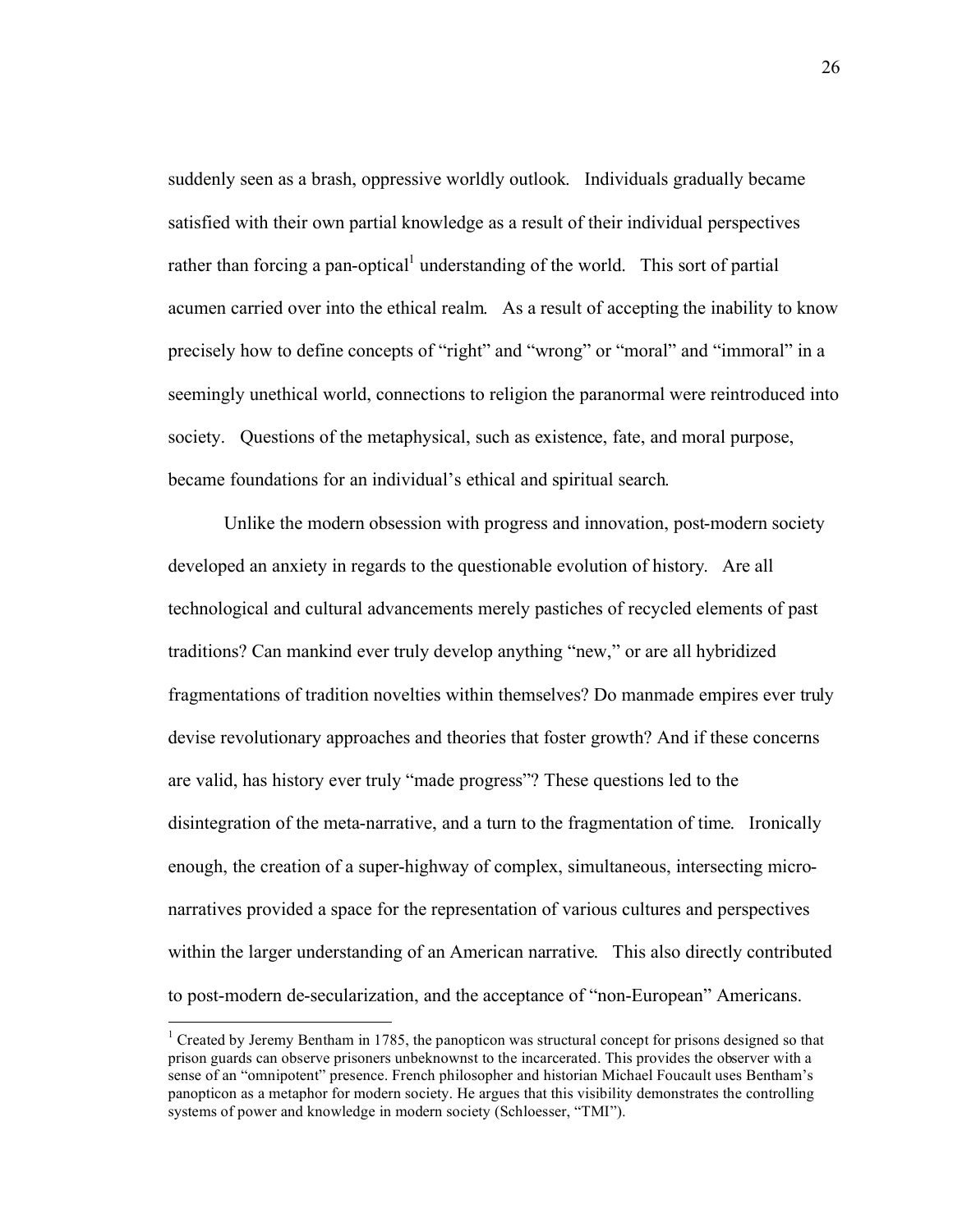# **CHAPTER SIX A TRAUMATIC TRANSITION: THE ROLE OF TRAUMA IN IDENTITY FORMATION**

With such drastic distinctions between two historic eras, it is clear that only an event of colossal proportions could incite such a rapid, divergent transformation in history. The events of September 11 incited just that-trauma and transformation. However, it was not only the political effects, but the emotional impact of the terrorist attacks on American citizens that sparked the resurgence of a theory which lead directly to the post-modern outlook: trauma culture. This chapter highlights the general principles surrounding trauma culture and what this term means for the collective identity of a nation in order to clarify why and how September 11 sparked the resurgence of "trauma culture" in the United States. This proves that the terrorists attacks on American soil thrust the United States over the ledge of modernity and into the post-modern abyss.

#### **Collective Suffering: The Concept of Trauma Culture**

According to E. Ann Kaplan's *Trauma Culture,* the concept of "trauma" exists in varying degrees and forms. Although the original appearance of trauma is most clearly noted in Freud's theories of social collectives in 1913, its relevance as a historical term originated in the context of research relating to Holocaust survivors (1). To avoid overexpanding this concept, this analysis focuses on the recently indistinguishable levels of encounters with trauma (individual or collective, directly or indirectly), how this contributes to associated reactions to traumatic events, and why 9/11 set a new precedent for studies in the field of trauma culture.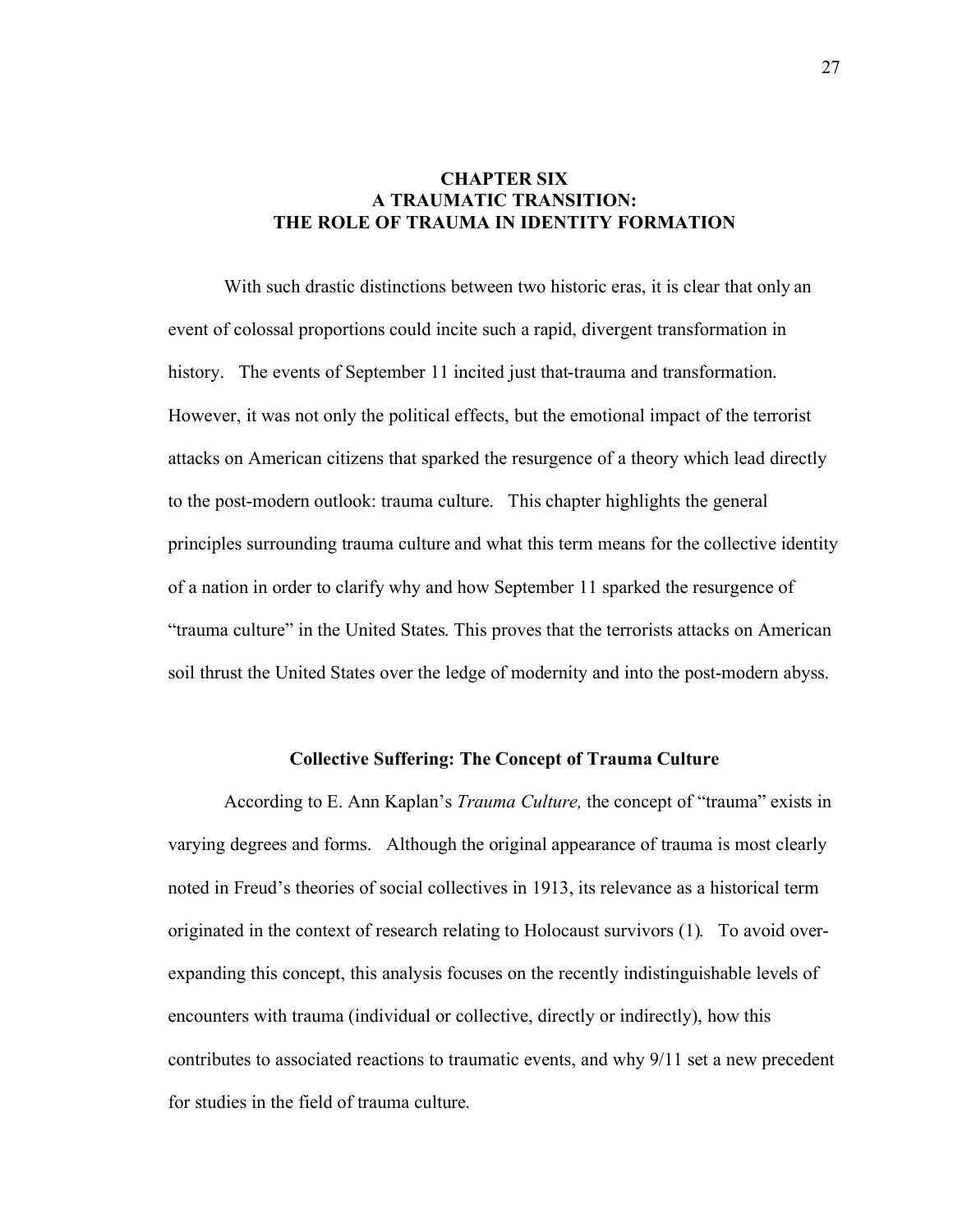The key component in understanding trauma is its ability to blur the boundaries between the individual and the collective (Kaplan, 19). Individually, how one reacts to a traumatic event depends on his/her psychic history, recollection of real and/or fantasized memories of prior catastrophes, and the cultural and political context within which a catastrophe takes place, including how the event is managed by institutional forces (2). However, as a result of a modern world saturated with constant forms of media and satellite technology, the concepts of "direct" and "indirect" trauma victims becomes increasingly blurred with the development of computer, satellite, television, and mobile technologies that provide international alerts and updates almost immediately.

The terrorist attacks of September 11 provided a prime example for the justification of this theory. Although the attack occurred on American soil, the shock absorption of the fall of the World Trade Center was experienced not only nationally, but internationally, as the advancements of technology allowed for nearly instantaneous global coverage of the event. As a result, there was no time for America to comprehend the events or to reflect on their meaning-news coverage around the world immediately referred to the attacks as a "traumatic event," fostering a polarized understanding of the events at hand. In efforts to present a united American front in the face of potential threat, the American government grabbed hold of this "us and them" approach, creating rise for George W. Bush's rhetoric of good and evil as previously discussed in earlier chapters. This dialectic further emphasized the importance of a cohesive, collective American identity. According to Allen Meek, author of *Trauma and Media: Theories, Histories, and Images*, "it was claimed after 9/11 that potentially all Americans and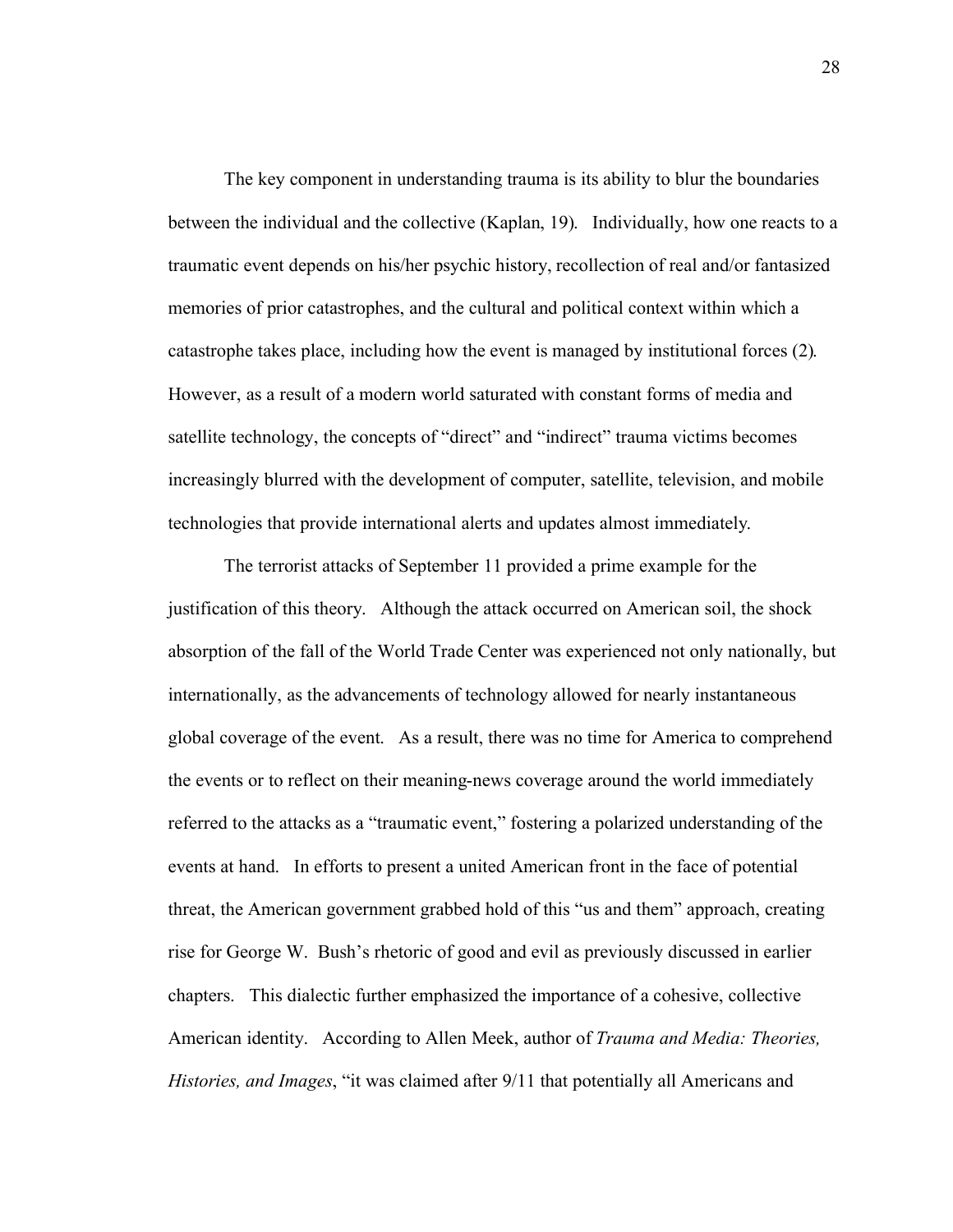everyone in Western societies experienced a traumatic shock. The idea of collective trauma now became more closely bound to the imagined community of the nation and to the role of mass media in defining the experience of that community" (171).

As a result of media technologies and the subsequent cultural reactions, one finds the complex interconnections between individual and cultural trauma melding further and further together, so much so that where the "self" begins and cultural reactions end is nearly impossible to determine.

In summary, the search for a collective identity amongst the rubble of the World Trade Center initiated the emergence of post-modern society, bringing with it an onslaught of micro-narratives, a significant erasure of traditional constructions of good and evil, and a blurred configuration of culture, nation, and space. For this reason, art in its various forms became an important medium for coping with the trauma in the wake of 9/11. According to *Trauma and Media,* "photo and film take on increasingly important function as shock absorbers in societies characterized by intense visual stimuli and rapid social change" (Meek, 173). Whereas trauma blocks the ability of individuals to make sense of events, media, through both the production and reproduction of images, bestows meaning on events. These meanings are often familiar and ideological rather than a direct, immediate response to the new and/or unexpected. Thus, experiencing trauma through visual interpretation gives individuals a basis for approaching rehabilitation: "Art that invites us to bear witness to injustice goes beyond moving us to identify with and help a specific individual, and prepares us to take responsibility for preventing future occurrences" (Kaplan, 19). The following research examines this concept in relation to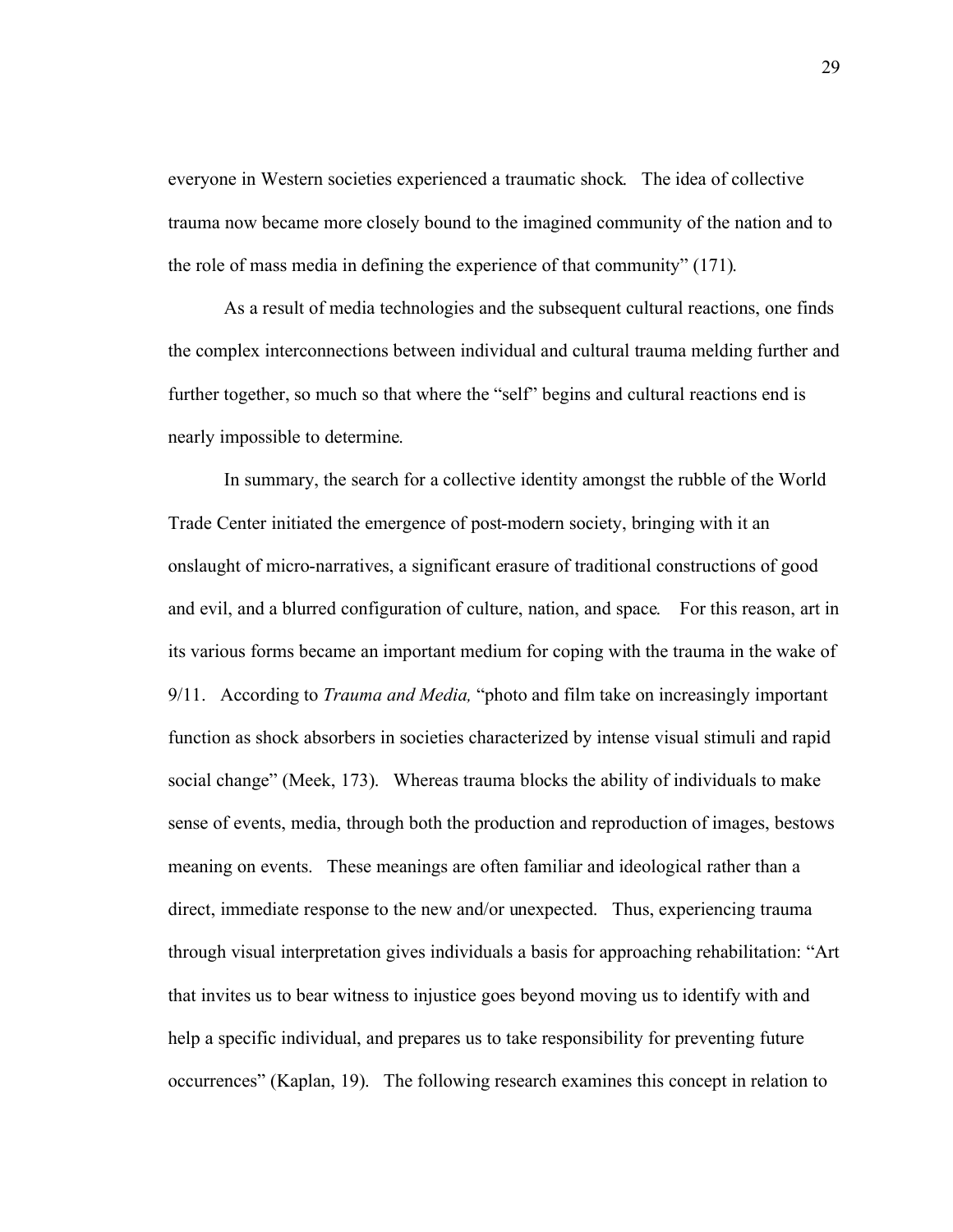post-9/11 cinema and frames post-modernity as a return to the belief in interconnectedness and synchronicity amidst a period of relative chaos.

#### **Therapeutic Cinema: Previous Studies of Traumatic Film**

*Trauma and Cinema* cites four "positions" for viewers of trauma film, according to different cinematic strategies: introducing viewers to trauma through a film's themes and techniques and resolving the trauma through a melodramatic "cure"; vicariously traumatizing the viewer through shock (often with negative implications); positioning viewers as "voyeurs" through routine coverage of and exposure to victims of actual trauma; and situating viewers as witnesses, "an identification which allows the spectator to enter into the victim's experience through a work's narration… a process of narration that is transformative in inviting viewer to be there emotionally (and often powerfully moved), but also to keep a cognitive distance and awareness denied to the victim by the traumatic process-viewer reasserts continuity and humanity" (Kaplan and Wang, 10). This concept is directly related to the methodology of narrative paradigm, In "Narration as Human Communication Paradigm: The Case of Public Moral Argument," Walter Fisher defines narration as "...a theory of symbolic actions-words and or deeds-that have sequence and meaning for those who create, live, or interpret them (373)," outlying the expansive definition that defies what most consider a more "traditional" narrative.

Narrative paradigm is relatively similar in structure. The main construct encompasses five basic presuppositions: Humans are essentially storytellers; "good reasons," or the modes of human decision-making, are the stuff of stories, the means by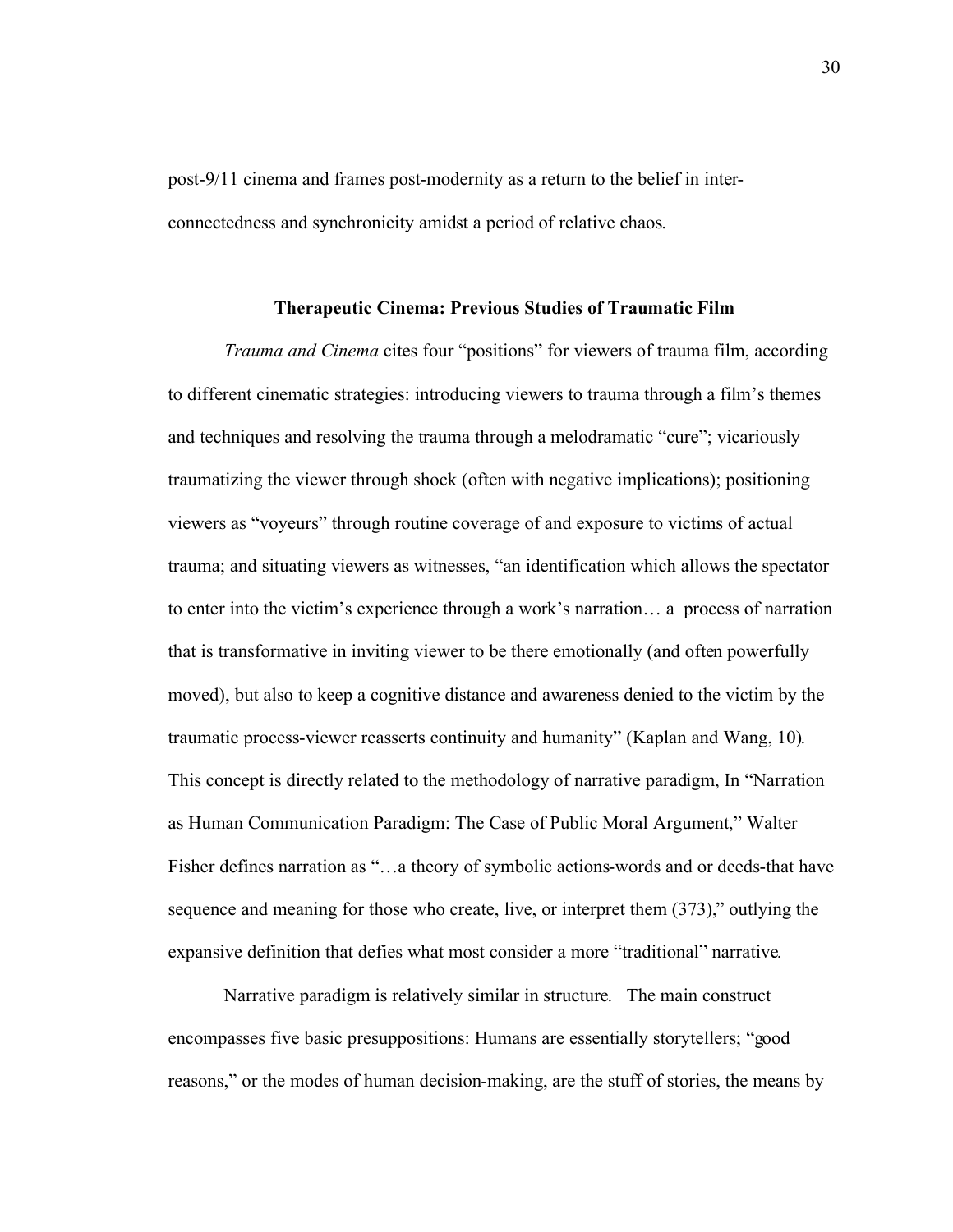which humans realize their nature as reasoning-valuing animals; the practice and production of these reasons are ruled by history, biography, culture, and character; narrative probability, the coherent "sensibility" of a story, and narrative fidelity, the degree to which the characters and situations ring true to the audience, determine the narrative's degree of rationality, and the world itself is a set of stories-humans live out narratives, and in turn understand their own lives in terms of narratives (383).

 Humans have been drawn to storytelling since the beginning of evolution, as evident in the depictive illustrations of primitive cavemen. Stories provide a way to both pass on and compare wisdom and experience. In the words of Fisher:

The idea of human beings as storytellers indicates the generic form of all symbol composition; it holds that symbols are created and communicated ultimately as stories meant to give order to human experience and to induce others to dwell in them to establish ways of living in common, in communities in which there is a sanction for the story that constitutes one's life (381).

 In this way, narrative allows the fictional world to translate somewhat directly into human experience through similarities in circumstance, scene, or character. The emotional ties that the audience creates with the characters and the storyline solidify their connections to the narrative without having to foster the paradigm an argumentation to be rhetorical, thus becoming persuasive in its own accord.

Although September  $11<sup>th</sup>$  generated an entirely new genre of post-modern therapeutic cinema, the idea of film as a healing remedy existed long before the distressing attacks. As previously discussed, concluding a film with a "melodramatic cure" is considered one of Kaplan and Wang's four positions for viewers of trauma film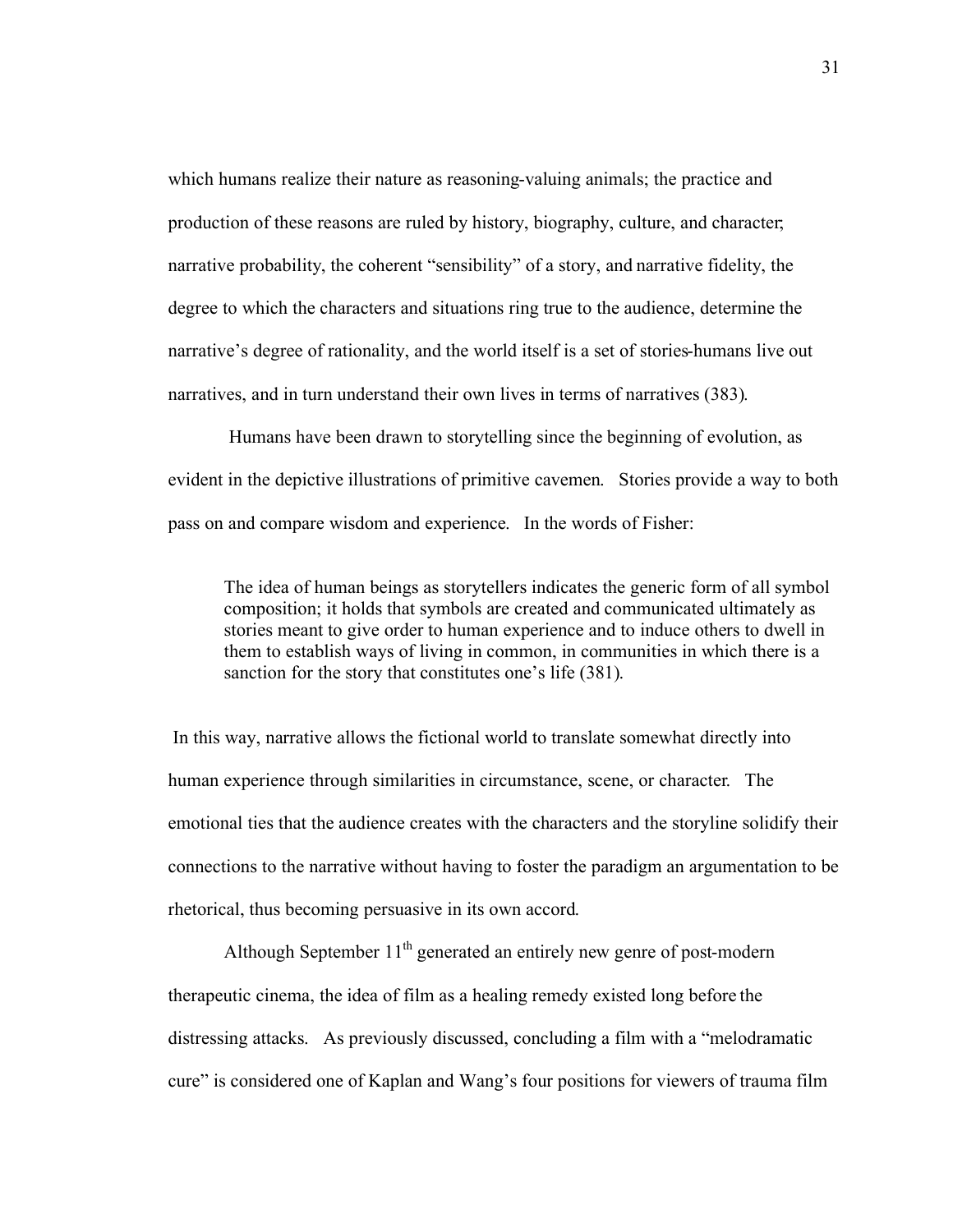(9). Kim Golombisky's "Mothers, Daughters, and Female Identity Therapy in *How to Make an American Quilt*" enforces the idea that electronic media can function therapeutically during times of social tension. Golombisky's research defines film and television as "the watching cure," and her research identifies three ways in which mass media has been described as therapeutic: repeatedly visited media "events", especially during social transition or crisis, resemble social rituals that bind individuals and create a collective identity; popular psychologies that encourage individualism pervade mass media and encourage audiences to participate in self-development; and ritually consuming narrative myths may relieve anxiety in today's society. In summary, popular film serves as a form of "problem-solving folklore" that motivates audiences to adopt particular attitudes towards apprehending everyday life.

In the past, Hollywood attempted to relieve a degree of audience anxiety with the creation of archetypal characters, such as the hero and the villain. This allowed the general public to draw a fine line between "good" and "evil," and established a degree of certainty for the audience, no matter the genre or subject of the film. However, the collapse of the World Trade Center introduced the concept of ambiguity into previously "traditional" constructions of evil. Neil Bather's "Big Rocks, Big Bangs, Big Bucks: The Spectacle of Evil in the Popular Cinema of Jerry Bruckheimer" explores the refined concept of evil in post-9/11 film. Bather comments that, "…the integration of obscurity of meaning within the filmic spectacle with the 'live' spectacle of the collapse of the World Trade Center allowed a more formless version of evil to emerge rather than one based on identificatory markers such as political belief, race, gender, and ethnicity (38)."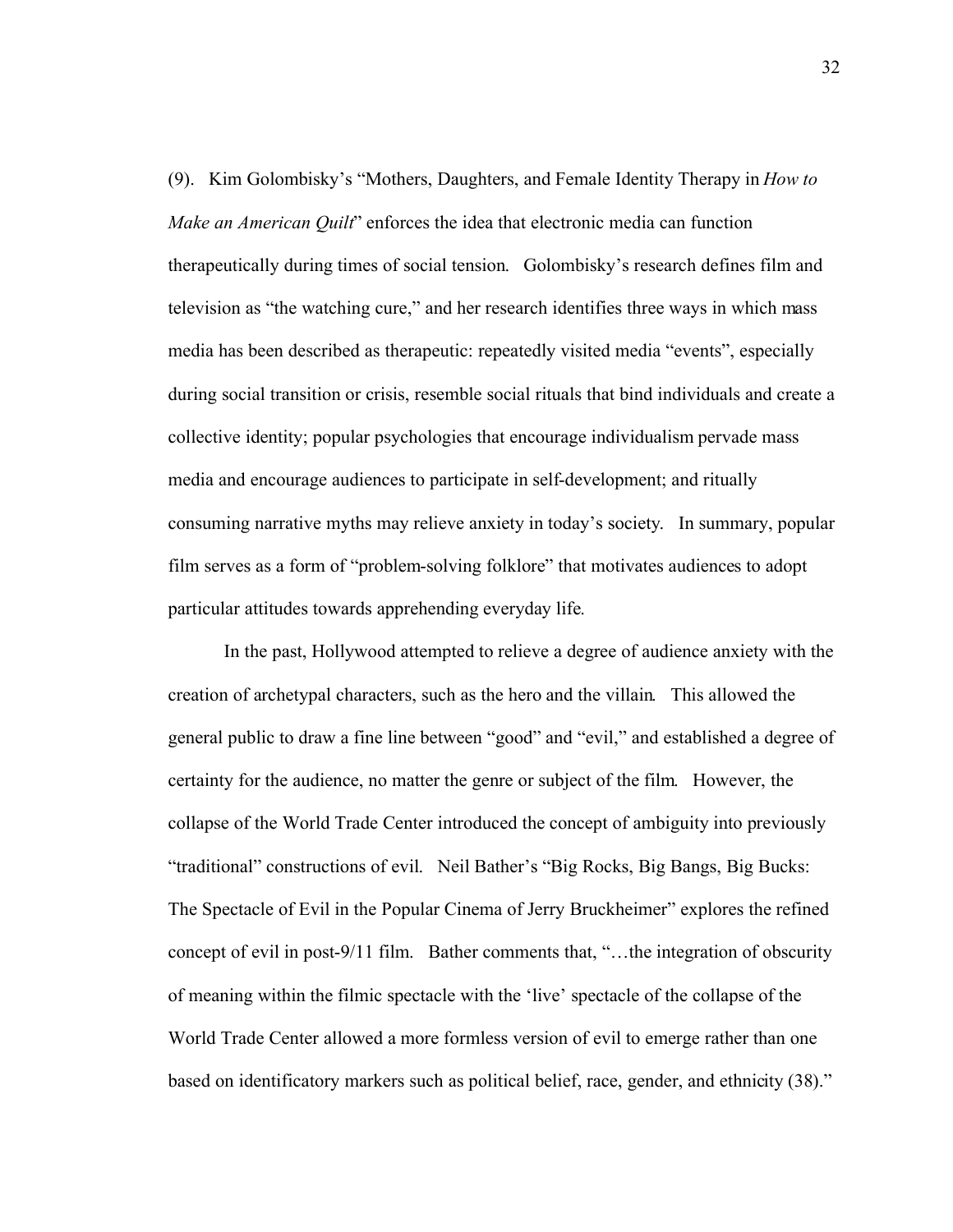Bather explains the shift from "film as text to film as experience" allows the audience to connect with the components of evil. Audiences can then transfer this understanding into the real world, helping them make sense of traumatic events in American and world history rather than broadly attributing evil to specific cultural and/or political groups.

Despite embracing a newfound ambiguity in cinematic depictions of evil, American individuals and institutions struggled with how to strike a balance between ethics and cinematic documentation in the quest to heal the wound left in the wake of September 11. This struggle is exemplified through the visual images present in post-9/11 cinema. Alison Young explores the limits of the representational dimension of post-9/11 film in her article, "Images in the Aftermath of Trauma: Responding to September  $11^{th}$ ." Rather than focusing on the immediate aftermath of the attacks, Young examines what she defines as a time of "present pasts"- the interim space of the succeeding years after 2001. Young marks the imagery of this time as a "product of a struggle between memory and amnesia, between trauma and resolution." Thus, visual works during this period sought to re-imagine the disaster while reconciling "pre-9/11" with "post-9/11" in an attempt to work through the suffering caused by the events.

As Young explains, the period after September 11 was an enigmatic time- before even making sense of the tragedy, U.S. citizens and families searched for coping strategies, grasping at resolutions for a problem yet to be clearly identified. This ubiquitous ambiguity seeped into all aspects of American culture and society. Eleftheria Thanouli recognized this disorder in post-modern cinema, most notably through changes in narrative structures, in her article, "Post-Classical Narration: A New Paradigm in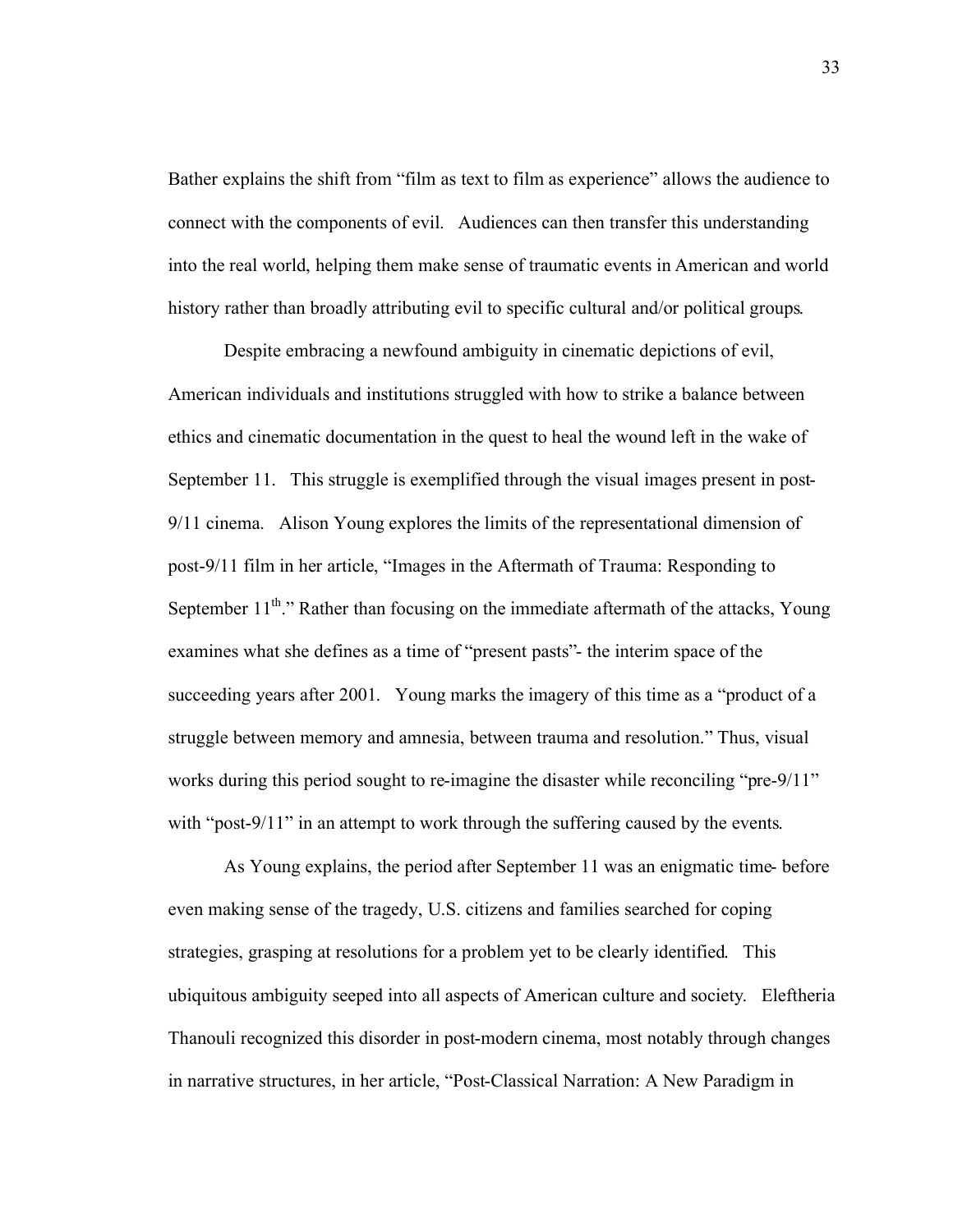Contemporary Cinema." Recognizing the conversion from cinematic traditions of the past, Thanouli termed this genre of film as "post-classical" rather than "post-modern." However, the literal names themselves are the only differences between these two eras, as they share nearly identical characteristics. The article examines this "post-classical" mode of narration based on the four types of motivation as identified in David Bordwell's narrative theory (explained in his work "Narration in the Fiction Film"): compositional, realistic, generic, and artistic. In summary, Thanouli pinpoints a number of characteristics that separate post-classical cinema from previous genres: charactercentered causality, recurring motifs, double-plot structure, high doses of subjective realism that attempts to visualize the innermost mental and emotional states in a plurality of characters, double-encoding as a result of strong historical references, loss of a typified "hero," and a loosening of the goal-oriented progression of the narrative. These examples, in addition to aligning with commonly recognized post-modern characteristics, point to a change in the language of cinema on both a national and global scale.

Soja Lane's "It's the Sense of Touch': Skin in the Making of Cinematic Consciousness" addresses the post-modern concepts of the micro-narrative and fragmentation of time in its analysis of the use of alternative film techniques to create connections between characters. This article identifies films (*Crash, Traffic, Syriana,*  and *Babel*) that escape the organized control of narrative and rely on the concept of touch as a mode of knowledge. This form of sensory knowledge constantly forms and reforms itself in a large network of connections. Lane insists that "narratives" that operate in this form of organization "…bring local things and events together across multiple spaces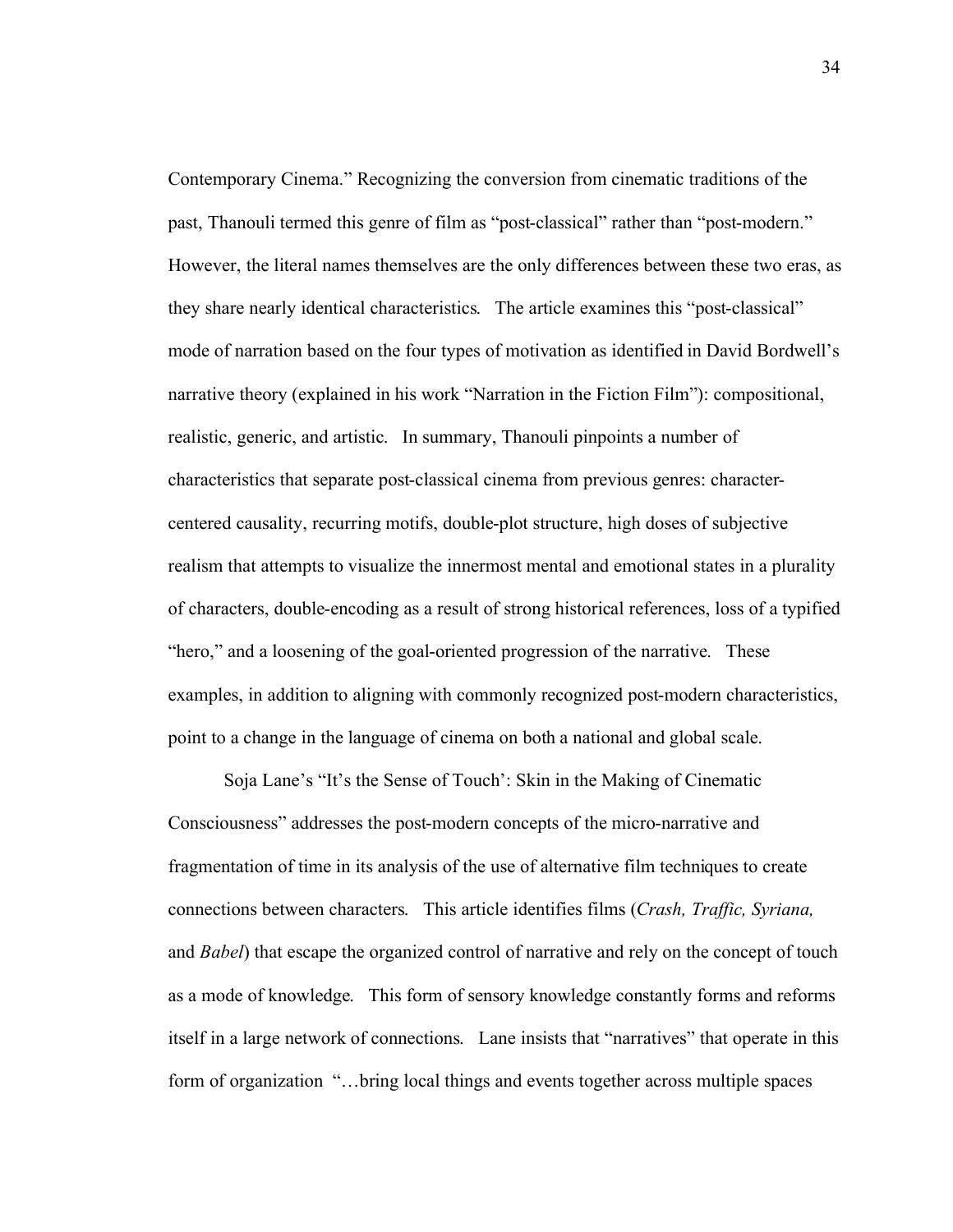that can no longer be grasped within the global...establishing relays between spaces determined as radically different (36)." In addition, Lane's research holds that touch also functions thematically: "... narrative that emerges from the logic of clinamen is also the model of identity…The moments of touch are singular, accidental points of intersection between different individuals that define their identity." (37). Lane defines identity as"…the effect of the configuration that is characterized by shared belonging, chance, and randomness (39)." This definition, in combination with Lane's assertion that the very foundation of identity is both mobile and relational and therefore constantly changing, ties directly into the concept of the post-modern

Marked as an interim space between traumatic shock and recovery and rehabilitation, the immediate years after 9/11 demonstrated a drastic shift in cinematic patterns. Recognizing its function as a tool of therapeutic change, producers and directors alike sought to re-imagine the disaster and work through suffering with the use of alternate narrative constructions, evil ambiguous constructions of evil, and physical interactions between characters as modes of knowledge and identity formation.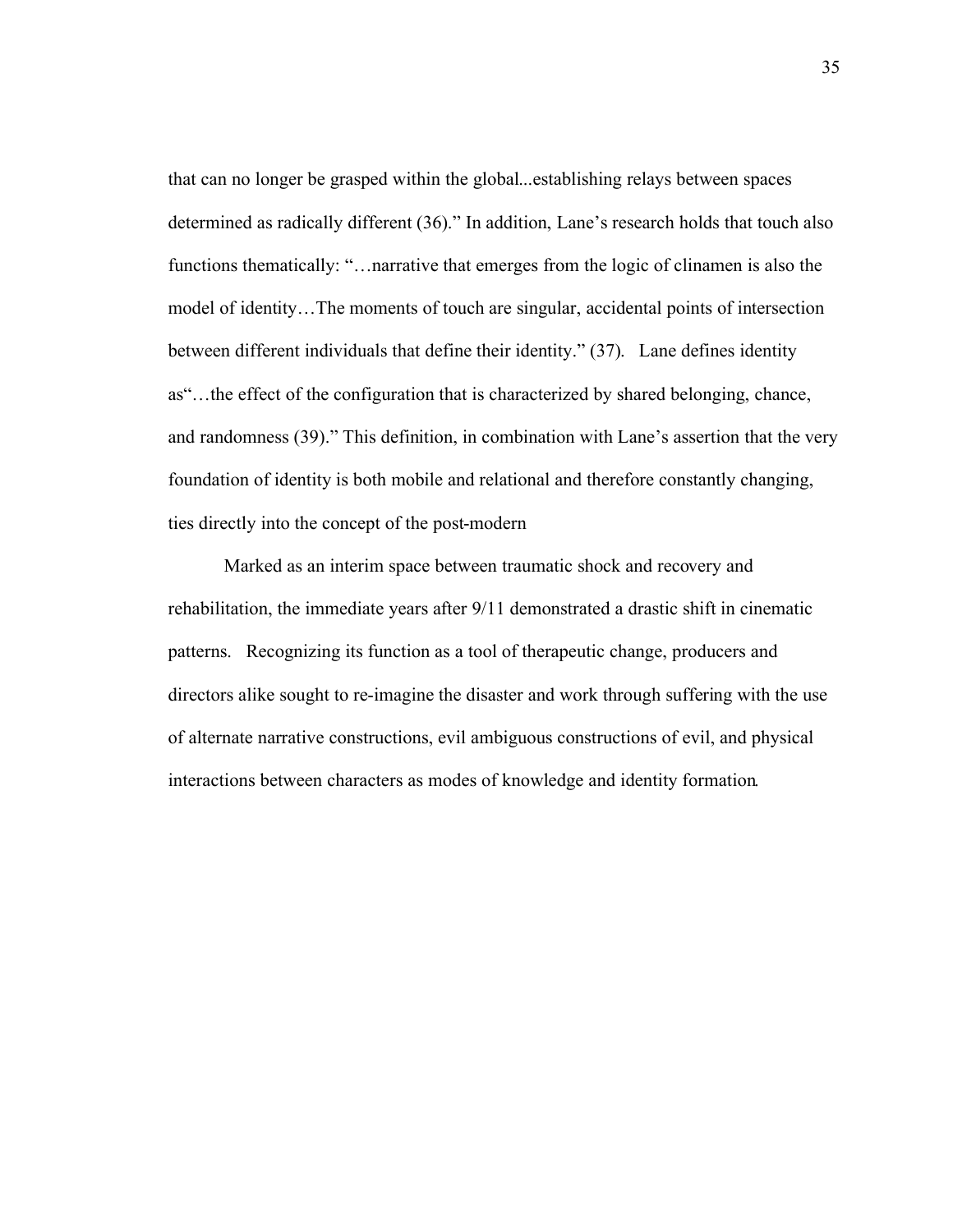# **CHAPTER SEVEN UNITED WE STAND: THE CENTRAL ELEMENT OF TRAUMATIC FILM AND THE RATIONALE FOR** *CRASH* **AND** *ANGELS IN AMERICA*

Despite these divergences from the patterns of modern film, there is one element that these post-9/11 traumatic films share: a metaphorical "cure." However, these resolutions are not nearly as typified as those of modern film constructions-families are reunited, evil is conquered and good triumphs, and the protagonist is redeemed and finds true love. Discerning the cure in post-modern cinema often requires an enhanced degree of perceptual attention to sublevel motifs.

Post-modern traumatic cinema is often structured around two central ideas through which humanity can unite: the restoration of faith and the interconnectedness of mankind. The construction of these two themes reconciles the ambiguity and uncertainty inherent in all aspects of the post-modern era, hence their presence in nearly all forms of post-9/11 film. However, to consider all films produced after the traumatic events of 9/11 for the scope of this examination would be both impossible and inefficient. For the sake of both brevity and clarity, this analysis centers on two distinctly unique films that illustrate these motifs with exceptional accuracy and intricate detail: Paul Haggis' *Crash*  and the cinematic version of Tony Kushner's *Angels in America.* These films were chosen based on a number of specific characteristics: their production and associated release in relation to the chronology of 9/11; their structural components, including their diverse plot-lines and raw, jarring screenplays; and the reputation and character of their various producers. These elements will be examined through concise, abbreviated plot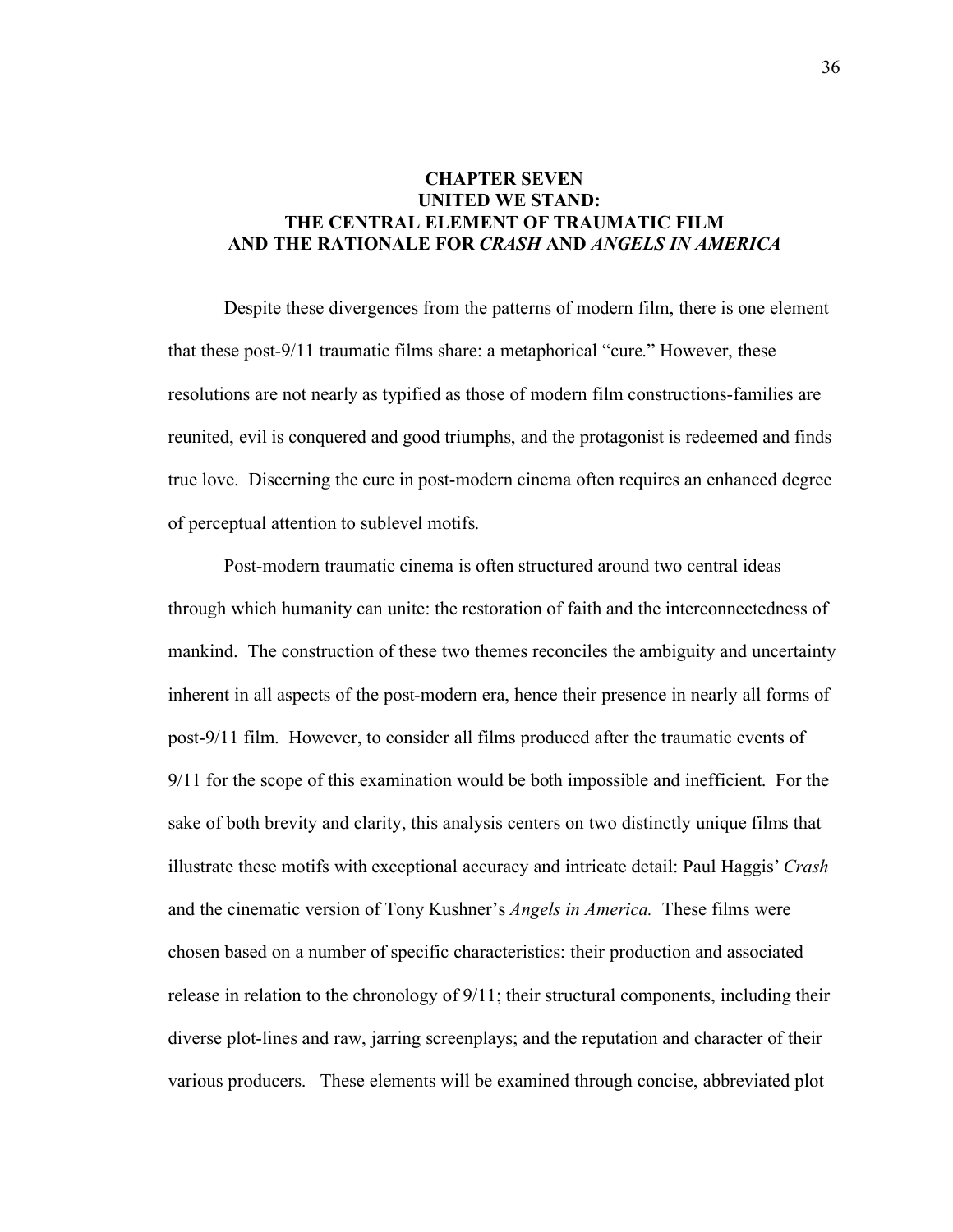synopses and associated background context for each film in order to better conceptualize how *Crash* and *Angels in America* revitalized the American spirit and redefined the concept of patriotism. In order to accurately examine *Angels in America* and the contextual differences between the original theatrical debut and its cinematic reproduction and release in 2003, this analysis also summarizes the differences in content and context between productions and the concerns associated with its transition from stage to screen. Following these contextual reconstructions, the urban settings of these films and their importance as transformational epicenters of political, social, and cultural discourse will be discussed. The concept of cities in the height of post-modernity and their function as microcosms of America were both strong considerations when choosing representational post-modern films with urban settings.

### *Crash*

The following analysis provides contextual information for Paul Haggis' film *Crash*, released in 2005 by Lions Gate Films. An overview of the film's plot structure and its thematic complexities are introduced, followed by a brief background of producer and director Paul Haggis and his inspiration for the film.

# **"Oh What a Tangled Web We Weave:" A Plot Summary of the Racial Intricacies of** *Crash*

*Crash* is a raw narrative of the racial complexities of contemporary America post 9/11, centering specifically in and around the cultural melting pot of Los Angeles, California. The main plotline surrounds a group of racially diverse individuals whose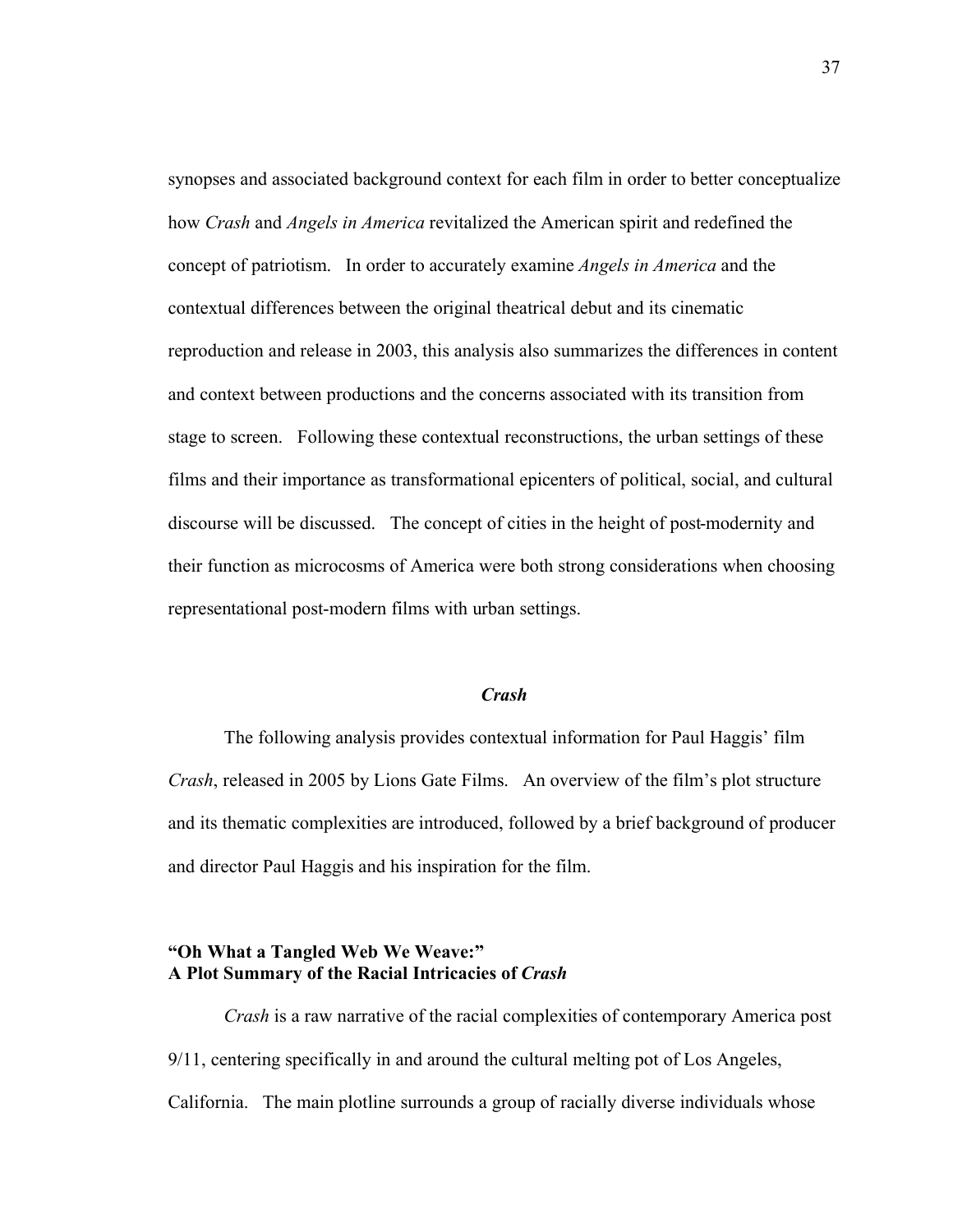lives collide somewhat detrimentally within a period of 36 hours. Atypical of most films, the central focus of the narrative surrounds seven radically different scenarios: a Mexican locksmith, an African-American carjacking duo, a tag team of police detective lovers, a LA District Attorney and his pampered housewife, a racist cop and his idealistic partner, a Persian storeowner and his family, and an African-American television producer and his light-skinned black wife, along with a few other minor characters (IMDb).

The film opens with police Detective Graham (Don Cheadle) and his partner/girlfriend Ria (Jennifer Esposito) after a multi-car accident. Cheadle attempts to assist the on-site police in what appears to be a murder scene. However, his disturbance at the sight of the body (which remains invisible to the audience) triggers the film's flashback to the day before the crash, where the series of events and interactions began. Also atypical of most films, there is no "central" plot; the action builds as the character's lives collide, building a complex layering of interactions and relationships that both intensify and transform drastically throughout the film.

The film's complexity lies within the fact that every single character represented in the film is both the victim and the victimizer of judgmental, discriminatory behavior, creating a tangled web of prejudice, rage, betrayal, defeat, and ultimately, salvation and purgation. *Crash* creates racial tensions, poses unanswered questions to societal "norms," and most importantly, provokes its audience to ponder profound issues of societal intolerance, discrimination, and moral definitions of character.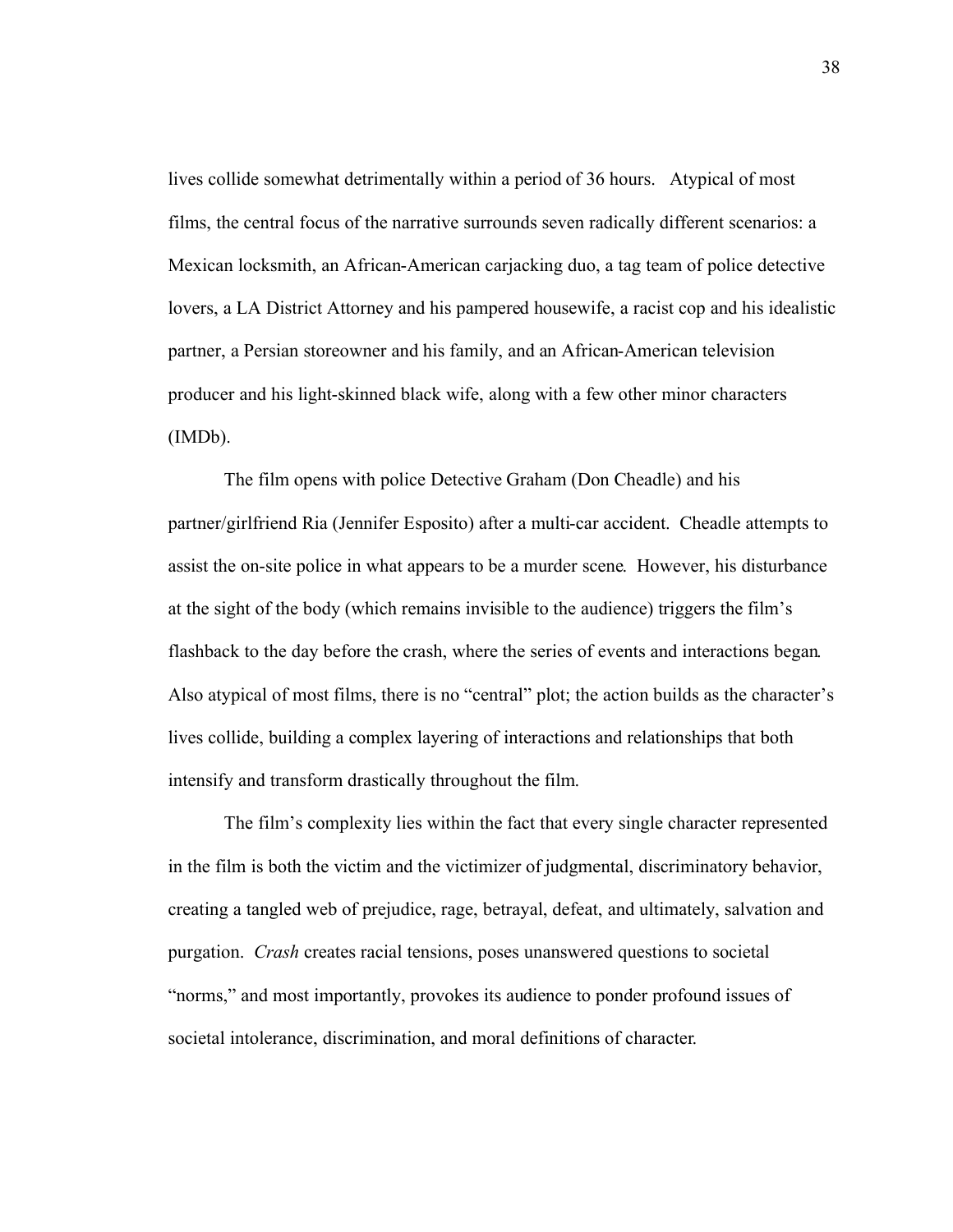Apart from figurative "character," the celebrity appeal in *Crash* is undeniable. The film boasts an all-star cast of Don Cheadle, Jennifer Esposito, Ryan Philippe, Matt Dillon, Sandra Bullock, Terrence Howard, Brendan Fraser, and even Chris "Ludarcris" Bridges (Lions Gate Entertainment). This diverse cast of well-known celebrities drew a number of viewers based on reputation alone. However, Haggis sought a different outcome with his decision to cast high-profile celebrities. Although he did not have any specifics in mind, Haggis deliberately chose actors with preconceived public images and placed them in challenging roles:

That's the way to get good actors, to give them something they haven't done before. It's also, I think, what audiences love- they don't like to see somebody who's already done it four or five times do it again. Why go to that movie? See something that's fresh. And in this case, the fact that people had preconceptions about some of these actors really worked for me because the movie itself is about preconceptions (Loger).

Haggis' choice of actors and actresses created an additional layer of depth to a film already containing multiple layers of intelligence. In addition to giving audiences a fresh perspective, *Crash* combats the struggles of intolerance and race relations, a glimmer of hope for those still searching for answers in the wake of September  $11<sup>th</sup>$ . The question was, would Haggis' trust and his tactics pay off?

In the end, Haggis' intuition could not have been more on the mark. The film first appeared at the Toronto International Film Festival, receiving rave reviews and packed audiences. It was then purchased by Lions Gate Films, a Canadian-based entertainment company, and was released nationwide on May 6, 2005 (IMDb-Crash). In no time, the film's brilliant screenplay, in conjunction with its all-star cast, took the nation by storm.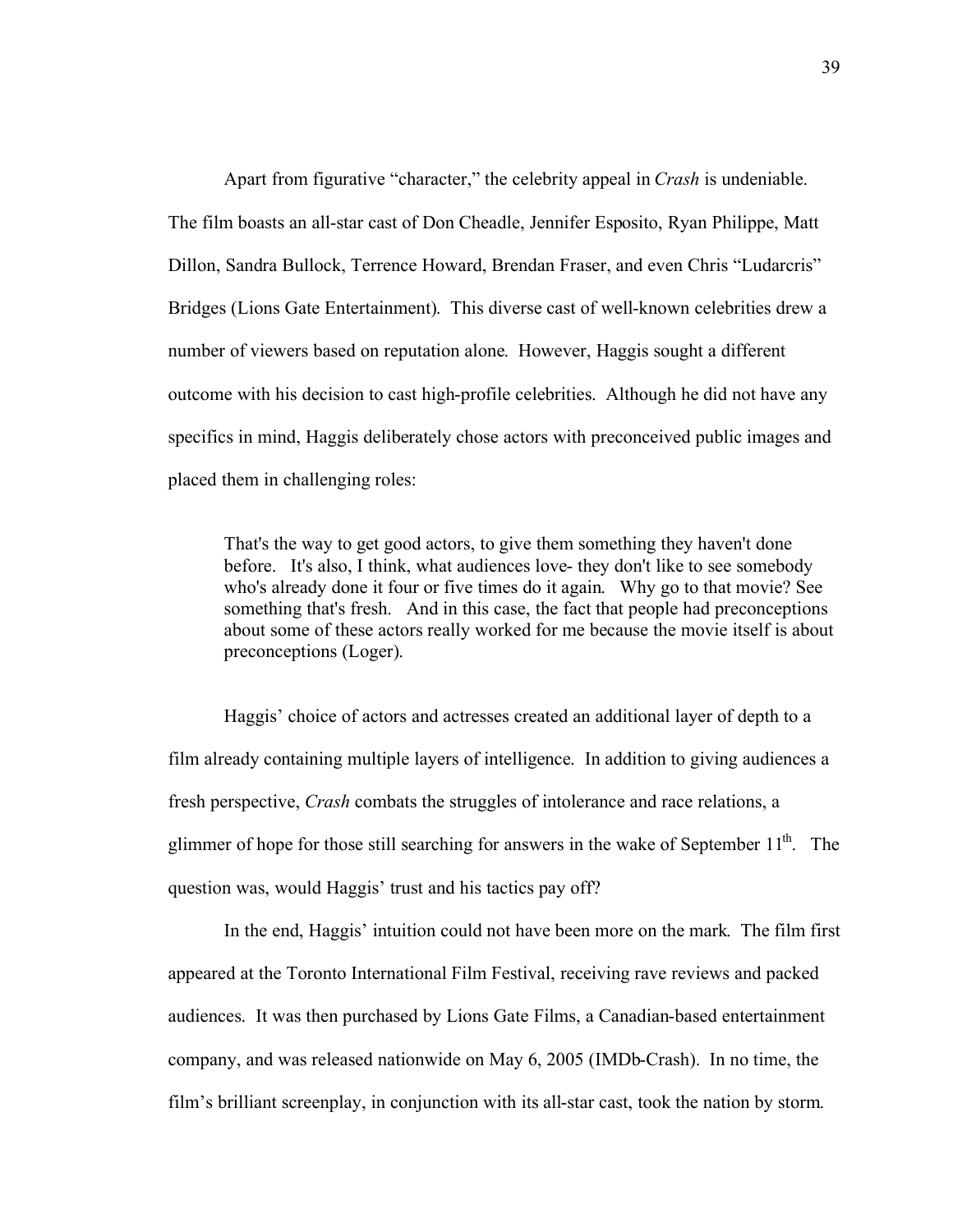The "amateur" film director's "leap of faith" earned his film the prestigious honors of Academy Awards in Best Original Screenplay, Best Achievement in Editing, and the coveted Motion Picture of the Year Award. In addition, *Crash* received a host of other awards and honors from various film critics and academics worldwide, including two Emmys, the Humanitas Prize, and the Hollywood Award for Breakthrough Director (IMDb-Crash).

## **A Multi-Million Dollar Heist: The Carjack That Molded Paul Haggis**

Although the blockbuster *Crash* may convince audiences of producer and director Paul Haggis' skills in the filmmaking industry, the film in fact marked his first stint in directing. Twenty-two-year old Haggis began his career in Hollywood when he headed to Los Angeles at to pursue entertainment writing. He found work in the television industry, beginning as a scribe for the series *Different Strokes* and eventually writing for a variety of different popular television series, most notably the acclaimed *Thirty Something* (Ursic)*.* Finally, Haggis was ready for a change of pace. In 2000, after nearly three decades of working in the television industry, he left his traditional line of work to pursue the uncertainty of independent film writing. Ironically enough, *Crash* came to the novice filmmaker as an accident.

Haggis' personal and emotional ties to *Crash* run deep. The film not only marks his first stab at directing, but the starting ideas for the plotline arose from Haggis' own personal involvement in a carjacking in Los Angeles, his home of twenty-eight years. In 1991, Haggis reported in an interview with the *San Francisco Chronicle,* he and his wife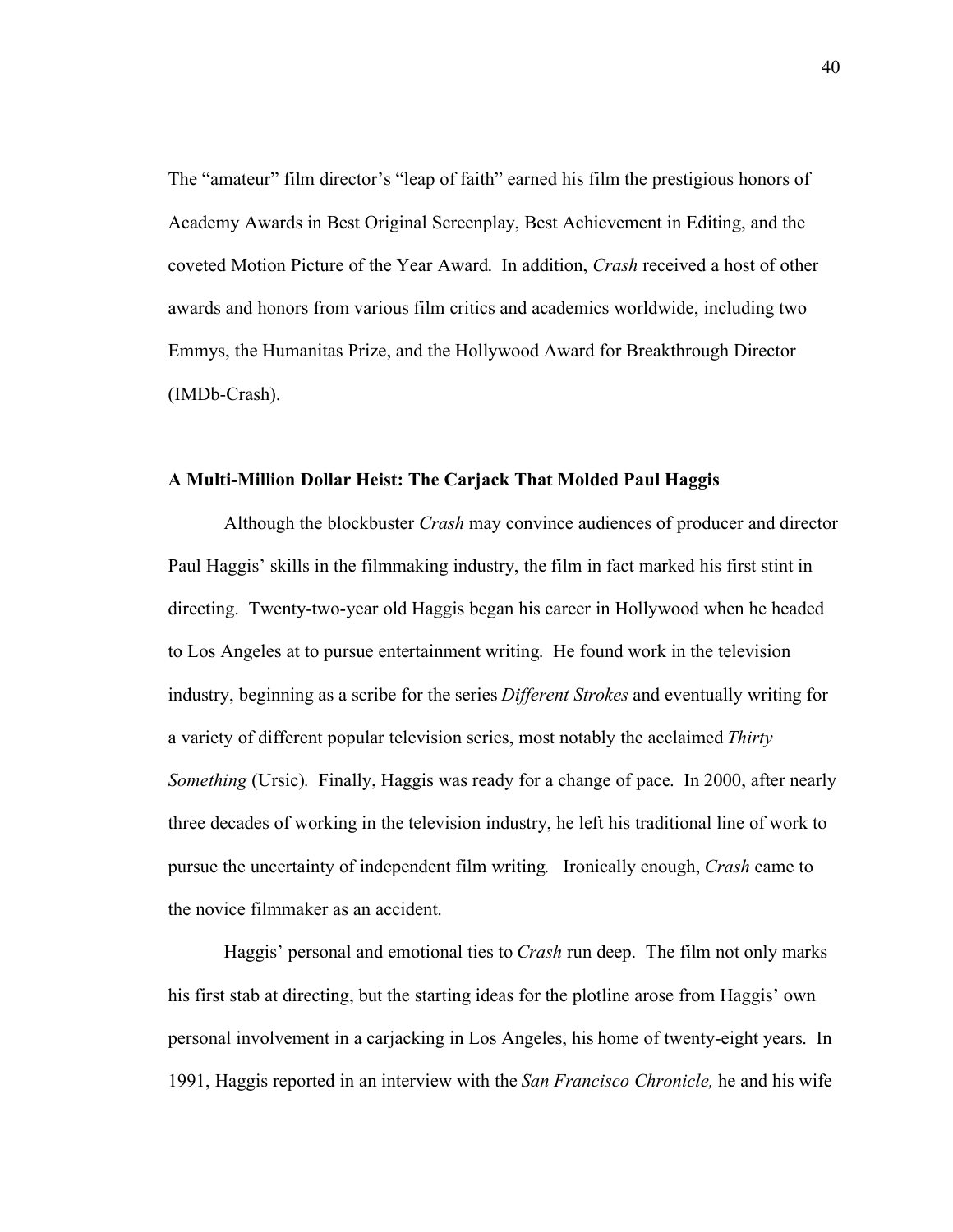were held at gunpoint outside of a Blockbuster on Wilshire Boulevard by two black men (Stein). Ten years later, Haggis could not put the incident out of his mind. "Once a year for the next 10 years," Haggis told the *Chronicle.* "I would think about who those kids were. Were they best friends or had they just met that night? Did they do this a lot or was this the first time (Stein)?" Haggis was so intrigued by his assailants that they haunted his dreams, so much so that he awoke at 2:00 am one morning and began writing about them. As he furthered the stories of the two thugs, he found himself following the subsequent stories of the individuals that the assailants themselves encountered, and everything fell into place. By 10:00 am, Haggis had all of the stories finished. After a brief phone call to his friend and soon-to-be co-author Bobby Moresco, the two had a working script within days (Ursic).

Although the script was well-received by all those who read it, the consensus was that it would not sell. A film about race-relations in a post-9/11 world seemed too risqué for any distributor. However, Haggis was insistent on the film's importance. "I think it's about the world around us right now," Haggis commented in an interview with Greg Ursic for Efilmcritic. "It's the fact that we're moving further and further from each other and we don't feel safe. And paradoxically we only really feel safe when we're surrounded by strangers."

Aside from his direct connection to the carjacking, Haggis claims that *Crash* is a mirror of his own life experiences and encounters with relative strangers in and around Los Angeles. Matt Dillon's character generated from a piece of hate-mail Haggis received, and Terrence Howard's story originated from an incident he witnessed in a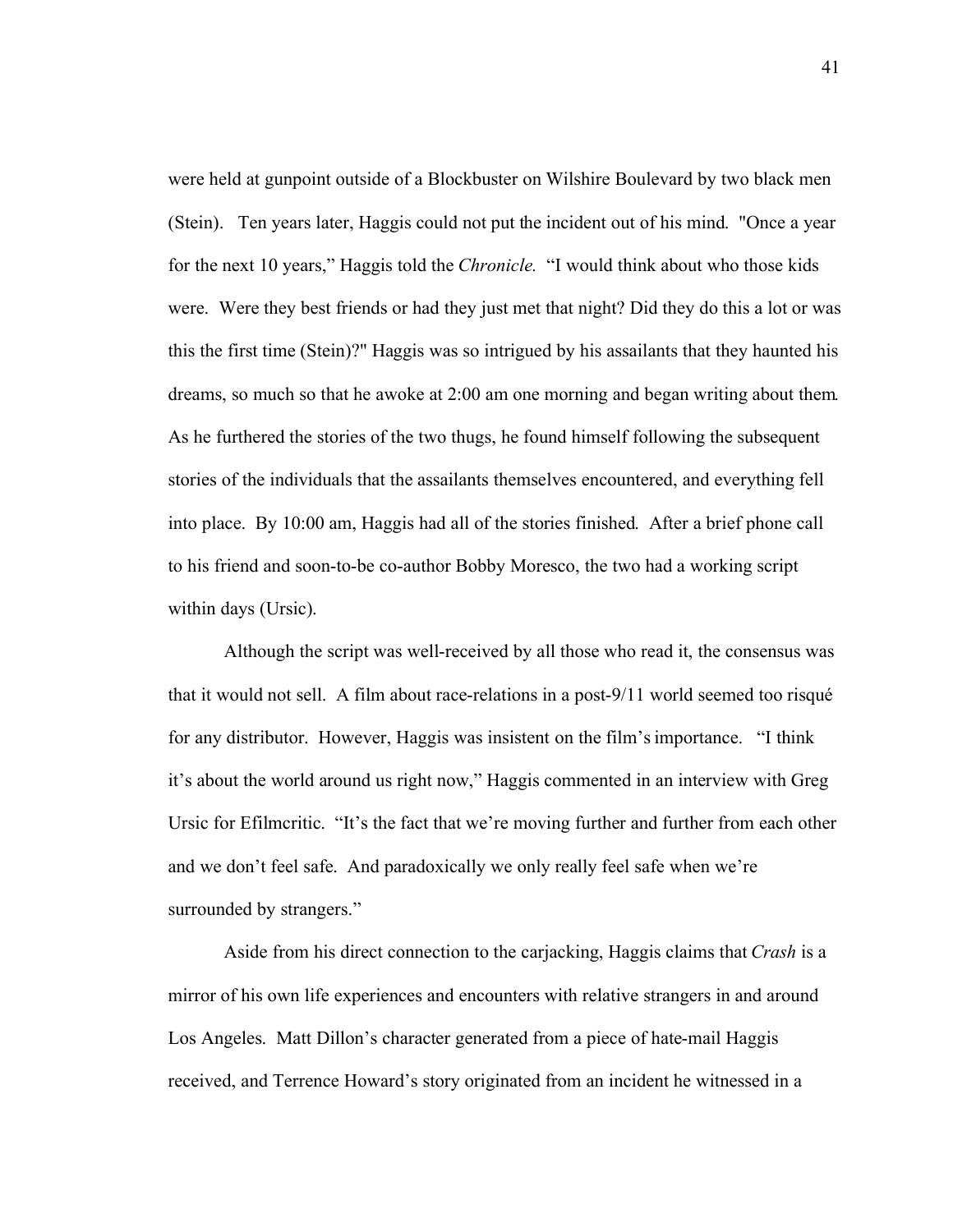television studio involving the mistreatment of a black director (Loger). Yet Haggis' film does not shed an entirely negative light on the attitudes of contemporary America. Instead, he illuminates the intricate hybridity of a nation struggling with complex issues and contradictions. In a 2006 interview with MTV's Kurt Loger, Haggis relays his understanding of America's perceived "evils:" "Intolerance, fear, racism, these are things that we think are really simple and easy to define, and they're not."

## *Angels in America*

The following portion of this analysis provides contextual information for Tony Kushner's *Angels in America*, originally released as a theatrical production in 1990 and re-produced as a made-for-television mini-series on HBO in 2003. This analysis provides a brief overview of the work's plot structure its associated protagonists. Due to the work's strong historical context and its content rooted in homosexuality, the HIV/AIDS epidemic, and 1980s politics, a brief summary of the 1980s and the associated political and social movements are discussed in relation to the life and experiences of Tony Kushner. *Angels in America* is largely inspired by the playwright's academic encounters, intellectual pursuits, and politically active lifestyle. Therefore, this analysis spans a larger portion of Tony Kushner's biography prior so as to better understand the context and relevance of the references within the play. Finally, this analysis also summarizes the differences in content and context between the original theatrical release of *Angels in America* and its re-production as a made-for-television mini-series in 2003 and the concerns associated with its transition from stage to screen.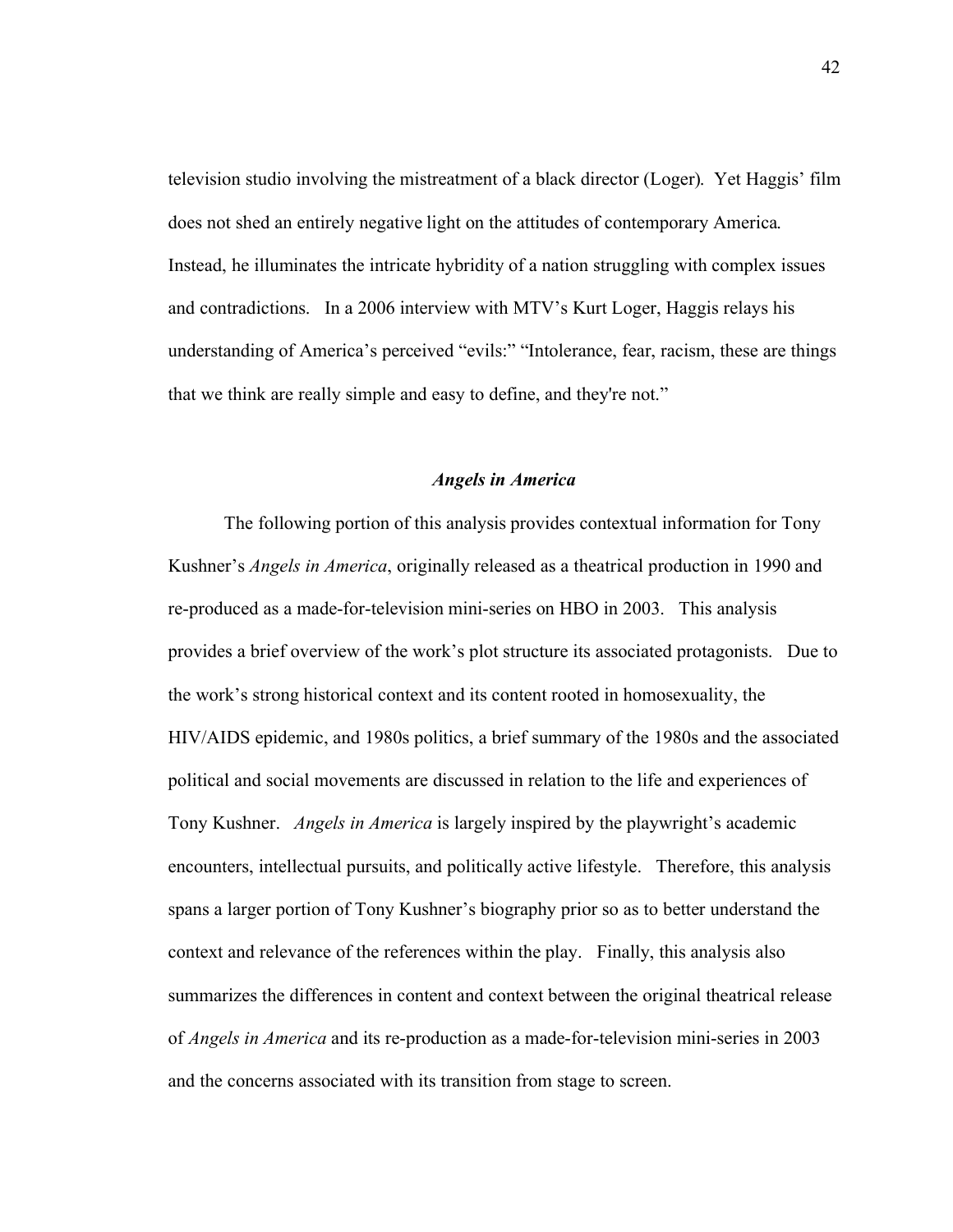## **The Epic of Epic Proportions: A Plot Summary of** *Angels in America*

Tony Kushner's *Angels in America* is a complex narrative that poignantly depicts the cultural, social, and spiritual facing mankind at the dawn of the new millennium. Converging narratives of past, present and future, the screen play is a mix of harsh reality and inconceivable fantasy, and one of the first American plays to combine apocalyptic anxiety with a renewed sense of hope in the dawning of the millennia. Set in the sprawling urban landscape of New York City during the 1950s, the film explores controversial issues of AIDS, homosexuality, politics, religion, metaphysics through the lives of seven diverse individuals: homosexual partners Prior Walter and Louis Ironson, their close friend and ex-drag queen Belize, Mormon relational partners Joe and Harper Pitt, and Joe's mother Hannah. Much like Haggis' *Crash,* nearly all of the characters who appear structured to fit purposeful representations either fluctuate in morality and ethical behavior or undergo a radical transformation throughout the course of the film. This component of ambiguity inherent in all of the film's protagonists transcends all sexual, racial, and political affiliations. In the words of David Savran, author of "Tony Kushner Considers the Longstanding Problems of Virtue and Happiness, "Bringing together Jews and Mormons, African and European-Americans, neoconservatives and leftists, closeted gay men and exemplars of America's new 'queer politics,' *Angels* attempts nothing less than the creation of a cosmic-scale history of America in the age of Reagan and the age of AIDS" (20).

*Angels in America* is divided into two, three-hour segments: "Millennium Approaches" and "Perestroika." Apart from their separated release onstage, both pieces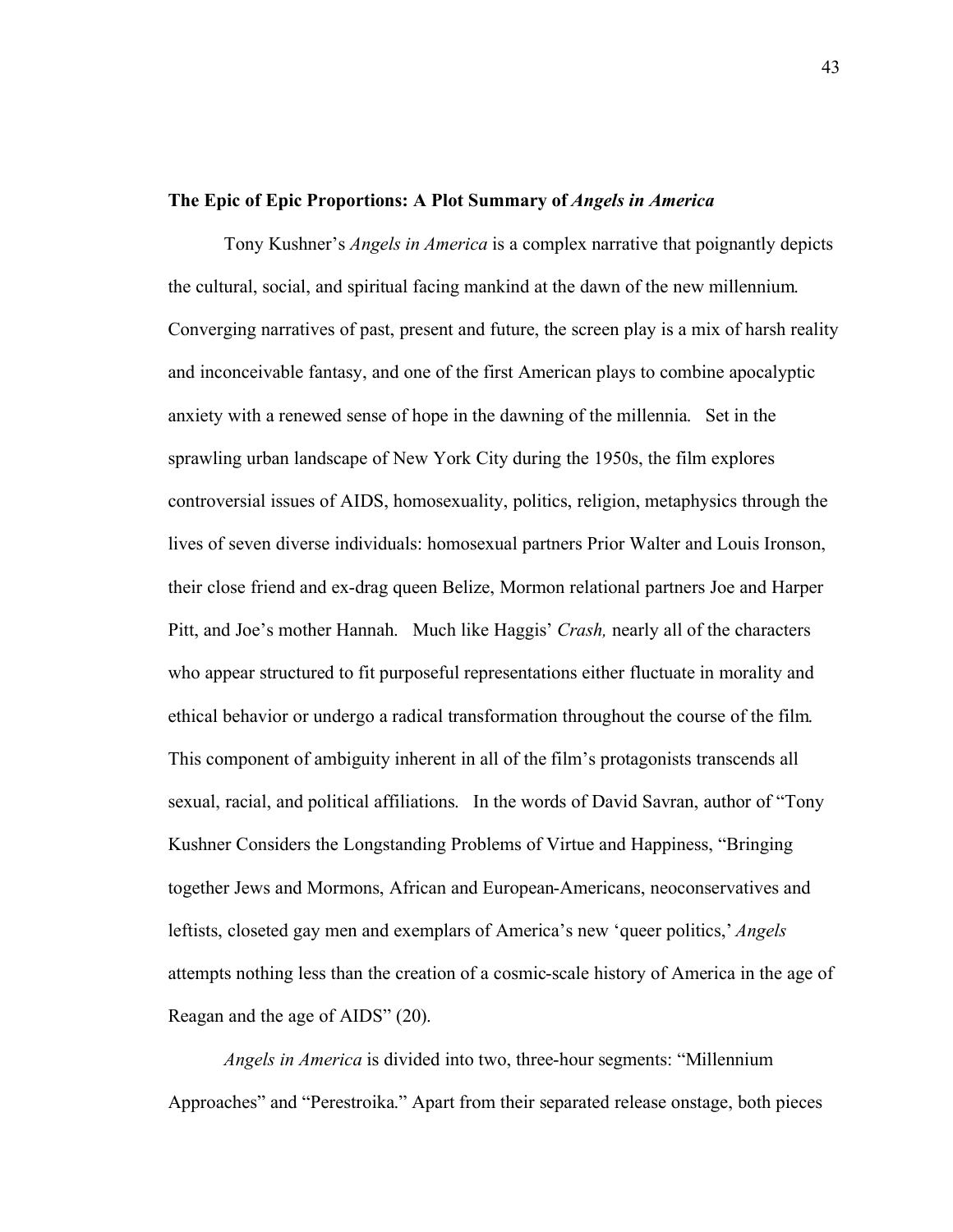blend smoothly together to create a complex, raw narrative of epic proportions. Set (apart from the epilogue) during a five-month period between October 1985 and February 1986, the plot's action is driven by the troubles of two sets of relational couples: pillpopping, agoraphobe housewife Harper and her conservative, Mormon lawyer husband Joe Pitt, and democratic Jew Louis Ironson and his relational partner Prior Walter. Within the first few moment's of the films inception, Prior reveals to both Louis and the audience that he has contracted AIDS. Unable to stand the though of losing his relational partner to death and disease, Louis abandons Prior. Stricken with heartbreak and physical alimentation, Prior falls into depression. However, in his state of mental and emotional instability he bears witness to a visit from the Angel of America. Involuntarily, he becomes a "prophet," instructed to spread the Angel's plea for mankind to cease all movement and forward progression. On the other side of the city, Joe and Harper struggle to maintain their marriage as Joe's closeted homosexuality begins to surface. When Joe runs out on Harper to experiment with his sexual identity, chaos ensues. Meanwhile, Roy Cohn, a powerful, unethical lawyer who maintains a close relationship with Joe Pitt, is diagnosed with AIDS, revealing his secret identity as a closeted homosexual. In summary, the film's multi-faceted storylines, overlapping and intersecting with one another through a series of surprising circumstances, tackles issues of disease, politics, identity, sexuality, death, and religion, all the while capturing the history of America during the age of Reagan and stressing a post-modern faith in the human condition.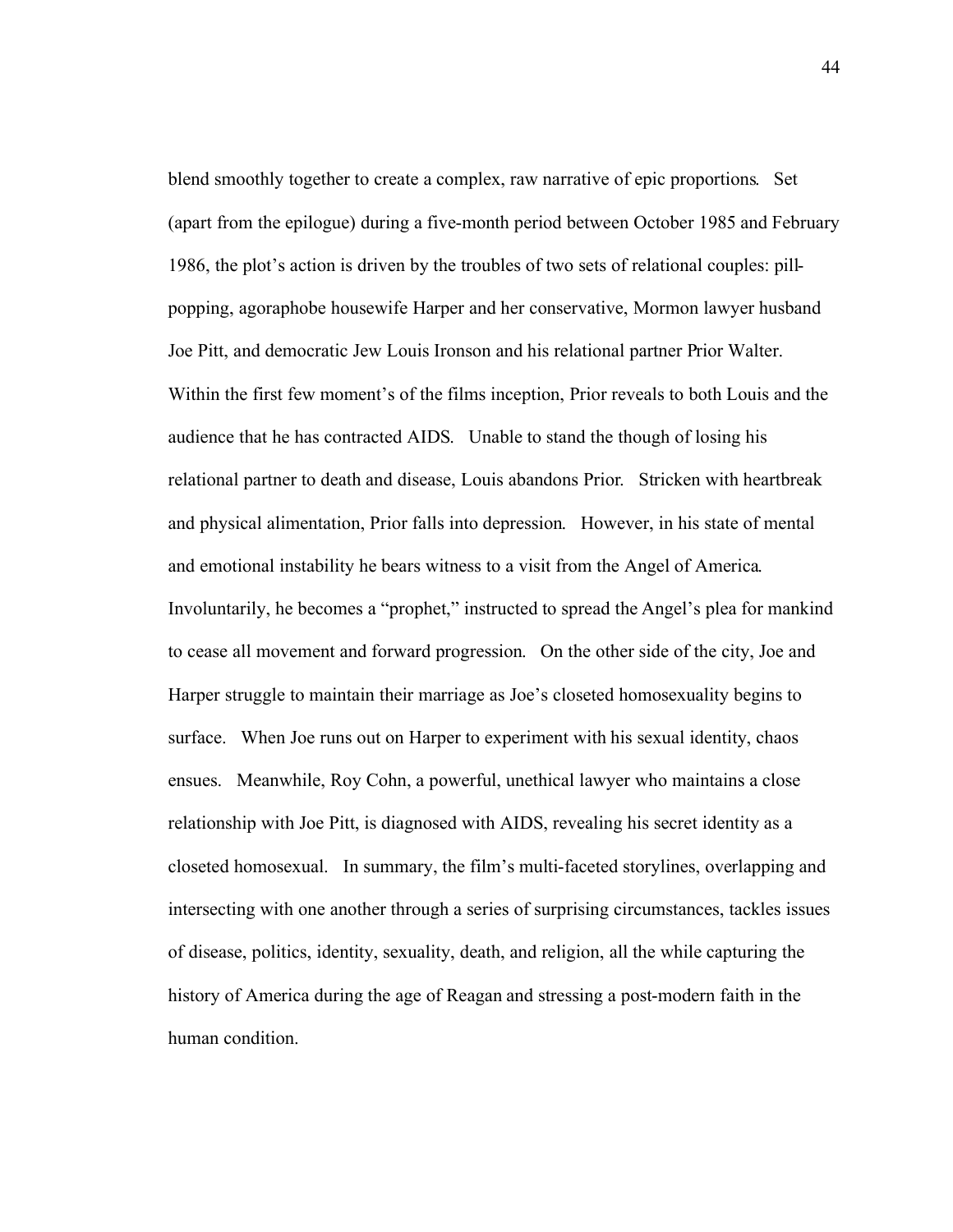Much like *Crash*, *Angels in America* boasts an impressive celebrity cast appeal, featuring Meryl Streep (Mother Pitt), Al Pachino (Roy Cohn), Mary-Louise Parker (Harper), Patrick Wilson (Joe), Emma Thompson (The Angel of America), and James Cromwell (Henry). Both Al Pacino and Meryl Streep voiced their eagerness to take part in this revolutionary work. In an interview with Brad Goldfarb, Streep emphasized her excitement and the power of the prophetic film:

BRAD GOLDFARB: What did you think of this production?

MERYL STREEP: I think it's astonishing…Very few people are willing to put themselves up as a prophet, and yet he [Tony Kushner] did it. It was unbelievably prescient about so many things, like the end, which predicts where the world will be with AIDS. I felt lucky to be invited in, I'll say that.

Similarly so, Al Pacino recognized the magnitude and significance of Kushner's work:

AL PACINO: I felt it to be theatrically powerful, and completely new. You felt that Tony Kushner had to write this, he had to say this, so there's a certain personal thing going on in the midst of this epic story. I think that's what gives it power. And of course, the role of Roy Cohn, which I took on, is such a living, breathing one….I think the moment I really got the sense of the piece was when all of us in the cast had a reading that started at nine in the morning and went until four in the afternoon. The impact of it somehow really just changed the room. It was palpable.

Kushner's work was recognized as a masterpiece even before its screen premiere,

and not just by its cast members. In 1993, the Broadway run of "Millennium

Approaches" won four Tony Awards including Best Play (Tony Kushner), as well as the

Pulitzer Prize for Drama, five Drama Desk Awards, and the New York Drama Critics'

Circle Award. The following year, "Peresroika" continued *Angels'* streak of prestigious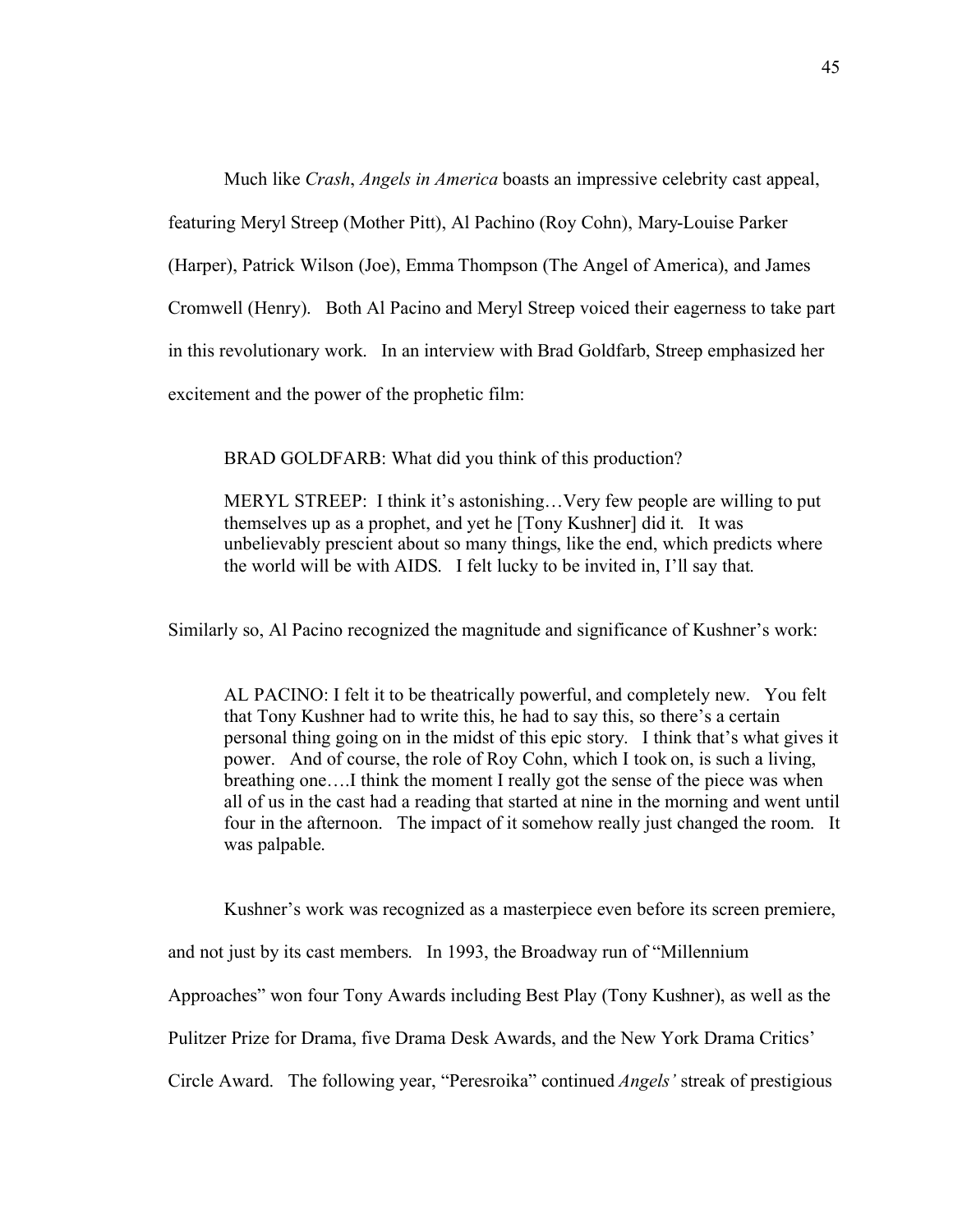theatre decorations with three Tony awards including Best Play, in addition to three Drama Desk Awards and three Outer Critics Circle Awards (HBO Inc.).

Upon its release in the world of multi-media, *Angels* took America by storm. In 2004, the miniseries captured five Golden Globes and broke the record previously held by *Roots* for the most Emmys awarded to a program in a single year, winning eleven awards from twenty-one nominations. These awards included Outstanding Directing, Writing, Lead Actor/Actress, Supporting Actor/Actress, Art Direction, and Makeup for a Miniseries, Movie or Special. The score, written by Thomas Newman, also picked up a Grammy for Best Score Soundtrack Album for a Motion Picture, and the entire film was awarded Best Picture Made for Television and Outstanding Directorial Achievement in Movies for Television by the Broadcast Film Critics and Directors Guild of America, respectively.

## **Identity Crisis as a Career: Tony Kushner and the Historical Context of** *Angels in America*

Unlike Haggis, the history of and motivation behind Tony Kushner's politically activated dramas span much farther back in years than his mid-twenties. Kushner's works are seeped with historic sentimentality and inspired by his intellectual pursuits, politics and politically active playwrights, and private personal experiences.

When Kushner developed a "crush" on his Hebrew school teacher at the age of six, he knew that he was unlike his surrounding male peers (Savran, 20). However, he remained closeted well into his college years. In the mid 1970s, he moved to New York to attend Columbia University, where he earned a Bachelor's degree in Medieval Studies.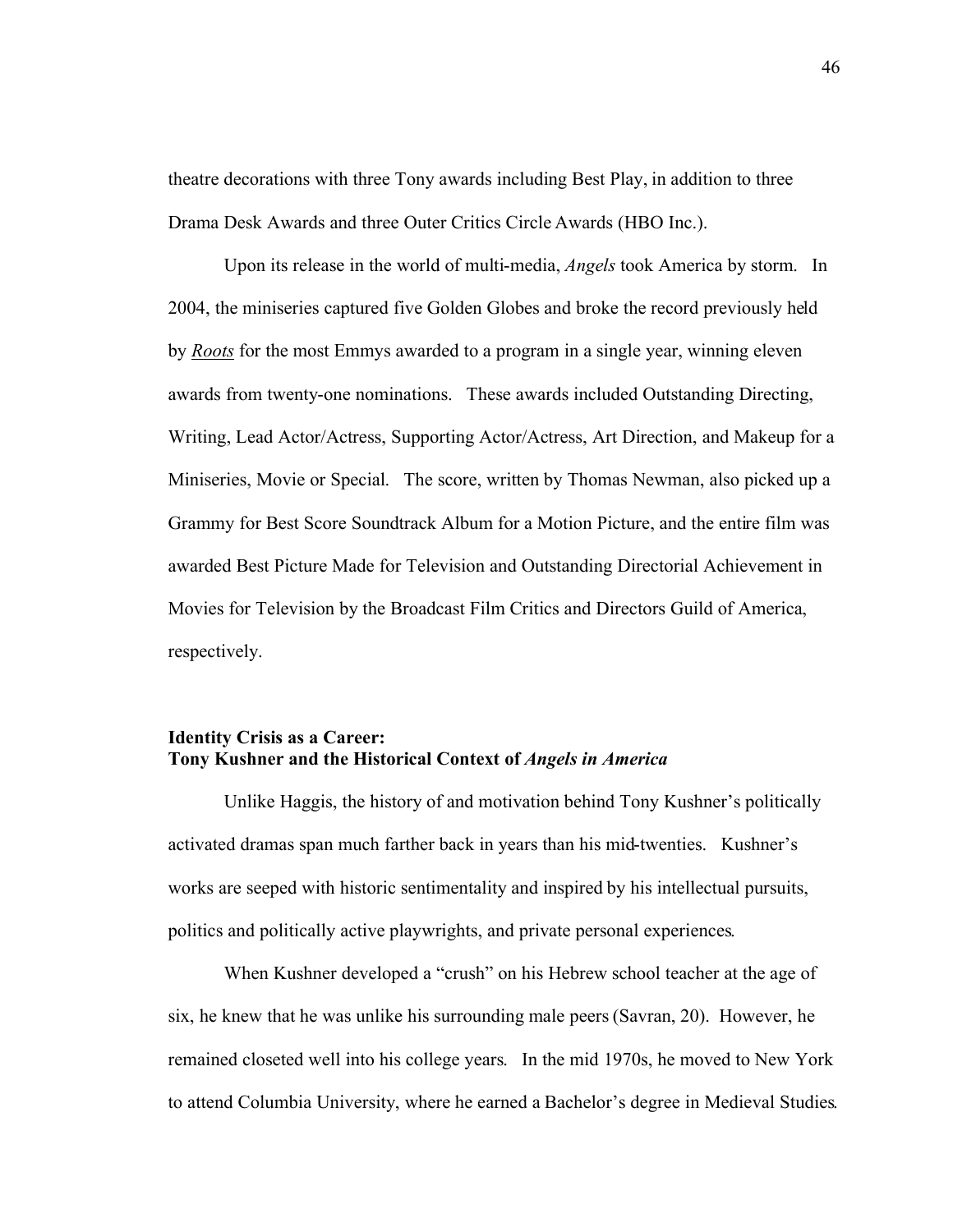During his years at Columbia, Kushner explored the work of experimental directors, most notably the work of Tennessee Williams. Williams is recognized as the theater's "angel of sexuality," and is deemed responsible for "forcefully" introducing issues of sexuality to the American stage (Fisher, 9). Literary critics recognize a strong influence from Williams in Kushner's works, specifically in relation to his merging of tragic and comic elements, the complexity of his characters, and his emphasis on gender roles and sexuality.

 Through his readings and research, Kushner also acquired an understanding of what he deemed as "politically engaged theatre," specifically from his exposure to playwright Bertolt Brecht. Kushner was inspired by the idea that theatre could serve as a catalyst for social change. Brecht also introduced him to the idea of the paradoxical synchronicity of mankind, that "...within what is apparently a naturally occurring event lies a web of human labor and relationships. He teaches you to see that something can be the thing it's supposed to be, and not, at the same time," Kushner later remarked in a *New York Times* article by journalist Alex Abramovich. His interest in Brecht led him to Walter Benjamin, a German philosopher and sociologist famous for his dramatization of history and his writings on the infamous "*angelus novus*," or "Angel of History." It is no stretch of the imagination to infer that Kushner drew the basis of *Angels in America* and Emma Watson's character from Benjamin's writings.

After his undergraduate experience at Columbia, Kushner went on to pursue a Masters of fine arts in directing at New York University, although his true passion lay in the realm of playwriting. He emerged as a true dramatist in the early 1980s, and his first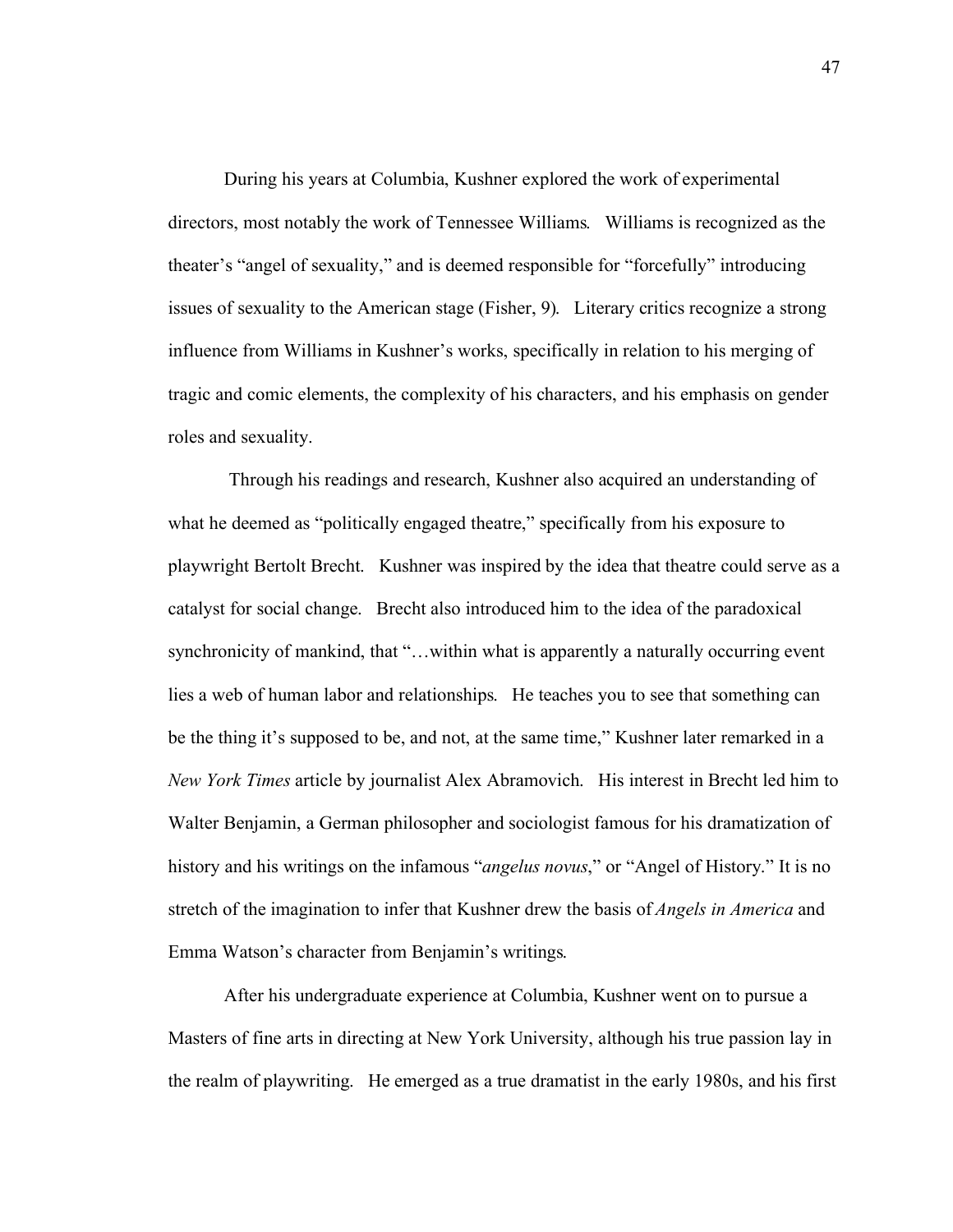prominent and noteworthy appearance on the theatrical scene arrived with the release of *Angels in America.* 

Although its poignant dialogue and intriguing plotline speak for themselves, Kushner attributes a large degree of *Angels in America*'s success to the development of queer politics around the time of the play's release in 1990. Just as the American death toll of AIDS victims passed the 100,000 mark, the activist group Queer Nation was formed and the world was forced to confront the reality of the disease that was affecting a rapidly increasing population who refused to be silenced. "The way *Angels in America*  talks," Kushner explained in an interview with David Saran, "its complete lack of apology for that kind of fagginess, is something that would not have made sense before."

Kushner attributes the ostracism of homosexuals to America's own anxiety over its national identity during the Reagan administration. An extreme liberal, he attributes this era with the deterioration of intellectualism and ethical morality. He believes that the Reagan conservatism, in conjunction with the failure of the 1960s-style liberalism to counter this movement, led the United States toward its current divisive "red state-blue state "bitterness, in which "issues from American foreign policy and Iraq war to gay rights and economic justice [are] reduced to a conservative versus liberal turf war," a battle between black and white with no gray area in sight (Fisher, 14).

Although examining this period in history sheds light on the "us or them" dialectic present in American politics, the rhetoric of President George W. Bush in regards to terrorism, and the resulting attitude towards homosexuals and other identified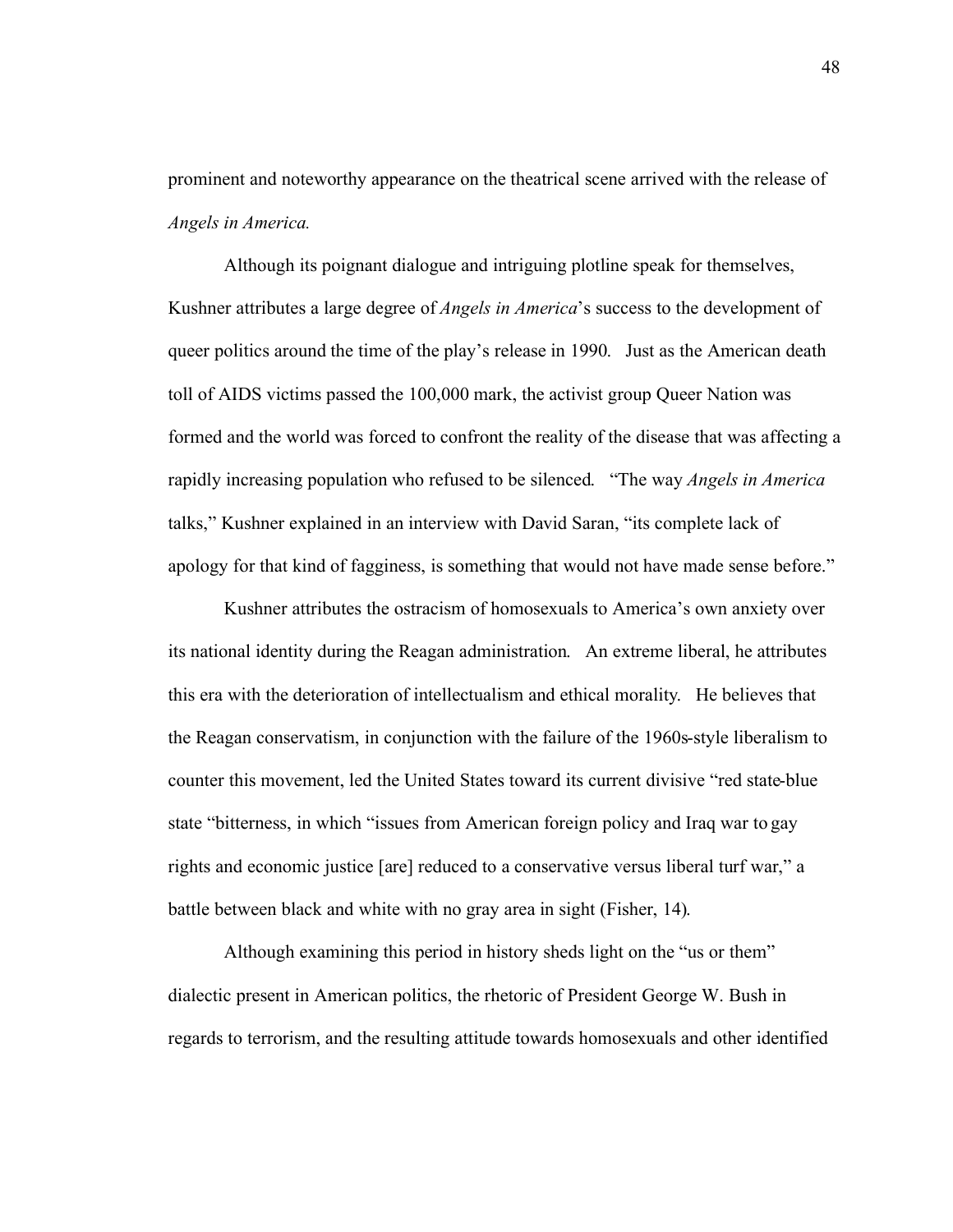"others", Kushner clarifies that the oppression of minorities is an ongoing issue in times of crisis, and that the key lies in unification:

"It always seems to me that in the concerns of any group called a minority and called oppressed can be found the biggest problems and the central identity issues that the country is facing…I realized that the key is the solidarity of the oppressed for the oppressed-being able to see the connecting lines…making disenfranchisement incredibly clear across color lines and gender lines" (interview, p 7).

As a liberal, Jewish homosexual and a product of emigrants from Eastern Europe, Kushner himself is, in a sense, a microcosm of American minorities. Thus, Kushner embedded pieces of himself within *Angels*, connecting much of the work to his own identity. For example, his own coming out experience was very similar to that of character Joe Pitt's. David Fisher, author of "Understanding Tony Kushner," identifies the character Prior Walter as Kushner's own dramatic alter-ego-an eager Jewish liberal working towards and advocating for progressive change (9).

Kushner's work itself was a movement of progressive change, sweeping the nation by storm upon its release in 1990. Yet its lifetime was not limited to its original, staged form. Produced first in San Francisco and followed by Los Angeles, London, and finally Broadway in the early 1990s, the piece eventually caught the eye of acclaimed producer and film executive Cary Brokaw, and the rest is history.

#### **From Stage to Screen: Angels in America's Transition to Cinema**

Brokaw claims that he took an immediate liking to the work after reading it in 1989, and finally convinced Kushner to let him turn *Angels* into a film in 1991 (Jensen,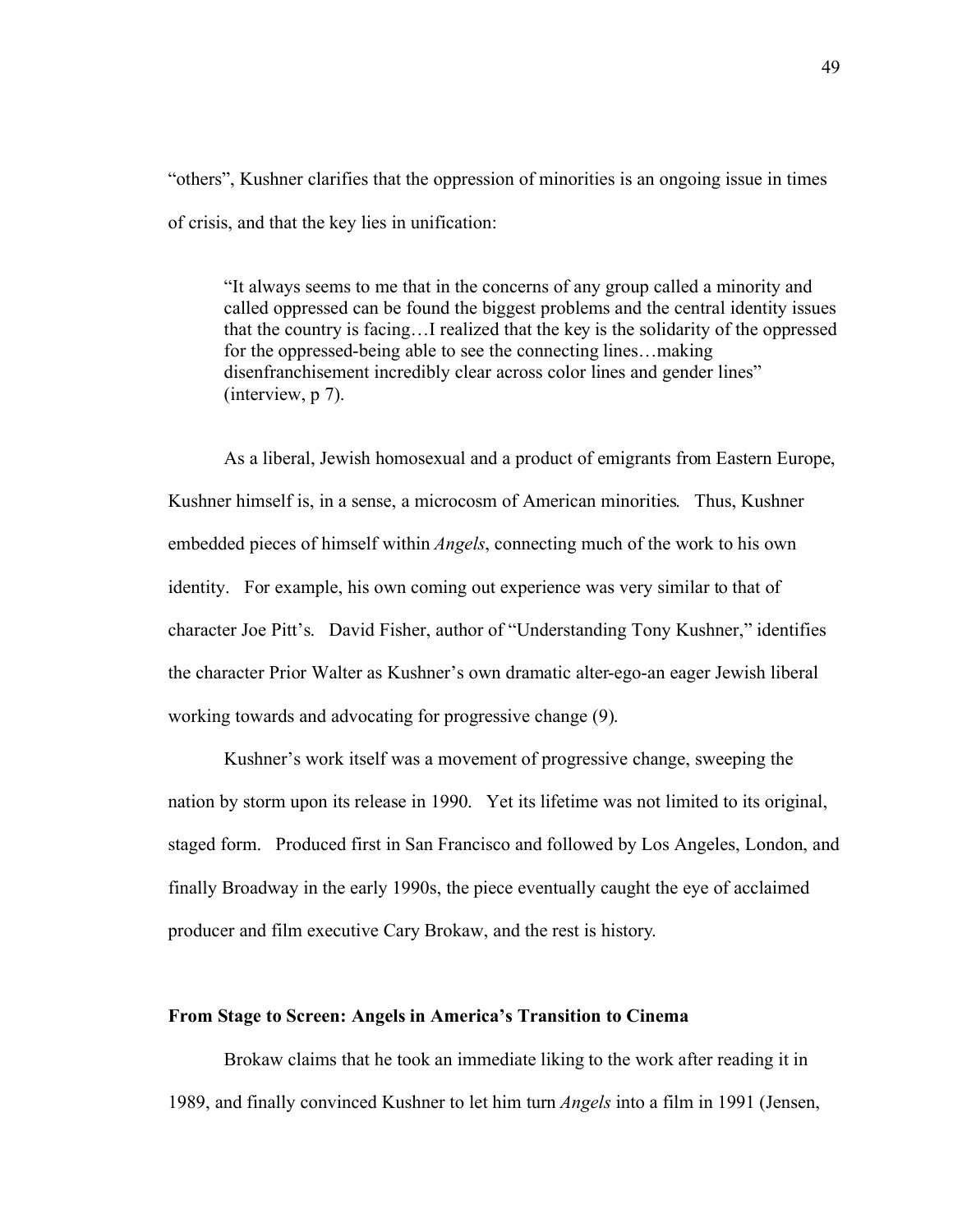1). After an attempt to work with both directors Robert Altman (*MASH, Gosford Park*) and P.J. Hogan (*Muriel's Wedding, My Best Friend's Wedding, Confessions of A Shopaholic*), Kushner finally landed on Mike Nichols in 2001. The connection was largely a result of Brokaw's recent collaboration with Nichols on an adaptation of Margaret Edson's play *Wit* for HBO (Jensen, 1). HBO Films' President Colin Callender approved the film's sixty-million dollar budget, and agreed to air the work as a miniseries with a six-chapter structure. With a budget approved and a director in place, the team of Brokaw, Kushner, and Nichols approached their first of two massive production hurdles: cutting down the work's length.

Nichols' approach to *Angels'* adaptation was drastically different than that of Altman's. "Very different things mattered to him," said Kushner of Nichols in an interview with Randy Gener for the Theatre Communications Group, "This version is utterly different than any other attempt to make it into a film" (3). Despite the differences in directorial style, Nichols cut little from the play's original script, and was able to maintain the work's general shape. As previously mentioned, *Angels'* original eight acts were morphed into six chapters, with a total running time slightly under six hours.

The team then approached their second largest task: capturing the work's theatricality on camera. What Kushner had represented in space now had to be represented in time, which introduced a risk of placing too much emphasis on plot and dialogue and failing to capture the work's key nonverbal elements. To avoid this pitfall, Nichols utilized a cinematic technique known as cross-cutting (Franklin, 2). By moving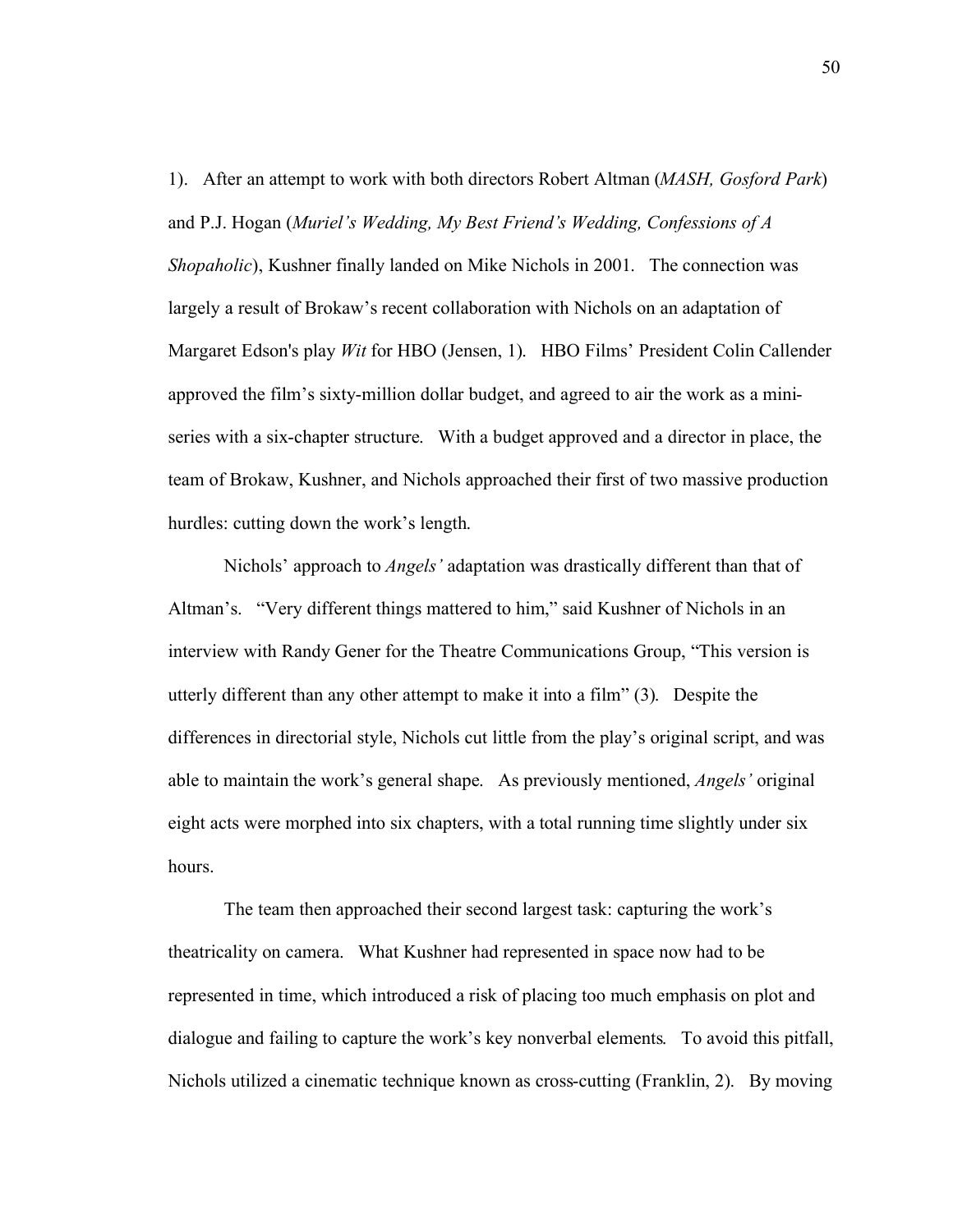back and forth between scenes and scenarios occurring simultaneously rather than using a split-screen approach, Nichols captures the similarities between environments and characters, preserving the work's themes of unity and interconnectedness.

In fact, the work's alternative medium adds a level of meaning and significance that many argue surpasses its one-dimensional presence on the stage. *The New Yorker*'s article "America, Lost and Found" explains how the opening credits "set the stage" for a film about the entirety of the American nation.

## **From Sea to Shining Sea: The Importance of Setting**

*Crash* and *Angels in America* explore two of the most well-known, representational urban landscapes of the United States of America-Los Angeles, California, and New York City, New York. These cities function as microcosms of America, and depict a number of socio-economic, racial, and ethnic crossovers and divides inherent in many urban centers. The concept of the "city' itself has transformed over time as a result of the post-modern era. According to Jolanta A. Drzewiecka and Thomas K. Nakayama's "City Sites: Postmodern Urban Space and the Communication of Identity," the idea of fluid, mobile identities amongst individual urban residents is a concept that has come into play since the onslaught of the post-modern era. Drzewiecka and Nakayama argue that due to the rapidly changing U.S. culture and physical landscape, it is no longer possible to maintain a modernist understanding of distinct cultural identities within a fixed configuration of culture, nation, and space. As a result, traditional approaches to identity do not capture the fluidity and dynamic nature of ethnic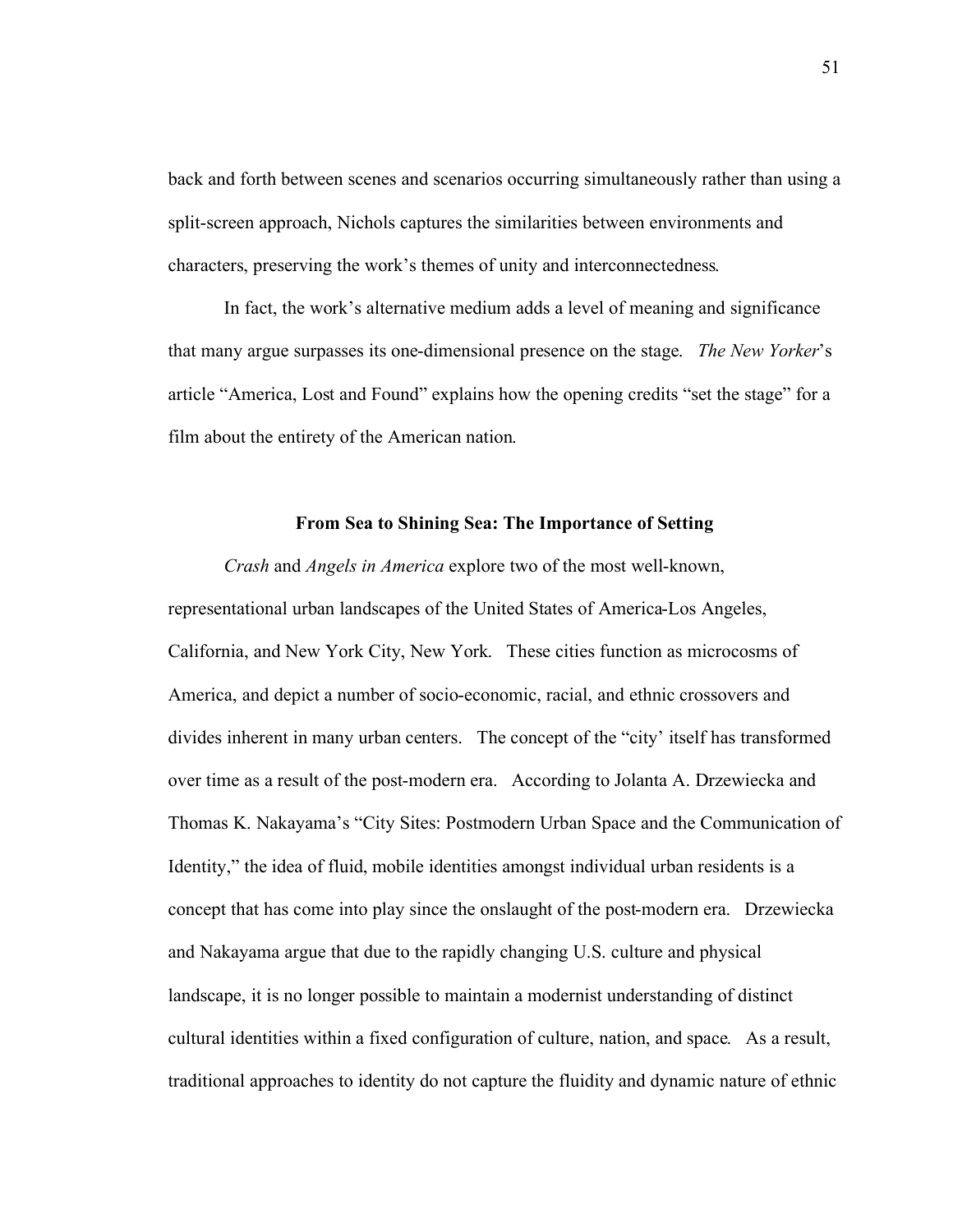identifications, and rhetorical battles over what it means to be an "American" at the center of current cultural discourse. These changing dynamics are most notably evident in urban environments, as cities allow for greater anonymity and multiple ethnic identities present in these settings.

Drzewiecka and Nakayama's research highlights the importance of choosing cities recognized as epi-centers of mobile liberal, social, and political discourse as settings for films tackling issues of individual, cultural, and national identity. In Tony Kushner's *Angels in America*, New York City epitomizes the post-modern outlook, presenting itself as a city with layers of meaning that reflect back on America and its history. The racial, ethnic, and geographical layout of New York City represents synecdoche of America. Identified as the cultural melting pot of the nation, New York City draws all types of Americans. This is evident in the diverse characters featured in *Angels*, not the least of which include a pill-popping Mormon, a homosexual lawyer, and a Kriol drag-queen. The film brings out the history rooted within the city's architecture and commemorative sites, utilizing this tactic as a symbolic representation of movement and time and the importance of union and hybridity.

At time of the play's original release, the nation was a conglomerate of fragmentsthe "New Left" was splintering off into sectors, the idea of an overarching "metanarrative" had fallen to the wayside with the "micro-narrative" taking its place. Kushner's presentation of New York City's varied layers of meaning and its sites that reference the Civil War seeps to invert the previous notion of "mixing" as a negative perversion and rather as a positive step forward towards progress and de-secularization.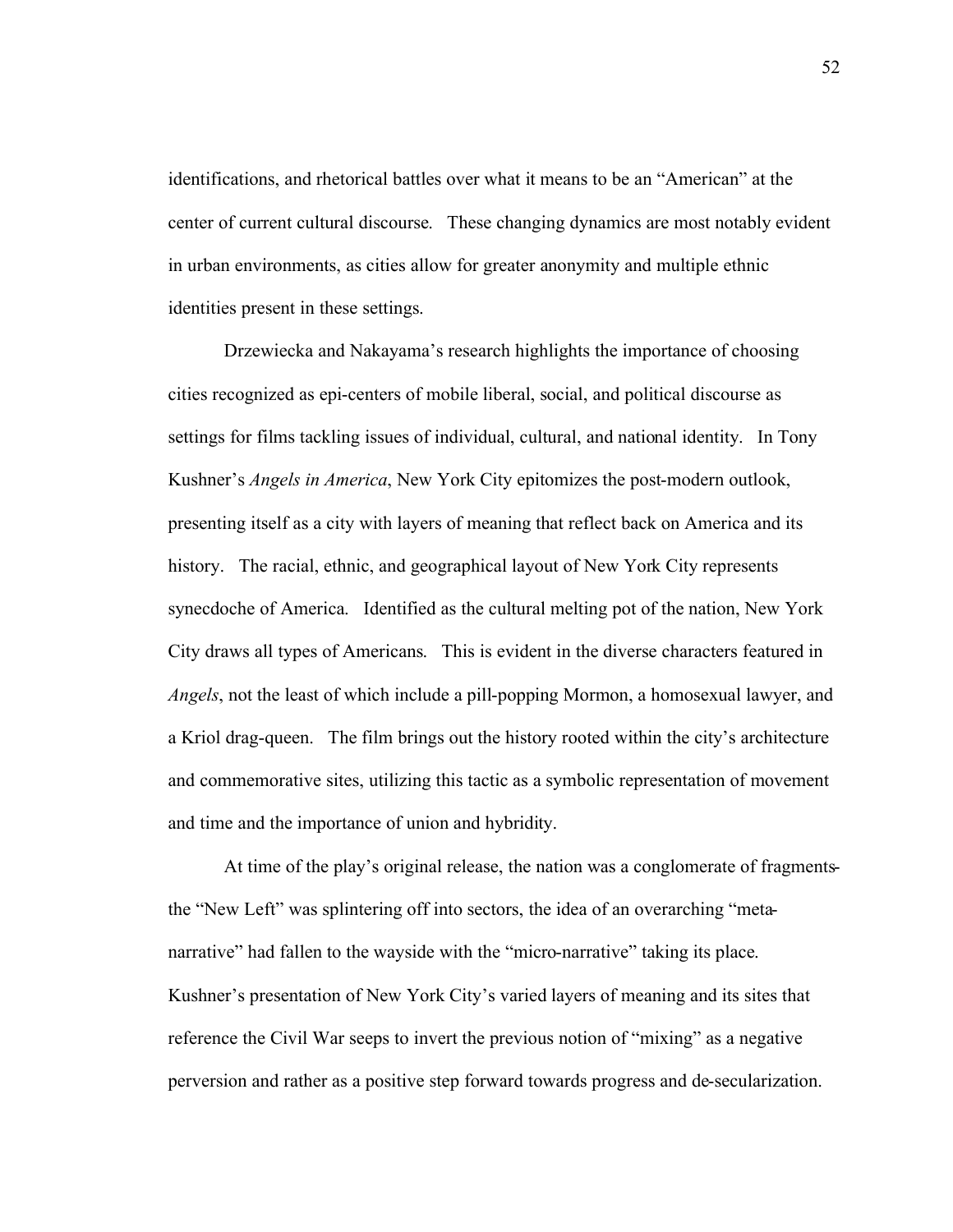The most prominent sculpture in the film is the Bethesda statue in Central Park, where the film begins and ends. Kusher ties this statue to the Soldiers and Sailors Memorial Arch Grand Army Plaza in Brooklyn, the site of Harper's most significant hallucination. These sites are identified as "civil war monuments," commemorations of both division and union. The Washington Square Arch, located in Washington Square Park where Louis and Prior reunite, is visually comparable to the Berlin's Brandenburg Gate, a symbol of freedom and the desire to unify Berlin after the fall of the Wall in 1989. These monuments represent the importance of healing, retribution, and reunification, much like the central message of *Angels.* 

The allusion to the Civil War is paralleled by post-modern New York's geographical separation of heterosexuals and gays. *Angels* alternates between the dual geographical axes of "family-oriented" residential Brooklyn, home of Joe and Harper, and stereotypically "gay" Greenwich Village/Chelsea area and site of the Stonewall Riots. This also encompasses Central Park's Ramble, known as the gay cruising area. As referenced in Walt Whitman's poem, "Crossing Brooklyn Ferry," and his words "I too felt the curious abrupt questionings stir within me…I too had been struck from the float forever held in solution," the juxtaposition between these two sectors of New York City encompass Joe's personal anxieties as he grapples with how to come to terms with his homosexuality. Kushner's parallel suggests that much like the Civil War, the presentday geographies (as well as the culture wars that emerged during the Reagan era) that keep sectors of society apart must be melded together in hopes of greater unity.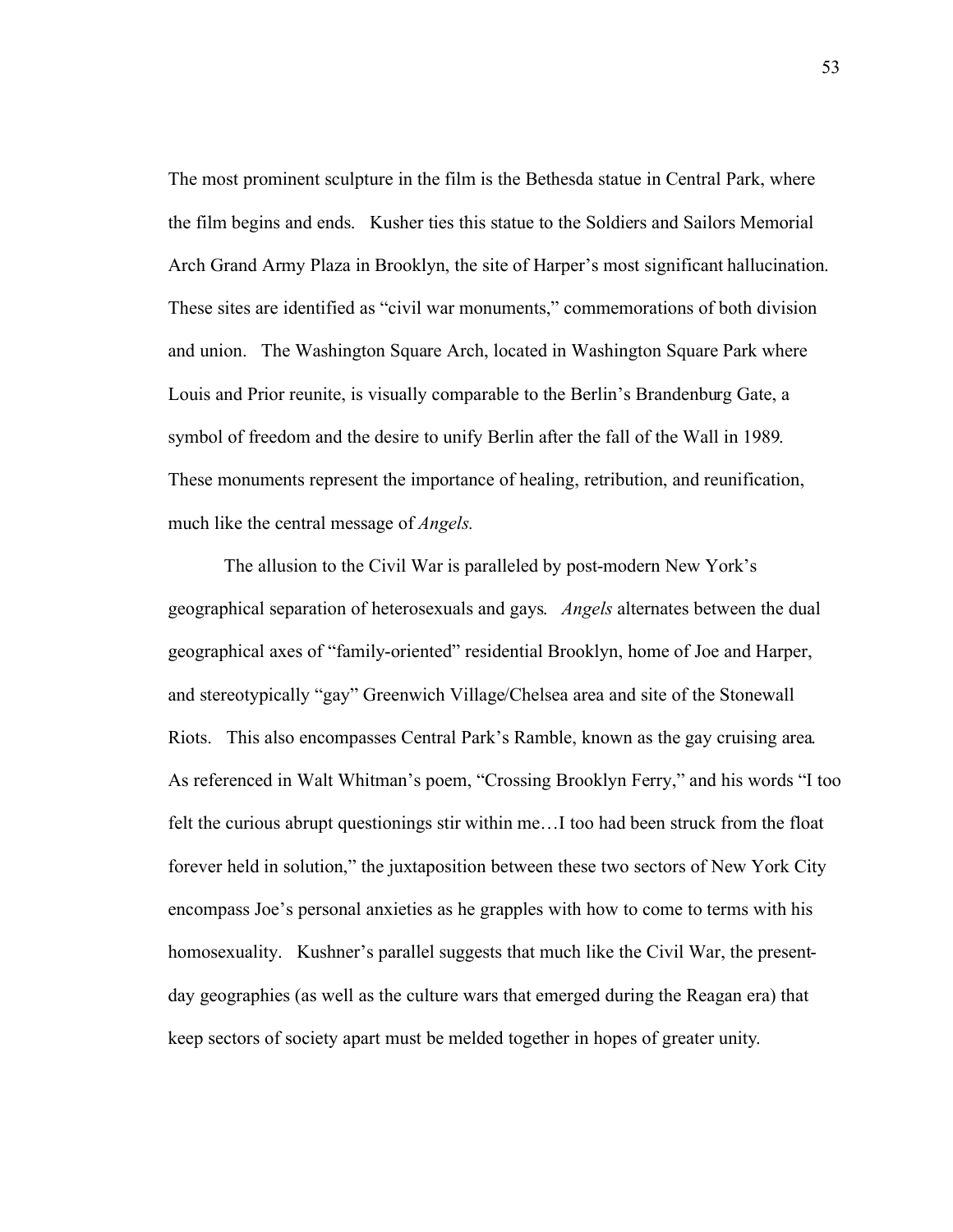Unlike New York City, the spatial and temporal flux crucial to identity formation is aptly illustrated in the geographical construction and organization of the city of Los Angeles. While the traditional neighborhoods of New York City are divided by social divisions are recognized by identifiable districts (residential Brooklyn, "gay" Greenwich Village, Chinatown, Italian district, etc.), Los Angeles defies this construction with a sprawling, fragmented urban development. Sonja Laine, author of, "It's the Sense of Touch: Skin in the Making of Cinematic Consciousness," highlights this concept:

…*Crash* is situated in Los Angeles, the city that…is an archipelago of regional islands, constantly in a state of becoming, emerging from the changing relations between the local and the global. The urban organization of the city does not assume an orderly metropolis, but a dynamic network of changing multiplicities. In this organization, power no longer belongs to large, administrative institutions where individuals can be disciplined and policed, but…those who operate in multiple directions within the larger system of random (but not necessarily meaningless) connections (Laine, 37).

As Laine states, the demographic layout of Los Angeles fluctuates drastically from one block to another. Within minutes, one moves from prominent neighborhoods of affluence and wealth to downtrodden ghettos of extreme poverty. However, the borders between these drastically different worlds are far from defined. *Crash* draws out this sense of overlapping dichotomies throughout the film. For example, the chase scene between Anthony (Bridges)/Cameron (Howard) and Officer Hansen (Phillippe), one that most would expect to happen on a crowded LA super-highway or in the ramparts of Compton, takes place on the streets of a lush suburban neighborhood. Apart from the physical irony, the scenario also mirrors Cameron's inner conflict between his socioeconomic and racial identities, supplementing the understanding of the overlapping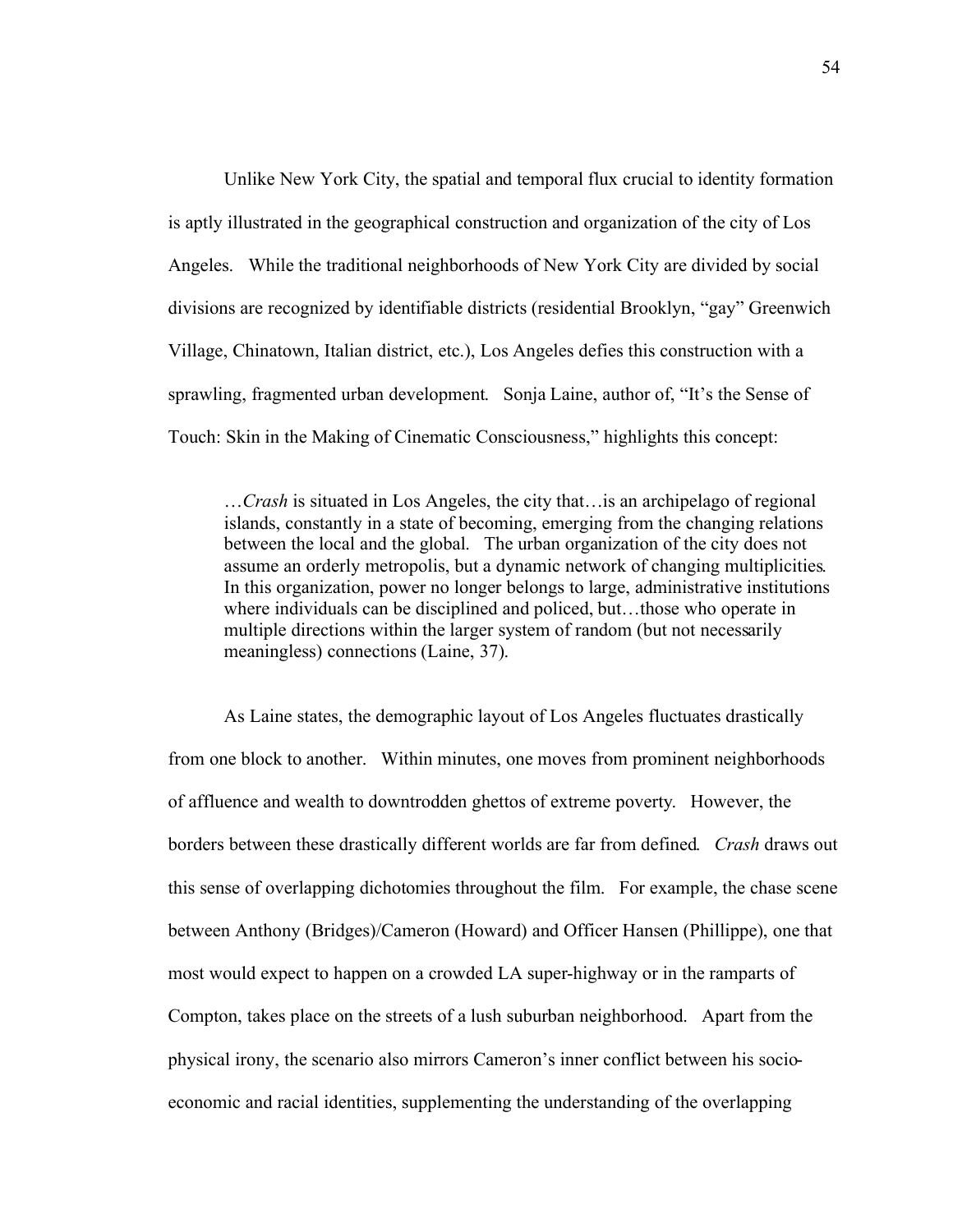physical and emotional identities present in an urban metropolis. "City Sites: Postmodern Urban Space and the Communication of Identity" further communicates the complexity of Los Angeles' spatial layout:

[Los Angeles] is difficult to grasp persuasively in a temporal narrative for it generates too many conflicting images, confounding historicization, always seeming to stretch laterally instead of unfolding sequentially. At the same time, its spatiality challenges orthodox analysis and interpretation, for it seems limitless and constantly in motion, never still enough to encompass, too filled with 'other spaces' to be informatively described…L.A. shows us rather what the ancient capitals lost, one after the other, in their wish, or their destiny, to be fixed permanently in one place: that a capital is not locatable, that it has no center…that the survey of L.A., an unsettled basin, always has to be done again and again (Drzewiecka and Nakayama, 23).

*Crash* focuses on the importance of physical location in relation to interactions between characters rather than the importance of the setting in isolation. The overall irony lies in the fact that despite the overwhelming size and population of Los Angeles, the film's plot is driven by its ironic collision of characters, whose lives are either clearly or subconsciously intertwined.

#### **Summary**

With jarring language and raw honesty, complex multi-narratives woven together by the thematic interconnectedness of mankind, and plot-lines centered in and around urban metropolises reflecting the deep-seeded roots of American racial and ethnic hybridization, *Crash* and *Angels in America* are ideal foci for a post-modern cinematic analysis of American identity. Although absent from the forefront of their consciousness, Paul Haggis and Tony Kushner crafted cinematic works that simultaneously illustrate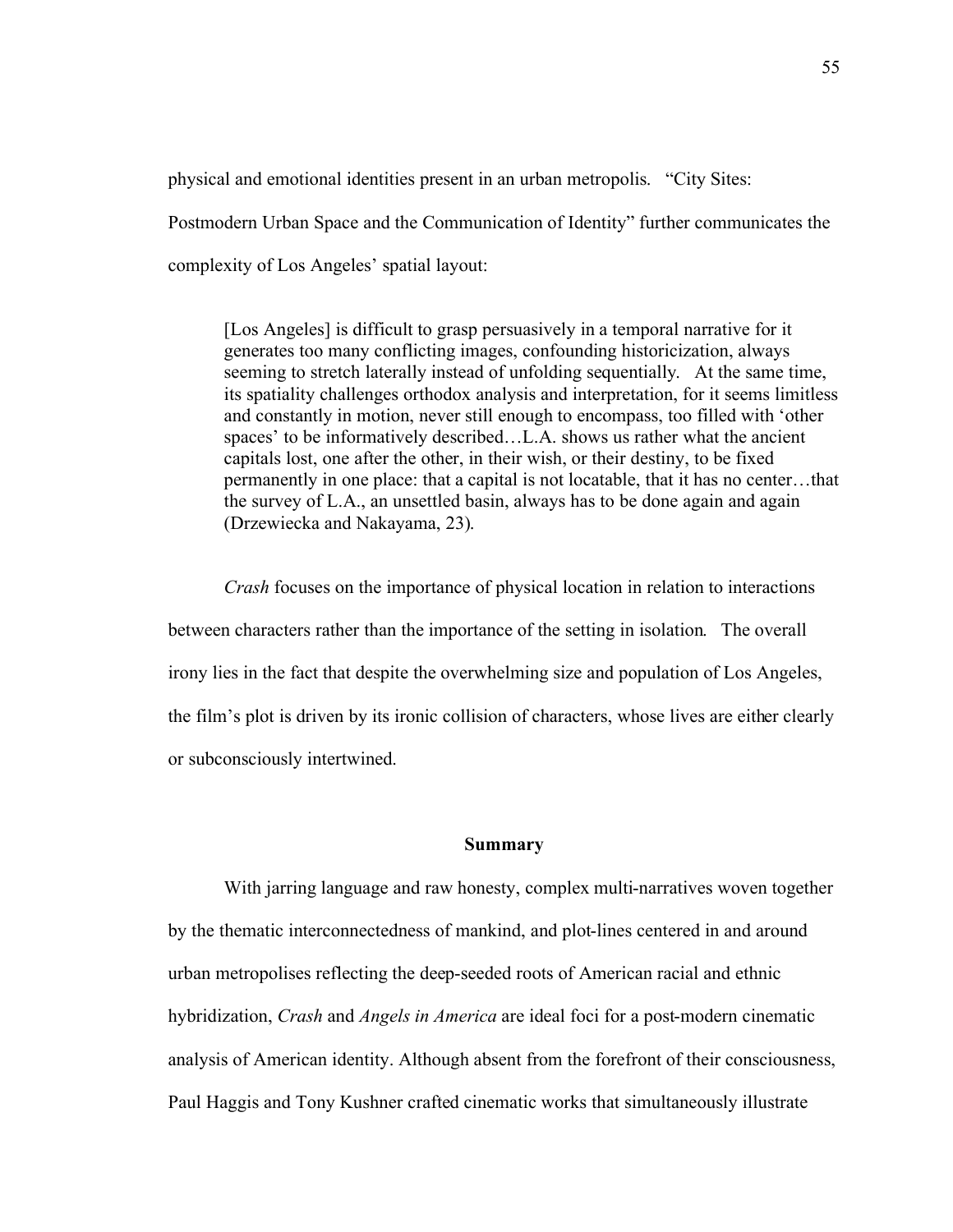components of traumatic film and lay groundwork for the rehabilitation of the American spirit.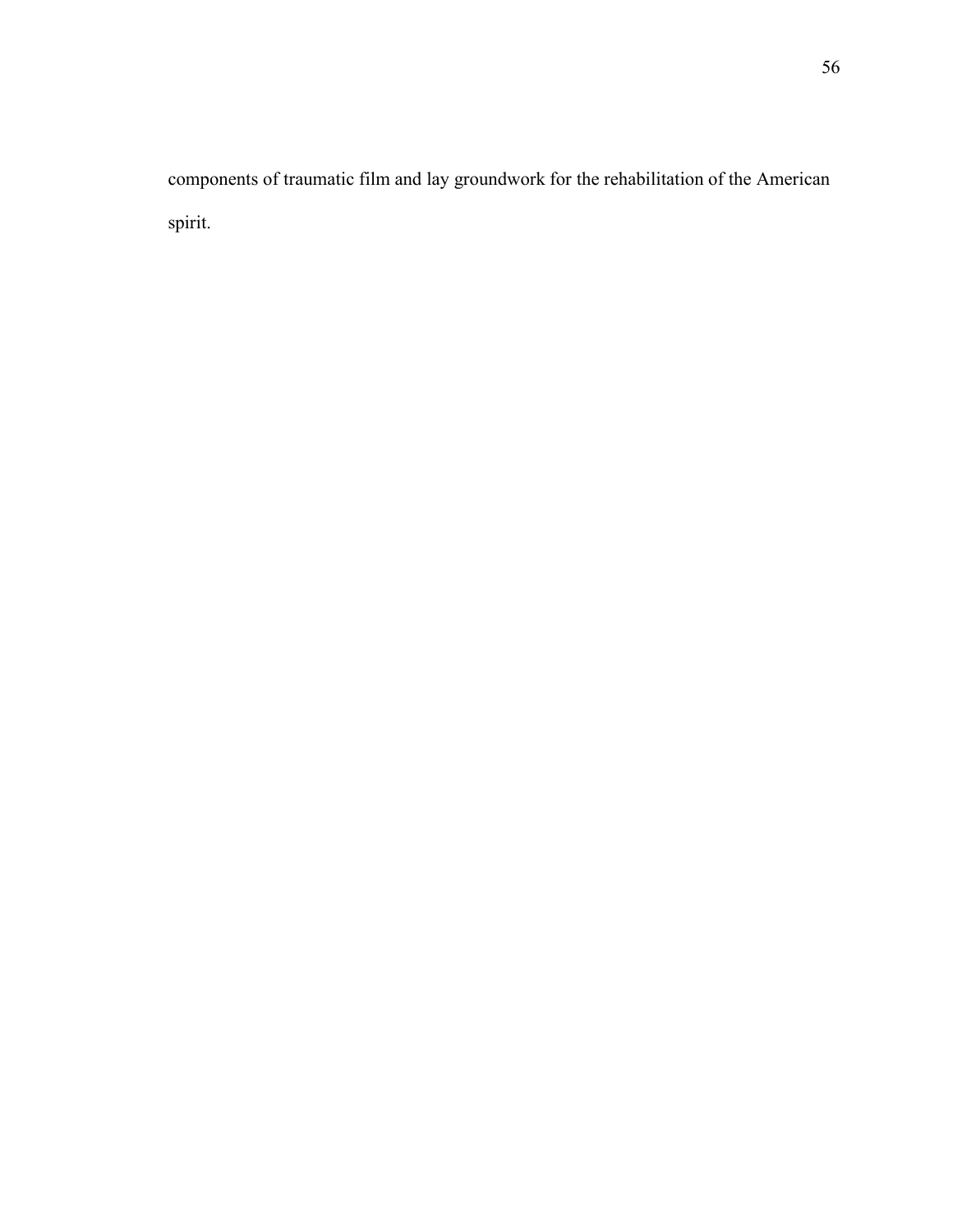# **CHAPTER EIGHT ANALYSIS**

As previously discussed, post-modern traumatic films are linked by a metaphorical cure present in nearly all cinematic works of this genre. However, the complexity inherent in the plot synopses of both *Crash* and *Angels in America* illustrate the ambiguous nature of these films, and thus the difficultly in presenting a typified "happy" ending to satisfy anxious viewers. How can American citizens draw comfort and build a renewed sense of self from such a raw representation of American life? Rather than providing a solution for the problems of the post-modern world, *Crash* and *Angels in America* achieve a cure for the American spirit by reminding society of the central "humanity" of mankind through the presence of three overarching themes: the elimination of the other, the restoration of faith, and the uniting sense of touch. The following chapter explores the manifestation of these themes in each film. First, this analysis introduces the elimination of the other in *Angels in America* through its integration of religious, political, sexual, and racial identities within individual characters. This erases stereotyped distinctions and illuminates the concept of mixture as a forward movement towards progress, mitigation, and change. Following this examination, both the elimination of the other and the restoration of faith in *Crash* are demonstrated through the dual narrative personalities of the four major protagonists. *Angels in America*  demonstrates this restoration of faith through the reoccurring motif of improvement and progress in the human condition. Both the erasure of distinctions between individuals and a restored faith in the human condition are central ideas around which humanity can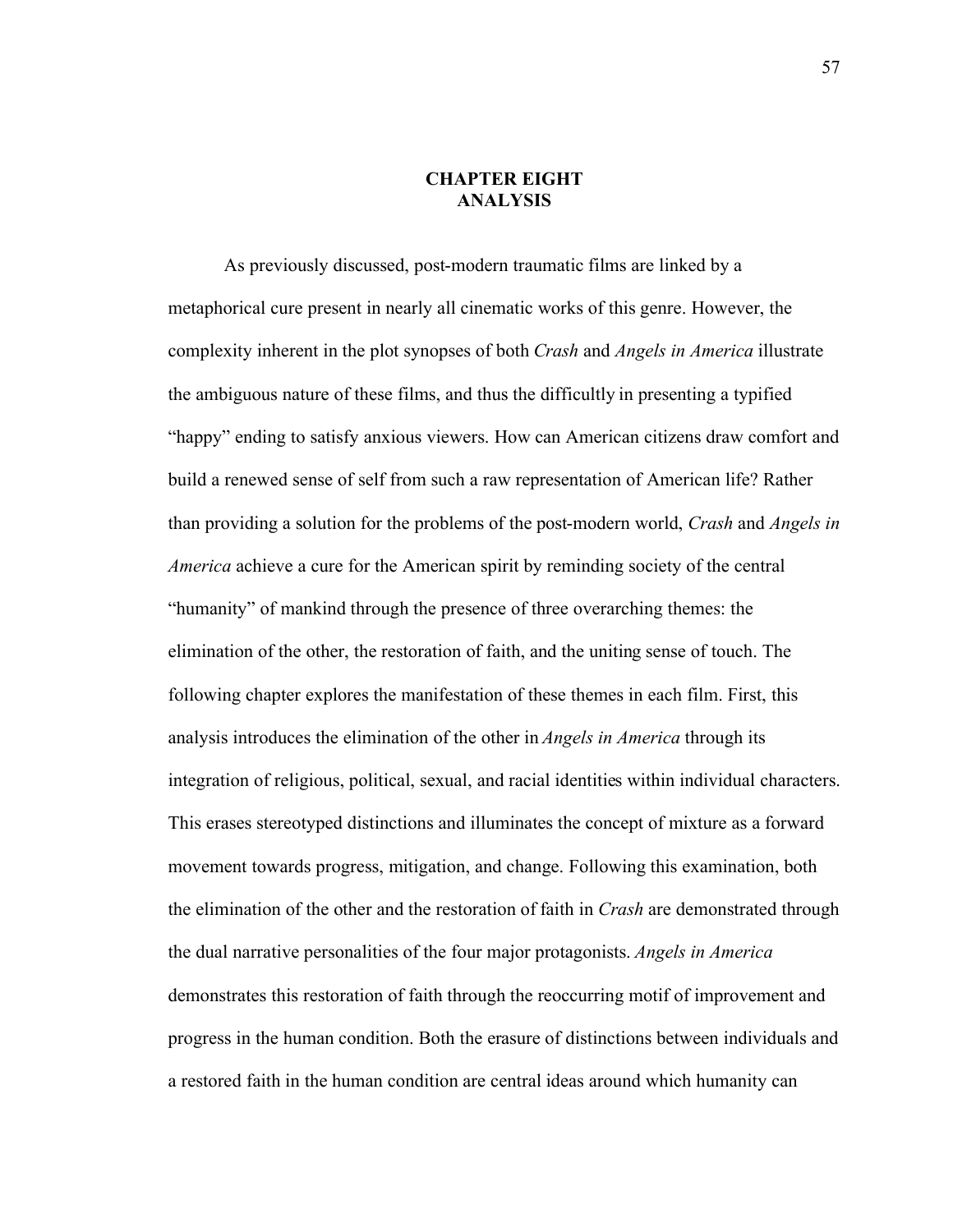unite. This idea of unity if furthered through its physical manifestation in the final theme of touch as a cohesive force. The final component of this analysis argues that physical connection between individuals create a sense of emotional unity and bonds individuals together.

### **Perversion or Progress? Eliminating the Distinction of "Other"**

One of the largest obstacles to creating a sense of identity and purpose is maintaining order and structure in one's surroundings, so as to better analyze the pieces of one's environment that contribute to him/her as a whole. Society itself functions in a similar sense. In an attempt to preserve order, society organizes itself through a series of restrictive boundaries and labels. This helps to maintain various identities within the larger context of society's identity as a whole. However, this propagates a fear of mixture, enforcing the idea that with boundaries and typified categories comes systematic organization and clarity.

Mary Douglas, British anthropologist and author of the classic text *Purity and Danger: an Analysis of Concepts of Pollution and Taboo,* argues that this fear of "mixing" traces back to the High Middle Ages. Douglas points to a primary example in the Hebrew text *Leviticus,* focusing on the central concepts of tehvel and kadosh in relation to the kosher dietary practices of Jews. The term "tehvel" literally translates to mean "perversion," equated to mixing things up and confusion. Kadosh, translated as "holy," means to set apart, or to give the physical expression of wholeness. Judith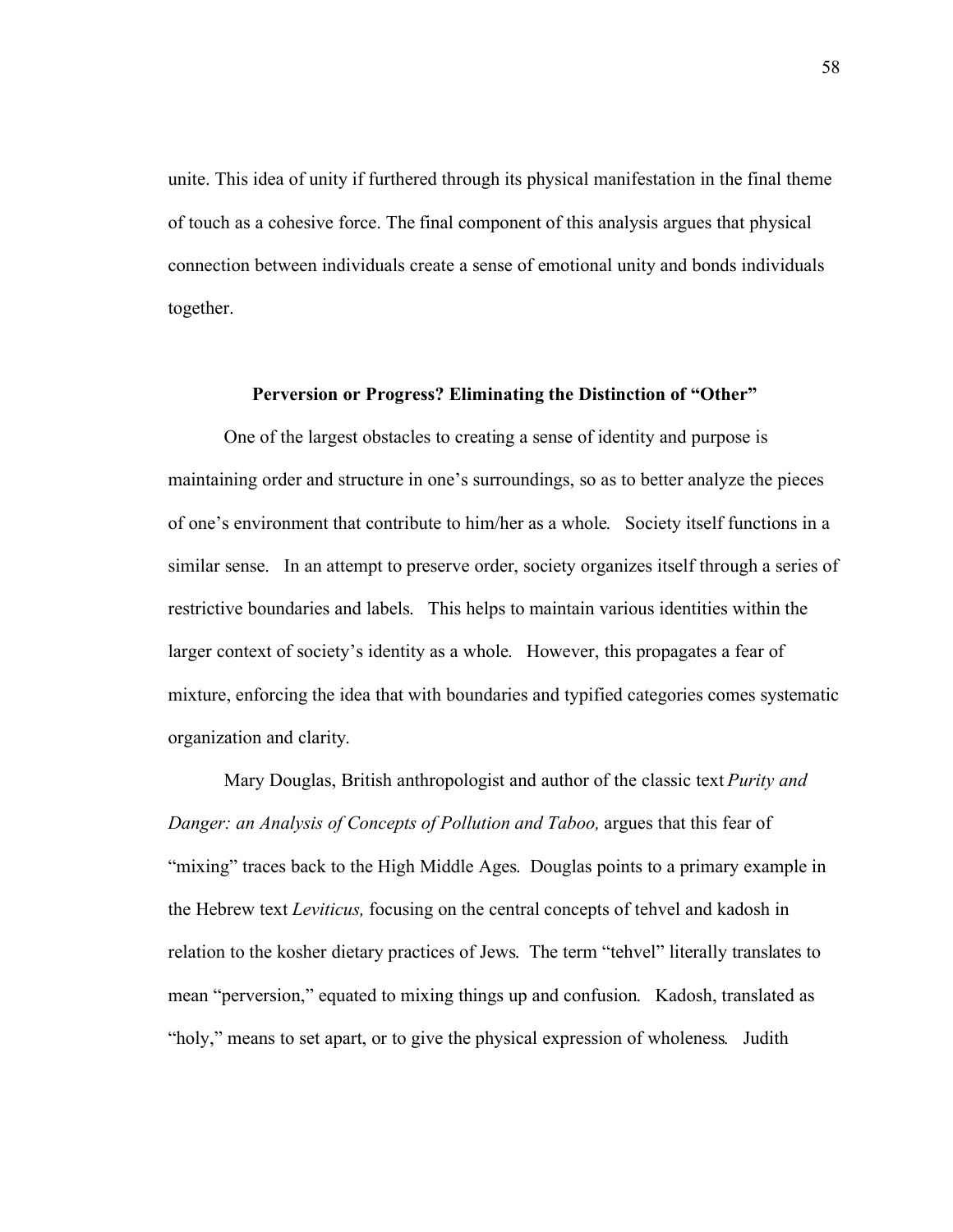Friedlander explains the importance of these translations in her writings for Social Research:

" Mary Douglas argued that Jews are horrified by what is out of place, by what does not fit into a proscribed category, or is incomplete. 'Holiness requires that individuals shall conform to the class to which they belong. And holiness requires that different classes of things shall not be confused'" (Douglas, 53-4).

The Jew's attempts to separate the "holy" from the "unclean" mirrors an anxiety present in nearly all cultures-preserving order through boundaries and distinctions as a way of maintaining identity. Douglas argues that society projects this cultural fear of "mixing" onto the physical body in efforts to further clarify these distinctions. That which is "dirty" becomes "unclean," both literally and figuratively, and the sacred/holy is preserved through "cleanliness," likening dirt as a metaphor for the generalized "other. " These distinctions between "clean" and "unclean" maintained boundaries between religious, social, and ethnic subcultures and solidified the identity of the other.

*Angels in America* functions as a post-modern effort to invert this anthropological fear. Through his use of the film's protagonists (mainly character Belize) and the infective nature of the AIDS epidemic, Kushner merges political, sexual, and religious identities as a way to overturn the notion of mixture, illuminating the concept as a forward movement towards progress, mitigation, and change.

Within the first few scenes of the film, one can separate the characters of *Angels in America* into three distinct identity filters, each with two stringent categories: religious (Mormon or Jewish), political (Republican or Democrat), and sexual (heterosexual or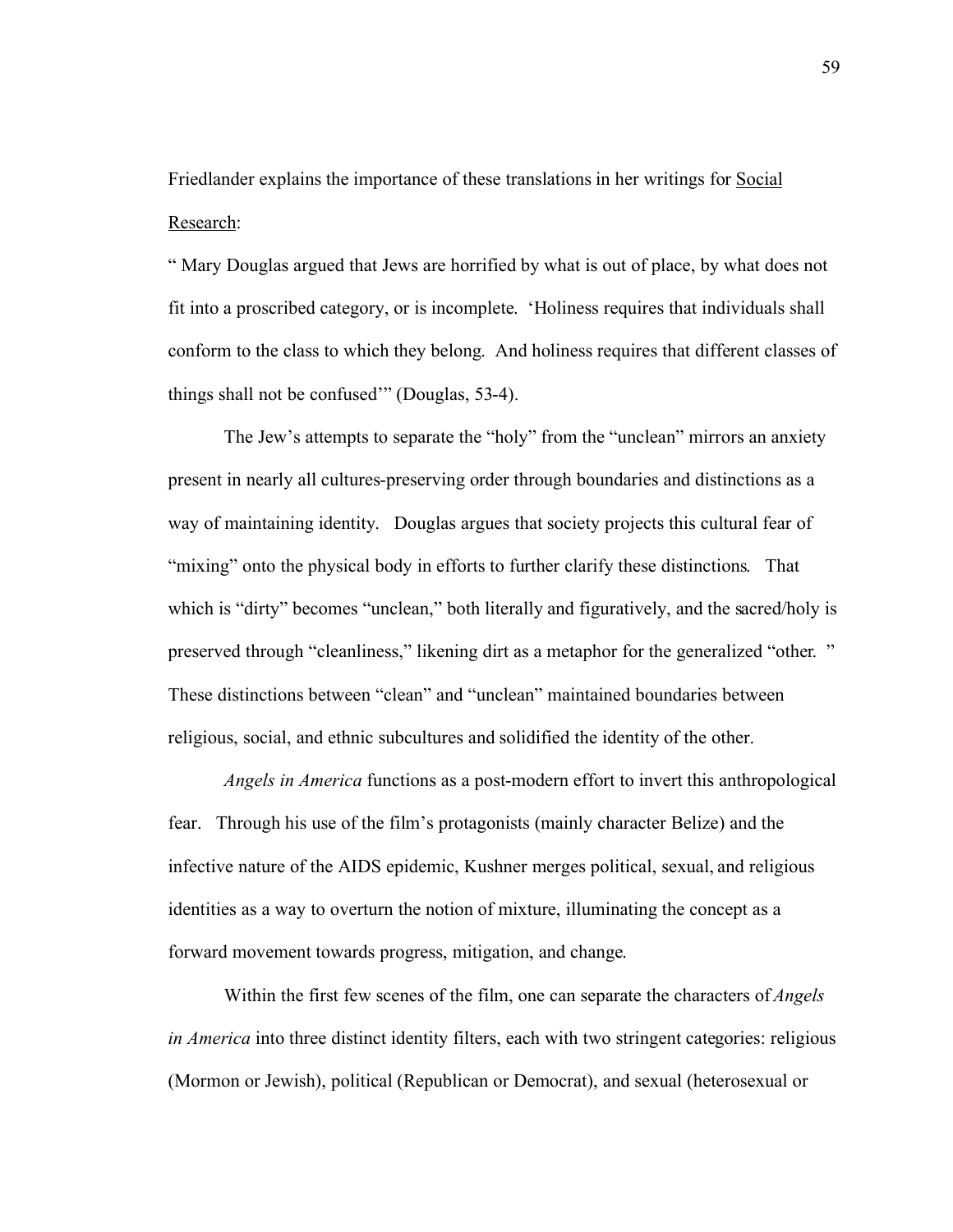homosexual). For many, these filters serve as mental cues that trigger one's brain to assume certain perceptions (however valid) of the individual/individuals associated with the filter in question. However, immediately upon laying a conceivable trail of associations for each character, Kushner flips societal conceptions. In blurring distinctions between these three filters through the character developments, specifically Roy Cohn, Mother Pitt, and Joe Pitt, *Angels in America* constructs alternative definitions of identity.

The film's most notable contradiction lies in the way that characters construct definitions of gayness. Most identifiable is the drastic difference on the spectrum of homosexuality between Roy Cohn-a conservative, white, unethical lawyer-and Belize-a liberal-minded, Creole, effeminate drag-queen. Although these characters are cultural opposites of one another, *Angels* presents homosexuals in every facet-black, white, Jewish, Mormon, conservative, liberal, "butch" and feminine. None of these characters can be categorized under a single banner. Louis, a pronounced homosexual, struggles to conceptualize this very idea, evident in his interaction with Joe in the bathroom of the Supreme Court:

> LOUIS: Well, oh boy. A gay Republican. JOE: Excuse me? LOUIS: Nothing. JOE: Oh, I'm not... no, forget it. LOUIS : Not... Republican? Not Republican? JOE: What?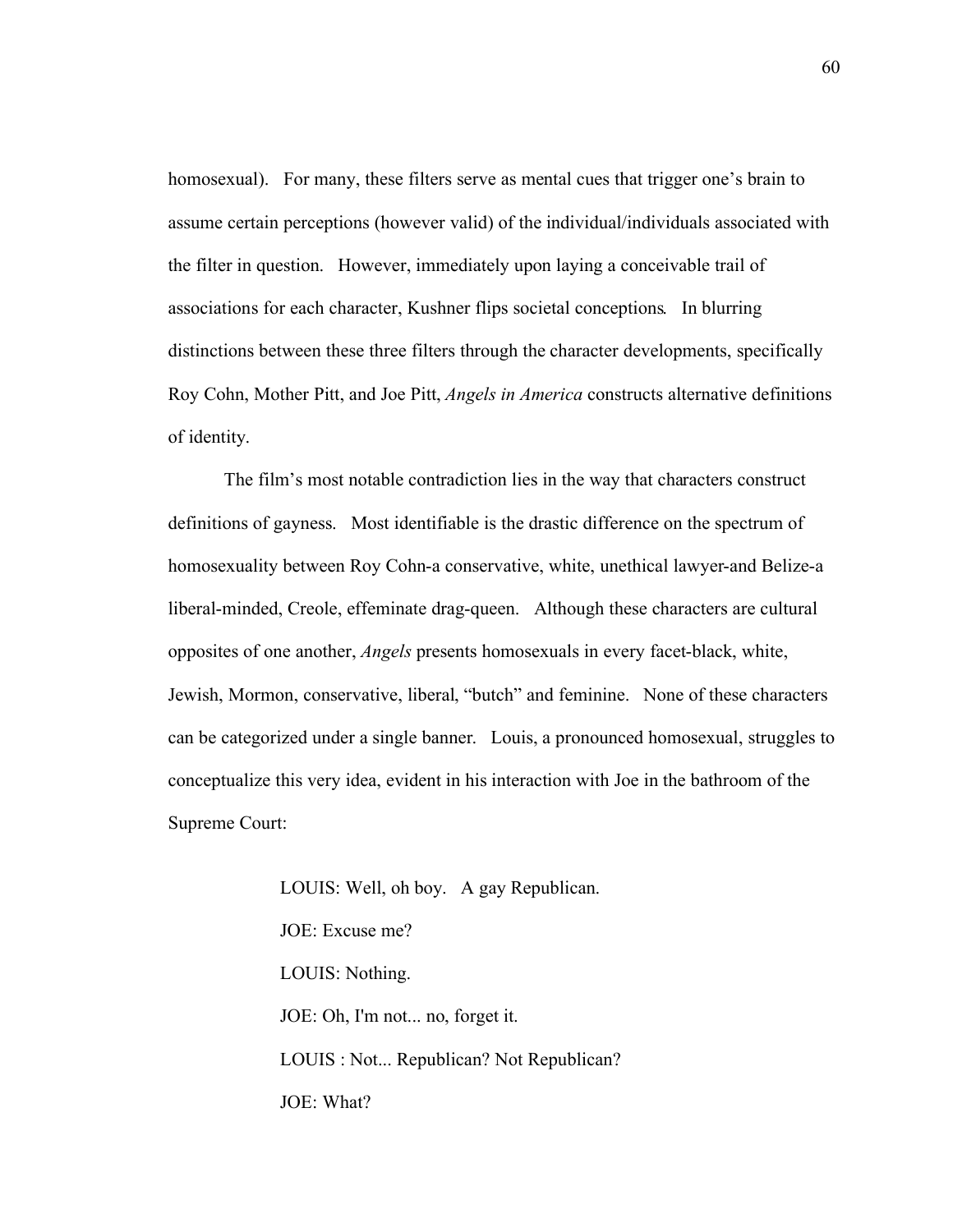LOUIS: What.

JOE: Not gay. I'm not gay.

LOUIS: Oh. Sorry. It's just that sometimes you can tell by the way a person sounds. I mean, you sound...

JOE: No, I don't. Like what?

LOUIS: Like a Republican.

JOE: Do I sound like a...?

LOUIS: What? Like a Republican? Or do I?

JOE: Do you what?

LOUIS: Sound like a...

JOE: Yeah. Like a... I'm confused.

Steven Kruger, author of "Identity and Conversation in *Angels in America,*" highlights this multi-faceted approach to homosexuality as a key thematic point of identity: "Thus recognizing the differences within identity categories, the play furthermore emphasizes that any individual's identity is potentially contested and driven: sexuality, gender, and race do not come together without conflict and contradiction"  $(152)$ .

Ironically enough, racial identity is not a central focus in any of the unusual interactions between characters. Rather, the concept of Judaism, Mormonism, and political identifications become racialized in place of culture and ethnicity. Jewishness and Mormonism play important roles in the initial identity formation for characters Louis, Roy, Mother Pitt, Harper, and Joe. Historically, both Judaism and Mormonism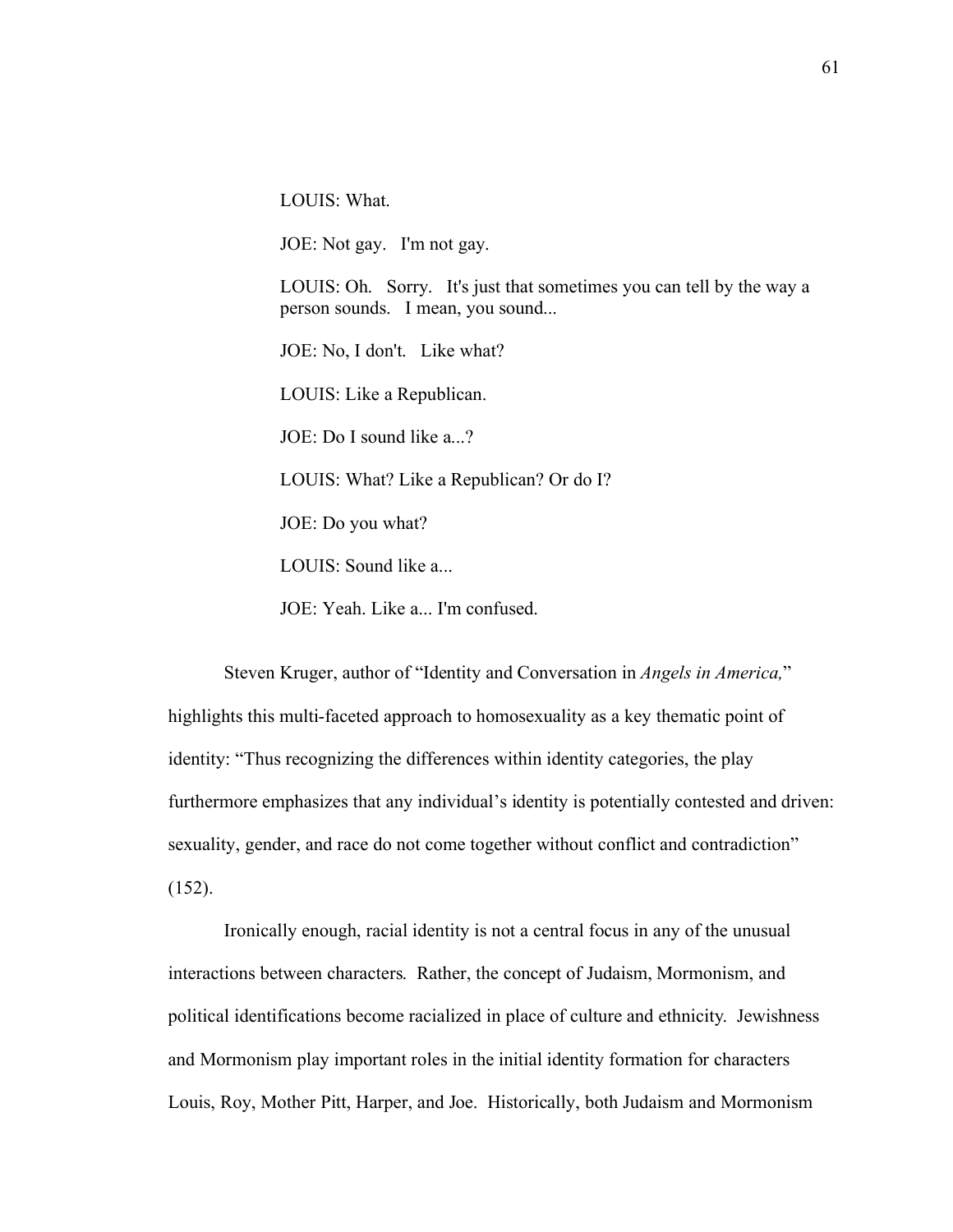have always been "othered" religions, forced into exile and subject to migration as detailed in their religious testaments. This forceful movement away from the accepted "center" explains the shared notion of a resistance to change that these religions share. The followers of Judaism and Mormonism are often looked upon as outsiders, inconsistent with the norm and outside the existing rules of society. In addition to the history behind these religions, the stringent limitations of their various traditions contribute to their sense of place (or lack thereof) in society and the associated power structures for the characters of *Angels in America*. Joe struggles to come to terms with his homosexuality as a result of his Mormon religious affiliation and Louis, aware that his religion fosters not redemption for wrongdoing but ethical action, knows that he would not be forgiven by religious authorities for abandoning Prior in his time of need and struggles to reconcile his religious teachings with his weak heart. However, not all of *Angels'* characters limit themselves to the restrictive teachings of their religion. Prior's conversation with Mother Pitt in the hospital illuminates this very point:

PRIOR: I'm sorry, but it's repellent to me, so much of what you believe.

MOTHER PITT: What do I believe?

PRIOR: I'm a homosexual with AIDS, I can just imagine what you bel-

MOTHER PITT: No you can't-imagine-the things in my head. You don't make assumptions about me mister. And I won't make them about you.

PRIOR:…I wish you would be more true to your demographic profile, life is confusing enough.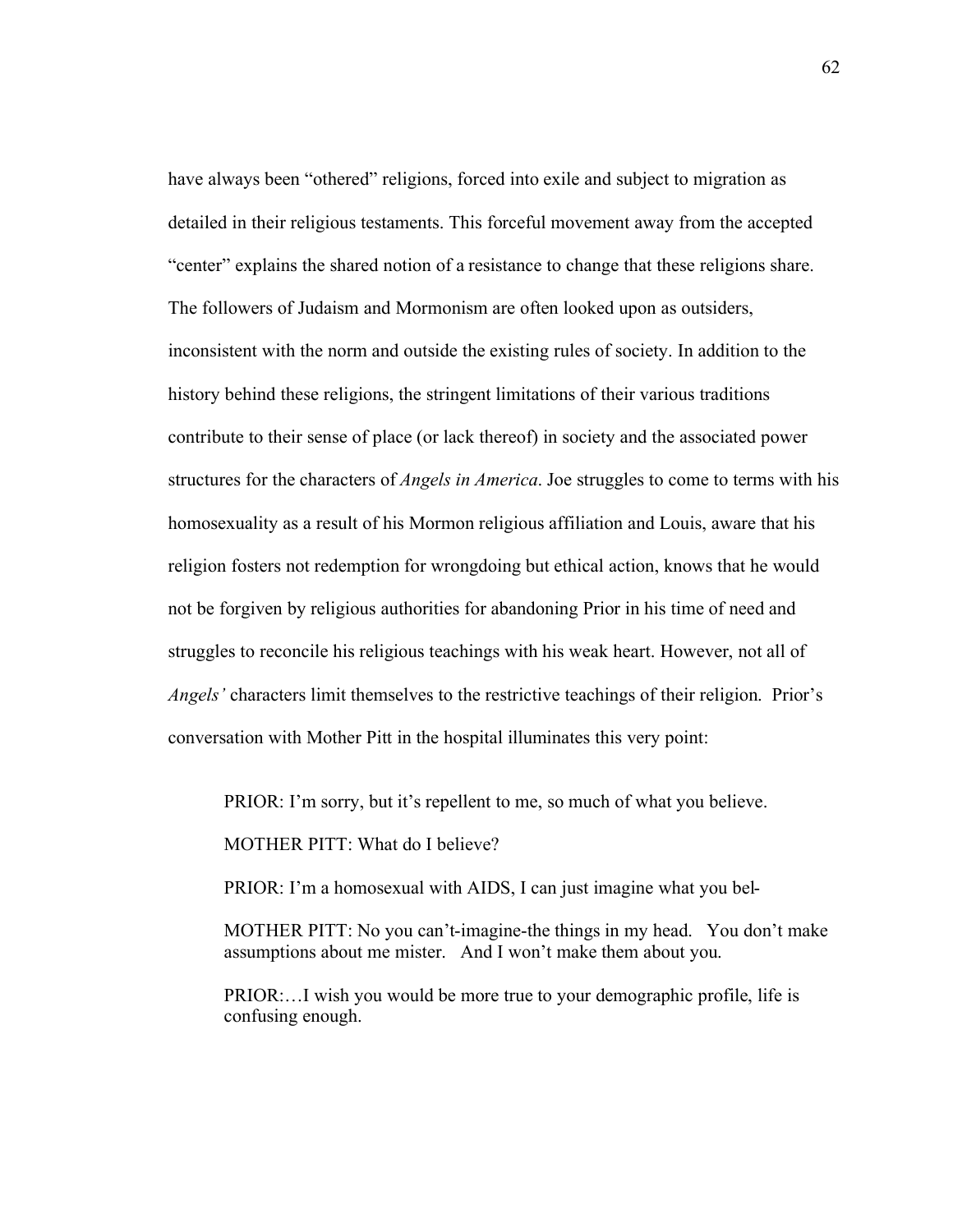In this way, Kushner moves beyond a politics of identity to a politics of citizenship. Challenging Prior's understanding of Mormonism and its followers, Mother Pitt symbolizes the endless exceptions to the predisposed "rules" that govern various identities and thus place those considered part of these identity sub-cultures on the outskirts of society. Subsequently so, Mother Pitt's interaction with Prior, shortly after discovering that her own son is a homosexual, drastically changes her own conception of what it means to be a homosexual. Serving as an anchor throughout his physical instability, Mother Pitt finds comfort and companionship in her relationship with Prior, further exemplifying another strategy Kushner uses to eradicate boundaries of identity: the HIV/AIDS epidemic.

The HIV/AIDS epidemic is a central theme throughout *Angels.* However, rather than delving into the biological aspects of the disease or its historical relevance to social movements associated with gay rights, this analysis focuses on AIDS' ability to break down ethnic, religious, and political boundaries and unify characters despite their differences.

Disease and illness are often subconscious societal signifiers of those "outside" the realm of the normal, healthy population. As many diseases are often biologically inherent or a familial trait and trace back to the genes of an ancestor or familial trait, those who contract these life-threatening illnesses or cancers often wonder why they were chosen to fall victim to such a cursed existence. However, HIV is an infection that neither discriminates nor is biologically inherent. According to Framji Minwalla, of "When Girls Collide: Considering Race in *Angels in* America," "The disease includes in its ever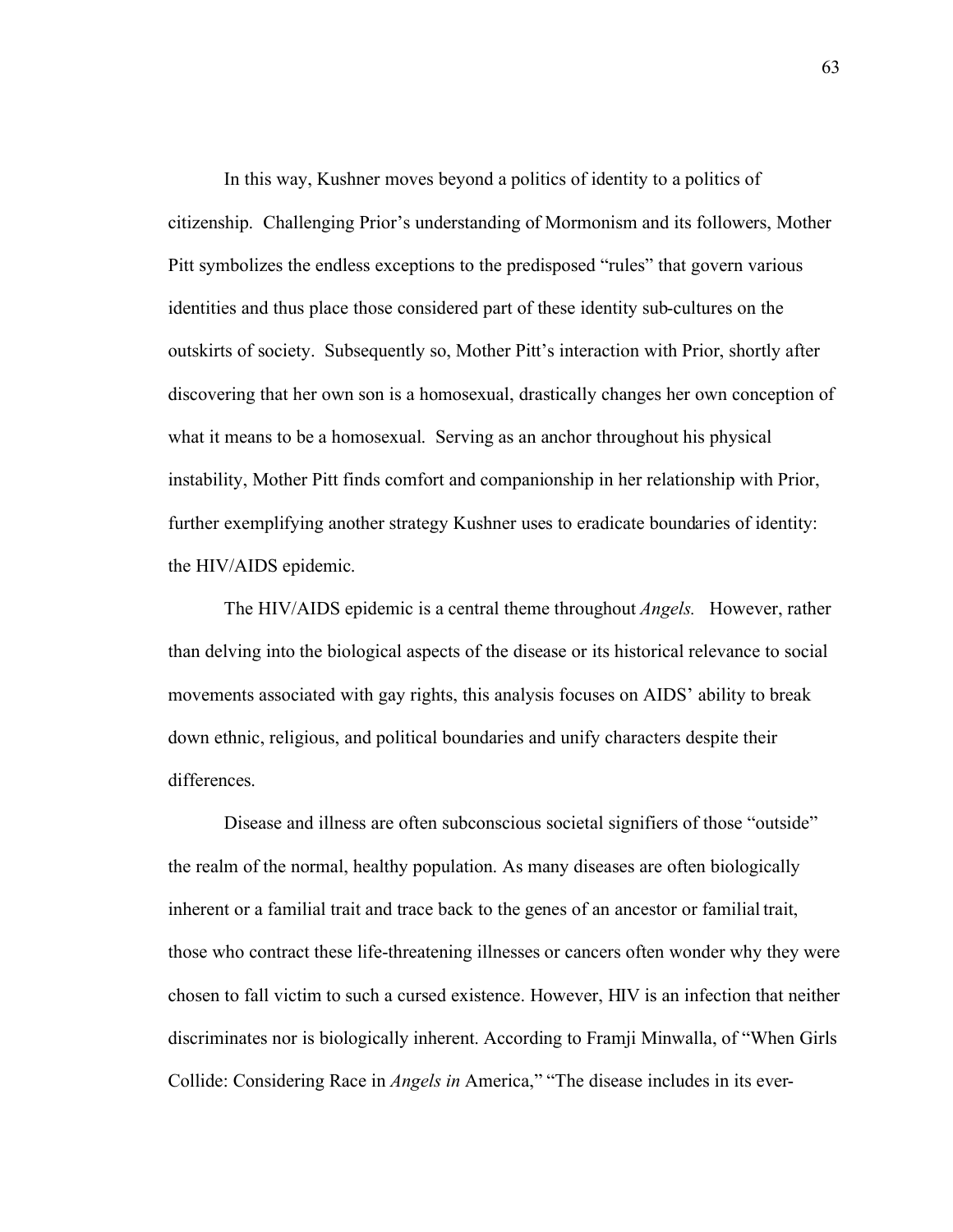growing roster the rich, the poor, black, white, brown, red, yellow, men, women,

children, straights, and queers…AIDS is the melting pot in which ethnicity, gender, class, and sexuality all have melted" (114). Kushner's film emphasizes this aspect of the disease, most distinctly in the first of character Roy Cohn's monologues. After a routine check-up, Cohn and his Doctor dance around the verbalization of Cohn's diagnosis, due in large part to Cohn's assumption that AIDS is primarily contracted by homosexuals. Opposed to being labeled a "homosexual" by his doctor, Cohn launches into a tirade about his identity:

ROY COHN: AIDS. You know, your problem, Henry is that you are hung up on words. On labels, that you believe they mean what they seem to mean. AIDS. Homosexual. Gay. Lesbian. You think these are names that tell you who a person sleeps with. They don't tell you that…Like all labels they tell you one thing, and one thing only: Where does an individual so identified fit in the food chain, in the pecking order? Not ideology or sexual taste, but something much simpler: clout. Not who I fuck or who fucks me, but who will pick up the phone when I call, who owes me favors. This is what a label refers to. Now to someone who does not understand this, a homosexual is what I am because I have sex with men, but really this is wrong. Homosexuals are not men who sleep with other men. Homosexuals are men who, in fifteen years of trying cannot get a piss-ant anti-discrimination bill through city council. Homosexuals are men who know nobody, and who nobody knows. Who have zero clout. Does this sound like me Henry?...No. I have clout. Lots. I pick up this phone, I punch fifteen numbers, you know who's on the other end? In five minutes, Henry.

HENRY: The President?

ROY COHN: Better-his wife….I don't want you to be impressed. I want you to understand. This is not sophistry. And this not hypocrisy. This is reality. I have sex with men, but nearly every other man of whom this is true, I bring the guy I'm screwing to the White House, and President Reagan smiles at us, and shakes his hand. Because what I am is defined entirely by who I am. Roy Cohn is not a homosexual. Roy Cohn, is a heterosexual man, Henry, who fucks around with guys...And what is my diagnosis Henry?

HENRY: You have AIDS, Roy.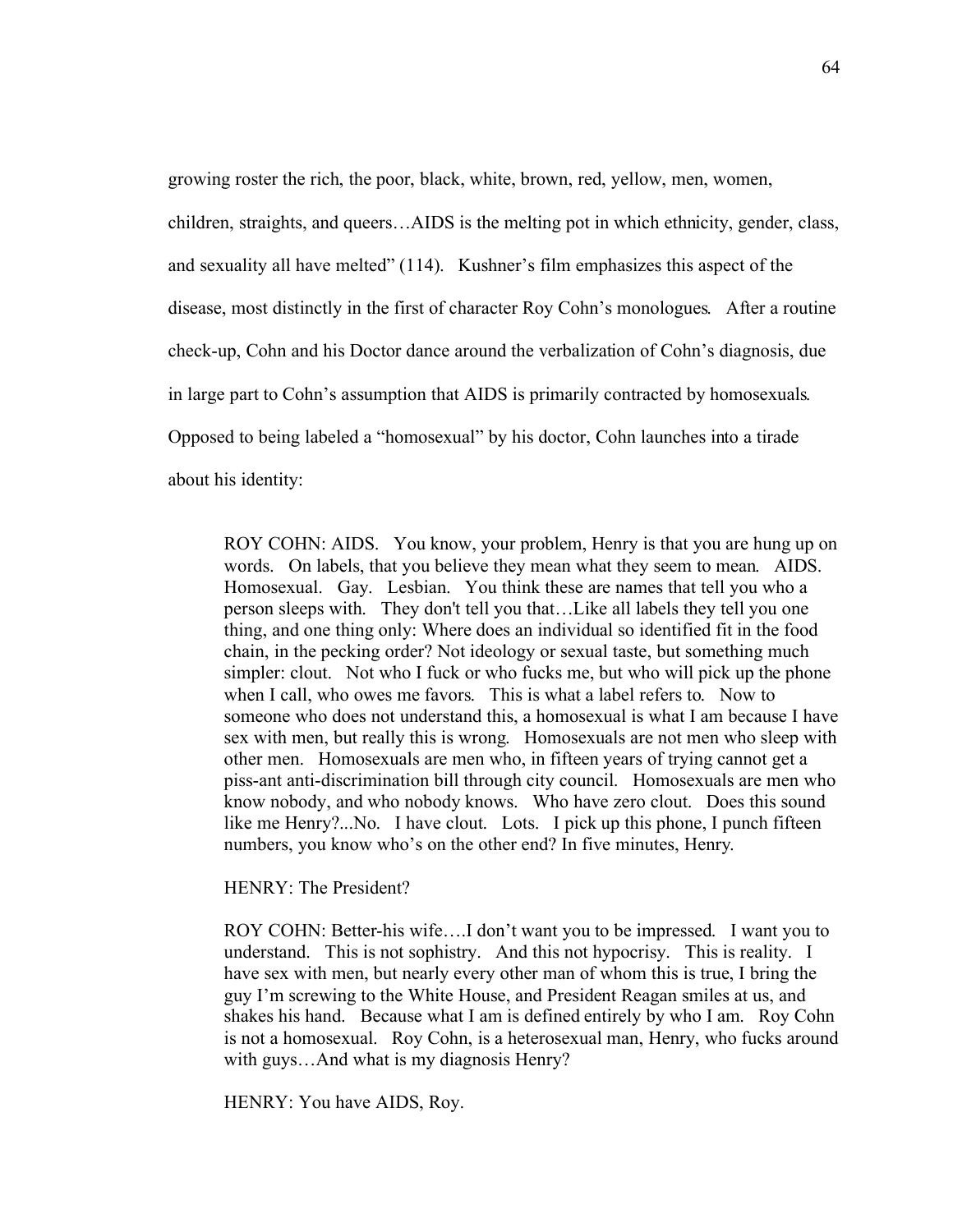Cohn is certain that his credible, strong-willed, high-ranking character does not fall into the same category nor fit the same stereotypes as those of other homosexuals. In many ways, he is correct. His over-zealous, business-like Republican demeanor is the polar opposite of the liberal-minded, sarcastic, affectionate character of Prior Walter. However, Roy Cohn cannot change the fact that he and Prior will eventually suffer the same fate-a foreseeable death, much like numerous other homosexuals diagnosed with AIDS.

Despite its inevitable fatality, the virus also creates a platform for simple acknowledgement of humanity, an ironically transformational, redeeming, and hopeful point of reference for a number of characters in the film. After helping Prior to the hospital, Mother Pitt remains in his hospital room as a source of comfort and consolation. When Prior reveals his lesions, Mother Pitt is neither repulsed nor sympathetic: "It's a cancer. Nothing more. Nothing more human than that. " This line, in essence, illuminates the centrality of AIDS. The disease allows Mother Pitt to see Prior not as a homosexual, but as a human being fighting to endure a terrible illness. It allows both Belize and Ethel Rosenberg to see Roy Cohn not as a monster, but as a suffering human being, alone and afraid. It allows Louis to confront his fears of death and dying and forego his wariness of an uncertain future for the sake of the ultimate human conditionlove. According to *"*When Girls Collide: Considering Race in *Angels in America,*  "…this fatal infection also produces its own other-a striving for life, for going forward, for moving outside and beyond the disease" (Minwalla, 114).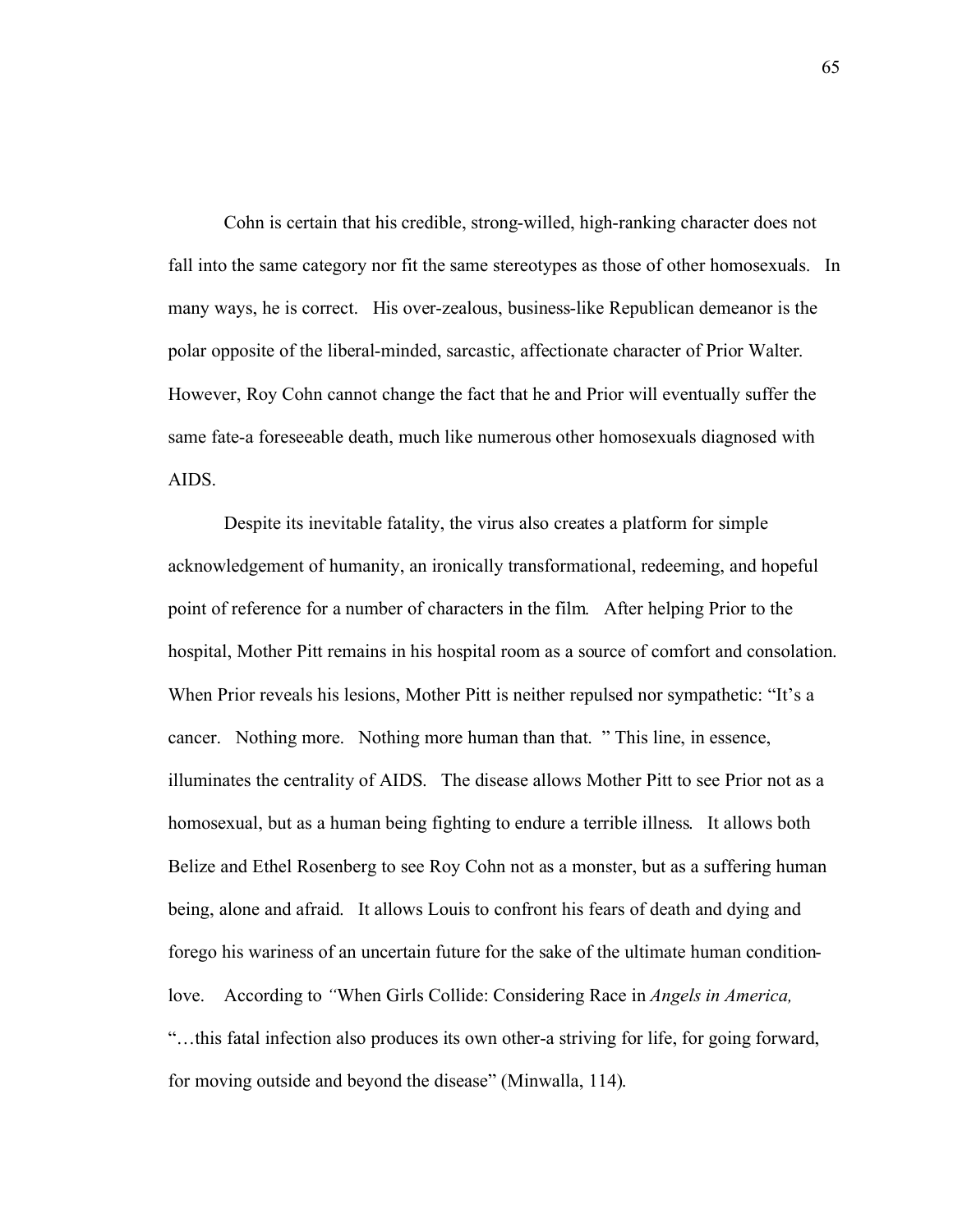Yet how can a world ridden with disease characters constantly revising their stereotyped perceptions give an audience consolation in regards to their own moral sense of identity? Both Belize's character and his uniting vision of the world localize him as the ethical center of the film. Despite a physical manifestation (an ethnic, homosexual dragqueen) that would make right-winged conservatives shudder, Belize serves as a link between nearly all of the characters in *Angels.* Connecting Roy and Prior, Prior and Louis, Louis and Roy, and Prior and Joe, Belize serves (both intentionally and unintentionally) as the intermediary between characters, a coherent, eloquent center around which other unstable personalities revolve (Minwalla, 104). However, despite his seemingly clear and rational approach to life, in retrospect the audience knows little about his true character-born a Creole<sup>2</sup> (Schloesser, "Celluloid Salvation"), a concept nearly synonymous with mixture, and introducing himself with a name given to him only as "a drag role that stuck," Belize's background is an enigma in itself. Apart from his nursing profession and the brief mention of a lover in Harlem, his personal history plays little to no role in his interactions with others. Rather, the combined influence of his skin color, sexuality, philosophical reasoning and ideology represent all those communities who identities converge with his. In doing so, Kushner shifts the previously stereotypes conceptions of sexuality and ethnicity away from the margins of society and into the center, spinning identity categories off their conservative hinges (Minwalla, 105).

 $\frac{1}{2}$  $<sup>2</sup>$  In Belize, Creole is the standard term for any person of at least partial Black African descent, or any</sup> person that speaks Creole as a first or sole language. The concept of "Creole" and that of mixture have become synonymous to the extent that any individual with Afro-European ancestry combined with any other ethnicity is likely to be considered Creole.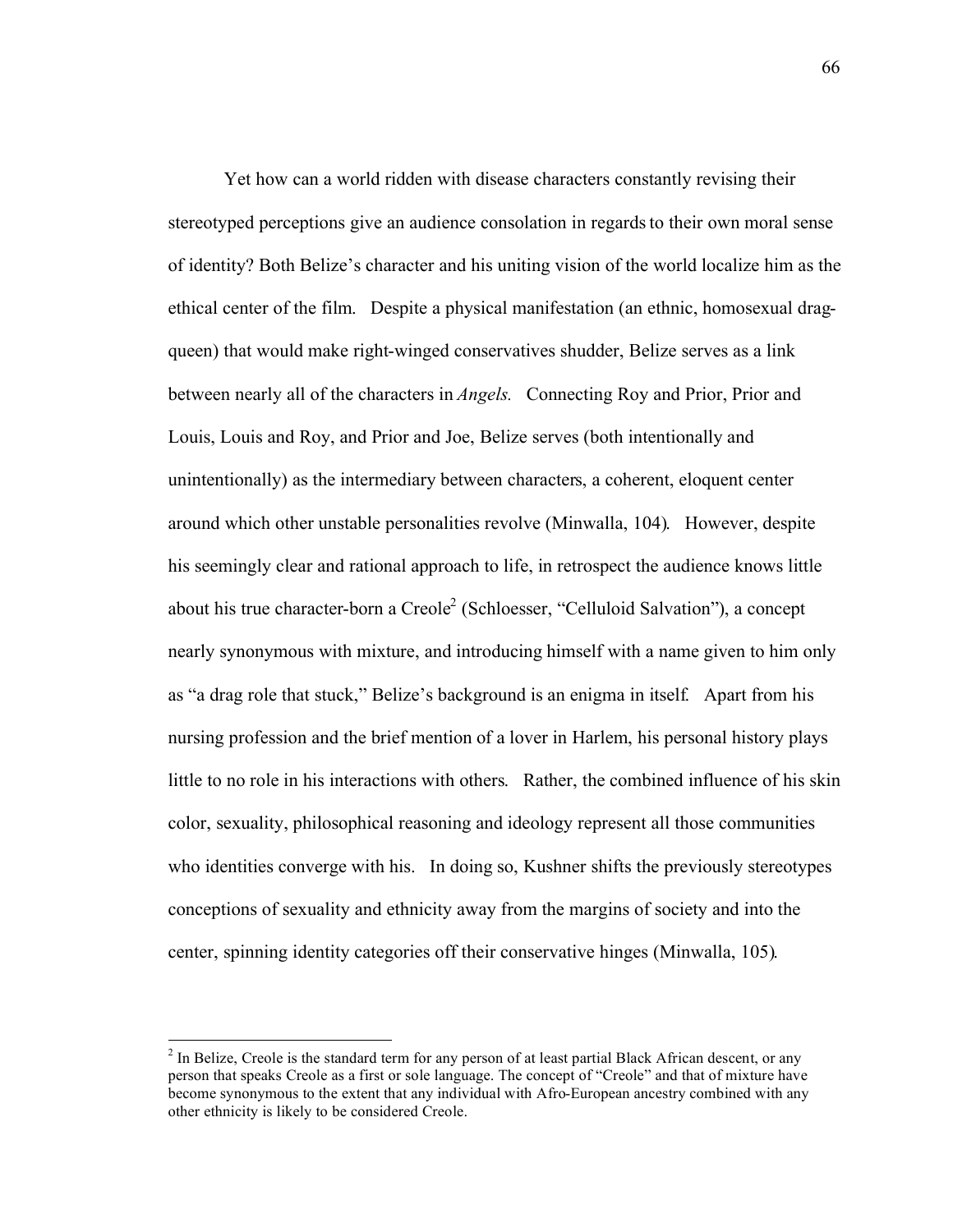In addition to his physical presence and personality, Belize's vision of heaven epitomizes his role as a unifying force. When Roy Cohn, delirious struggling for consolation in his final hours of life, asks Belize to describe Heaven, he receives an unusual response:

> BELIZE: Like San Francisco….Big city. Overgrown with weeds, but flowering weeds. On every corner a wrecking crew and something new and crooked going up catty corner to that. Windows missing in every edifice like broken teeth, gritty wind, and a gray high sky full of ravens…. Prophet birds, Roy. Piles of trash, but lapidary like rubies and obsidian, and diamond-colored cowspit streamers in the wind. And voting booths. And everyone in Balenciaga gowns with red corsages, and big dance palaces full of music and lights and racial impurity and gender confusion. And all the deities are Creole, mulatto, brown as the mouths of rivers. Race, taste and history finally overcome. And you ain't there.

ROY COHN: And Heaven?

BELIZE: That was Heaven, Roy.

Belize's vision of heaven seems to suggest Kushner's ideal community of the future-a society in which the bonds and boundaries of identity are overcome in a celebration of delicious ambiguity. This imagery suggests that the absence of order in Belize's heaven becomes not a fury of mass chaos, but a safe-haven for those considered "outside" their racial, sexual, or social identities: "The task of…*Perestroika*…is to remake a world of meaning that has been systematically unmade…the challenge [America] faces is not…to find a new structure, but rather to demonstrate how life canmust-proceed without the consolation of fixed orders, 'beautiful theories'" (116). Yet, is it only after death that one is finally stripped of misconceptions of and left with an all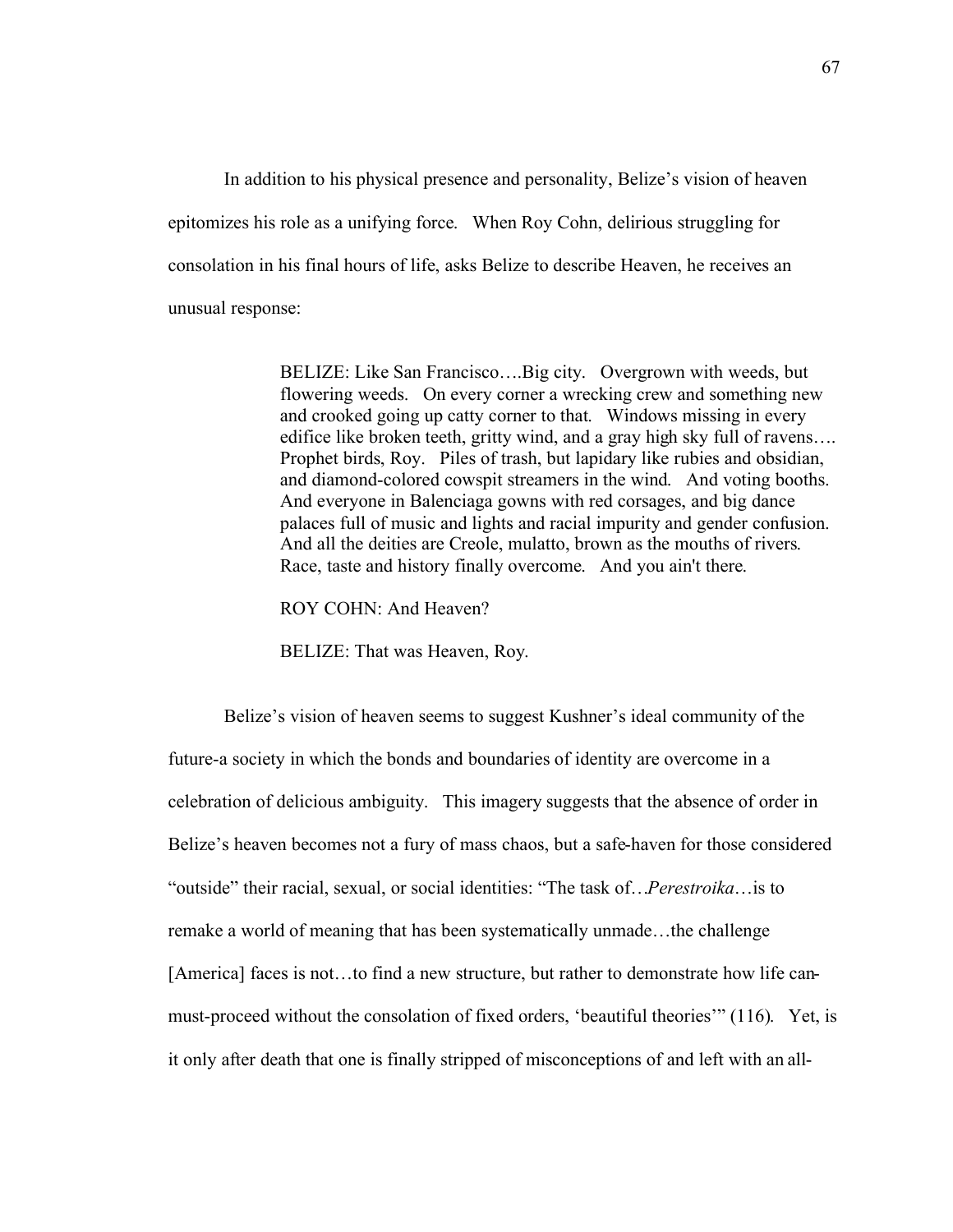encompassing "American" identity? Or does Belize's allusion to San Francisco suggest that America itself is on its way to establishing such communities of citizenship?

In the film's final moments, Prior's monologue somewhat clarifies this ambiguity. His hopeful lines allude to a new kind of global citizenship in the twenty-first century, one that "…embraces both the legal and spiritual notion of the world but one that also knows no national, racial, sexual, or economic boundaries….With this Kushner attempts to upset the homogeneity of America" (Minwalla, 116). An epic detailing the struggles of race, sexuality, religion, and identity, the final lines of *Angels in America* unite all American identities through the central struggle for and desire of all citizens of humanitymore life.

## **Divine Chaos: A Restoration of Faith**

Much like *Angels in America,* the characters of *Crash* erase stereotypes and subvert previous conceptions of identity. Rather than subverting misconceptions surrounding sexual and political identities, the identities of the characters of *Crash* center around racial, ethnic, and societal misconceptions. While challenging these stereotypes through dialogue and interactions with other characters, the multi-faceted personalities and actions of these individuals simultaneously support the second of three overarching themes: the restoration faith in the human condition.

Although almost every character in *Crash* displays forms of dual narrative personalities, the relative dual components of each and every character are far too difficult to discuss. This analysis focuses on four major characters/sets of characters and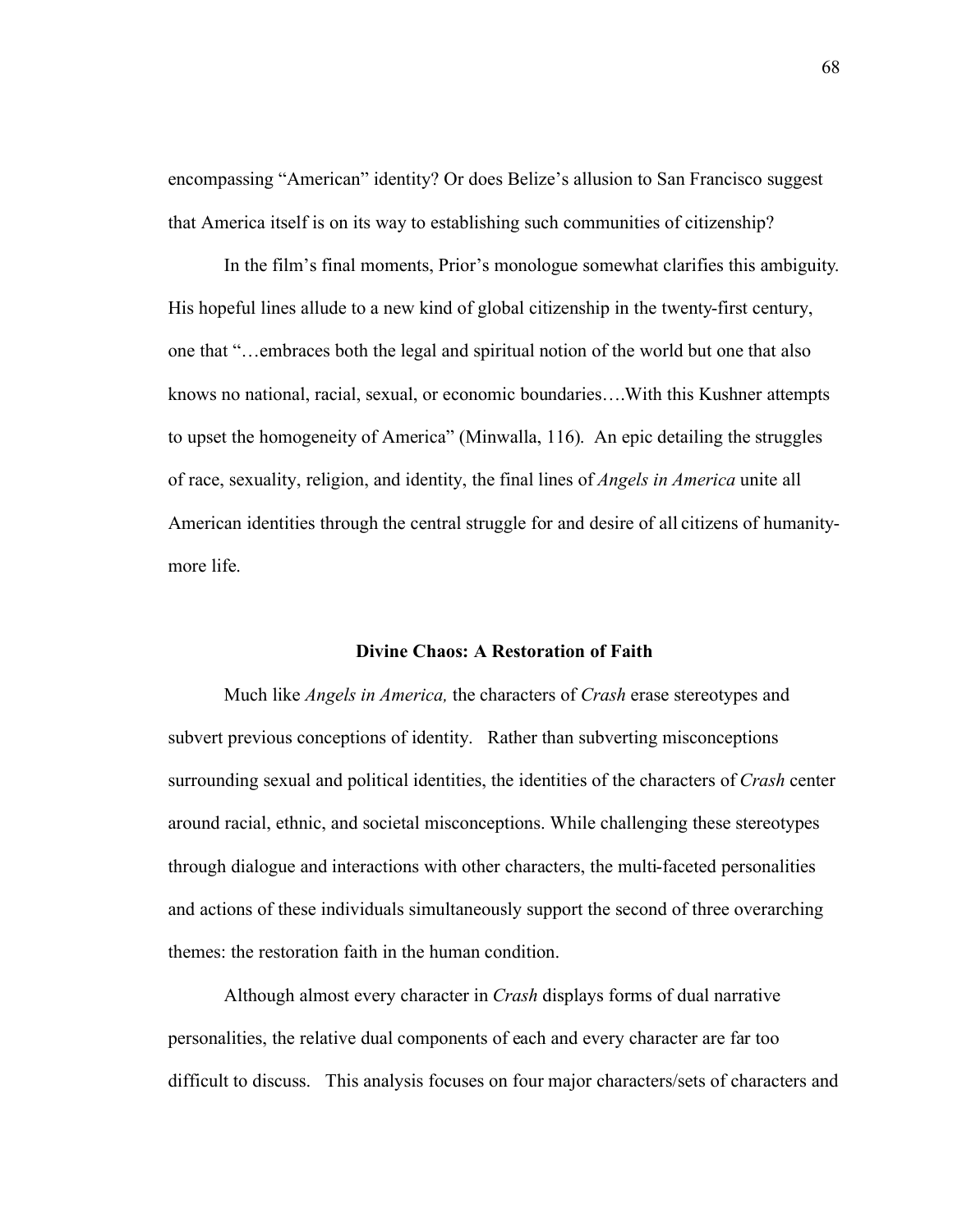their personas: Officer Ryan, Officer Hansen, Detective Graham Waters, and carjacking thugs Anthony and Peter. The construction of these characters reduces ethnic, socioeconomic, and racial stereotypes and their heroic, compassionate actions restore faith in the integrity of mankind.

## **Schizophrenia or Human Persona? The Split Personalities in** *Crash*

Matt Dillon's character, Officer Ryan, is the character that commits both the most hated and the most heroic acts of the film. As member of the police force for over seventeen years, one assumes that Ryan's character would be that of a strong, tolerant, and just man. However, the film introduces Ryan's character in the middle of his verbally abusive telephone conversation with HMO supervisor Shaniqua Johnson. The phone call is in regards his father's supposed Urinary Tract Infection. Ryan wants an explanation for why the UTI medication given to his father months ago is still not working, but Johnson cannot give him any clear answer. Ryan questions her intelligence and degrades her name, illuminating his bigoted personality to the audience for the first time. Immediately following this conversation, Ryan and his partner, Officer Hansen (Philippe), pull over a vehicle previously announced over police radio as stolen by two armed and dangerous males. Despite the differing license plate number and the car's male and *female* occupants as noted by Hansen, Ryan proceeds to question the driver, Cameron, as if a contender for a DUI, also suspecting the light-skinned black female, Christine, of giving the male oral sex while driving. When Christine, slightly intoxicated, yells at the officers out of irritation, Officer Ryan takes action. Partially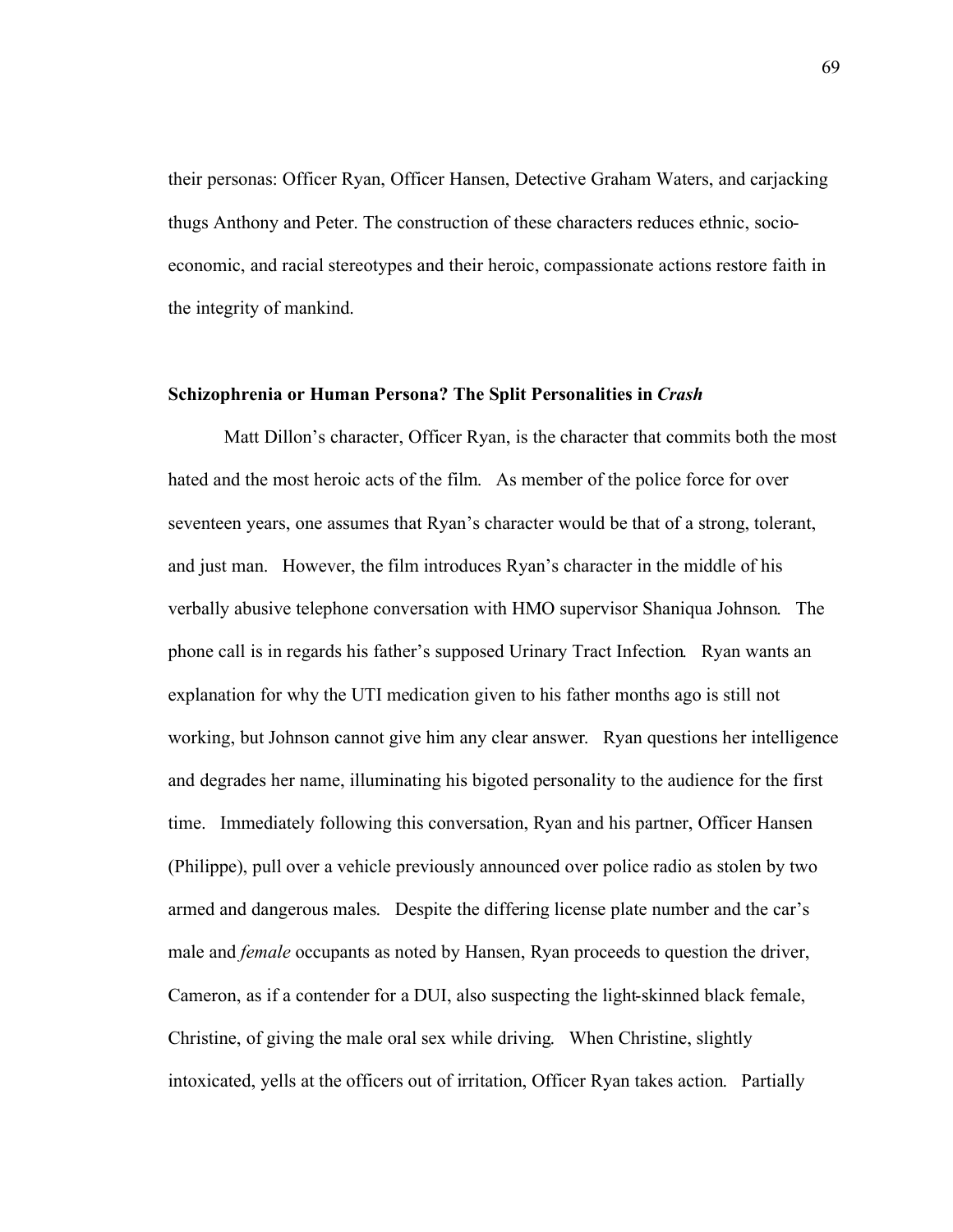irritated by her tone and consumed in racist rage after his recent phone call, Ryan sexually assaults and victimizes Christine in the form of a "search," forcing her husband Cameron to be a helpless onlooker.

At this point in the film, the audience is disgusted with Dillon's character. Thus far Ryan exhibits no positive or even remotely "tolerant" marks of personality. However, Ryan's character deepens during his scene in the HMO office with Shaniqua Johnson. Ryan reveals his assumption that his father's apparent UTI is in fact connected to a larger issue with his prostate. Knowing that the surgery will only be covered under his HMO plan with a diagnosis from a doctor inside the network, Ryan struggles to compromise with Shaniqua. When she refuses, Ryan launches into an interesting tirade:

OFFICER RYAN: …Well you know what I can't do? I can't look at you without thinking about the five or six more qualified white men who didn't get your job….Now I'm sayin' this because I'm really hoping that I'm wrong about you. I'm hoping that someone like yourself, someone who may have been given a helping hand might have a little compassion for someone in a similar situation….You know you don't like me, that's fine. I'm a prick. But my father doesn't deserve to suffer like this. He was a janitor, he struggled his whole life, saved enough to start his own company, twenty-three employees all of them black, paid them equal wages when no one else was doing that. For thirty years he worked side by side with those men sweeping and carrying garbage. And then the city council decides to give minority-owned companies preference in city contracts. And overnight my father loses everything-his business, his home, his wife, everything. And not once does he blame you people. Now I'm not asking you to help me. I'm asking that you to do this small thing for a man who lost everything so people like yourself could reap the benefits. And you know what it's going to cost you? Nothing. Just a flick of your pen (*Crash*).

Despite Ryan's apparent racial discrimination tactics, he presents a very complex

"narrative" within his own character narrative. Ryan's compassion for his father is

evident. He goes above and beyond necessity to cure this man's pain, exhausting all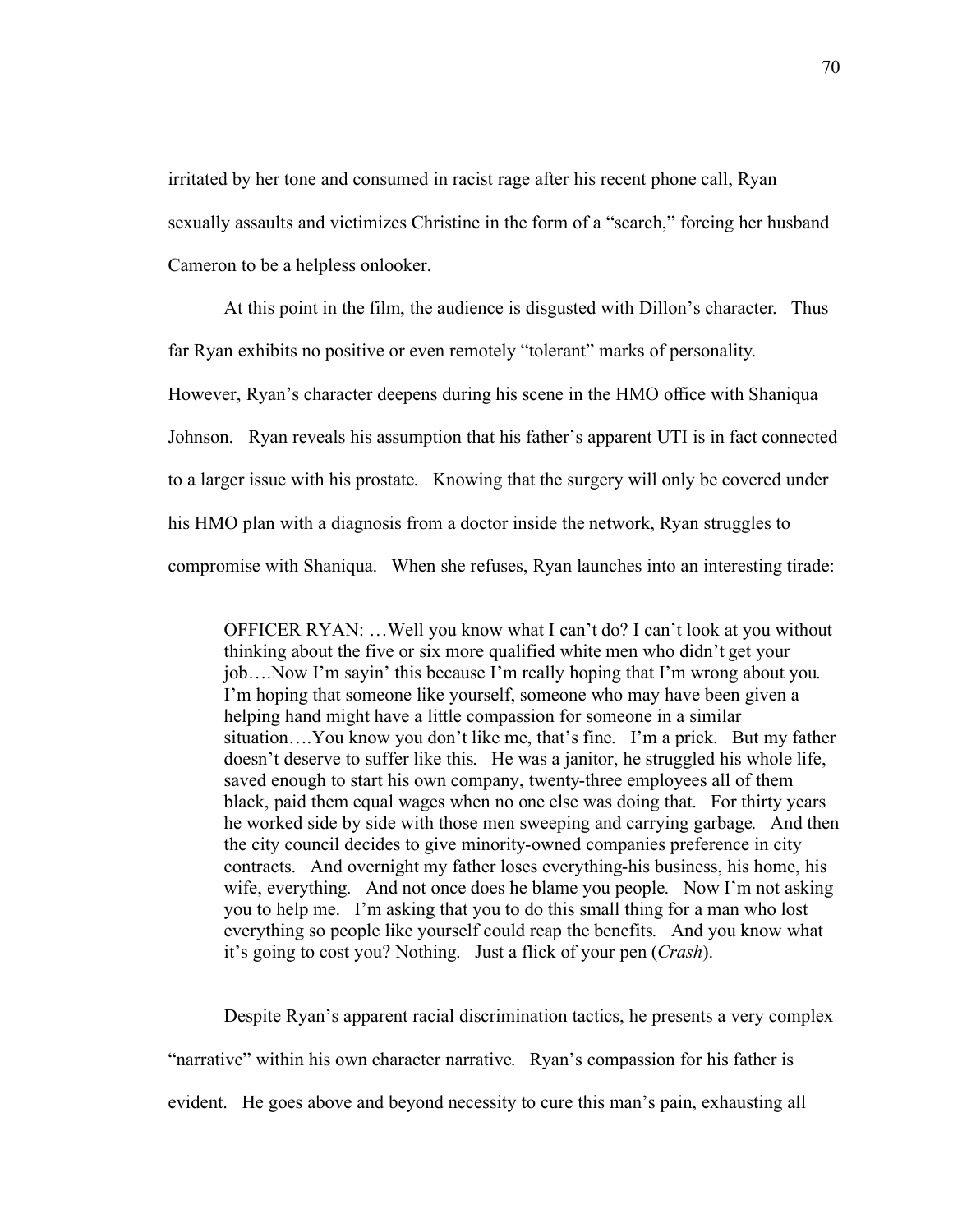possible options and meeting with the very woman he insulted in an attempt to get a referral. It is also clear that Ryan values his father's noble efforts in the workplace, both as a hardworking businessman and as a moral man attempting to bridge gaps of inequality. However, his heated temper and irritation present this compassion and admiration for his father in a harsh light. He uses the story of his father's tragic downfall in an attempt to guilt Shaniqua into giving him a referral. Although touched by the heartfelt story of the heroic father, Shaniqua ultimately denies Ryan a referral in lieu of his racist attitude. However, this scene illuminates the more "humane" side of Ryan's character, providing the audience with somewhat of a background and understanding for Ryan's racist remarks.

Ryan's ultimate act of compassion rests in his final scene with Christine in what may be the most artistically-crafted, dramatically poignant scene of the film. Ryan and his new partner stumble upon a severe car accident. Upon realizing that one of the drivers is trapped under the flipped car, Ryan races into the smoking vehicle and discovers that the injured driver is none other than Christine Thayer. When she recognizes his face, she immediately begins to scream and resist his grip, struggling until Ryan calms her down and assures her that he is there to help. After explaining the severity of their situation due to the spilling gasoline and the approaching flames, Christine relents and allows Ryan to maneuver around her (in a notably gracious and polite manner) and extract her from the seat. Ryan not only saves Christine, but throws himself *back* into the nearly exploding vehicle after his partner advises him to abandon the car to pull Christine out from the wreckage, risking his life for the sake of her own.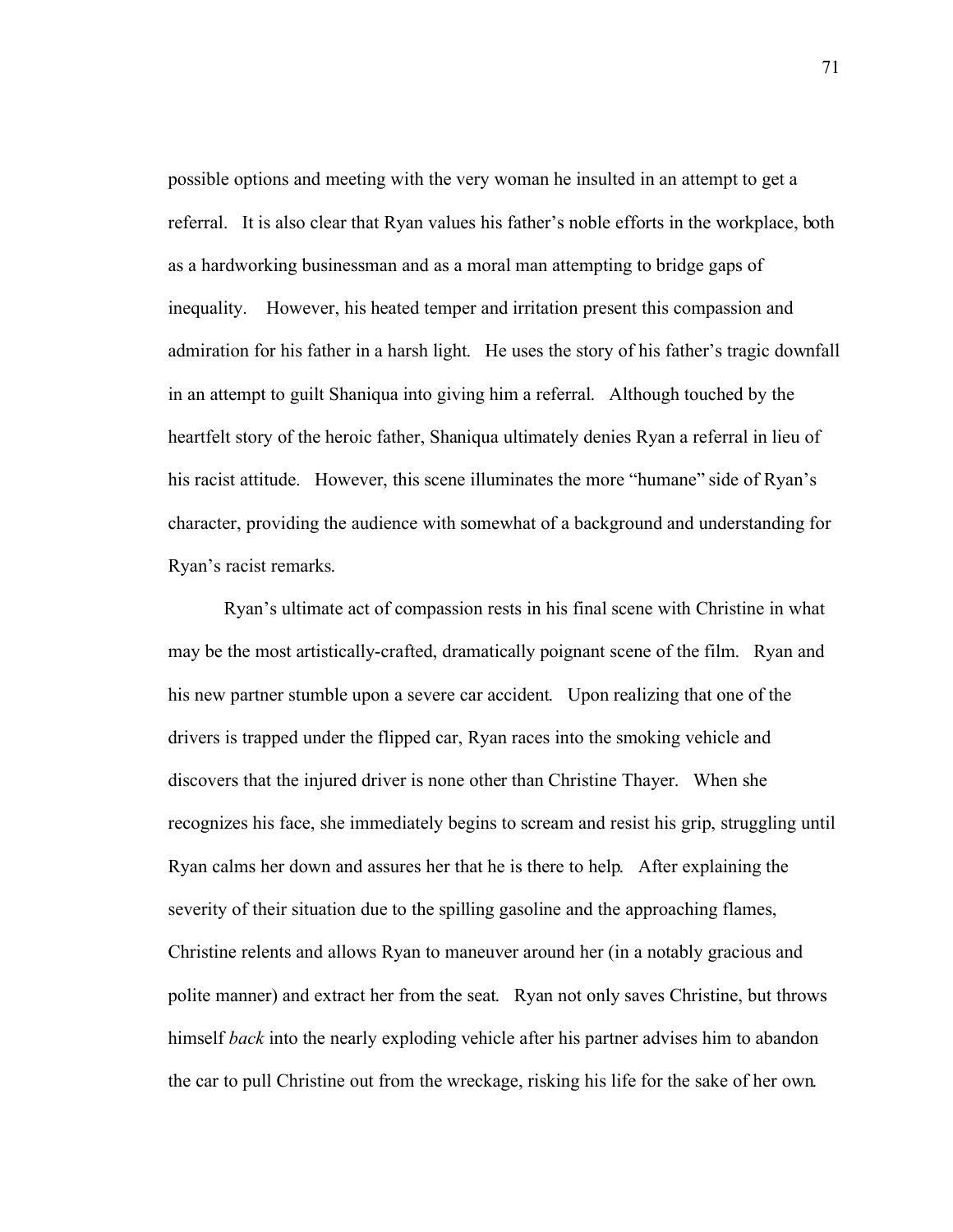This act of courageousness leaves the audience speechless. Previous notions about the nature of Ryan's character are almost abandoned as viewers struggle to imagine if they would risk their own lives to save the life of another relative stranger.

Officer Ryan's partner, Officer Hansen (Philippe), takes an opposite turn in character. Offended by his partner's sexual assault on Christine, Hansen files for a squad partner change. Ironically enough, the officer has a second run-in with Cameron Thayer, this time in a far more compromising position. After an attempted carjacking by thugs Anthony (Ludarcis) and Peter (Larenz Tate), Ryan's squad car catches sight of the scuffle and backtracks to follow the vehicle. Peter takes off on foot, while Anthony jumps in the car with Cameron close behind him. A chase scene ensues, ending in the driveway of an unknown home. Cameron, with his vehicle surrounded, steps out of the car, keeping Anthony hidden. He is angry, confused, and extremely violent, cursing and verbally assaulting the officers in a threatening manner. Hansen, recognizing Cameron, takes a dangerous chance- he tells his fellow officers to lower their weapons, approaches Cameron, and talks him into a relatively suppressed state. He then convinces the other officers to let Cameron go with a warning, asking them to do him this as a "favor." Clearly devastated by the events of the previous night, Hansen demonstrates his remorse in this act of apology. Although Cameron is ungrateful ("I didn't ask for your help, Did I [*Crash*]"), the subliminal messaging of relative understanding between the two is clear.

At this point, the audience holds Philippe's character in high regard. Selfless and righteous, Officer Hansen seems to be one of the few just officers on the LA police force. However, this attitude takes a turn when Hansen picks up Peter as a hitchhiker on the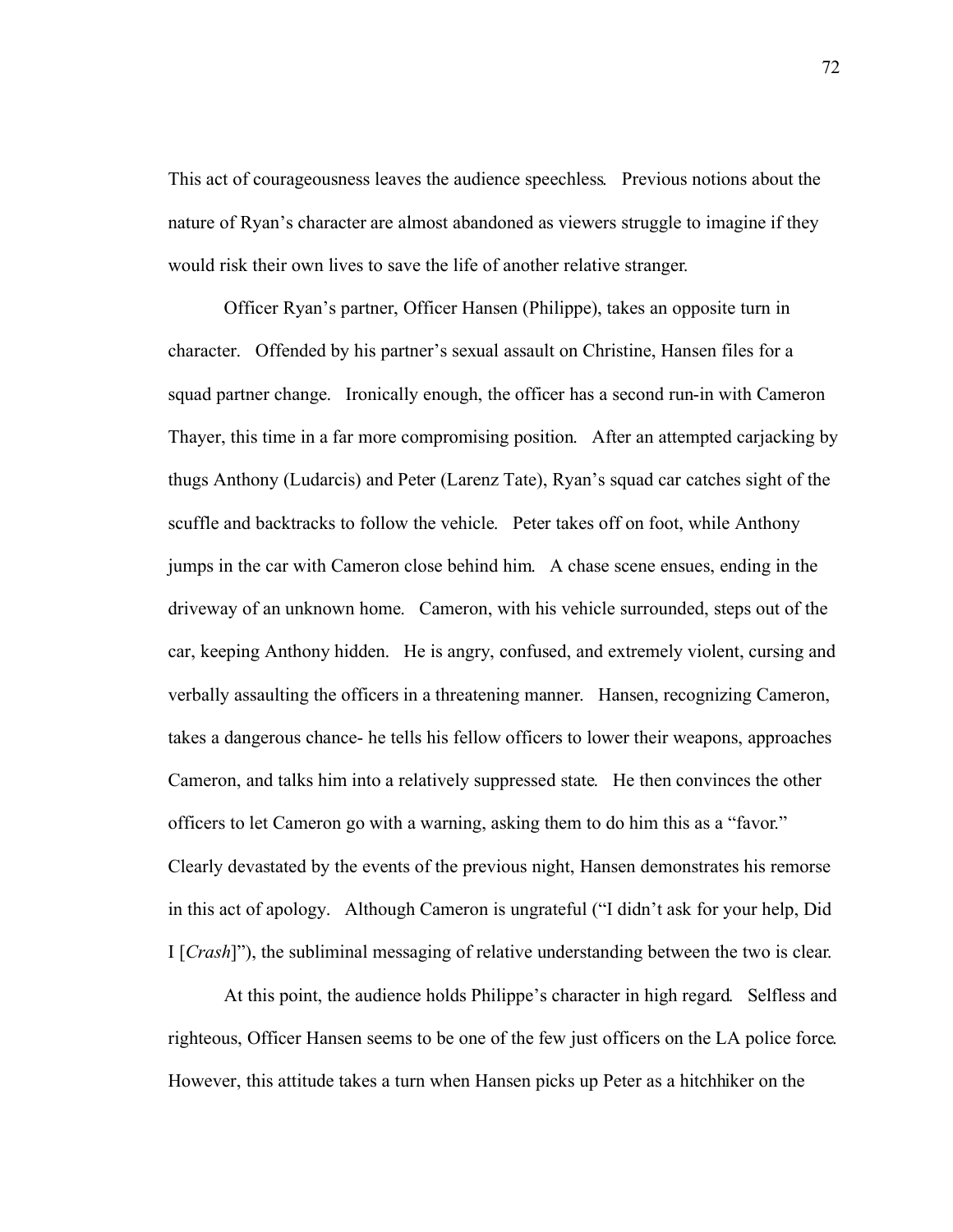freeway. Hansen seems skeptical of Peter, a behavior relatively inconsistent with his previous actions of character. When Peter laughs at the sight of the Saint Christopher statue on Hansen's dashboard (he coincidentally has the same figure in his pocket), Hansen gets agitated and threatens to pull over and end the ride. When Peter attempts to show Hansen his own figurine, the cop mistakes his movement for the reaching of a gun, and pulls out his own before Peter can explain. With one impulsive shot, he kills Peter, only realizing afterwards the intent of the hitchhiker's movement when the camera zooms in Peter's hand clutching his own Saint Christopher medal. Hansen's next move is that which entirely morphs his role as a character. He abandons Peter's body on the side of the road. When the audience makes this connection, it is then that the character previously hailed as "just" and "moral" transforms into "cowardly" and "murderous." How can an officer of the law, committed to preserving justice, commit a murder and selfishly abandon his mistake? This is the last scene in which Hansen appears, leaving the audience to fill in the blanks with their own assumptions.

Don Cheadle's role as Detective Graham Waters is another character whose actions drastically fluctuate on the scale of morality and tolerance. In the opening scene of the film in which Graham and his partner are involved in a car crash, Graham verbalizes his desire to feel connected to people in a cold, isolating city like Los Angeles. This automatically gives the audience the perception that he is the type of individual who wants to connect with people. However, in a later scene, we see his partner and lover, Ria, angrily dressing after a disruptive phone call mid-intercourse from Graham's mother in which he labels Ria as a "white woman" with whom he is having sex. "Why do you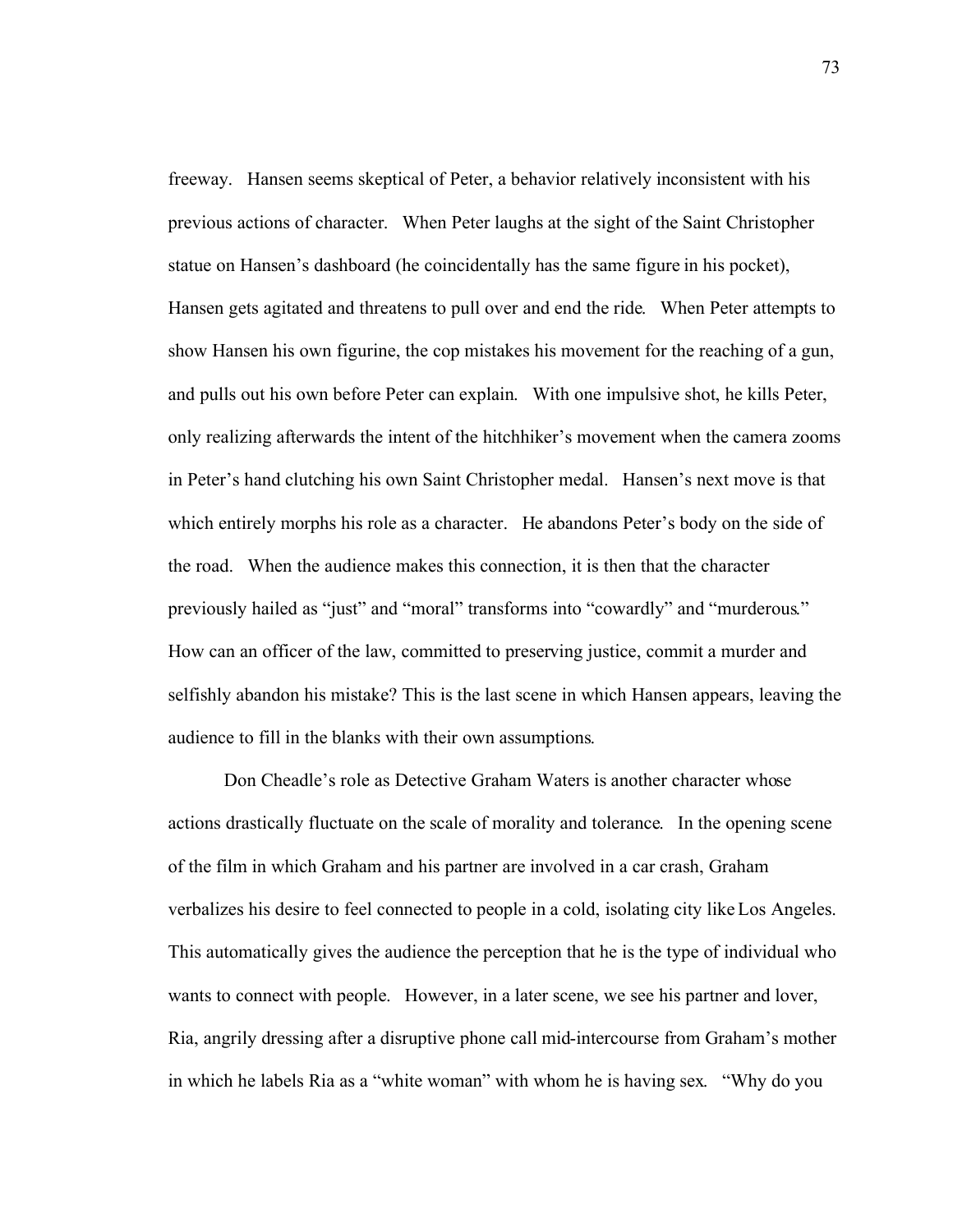keep everybody a certain distance, huh?" Ria comments. "What, you start to feel something and panic (*Crash*)?" Throughout the film, Graham faces struggles with a constant battle between sheltering the ones he loves and acting "justly," a type of moral dilemma to which many individuals can relate. This clash of relative importance is best displayed in Graham's relationship with his mother. His care and compassion for her runs deep, as demonstrated in his regular visits to her home and weekly "anonymous" grocery pickups for her despite her nasty attitude. Graham's mother blames him for his brother Peter's disappearance. Although she still believes her youngest son to be an "angelic" boy wandering around lost and confused in Los Angeles, Graham is aware of his brother's record of felonies and car-heists. However, he chooses not to relay this information to his mother. The ultimate test of Graham's priorities falls on the scene between him and the aide to the LA District Attorney, Jake Flanagan. Graham meets with Flanagan after covering a suspicious shooting in which a white male officer, Detective Conklin, shot a black male undercover cop, Detective Lewis. Lewis marked the third of three black men shot by Detective Conklin, as noted suspiciously on his record. However, the situation becomes more complicated when the detectives discover a stash of money hidden in the trunk of Detective Lewis' car, although the vehicle was registered under another individual. As the two discuss the complexity of the situation, tensions heighten:

FLANAGAN: Fucking black people, huh? GRAHAM: What did you just say?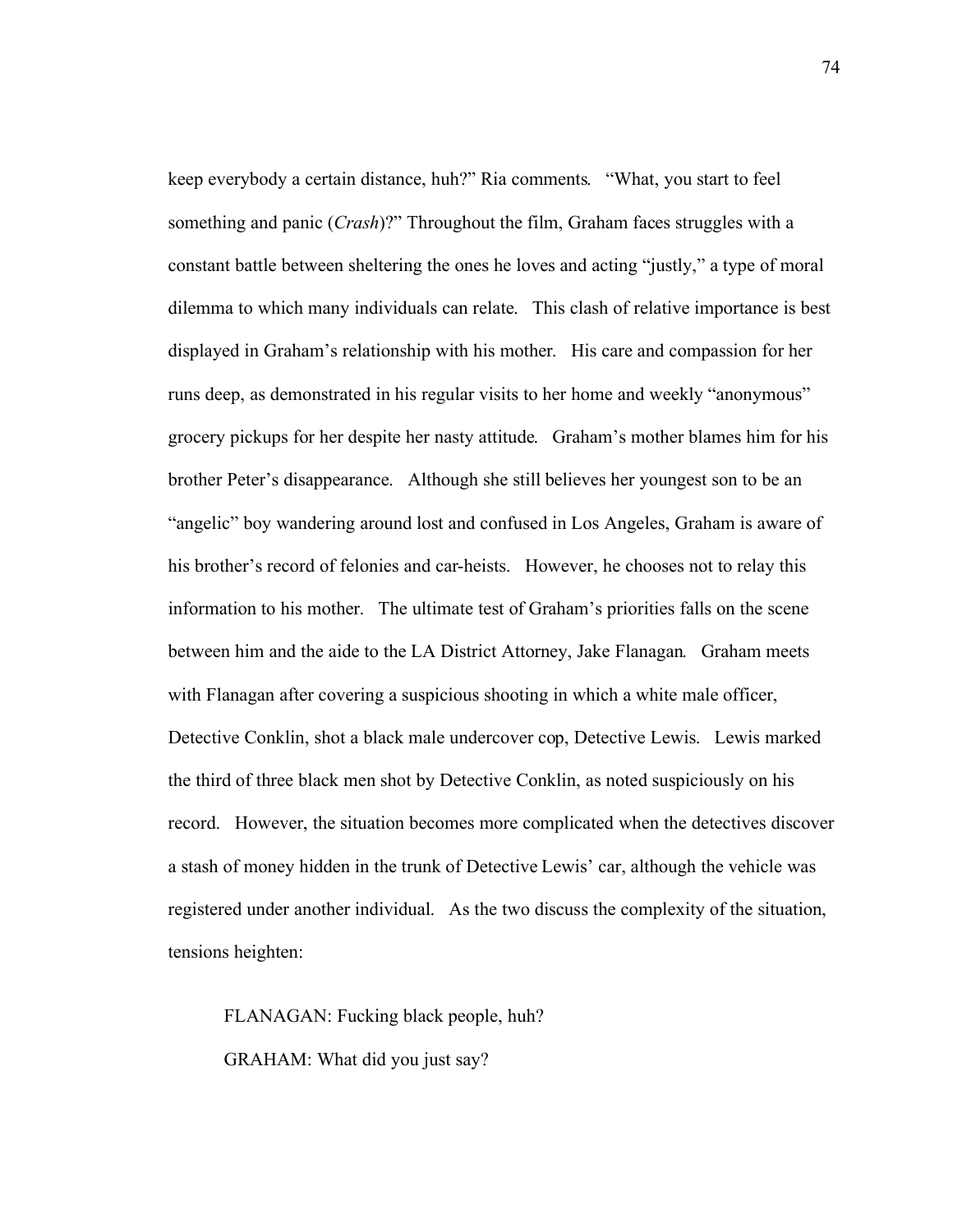FLANAGAN: I mean, you know I know all the sociological reasons why, per capita eight times more black men are incarcerated than white men. Schools are a disgrace, lack of opportunity, bias in the judicial system, all that stuff, but still... but still, it's... it's gotta get to you, I mean, on a gut level, as a black man. They just can't keep their hands out of the cookie jar. Of course you and I know that's not the truth but that's the way it always plays doesn't it? And assholes like Lewis just keep feeding the flames, it's gotta get to you…You coach ball down in Compton, am I right?....What do you think those kids need? To make them believe, to give them hope. You they need another drug-dealing cop or do you think they need a fallen black hero (*Crash)*?

Flanagan then admits that the DA squad is looking to replace their lead investigator with a "person of color" in order to "send the right message to the community" (*Crash)*. Graham, offended by this tactic, rejects the assumed offer and begins to leave. Before he makes it to the door, Flanagan blackmails Graham using the detective's juvenile delinquent brother's criminal record against him. He infers that if Graham goes on record against Detective Conklin, the DA's office will clear his brother's record. When Graham argues that he would be framing a potentially innocent man, Flanagan launches into a tyrannical monologue:

FLANAGAN: What are you? The fucking defender of all things white? We're talking about a white man who shot three black men and you're arguing with me that maybe we're not being "fair" to him? You know what? Maybe you're right. Maybe you're right. Maybe Lewis did provoke this and maybe he got exactly what was coming to him. Or, maybe, stoned or not, being a black man in the valley was enough to get him killed. There was no one there to see who shot first, so there is no way to know. Which means we could get this wrong. Maybe that's what happened with your brother. Maybe we got it wrong. Maybe Lewis isn't the only one who deserves the benefit of the doubt. You're the one closest to all this. You need to tell us. What does your gut tell you (*Crash*)?

Flanagan's complex rant contains a number of complex ethical concerns in itself. The question of where the ultimately important outcome lies, whether in justice for one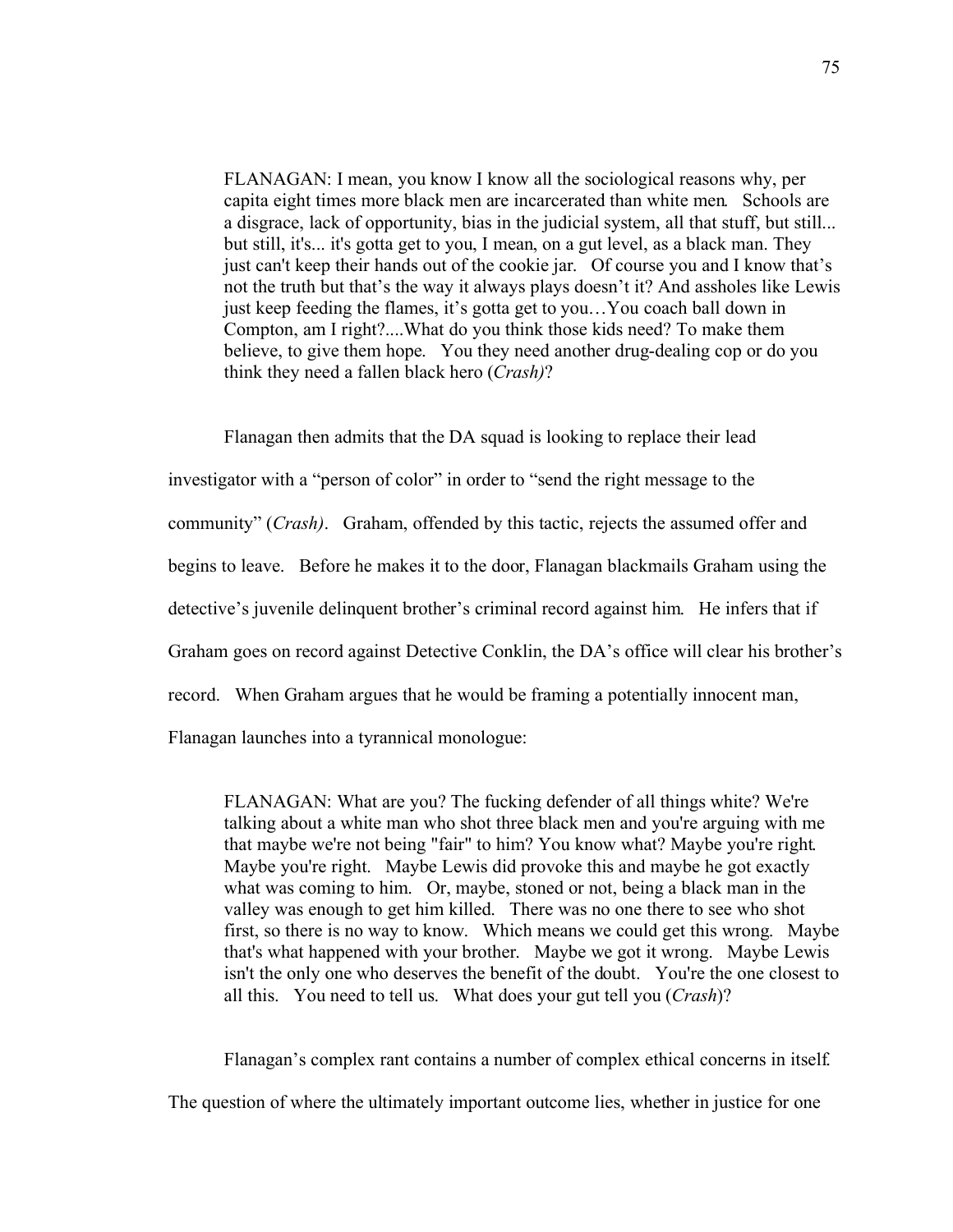individual or in partial justice for a deserving race, is left up in the air for the audience at the end of this scene. Although many audience members may not be faced with decisions as critical or as life-threatening as Graham's, a clear comparison can be drawn to human experience in which individuals struggle to do what they believe is "right." In the end, after much contemplation, Graham chooses to save his brother's reputation by inferring Detective Conklin's guilt to the DA. This decision, although relatively unexpected, highlights Graham's connection to his family and his own apparent guilt for "abandoning" his brother. Familial concerns such as Graham's are largely indicative of greater societal issues facing Americans nationwide. Though the issues at hand are largely different, Graham's attitudes towards his mother and brother directly parallel situations in daily life.

The final pairing of characters demonstrating these contrasting narratives is the carjacking duo of Anthony (Bridges) and Peter (Tate). Although Anthony's family lineage is unknown, Peter is the brother of Detective Graham, a juvenile delinquent who walked out on his family years ago. The two make their living hijacking cars and selling them to local dealerships. The interesting aspect of Anthony and Peter lies in their complex intellectual dialogue with one another that almost always contradicts their actions, outlining the basis for the parallel narratives. For example, after exiting a diner, Anthony and Peter discuss the lack of service they received, attributing it to racial stereotyping:

ANTHONY: You see any white people in there waiting an hour and thirty two minutes for a plate of spaghetti? Huh? And how many cups of coffee did we get?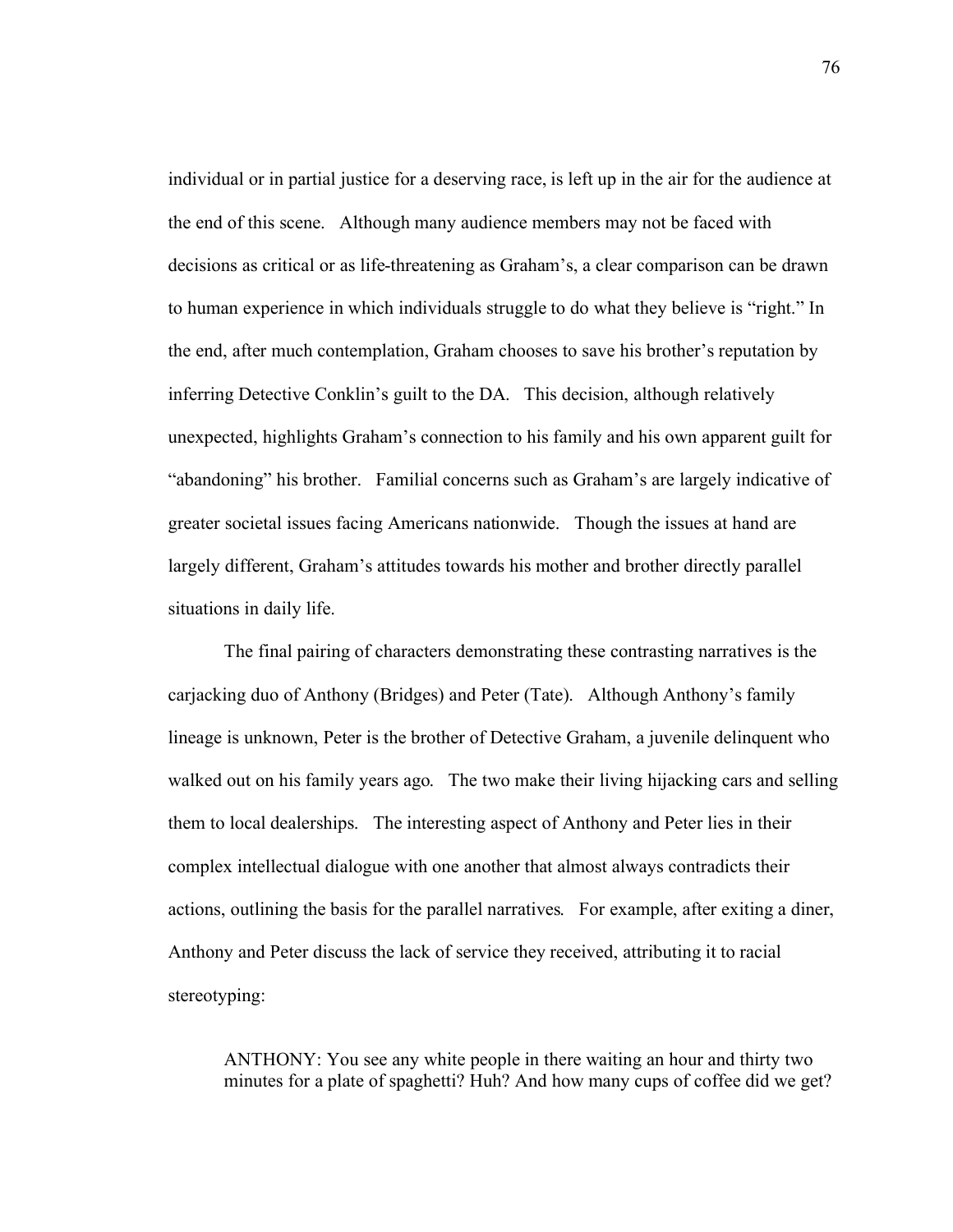...That woman poured cup after cup to every single white person around us. Did she even ask you if you wanted any?

PETER: We didn't get any coffee that you didn't want and I didn't order, and this is evidence of racial discrimination? Did you happen to notice our waitress was black?

ANTHONY: And black women don't think in stereo types? You tell me something man. When was the last time you met one who didn't think she knew everything about your lazy ass? Before you even open your mouth, huh? That waitress sized us up in two seconds. We're black and black people don't tip. So she wasn't gonna waste her time. Now somebody like that? Nothing you can do to change their mind.

PETER: So, uh... how much did you leave?

ANTHONY: You expect me to pay for that kind of service (*Crash*)?

Anthony's comment regarding the inability to change the minds of intolerant

people is ironic in light of the fact that his lack of tipping precisely reflects the apparent

stereotypes that create racial discrimination. Despite his relatively accurate analysis of

racial America, he still "follows the crowd" in his behavior as a black male. Similarly

so, Anthony and Peter's conversation prior to the hijacking of the Cabot's vehicle provide

further proof of Anthony's contribution to racial profiling:

ANTHONY: Look around! You couldn't find a whiter, safer or better lit part of this city. But this white woman sees two black guys, who look like UCLA students, strolling down the sidewalk and her reaction is blind fear. I mean, look at us! Are we dressed like gang-bangers? Huh? No. Do we look threatening? No. Fact, if anybody should be scared around here, it's us: We're the only two black faces surrounded by a sea of over-caffeinated white people, patrolled by the trigger-happy LA-PD. So you tell me, why aren't we scared?

PETER: Because we have guns?

ANTHONY: You could be right.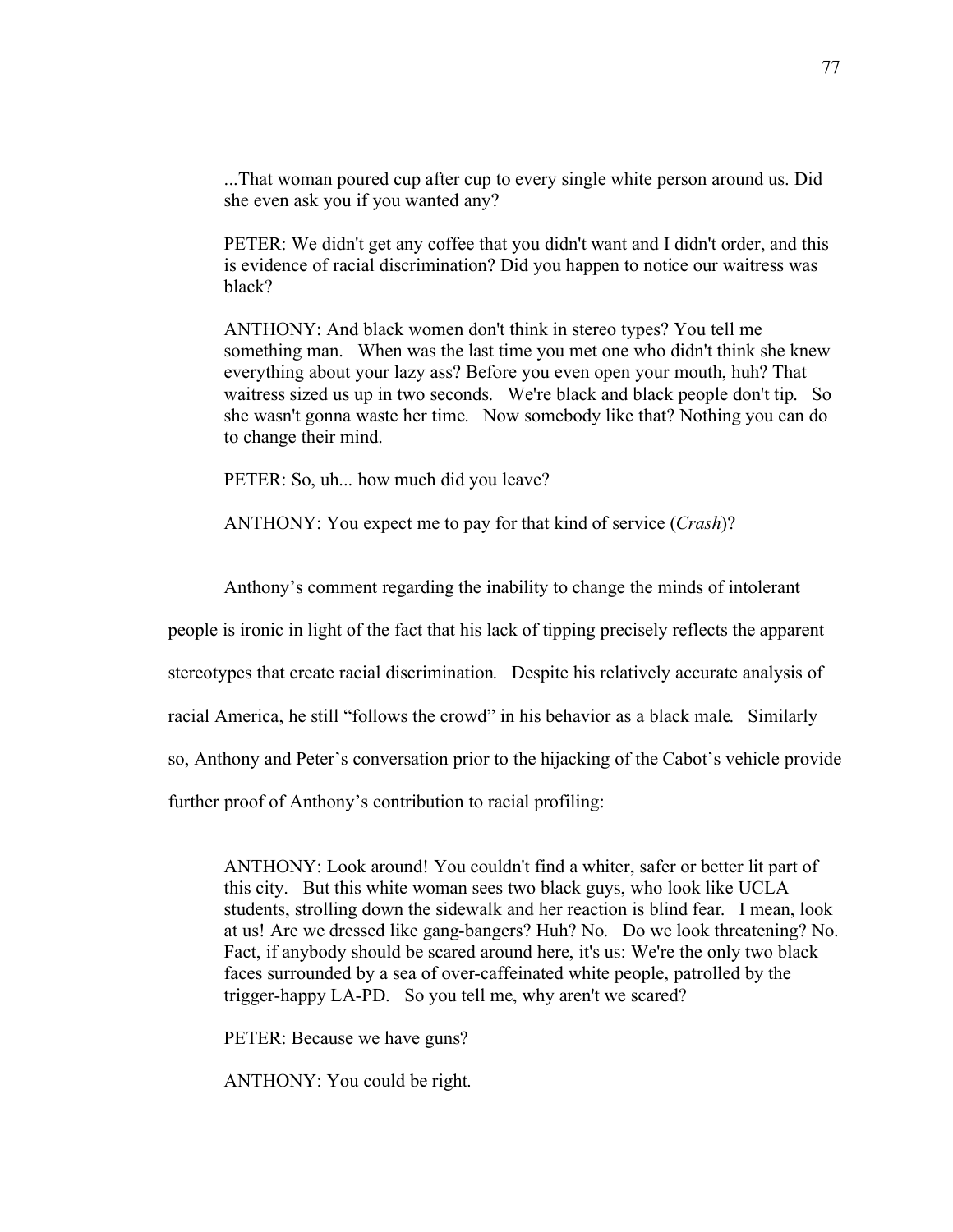Anthony's offended attitude after being sized up by Jean Cabot seems relatively irrelevant when he proceeds to use his stashed weapon to hijack the car of the white couple. It is this contraction between verbosity and action that the audience struggles with in analyzing Anthony's character. How can such an intelligent man pervade his surroundings with the same stereotypes and attitudes that he mocks? It seems so contradictory. This disconnect between language and action also mirrors aspects of contemporary society. Humanity often warns against those who say one thing and turn around and do another. However, Anthony's behavior at the end of the film highlights his inner "light." When he steals an unmarked van and brings it to the car dealership, he discovers a dozen or so Chinese immigrants in the van's cargo hold. Although the owner of the dealership offers to pay Anthony a hefty sum for the individuals, the following scene displays Anthony driving the van to an area clearly populated by a majority of Chinese people. Anthony frees the immigrants into the city, handing the apparent eldest male forty dollars and telling him to "Buy everybody Chop Suey, okay (*Crash*)?" Anthony's noble behavior seems more in line with the theories and arguments his discusses throughout the entire film. Nevertheless, his final act of "heroism" is marked by a derogatory racial comment, further emphasizing the idea that no character in the film is exclusively one-sided, nor do any of them turn over an entirely new leaf after their traumatic experiences.

Anthony's final act demonstrates his recognition of the value of a human life. Despite the uncertainty of what lies ahead for these immigrants, his behavior demonstrates an attitude that the belief in progress and a better life are far more beneficial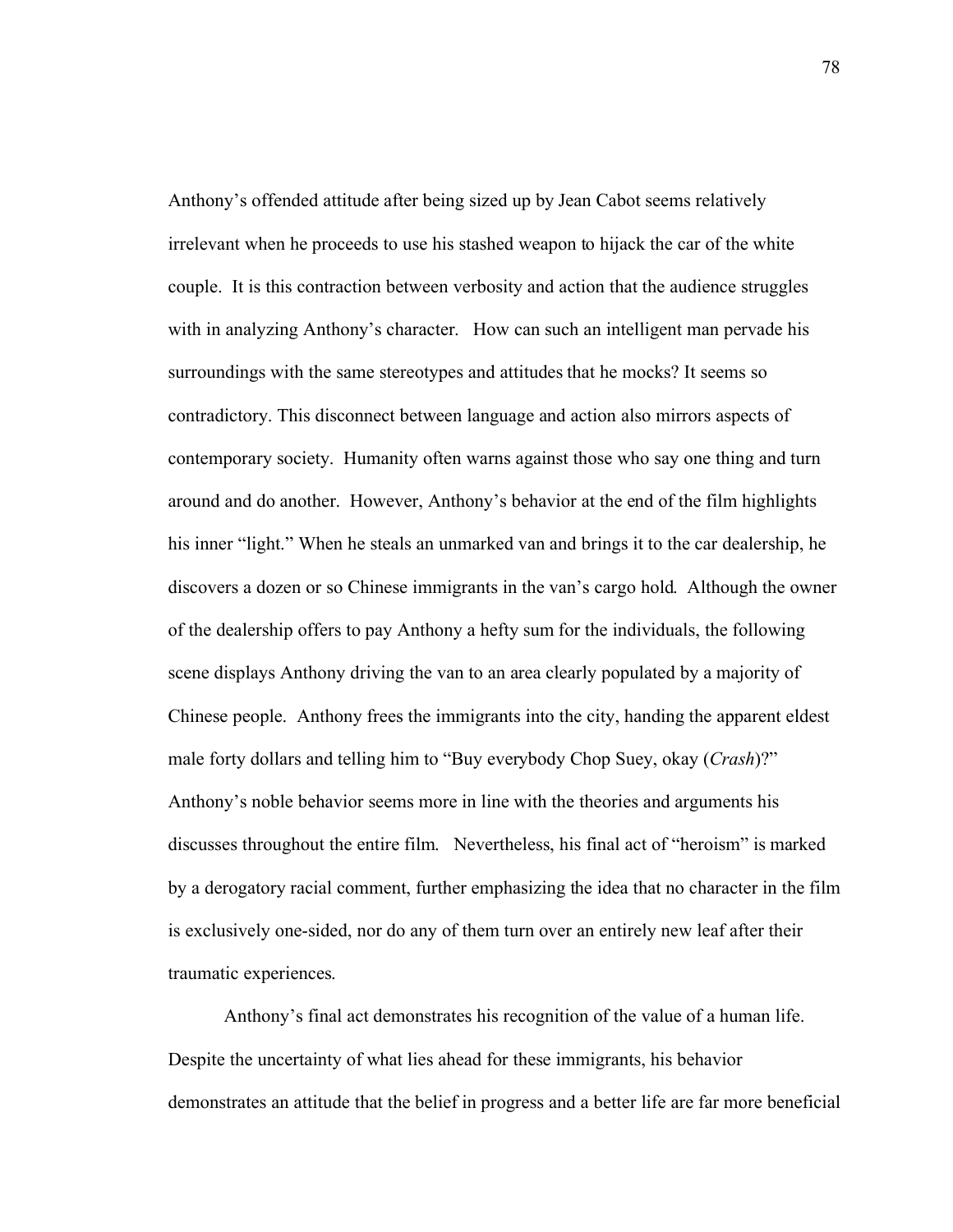than little to no life at all. This very conviction is mirrored in *Angels in America* as it constructs a restoration of faith in life and the human condition.

## **"More Life:" Restoration in** *Angels in America*

The restoration of faith present in *Angels in America* lies not in the erasure of stereotypes and blurred definitions of identity, but in the resolution of the film's inherent conflict between stasis and forward movement as belief in the improvement and progress of the human condition. The juxtaposition between movement and stasis and its inherent "solution" is best illustrated through the character Prior Walter, who functions as symbol for humanity in its entirety. Demanding him to give up, to cease movement and thus stop the movement of mankind, the Angel of America hopes to enlist Prior's aid in ending what she views to be a downtrodden world, hopeless and doomed for failure since God's abdication. In the eyes of the Angel and her comrades, the very idea of change incites a swift path to the inevitable devolution of the world toward apocalypse.

Prior, physically exhausted and emotionally weak from a broken heart, is not, ironically immediately moved by the Angel's warning. He remains rooted on the margin between termination and survival. When Prior reveals his hallucination and the prophecy to Belize, he too shares in his suspicion: "This is…worse than nuts, it's…well, don't migrate, don't mingle that's…malevolent" (Angels). Yet how can Prior justify that his world is worth the struggle of survival? An eminently fatal disease with brutal side effects, a lost love and a broken heart, and with only Belize (and eventually Mother Pitt) by his side, it is hard to justify his cause against that of the Angel's.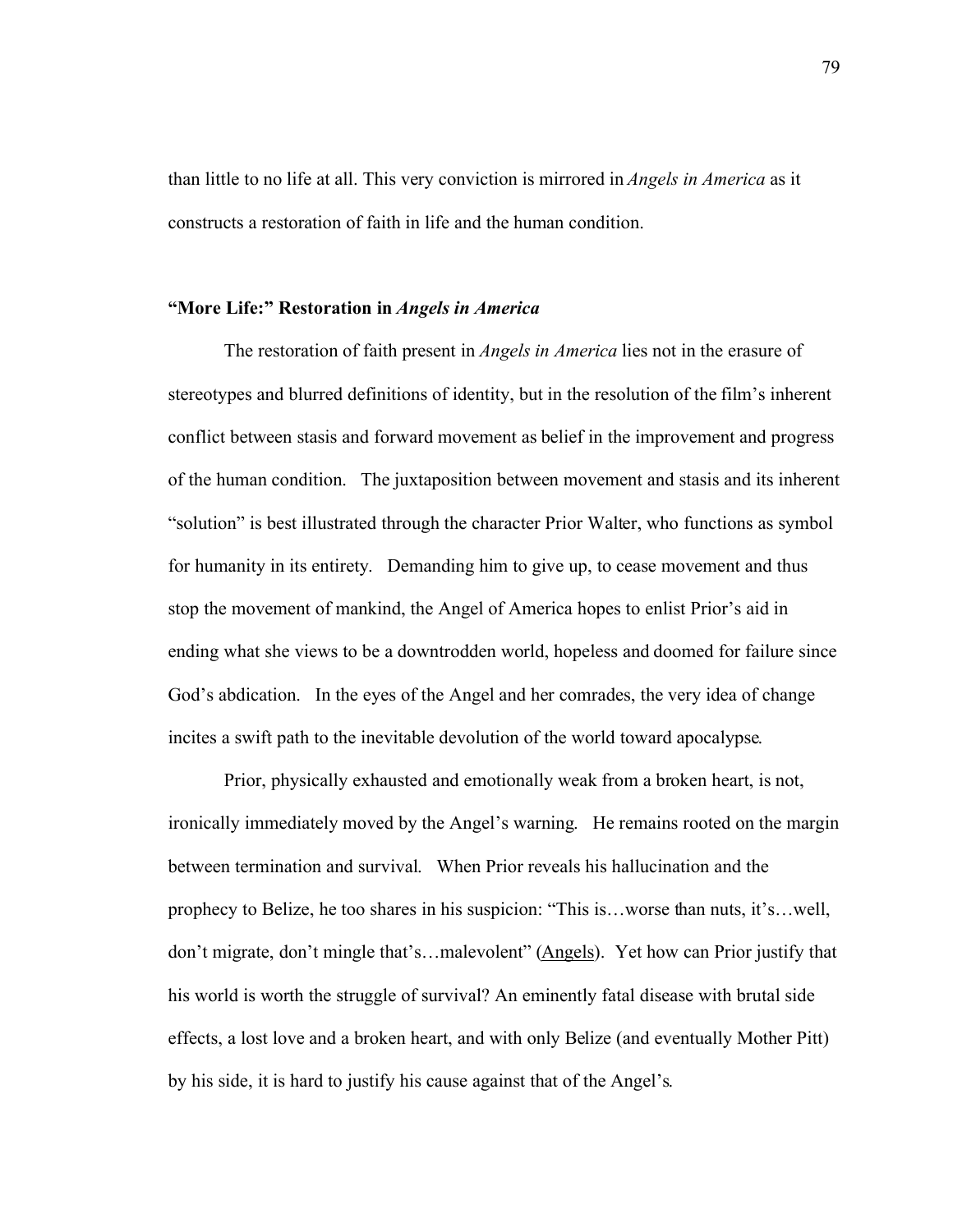Despite the trying times and struggles of the characters in *Millennium Approaches,* Kushner reveals his stance of the future of the human condition in his title for the second half of *Angels in America. Perestroika,* a Russian word meaning, "thaw," or the overcoming of the stagnation process, illuminates Kushner's hopeful anticipation of human reconstruction and renovation. In spite of hardship, Prior, along with characters Belize, Harper, Mother Pitt, and even Louis, hold strong to the possibilities of progress. Harper's migration to San Francisco, Mother Pitt's newfound friendship with a homosexual AIDS victim, Louis's return to Prior, and Belize's view of Heaven and the intermingling between races and sexual identities all contain catalysts for change in hopes of a better tomorrow. Above all, Prior embodies the physical struggle of this symbolic fight for progress as he subverts the very deterioration of his own body: "It is in fact his body we see deconstructing even as he rejects the prophecy handed to him, favoring a vision that will lead not to the Angel's idea of paradise but to Belize's" (Minwalla, 116). Although he does not know why, Prior resists the prophecy, and states so quite articulately during his confrontation with the Council of Continental Principalities in Heaven:

PRIOR: But still. Still bless me anyway. I want more life. I can't help myself. I do. I've lived through such terrible times and there are people who live through much worse. But you see them living anyway. When they're more spirit than body, more sores than skin, when they're burned and in agony, when flies lay eggs in the corners of the eyes of their children - they live. Death usually has to take life away. I don't know if that's just the animal. I don't know if it's not braver to die, but I recognize the habit; the addiction to being alive. So we live past hope. If I can find hope anywhere, that's it, that's the best I can do. It's so much not enough. It's so inadequate. But still bless me anyway. I want more life. And if he [God] comes back, take him to court. He walked out on us, he ought to pay.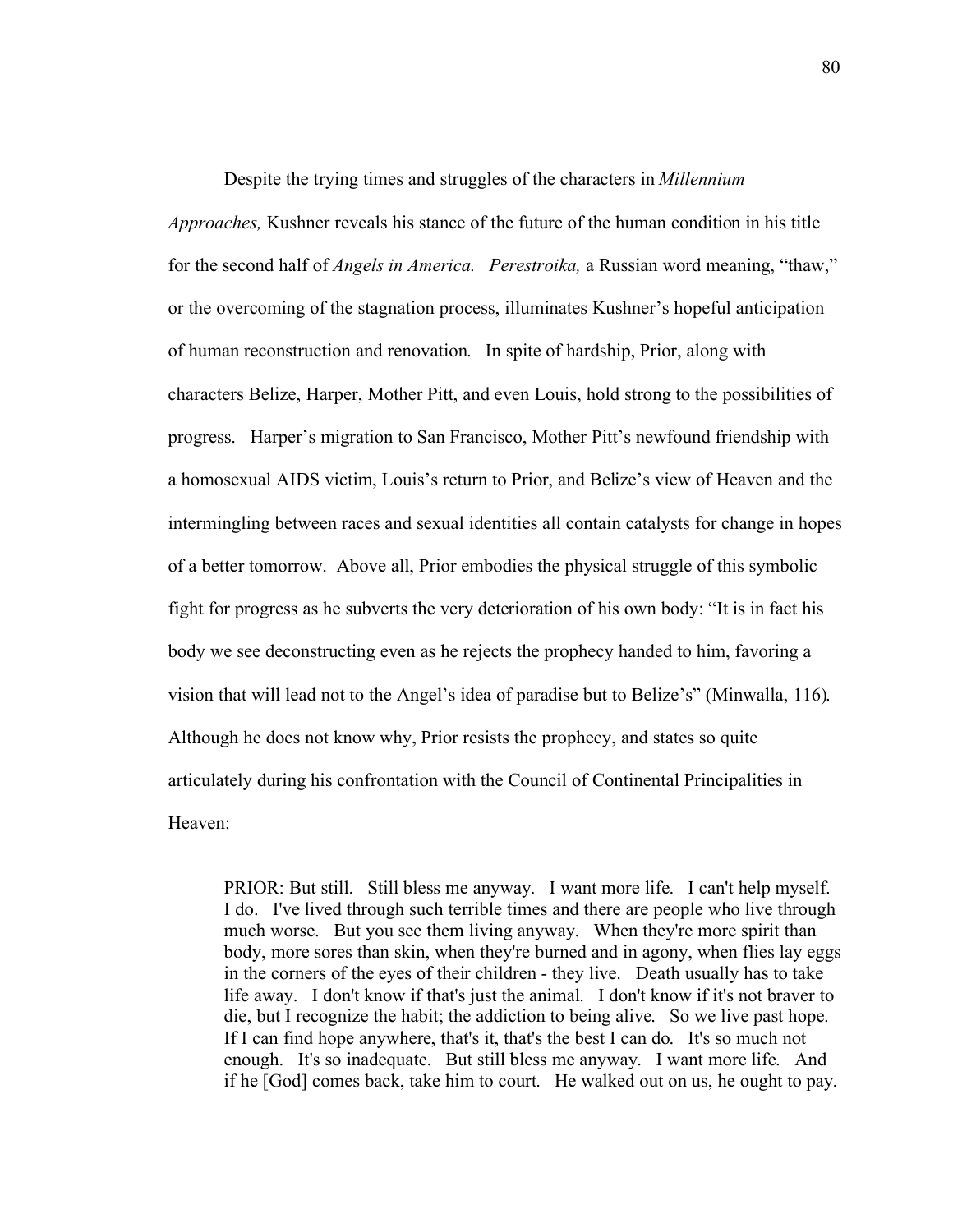Ironically enough, Prior does not disagree with the horrors of life to which the Angels allude. Although he recognizes the atrocities of disease, poverty, hunger and heartbreak and identifies no foreseeable end in sight, he yearns to keep moving forward, to awake each day alive and with the hope for "more life." In the film's epilogue, nearly two years after Prior's diagnosis, he still adamantly declares the same vivacity. After his restorative verbal imagery of the Bethesda fountain and its healing power, Prior turns to the AIDS crisis and the struggle for gay rights. Rather than eschewing their significance with threatening words of inevitable violence and "the end" of society as he knows it, Prior frames both the disease and the acknowledged existence of homosexuals in a progressive tone:

> PRIOR: This disease will be the end of many of us, but not nearly all. And the dead will be commemorated, and we'll struggle on with the living, and we are not going away. We won't die secret deaths anymore. The world only spins forward. We will be citizens. The time has come. Bye now. You are fabulous, each and every one, and I bless you: More life. The great work begins.

Prior leaves his audiences with a commanding sense of determination for the improvements that lie with mankind's evolution, and "…the hopeful (desperate?) revelation of an eventual utopia that is a genuine alternative to death: a society of change, of migration, of plurality, of 'more life,' whatever the cost" (Smith, 163).

How does one foster this society of change? In order to create change, a community must be unified and cohesive. This does not mean that all of one's beliefs must mirror that of his/her neighbor. However, citizens must understand one another on a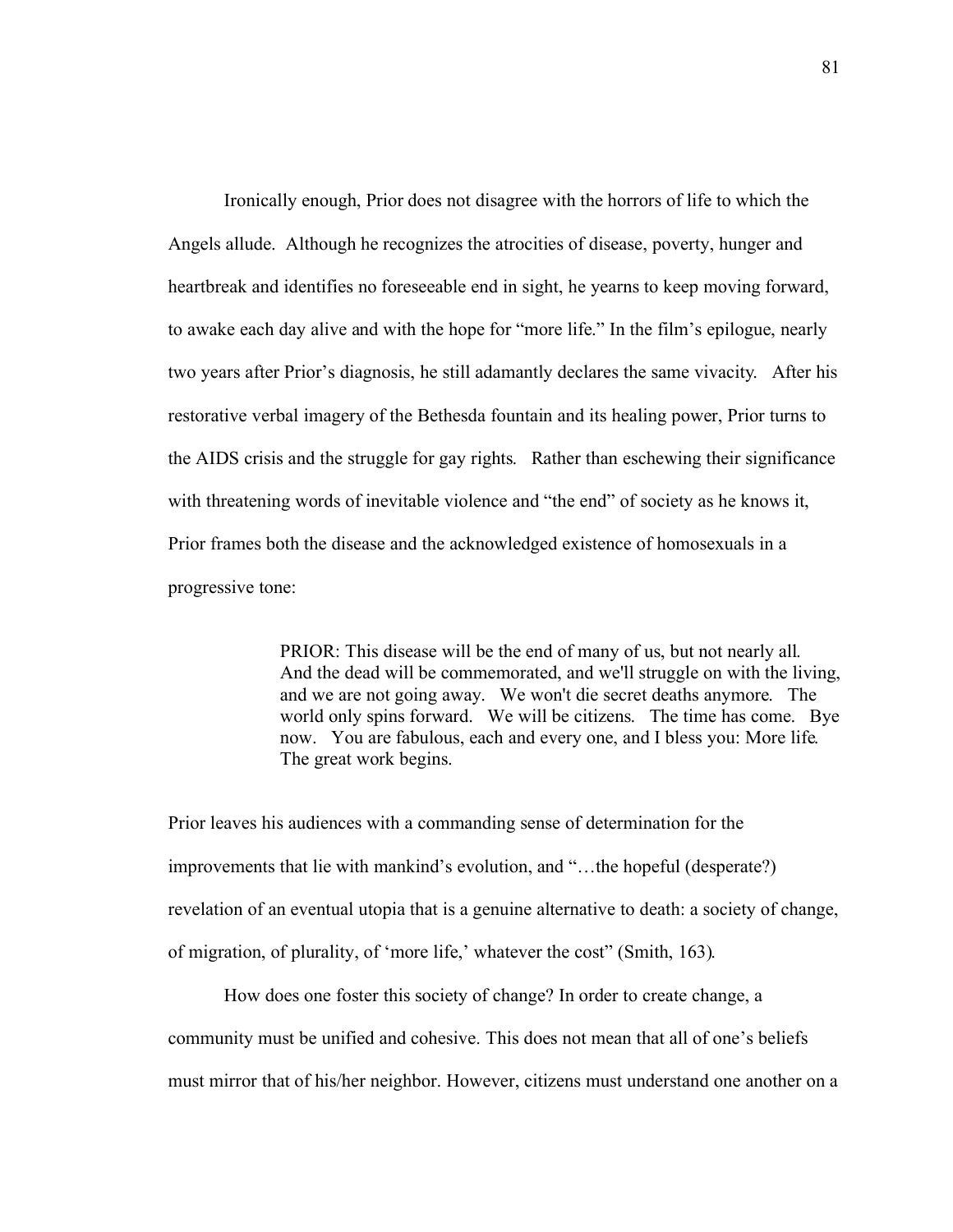deep, visceral level that surpasses surface understanding. How can one achieve this connection?

## **"It's The Sense of Touch:" Touch as a Uniting Element**

Individuals establish emotional connections with one another on three distinct levels: verbally, visually, and physically. So far, the analyses of both *Crash* and *Angels in America* have centered on verbal and visual interactions in society, including erasing racial, cultural, religious, political, and socio-economic distinctions and restoring faith in individuals through dual narratives. Yet these reconstructions of identity are primarily achieved on an individual basis. In understanding the various complexities inherent in individual characters, we as a society refine our own individual definition of what it means to exist as an American. However, the key to a shared humanity is not just to exist, but to *co*-exist, and this requires an ability not simply to *relate*, but to *connect* with others. How do we achieve this emotional unity?

Sonja Lane, author of "'It's the Sense of Touch:' Skin in the Making of Cinematic Consciousness," provides a possible solution to this problem in her definition of the literal, physical membrane of the body: "…the figure of the membrane is not just a mediator but a shared existence, circulating as the width of this singularly plural coexistence" (33). It is undeniable that touch and physical contact creates an emotional connection between two parties, regardless of whether this emotion is intimate, violent, awkward, or simply a trigger for arousal or heightened awareness. It is this sort of personal contact and its effect on one's experience defines him/her as human.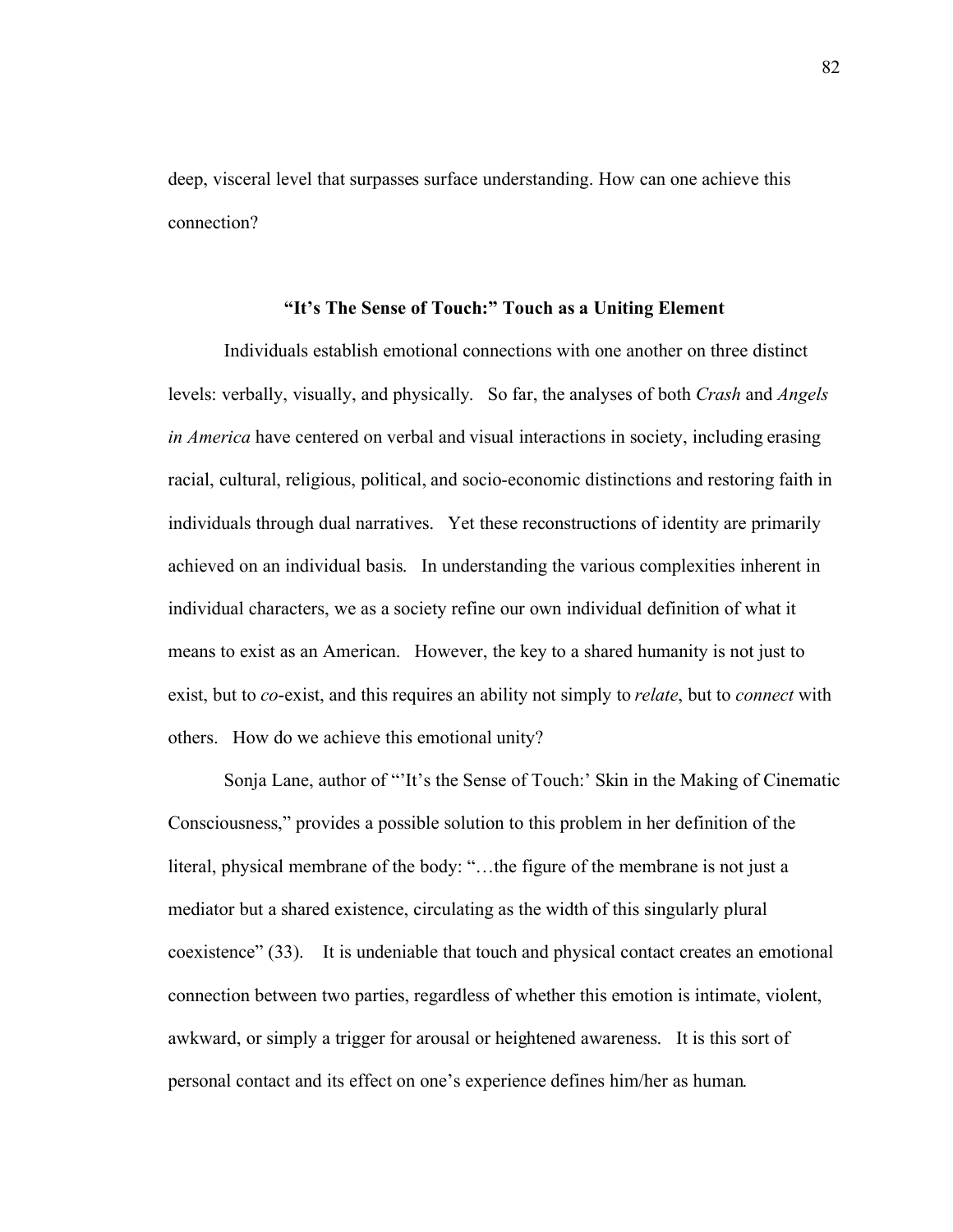The idea of touch as a strongly impacting function of human experience is not an unusual assumption. In Michael Bross' "McLuhan's Theory of Sensory Functions: A Critique and Analysis," Bross examines the work of Marshall McLuhan, a well-renowned expert in sensory-perceptual experience. Bross argues for the importance of sensory functions as a useful tool for analyzing and understanding how changes in media technologies affect individuals and societies. He identifies three fundamental premises concerning the nature of sensory processes and perception. The first premise states that the senses are ordered into a specific hierarchy, the second states that an agency exists that translates sensory experiences from one modality to another, and the third states that one of the major functions of this agency determines "sense ratios," or the contribution made by each individual sense to the total sensory experience (93). Although the hierarchy of senses remains intact, Bross discusses McLuhan's opinion of the importance of touch as a modality with a special status. McLuhan argued that touch is "necessary to integral existence (93)" and considers the information processing role that touch plays on "conveying impressions from the world to the individual, and to what extent it is based on experimental factors which relate to affective and emotional states generated or associated with tactile experience (95)." In short, McLuhan believed that our senses are constantly bombarded by media productions, and these productions change our sense ratios of what is expected, and thereby our experience of life in general.

Bross' study clarifies the importance of touch in human experience, and how this tactile knowledge is often removed in individual's interactions with media technology. However, efforts to incorporate touch into cinema lessen the sensory wall between media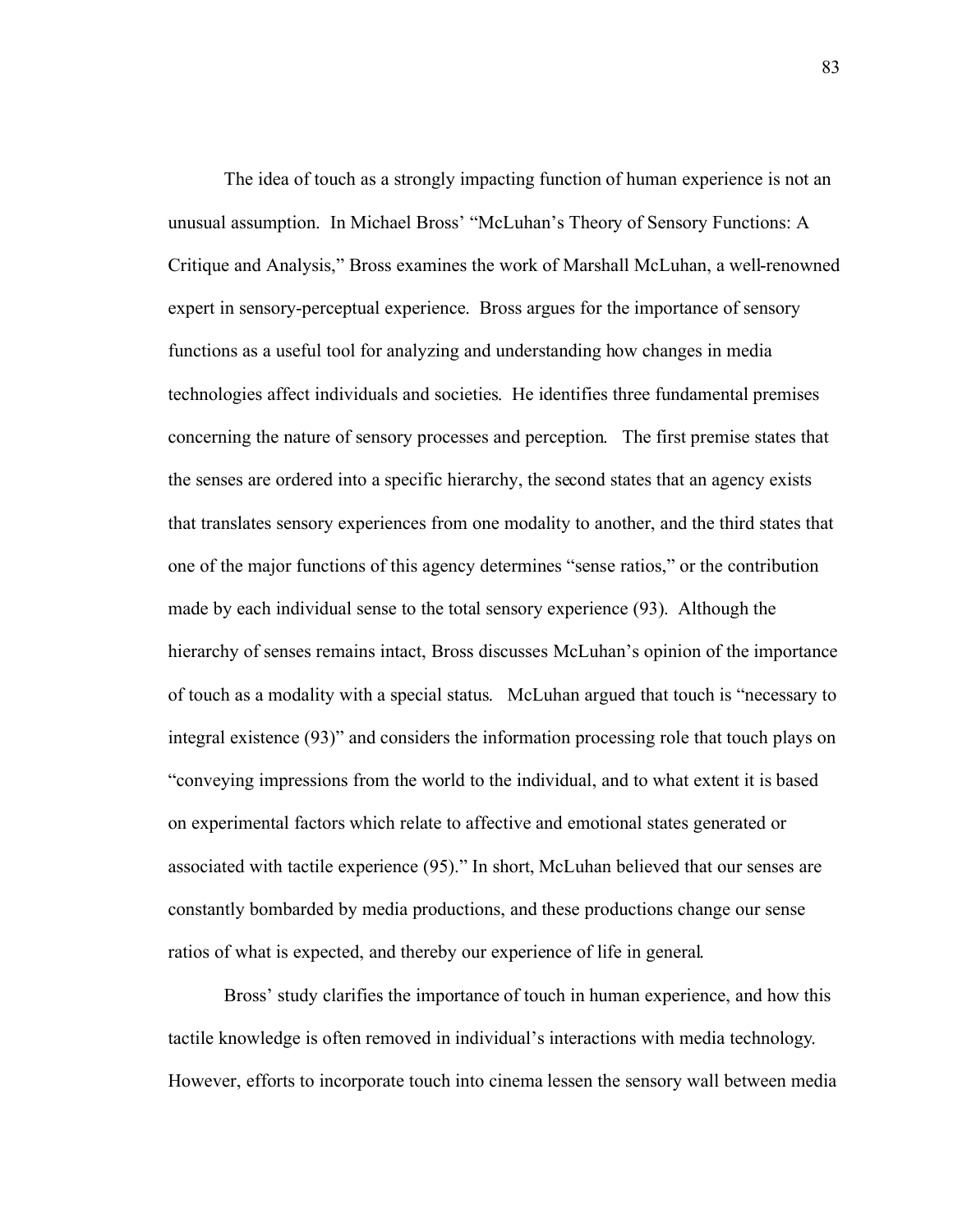and viewer. Audience members identify with a narrative when they witness physical interactions between fictional characters and connect these experiences to experiences of their own, thus emotionally drawing viewers into the narrative and tying shared sensory experience to the concept of universal humanity.

Both *Crash* and *Angels in America* utilize cinematic techniques to emphasize the importance of touch and accentuate these moments for the sake of audience's shared sensory experience. These films also take the importance of touch to another level, using it to bridge the gap of understanding between diverse individuals in an attempt to unite Americans under the umbrella of "humanity." The following sections depict the most extreme examples of touch in *Crash* and *Angels in America*, and analyze these occurrences as they relate to the restoration of human morality and the need for raw vulnerability and open emotional exchange to incite progress and promote unification.

#### **Making Contact: Touch in** *Crash*

Cheadle's character, Detective Graham, frames the idea of shared humanity within the context of touch in the first line of the film:

GRAHAM: It's the sense of touch. Any real city, you walk, you know? You brush past people, people bump into you. In L.A., nobody touches you. We're always behind this metal and glass. I think we miss that touch so much, that we crash into each other, just so we can feel something (*Crash*).

Although seemingly irrelevant because of its location in the opening scene of the film, Graham's words tie directly into the importance of the sense of touch as a uniting element in *Crash.* Three characters directly display a transition in thought as a result of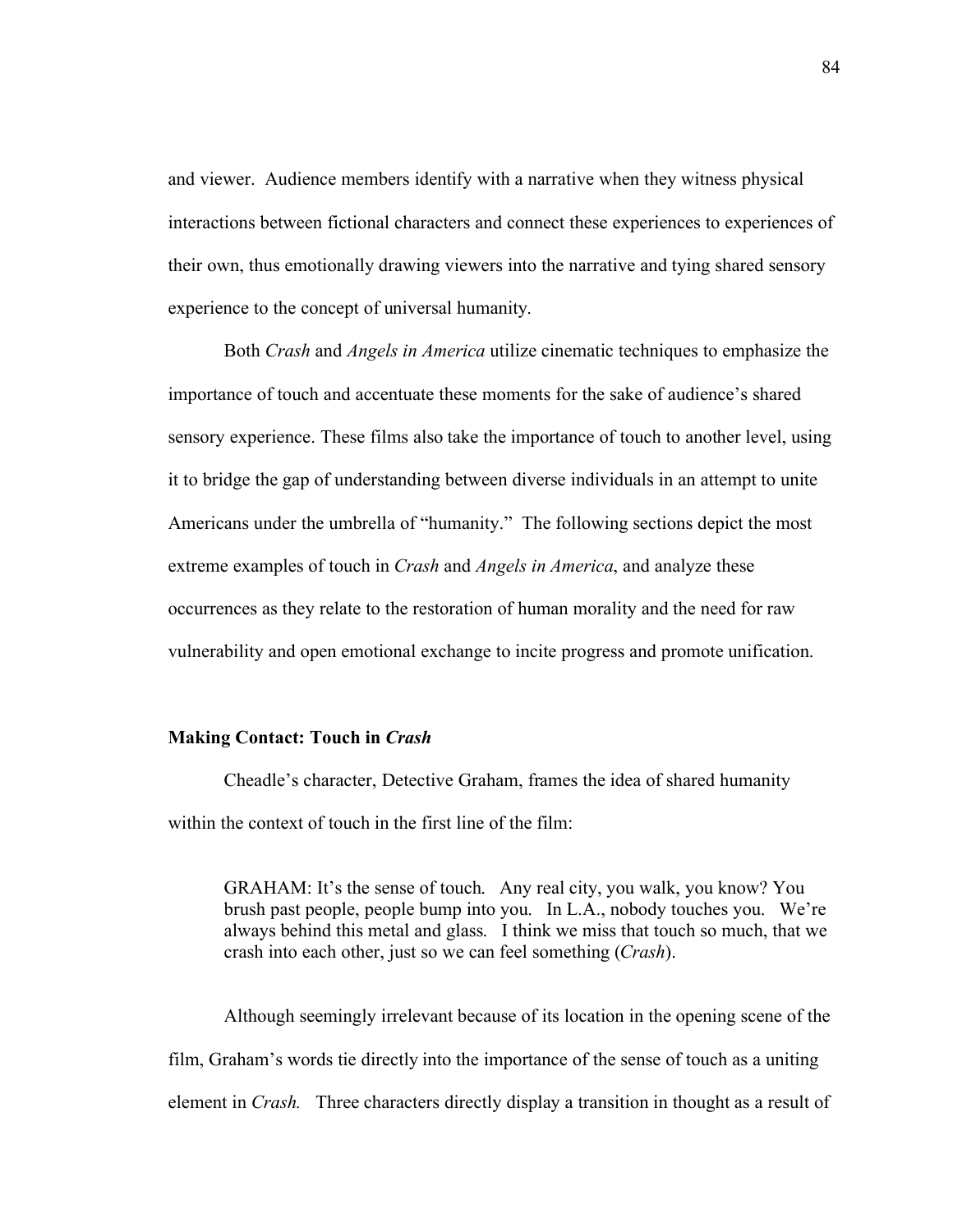human touch: Officer Ryan, pampered housewife Jean Cabot, and Persian store owner Farhad.

Officer Ryan's encounter with human touch lies in his extremely physical rescue of Christine Thayer. When Ryan removes Christine from the burning vehicle, she collapses into his arms in a fit of tears. When the other officers carry her off, Ryan seems to hold onto her as long as possible, both confused and fascinated by the emotional draw he feels towards this woman. The scene ends with individual shots of both Ryan, their eyes lingering on one another as Christine is carted away. The physical contact involved in the shared experience between the two heightens the emotional impact of the event, both for the characters involved and for the audience. Viewers equate Christine's hysterics with their own experiences of collapsing into a loved one's arms after a traumatic or devastating experience. It is this physical connection that ties meaning and impact to the scene and partially rectifies the previously negative encounter between the two characters.

Jean Cabot, wife of Los Angeles' District Attorney Rick Cabot, is displayed as a very sheltered woman surrounded by comfortable amenities. Her negative attitudes towards the Hispanic locksmith and her Mexican maid Maria display her racial intolerance. Later in the film, Jean slips on the stairs in her home and takes a painful fall. With Maria as the only woman to answer her phone call for help and care for her in her bedridden state, Jean begins to acknowledge the sense of isolation she feels from those in her life. When Maria enters her bedroom to bring her tea and adjust her position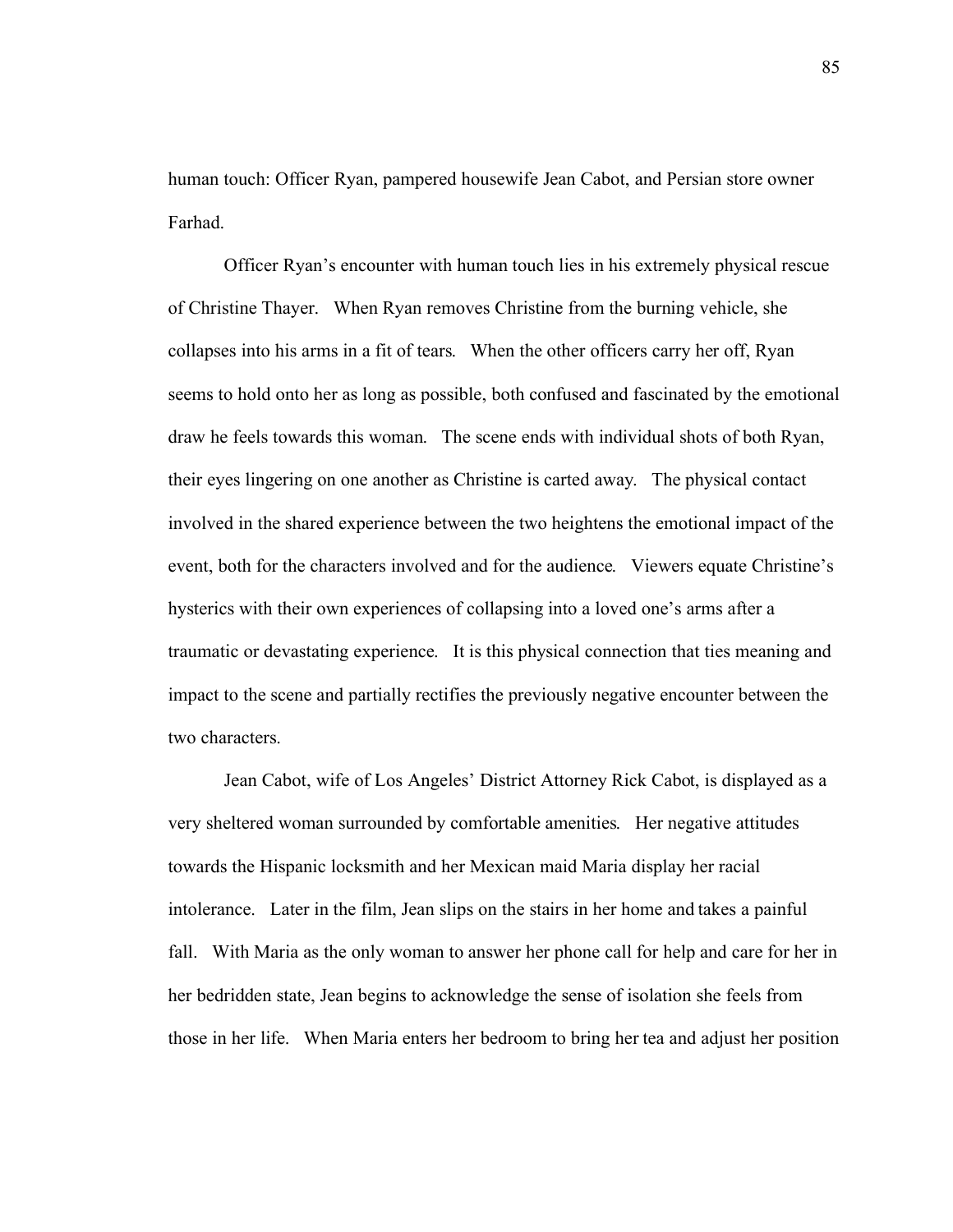on her pillows, Jean pulls Maria in for a longer, awkward hug. As she hugs Maria, she whispers words of recognition, as if the embrace has coaxed her to admit to her defeat:

> JEAN: Do you want to hear something funny? MARIA: What's that Mrs. Jean? JEAN: You're the best friend I've got. (*Crash)*

Jean's understanding of her own loneliness and desire for compassion is only revealed when she receives the warm hug from Maria. Sometimes it is this type of physical contact that gives us the strength to move forward or admit to a relatively demoralizing truth. The awkward length of the hug between Maria and Jean gives the audience time to grasp the importance of the exchange, lingering the moment with the characters and understanding Jean's sense of relief.

One of the most emotionally gripping scenes of the film involves Farhad, the Persian store owner, Daniel, the Hispanic Locksmith, and Lara, his daughter. Farhad is enraged after a second break-in into his store resulting in total destruction of his only source of income. He blames Daniel for "failing" to fix the lock, despite the fact that Daniel warned Farhad about the broken door. Furious, Farhad impulsively loads a gun and drives to Daniel's address, stopping him in the driveway on his way into his house. Lara, seeing her father from the window and sensing that something is wrong, runs out into the driveway despite desperate calls from her father and mother. At the same time that Lara reaches her father's arms, Farhad pulls the trigger and mistakenly "shoots" the child. After the initial shock, both Daniel and Farhad realize that the girl has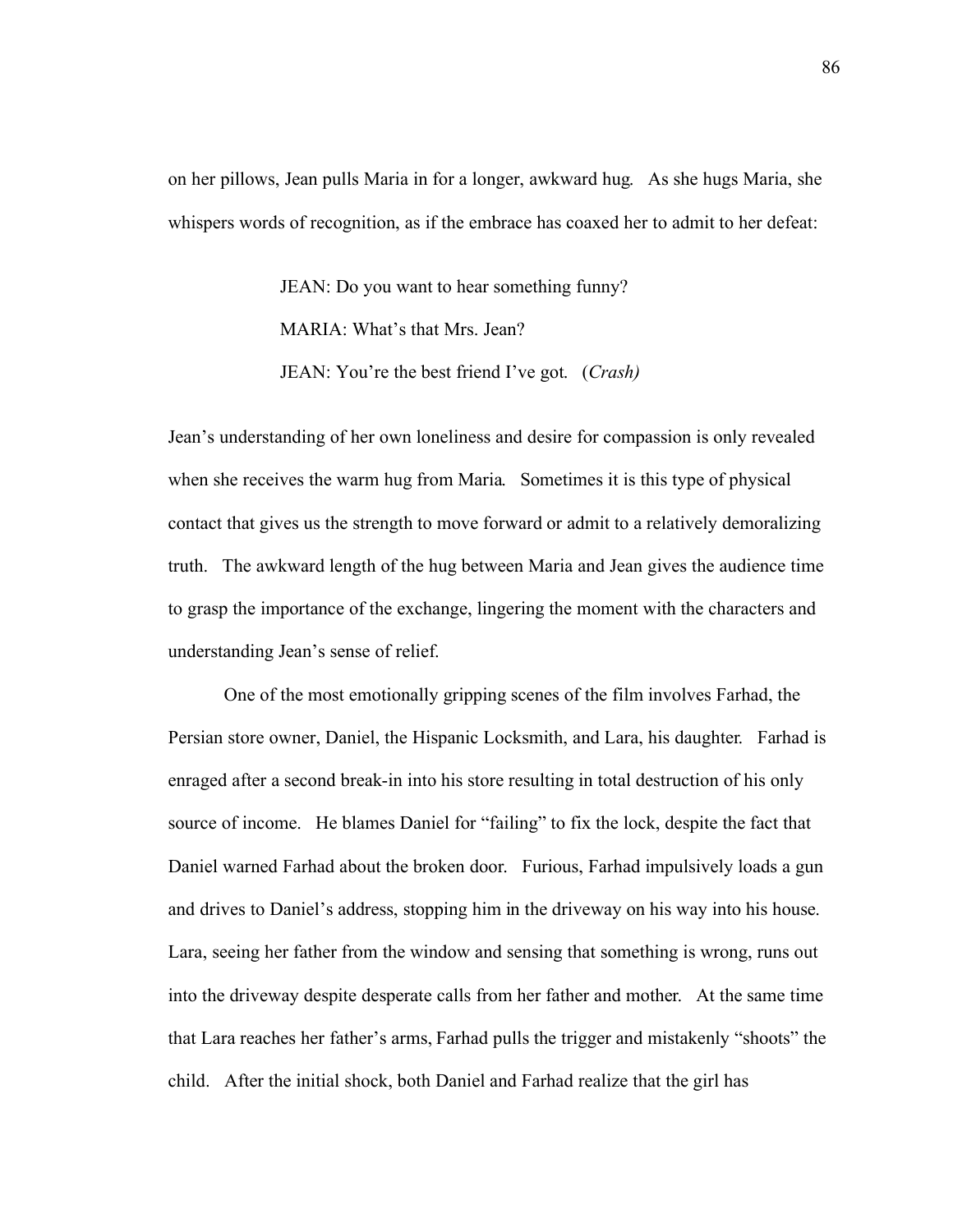mysteriously not been touched- in fact, they cannot find the bullet. As Daniel embraces Lara in what seems to be an everlasting hug, Farhad looks on to the father and daughter's physical contact and realizes his dangerous mistake. Upon comprehending the idea of a family behind every individual, Farhad realizes the potential consequences of his actions. The audience, already deeply moved by this compelling scene, can clearly read the regret on Farhad's face as he watches Daniel and Lara embrace.

Daniel and Lara illustrate the ultimate bond of love and compassion between a father and his daughter. However, without a biological connection to another human being, internal connections of this magnitude take time to support and cultivate. This sort of relationship often requires a degree of vulnerability, a precarious step and one difficult for nearly all individuals. *Angels in America* depicts this raw, emotional vulnerability in the various relationships within its plot, and growth of community and connections that often result from open and honest emotional sacrifice.

## **Shedding Skins: Touch In** *Angels in America*

In Kushner's *Angels in America*, the focus on literal touch shifts slightly to include a thematics of skin and bowels. The characters' inherent conflicts between their internal and external selves are rectified through a motif of skin, functioning as a metaphor for the revelation and/or protection of self.

Susceptible to decay and invasion (hence the immeasurable allusions and references to disease and infection), the skin is penetrable, clarifying its role in triggering the conscious reactions of individuals. This physiological locale is both where the self is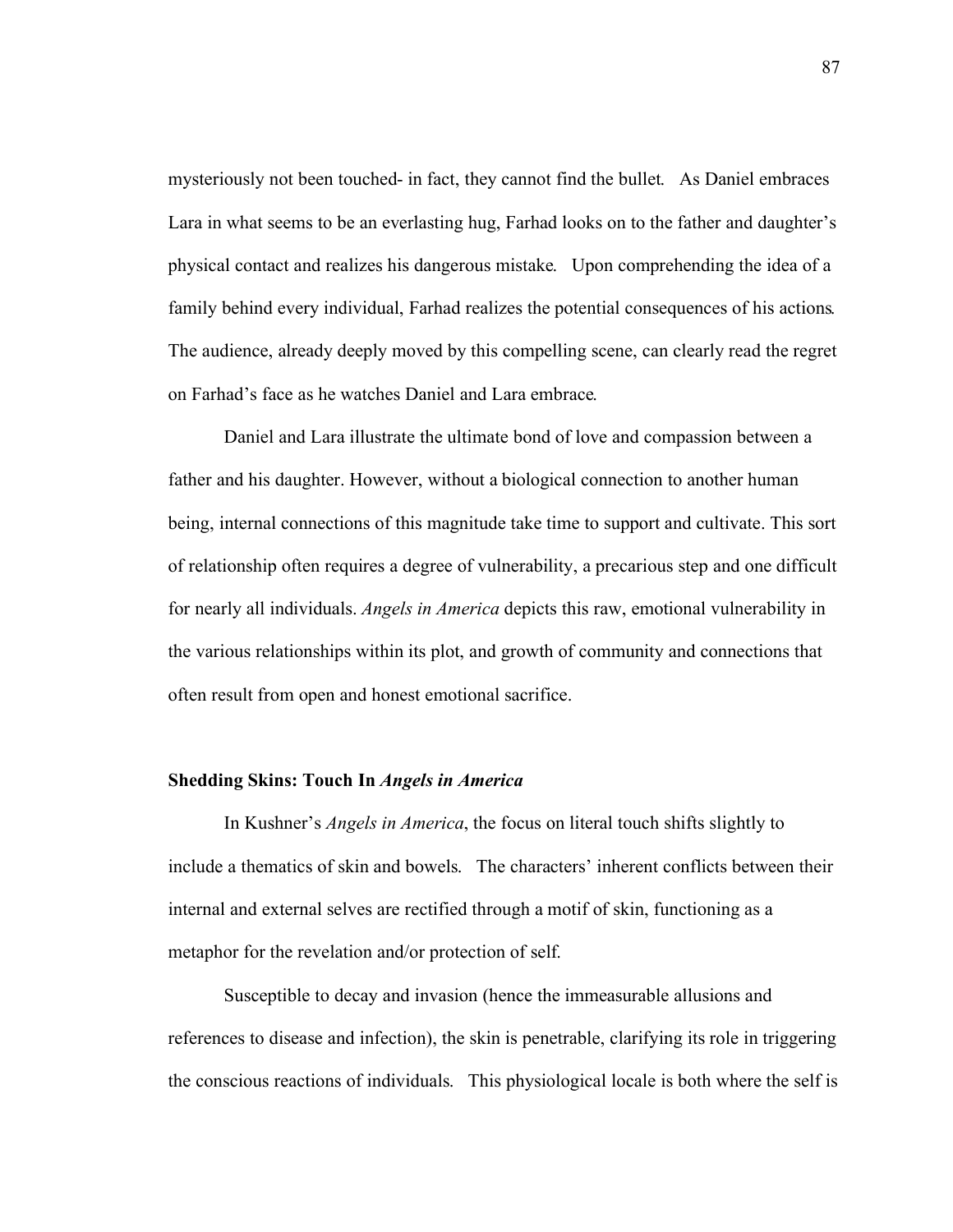endangered, and where one may physically and emotionally threaten another. This is most notably illustrated through Prior's personal experience with AIDS and its detrimental effect on his relationship with relational partner, Louis Ironson. Upon contracting AIDS, the fragility of Prior's skin and is displayed throughout the film, visually identifiable by his massive lesions alone. He attempts to mask his insecurities about his illness. However, physically he still believes himself to be a danger to others and insists that Louis not touch him, especially after he falls bleeding in the couple's hallway after having "shit himself." Despite his outward mental toughness, this scene and Prior's release of literal bodily fluids represent his physical and mental vulnerability as a result of the disease.

Throughout the film, skin and flesh become metaphors for crossing uncertain and dangerous boundaries, and serve as an ironic point of contention for Louis throughout the film. From the film's inception it is evident, both verbally and non-verbally, that Louis does not know how to handle Prior's disease. The scene between Louis and the Rabi after his grandmother's burial demonstrates Louis' immediate reaction after Prior reveals that he has AIDS:

LOUIS: Rabi, what does the holy word say about someone who abandons someone he loves at a time of great need?

RABI: Why would a person so such a thing?

LOUIS: Because he has to. Maybe this person can't incorporate sickness into his sense of how things are supposed to go. Maybe vomit, and sores, and disease really frighten him. Maybe he isn't so good with death.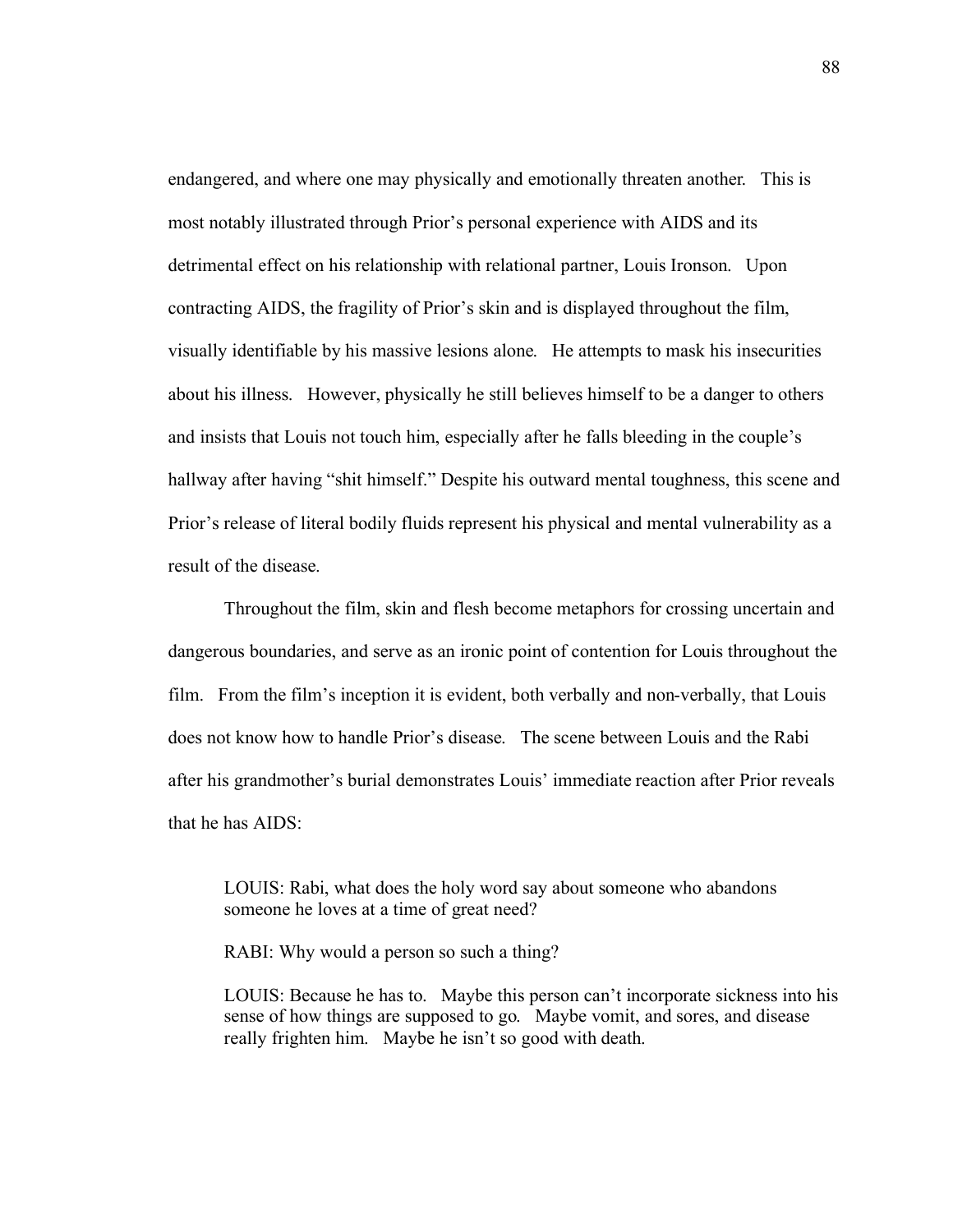Disgusted by the physical manifestations of Prior's disease and afraid of losing his partner to death, Louis attempts to detach himself emotionally and abandons Prior while he recovers in the hospital. Unsure of how to approach a relationship with a partner whose death is eminent, Louis avoids straddling the fragile boundary between mortality and immortality. Instead, he puts up a protective "skin," avoiding any and all thoughts regarding his feelings for Prior.

However, Louis seems to have no problem breaching other dangerous boundaries. Even before his physical split with Prior, Louis pushes the limits in his relationship with Joe, a conservative Mormon lawyer who has spent his years as a married man trying to disguise his homosexual inclinations. The two first meet in the workplace, and when they cross paths on "The Ramble" [an area in Central Park commonly associated with homosexuals], Louis takes a bold step and invites Joe back to his home in Manhattan, enticing him to engage in sexual intercourse:

LOUIS: We can cap anything that leaks in latex. We can smear our bodies with non-Oxonol VI, safe, chemical sex. Messy, but not dirty. Look I want to, but I don't want to beg….Go if you're going. Go.

JOE: I'm not staying. *(crosses, embracing LOUIS. The two hold this stance for a while. )* 

LOUIS: You smell nice.

JOE: So do you.

LOUIS: Smell in an incredibly complex and under-appreciated physical phenomenon. Inextricably linked to sex. The nose is really a sexual organ. Know what a smell is?.... It's made of the molecules of what you're smelling. Some part of you where you meet the air is airborne. Little molecules of Joe up my nose. Smelling and tasting, first the nose, then the tongue. They work as a team, see the nose tells the body, the heart, the mind, the fingers, the cock what it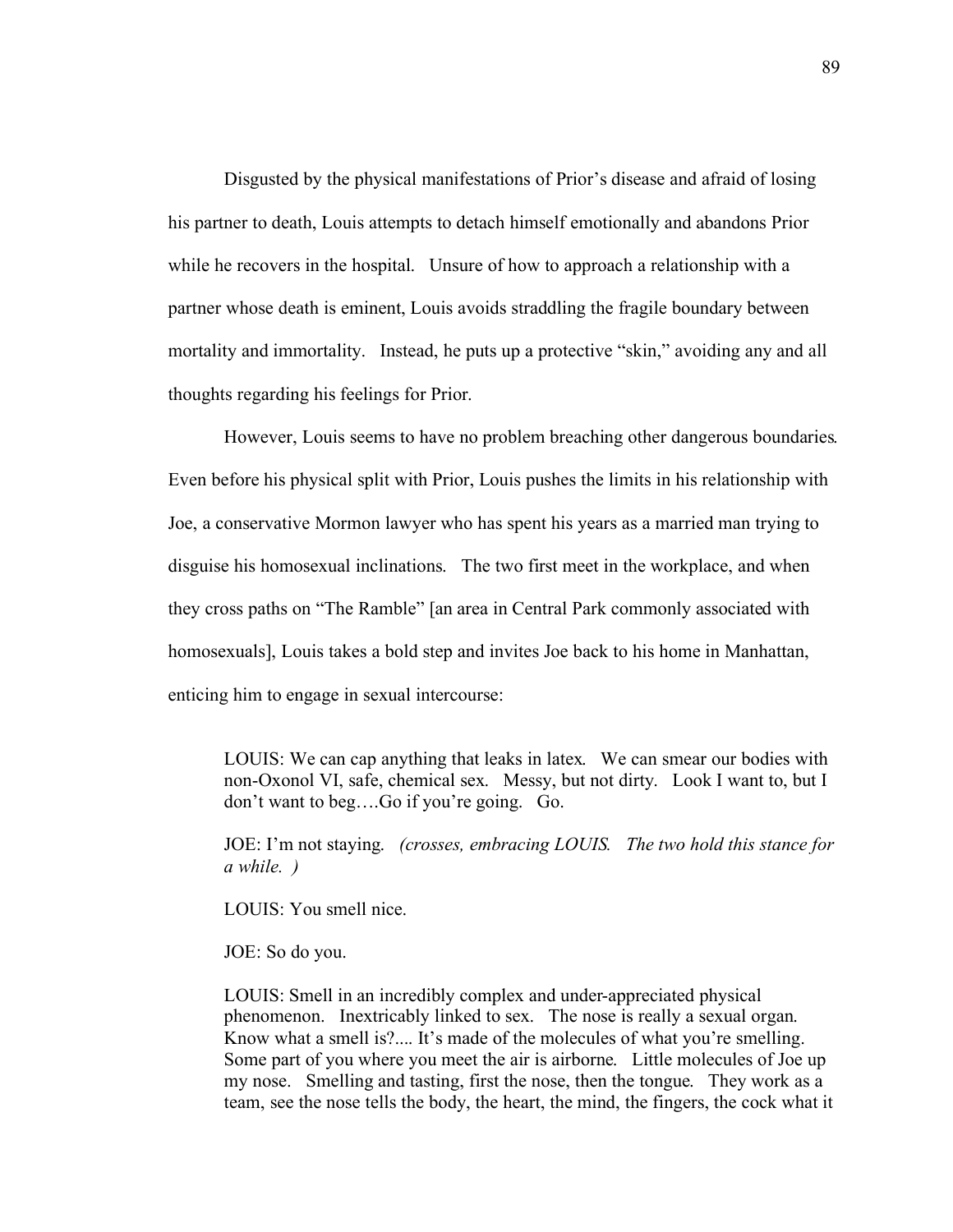wants, and then the tongue explores. (He licks Joe's face). Salt. Iron. Clay. Chlorine. Copper. Earth….Words are the worst things. Breathe smell.

Crossing the boundaries of skin and flesh provides not only the opportunity for pain and infection, but for connection as well, recognized in this scene by the sexual intimacy between Joe and Louis. The relationship between the two men allows Joe (however briefly) to shed his protective heterosexual skin for that of his true homosexuality. This transformation is initiated by the physical embrace between Joe and Louis after Joe asserts that he is not spending the night. Much like the embrace between housewife Jean Cabot (Bullock) and housekeeper Maria in Haggis' *Crash*, the embrace is extended for an uncomfortable length of time, allowing viewers to grasp the importance of the moment. Eliminating the physical boundary between himself and Louis, Joe realizes what has been missing in his life--true emotional and physical connection to another. Understanding the importance of experiencing these emotions, Joe gives in to Louis' request and spends the night.

However, the consummation of the relationship does not hold the same importance for Louis as it does for Joe. It is important to note that Louis insists on "cap[ping] anything that leaks," agreeing to sexual relations that are "messy, but not dirty." His need for physical protection from disease symbolizes his desire to remain emotionally unattached. Louis is too afraid to let down his protective outer shell and expose his raw skin to the potential pain, much like the pain that resulted from his previous relationship with Prior.

90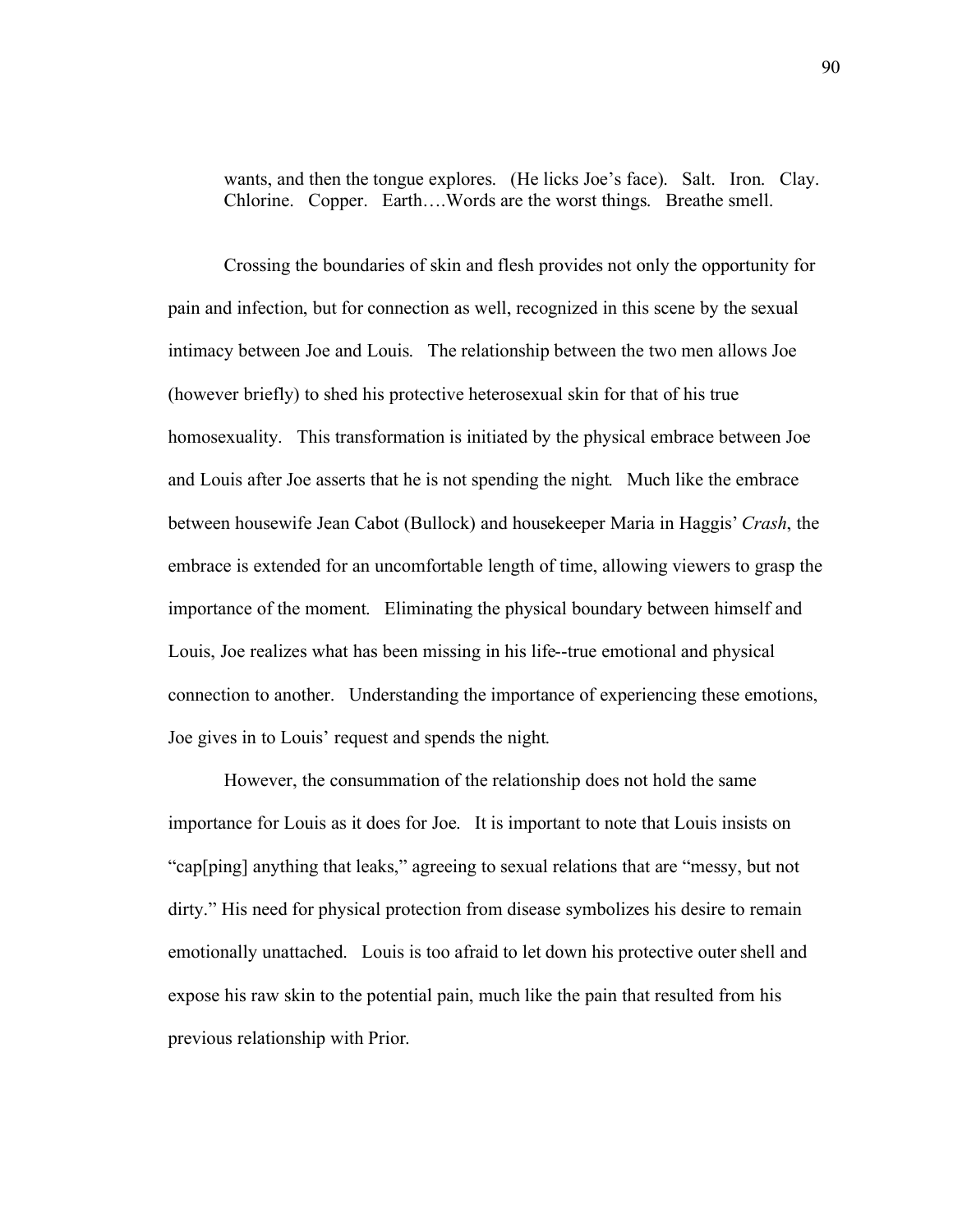In relation to Joe's character, skin represents an individual's connections and commitments in the world. Joe's reference to "shedding his skin" is an attempt to disconnect himself from the reality of his heterosexual ties to Brooklyn, including both his job and his wife, Harper (Kruger, 163). Desperate to prove his love for and commitment to Louis, Joe vows his readiness to shed his "temple garment," his heterosexual protective skin as a shield to the harsh realities of the outside world:

JOE: Louis, anything. Whatever you want, I can give up. Anything. My skin. (starts stripping) I'm flayed, no past now. I can give up anything. Maybe what we've been doing, maybe I'm infected. But I don't want to be! I want to live now, I can be anything I need to be, and I want to be with you!

However, to deny any part of oneself in hopes of illuminating another is to empty oneself of depth, no matter how essential or unimportant the element is to an individual's well-being. Joe fails to reconcile his inner and outer selves, and his weakness as an individual causes his character to fade into the background, unable to connect to anything other than his own self-pity and confusion.

Ultimately, it is the characters of *Angels* who are courageous enough to shed their protective skin, overlook differences, and breach uncertain boundaries that experience the true benefits of human connection and discover the lasting bonds of support and friendship. The relationships that best demonstrate these outcomes are those between Mother Pitt, Prior, and Belize.

Before her arrival in New York City, Mother Pitt is unable to express her emotions and/or connect with another individual, not least of which includes her own son. A firm model of ethical morality, her connection to her religion holds her back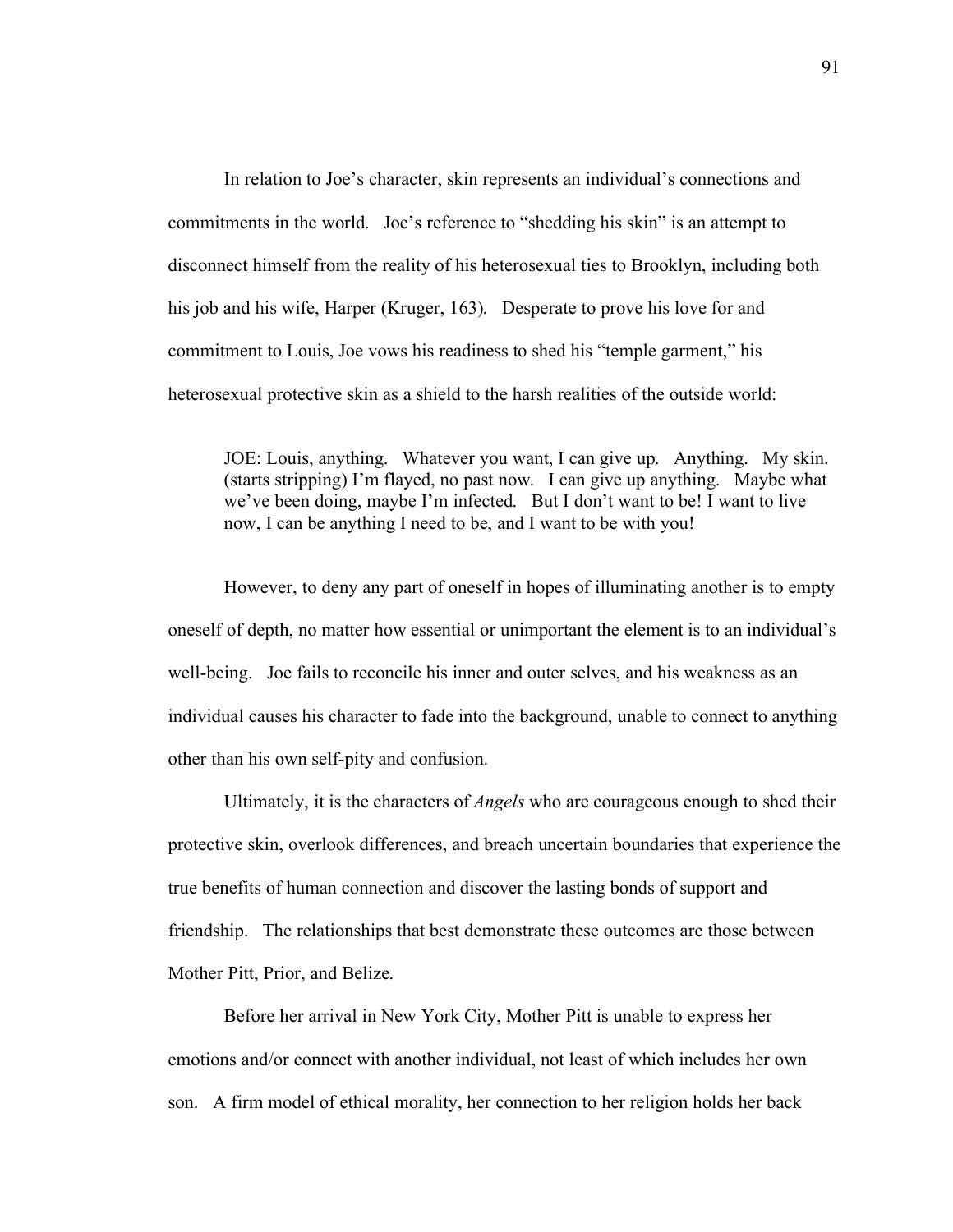from investing emotionally in her surrounding relationships. However, her coincidental encounter with Prior sparks a relationship that far succeeds those of her past. The image of Mother Pitt awkwardly holding up Prior's weak, frail body as she struggles to hail and taxi is a striking frame for viewers, emphasizing the odd, yet poignant inception of this connection. This is the first time that viewers visually see Mother Pitt connect skin-toskin with another human being. In this moment, the once flaccid, stubborn Mormon woman solidifies an ironic, enigmatic connection between herself and the sickly, crazed, homosexual prophet. This mutually beneficial relationship only grows in strength and value, and Mother Pitt becomes Prior's salvation, fueling his determination to survive and using her motherly presence as a replacement for Prior's emotional attachment to Louis. In this way, she functions as the living representation of her own advice regarding how to react to prominent figures in one's life: "If it can't hold you up, then seek for something new" (*Angels in America)*.

Belize also demonstrates a strong attachment to Prior, evident in their constant physical interactions. Audience members are first introduced to Belize when he visits Prior in the hospital, as the two are long-time friends. This ethnic drag-queen spends the entirety of his visit in close physical contact with Prior-rubbing "magic goop" on his wounds, and holding him as he cries for his partner Louis. It is only when the two are touching that their conversations turn from sarcasm and surface-level topics to issues of seriousness seeped with emotional intensity. Prior relies on Belize as his confidante, exemplified in the fact that he is the only one to know about his "interactions" with the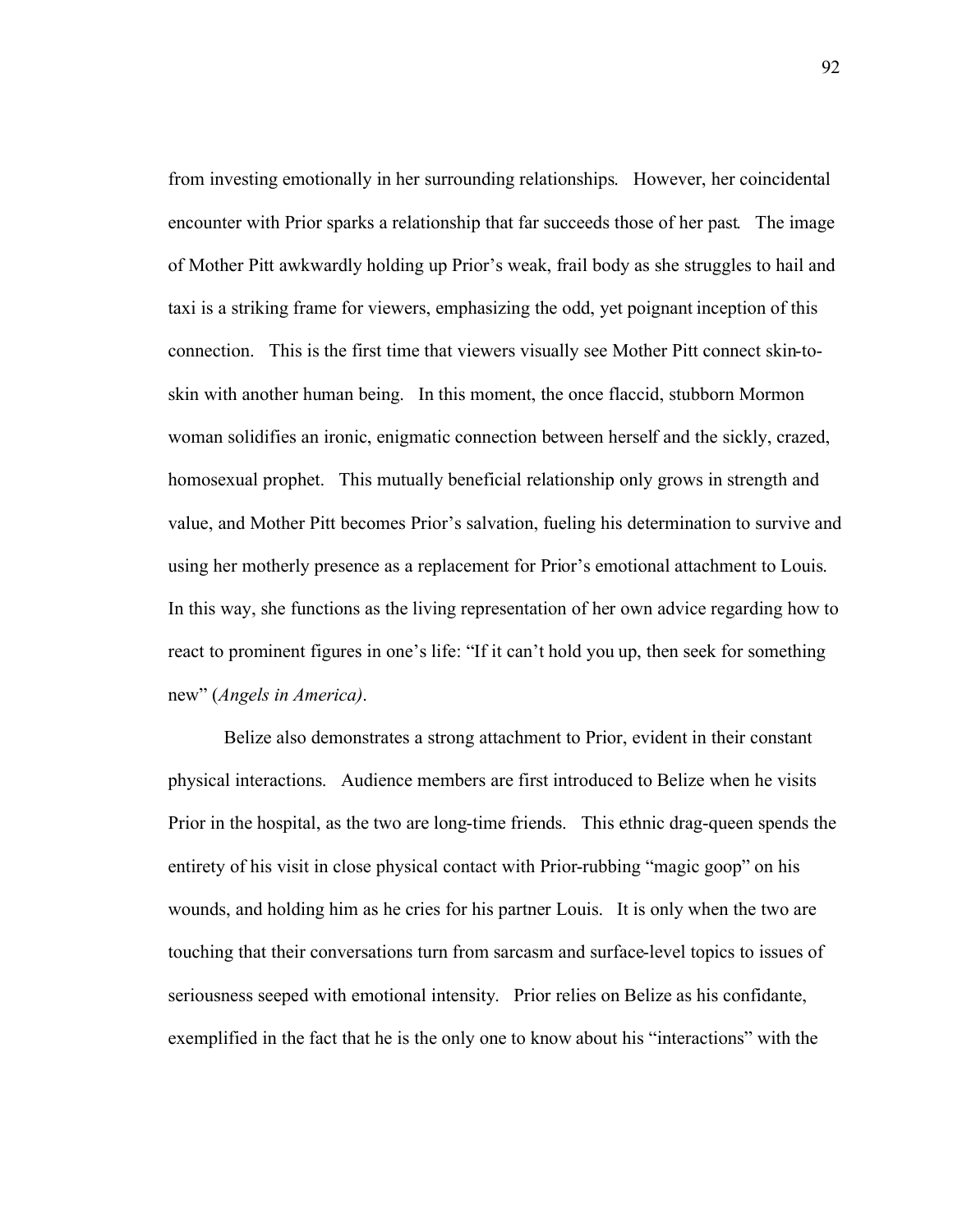prophetic angel. Despite his seemingly insane "hallucinations," Belize remains loyal to Prior.

One of the most emotionally captivating moments of physical interaction occurs between two characters whose identities fall on opposite ends of the spectrum of humanity: Belize and Roy Cohn. While Belize is on-call, Roy has a seizure in his hospital bed. As his body convulses uncontrollably, Belize rushes to his side and grasps his shoulders for support. In a fit of helplessness and self-pity Roy screams out, whimpers, and grabs Belize's arm. Almost immediately a soft angelic music begins, Roy's seizure stops, and he lets out a weak sigh of relief. Rather than immediately pulling away from one another, the two remain in an awkward embrace, and the frame lingers on the interlocked arms of these individuals. Roy, eyes closed, shifts his grasp as he familiarizes himself with the muscles in the nurse's arm, while Belize murmurs "Shh…" in a nurturing tone. Much like the embrace between *Crash*'s Officer Ryan and Christine, two individuals sharing little in common and repulsed by the very thought of one another share in a simple, comforting embrace. The understanding that comes with this physical unity mirrors that of the contact between Jean Cabot and housekeeper Maria in *Crash*. Like Jean, Roy constantly belittles those around him and considers himself to be both racially and socio-economically superior in comparison to majority of society. Believing himself to be an infinitely more powerful man with limitless connections and resources, Roy finds himself almost entirely alone throughout his battle with HIV/AIDS. In the final stages of his illness, his only visitor during his hospital stay is that of lowly clerk Joe Pitt. Even more poignant is that akin to Jean Cabot, the only individual to rush to Roy's aid in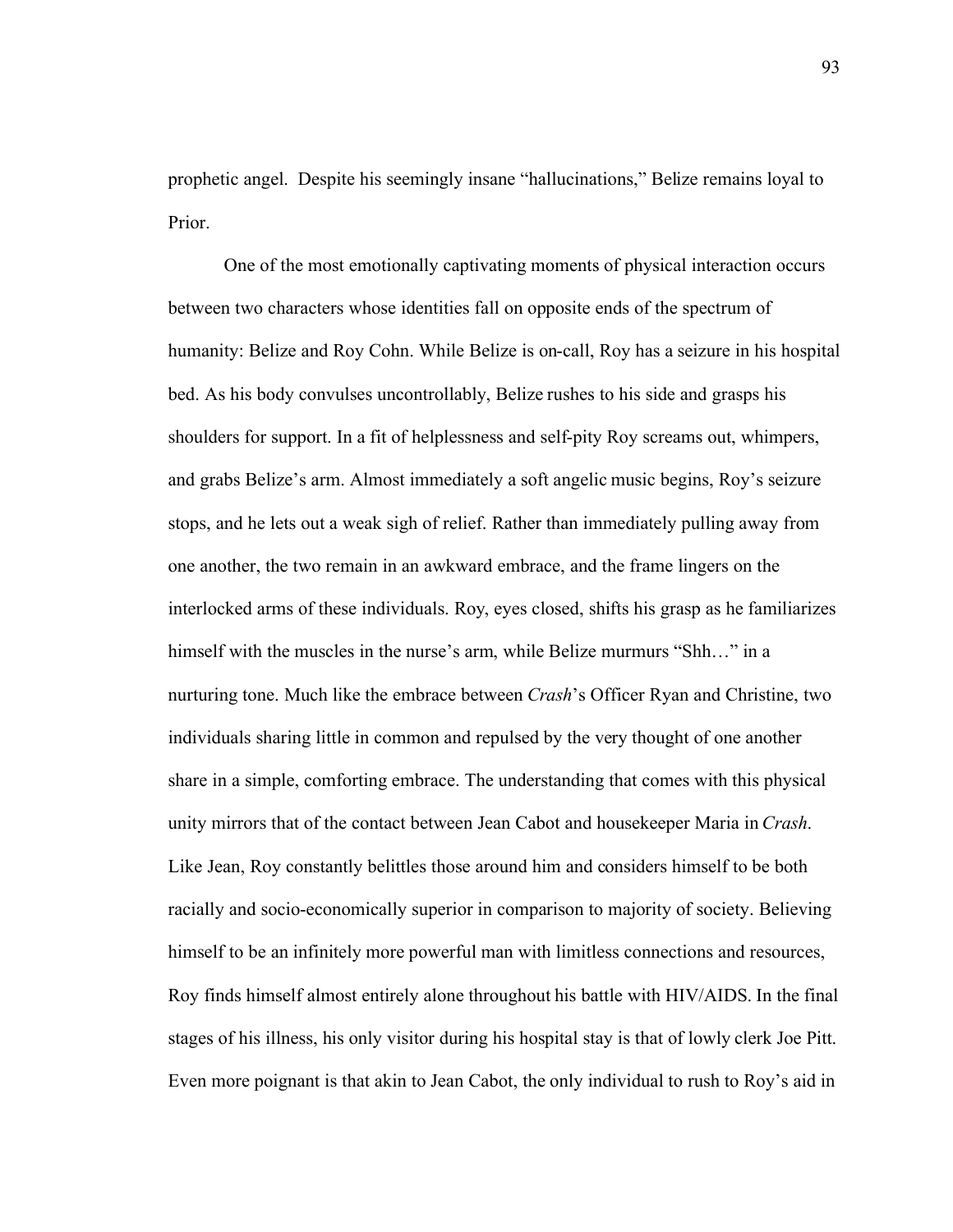his moment of utmost vulnerability is one whom he least expected-a racially-mixed, homosexual nurse. It is in this moment that Roy seems to recognize how truly isolated he is from the rest of humanity. This feeling of isolation is further illustrated in his final words after hallucinating Ethel Rosenberg: "Nobody with me now. Only the dead" (*Angels)*.

It is no surprise that the disease takes hold of Roy Cohn. With no one yearning for his existence, his strength disintegrates nearly as quickly as the sympathy he extracted from those around him. Had Roy crafted merely a single relationship of meaning in his life, perhaps he would have willed a stronger mental vigor to fight and survive his terrible disease. The final scene between Belize, Mother Pitt, Prior, and Louis proves the importance of the strength found within relational bonds, and how these ties in turn set the path toward recovery and fuel the will to live.

Throughout the duration of the scene, the four individuals, specifically Mother Pitt, Belize, and Prior, are rarely in the frame without being/appearing to be in physical contact-touching shoulders, holding hands, linking arms, patting one another's knees, melding into one another's shadow, etc. As each individual steps forward towards the camera to deliver his/her monologue in regards to the Bethesda fountain, he/she touches the other individuals within his/her reach. In the film's final moments, Prior extends this human touch to viewers, in an attempt to break the third wall and enforce the belief of the interconnectedness of humanity:

> PRIOR: And I bless you. *(Kissing his hand, reaching out as if to touch the viewers, fingers literally grace screen)* More life. The great work begins.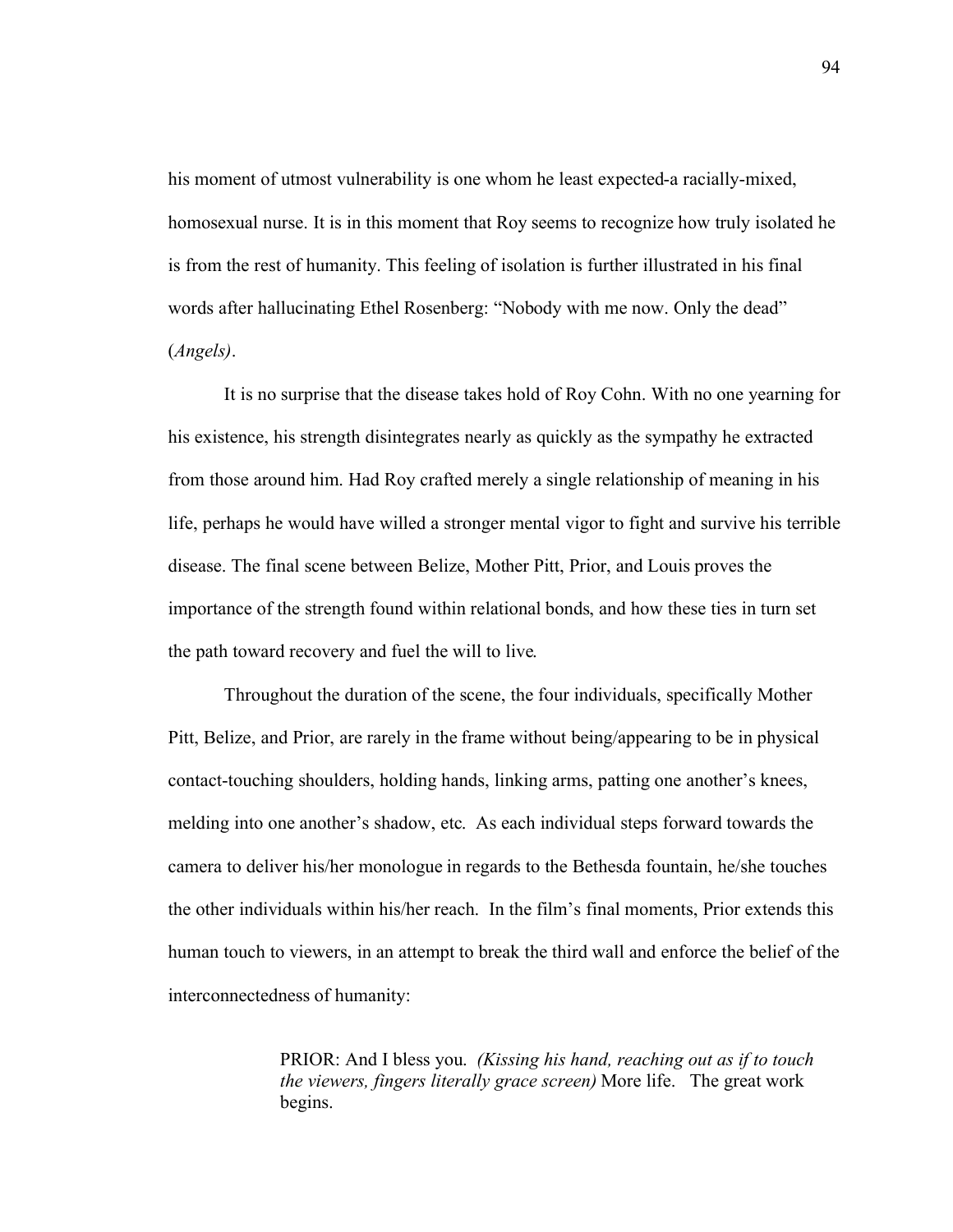Although seemingly unimportant in its initial stages, physical connections between individuals lead to just that--more life. More connections, more compassion, more affection, and more progress. Prior's breaching of the third wall allows audience members to utilize his attempted physical connection to link themselves to the film in a unique way, to feel a connection between themselves and their relationship to the characters in the film and deepen their understanding of and appreciation for the film's message of unity.

Harper's transformational understanding of the ozone layer serves as a final, lasting symbolic metaphor for the importance of physical connection and the interconnectedness of humanity. Harper's character is introduced as a hypochondriac house-wife, constantly in fear of the world's demise. In own her failure to seek protection from pain and suffering, she idealizes the Earth's ozone layer as a way of protecting humanity from the dangers of the cosmic world. In this same way, she shelters herself from heartache and affliction through her addiction to Valium, isolating herself from the world with the help of a protective, drug-induced, mental pseudo-skin. Upon weaning herself from Valium and leaving her husband for a better life, Harper decisively exposes herself to the realities of the outside world. In her final appearance in the film, she describes her newfound understanding of the ozone layer as a result of her aerial view on her way to San Francisco. Once merely a "ragged skin" barely covering the Earth, Harper sees the ozone as a place of human interconnectedness: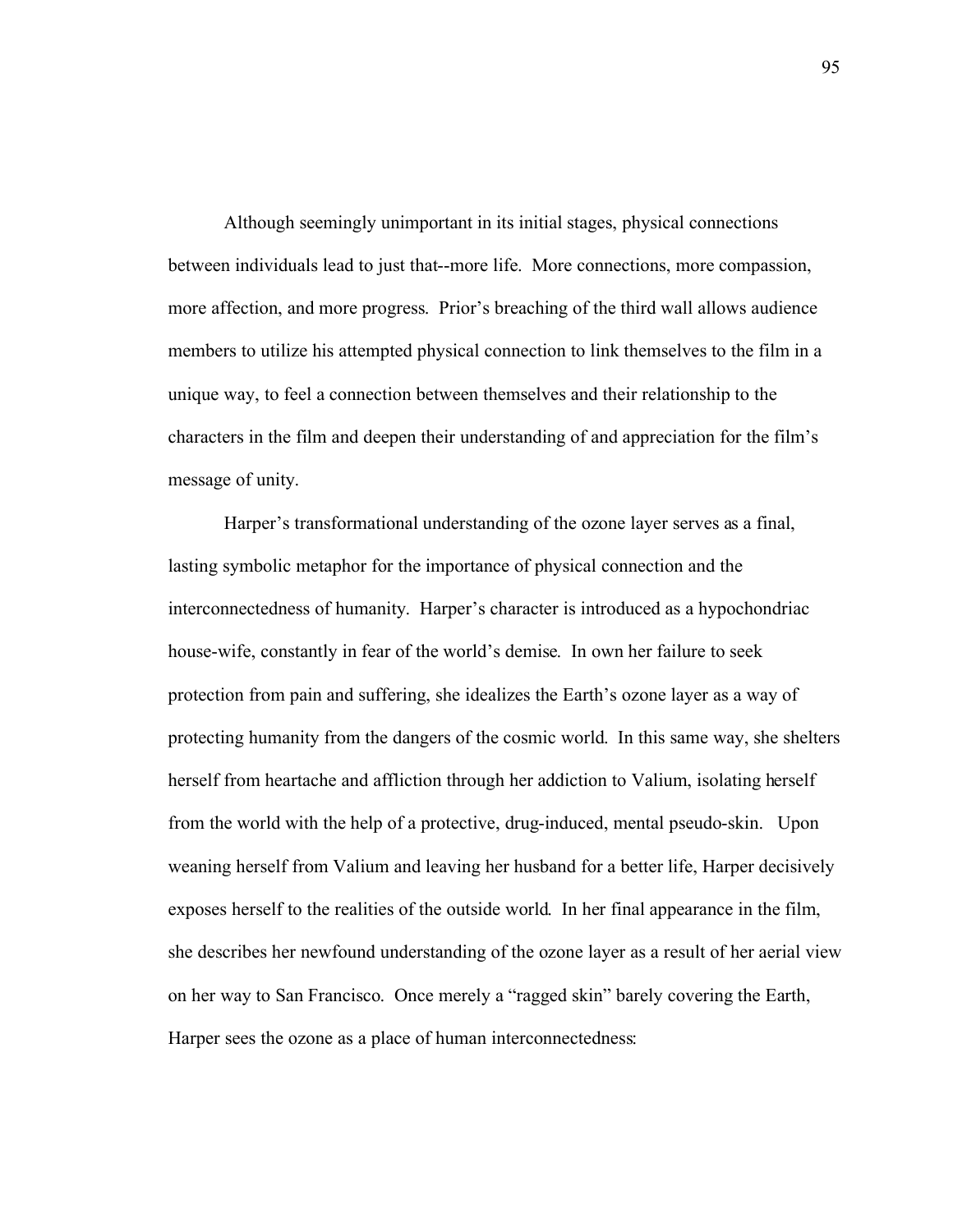HARPER: Souls were rising, from the earth far below, souls of the dead, of people who had perished, from famine, from war, from the plague, and they floated up, like skydivers in reverse, limbs all akimbo, wheeling and spinning. And the souls of these departed *joined hands*, clasped ankles and formed a web, a great net of souls, and the souls were three-atom oxygen molecules, of the stuff of the ozone, and the outer rim absorbed them, and was repaired.

Here, Harper recognizes the value of the connection between the souls of individuals who have fallen victim to various forms of "brokenness"-emotionally, physically, in relation to mortal falls or the ultimate fall of immortality. This sort of brokenness signals that in some way, the protective skin that once left individuals impenetrable to emotion and/or feeling has been breached, leaving them open, vulnerable, and receptive to the hopes and desire of others. Sharing this common, uniting goal of reparation and recovery, souls come together, merging physically an emotionally, to replenish the bruised, wounded skin of the world.

#### **Summary**

*Crash* and *Angels in America* illuminate the overarching goals of redemptive, post-traumatic cinema. Their elaborate plot-lines mirror the complexities inherent in society as mankind struggles to navigate a post-modern world and discover the interconnectedness of humanity. In blurring distinctions between stereotyped religious, sexual, political, and racial filters in the construction of its characters, *Angels in America*  restructures definitions of identity. *Crash* achieves a similar effect in its development of dual narrative personalities in each of its four main protagonists-Officer Ryan, Officer Hansen, Detective Graham Waters, and carjacking thugs Anthony and Peter. The dual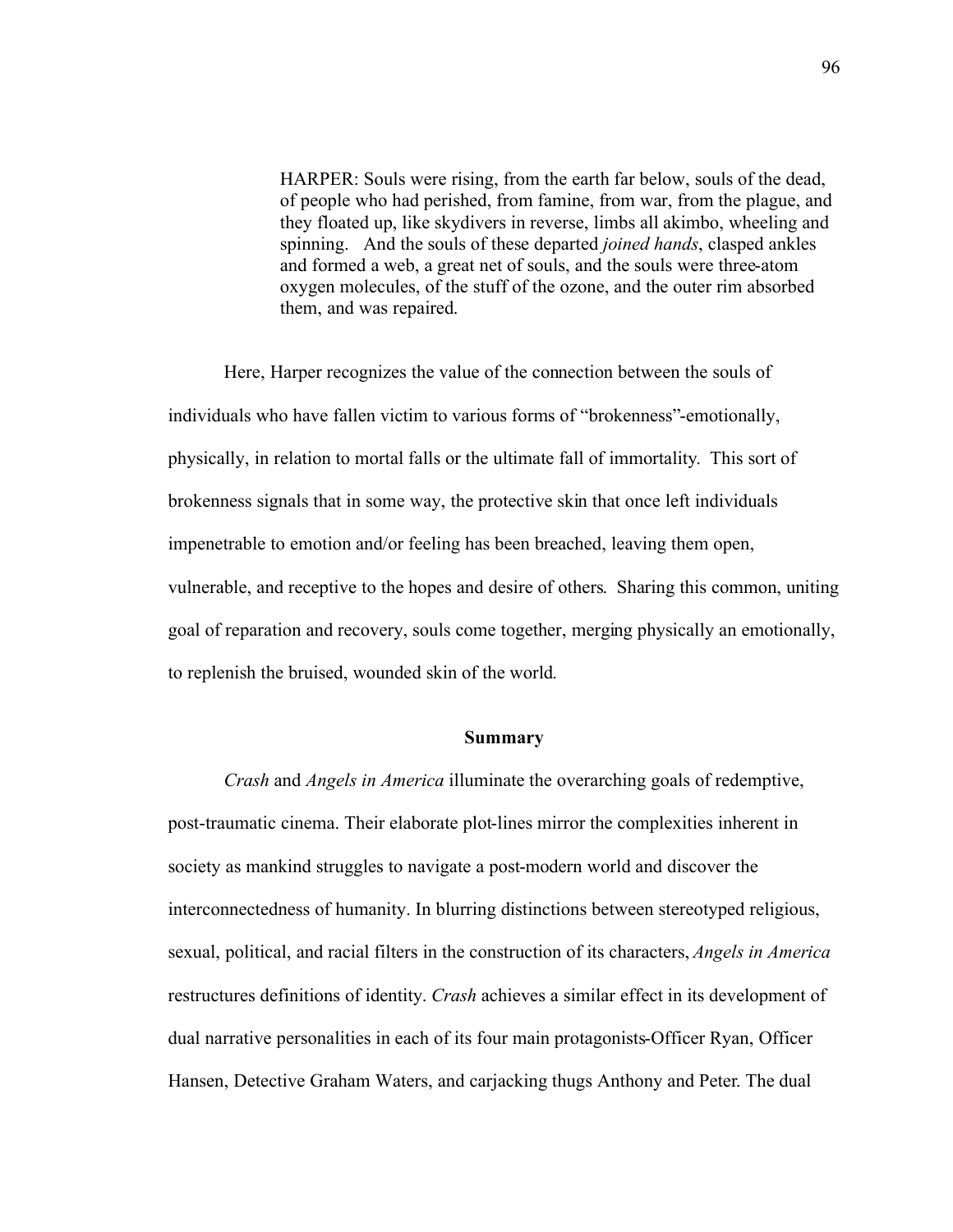personalities of these characters also correlate to their individual acts of heroism and courage. These actions display their inherent morality, thus restoring faith in the human condition. *Angels in America* also restores this faith in mankind, largely through the character Prior. Prior is a symbolic representation of the strength and courage of mankind in the face of strife. In his fight for survival and his optimism and hopeful outlook in the progress ahead for humanity, he inspires viewers to retain an invigorated sense of life and the continued pursuit for progress and betterment. In an effort to form a cohesive society of change, both films utilize cinematic techniques to encourage the importance of touch and physical contact. This sort of connection between human beings fosters a reconstruction of a unified society in which individuals are connected not only through exterior motives but on a visceral, emotional level. This helps individuals identify with one another, as thus with the nation as a whole.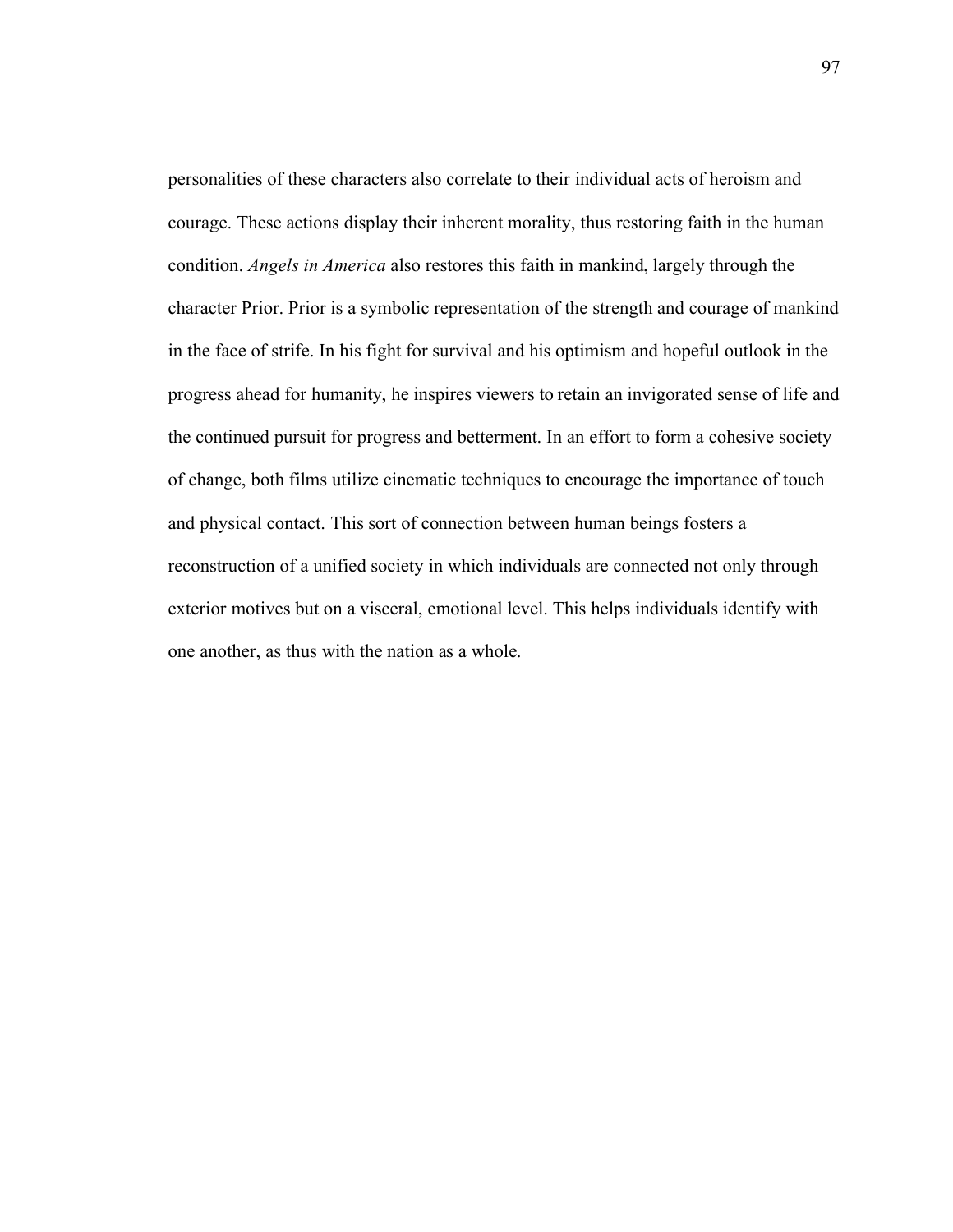## **CHAPTER NINE "IT MADE ME THINK:" A SOCIETAL RESPONSE**

How do we, as both an American nation and as individuals, grapple with the messages of *Crash* and *Angels in America*? After the events of 9/11, Americans searched for one thing; an answer. Without a clear explanation from President Bush, they turned their attention to those that could bear the brunt of their agony, whether Iraq as a whole or the various ethnic Americans within their own communities. The struggle to understand oneself in both an individual and national sense was an issue for nearly every American. However, the societal problem lay in the desire for a concrete explanation and outcome, rather than focusing on the exploration itself.

## **The Power of Participation and the Optimism of Will: Implications of** *Crash* **and**  *Angels in America*

In an interview with Stephen Applebaum, Paul Haggis expressed his

understanding of the importance of self-exploration as it related to *Crash*:

I don't think it's the job of filmmakers to give anybody answers. I do think, though, that a good film makes you ask questions of yourself as you leave the theatre. The ones that are a total experience in themselves, where you leave the theatre going, "Yeah, nice film," I think are failures (Applebaum).

Haggis' words apply not just to *Crash,* but to *Angels in America* as well. It is not necessarily the solutions that these films provide, but rather the fuel for the right questions that make both such powerful works of cinema. The dual narratives and blurred identities of each and every individual in the films cause viewers to actively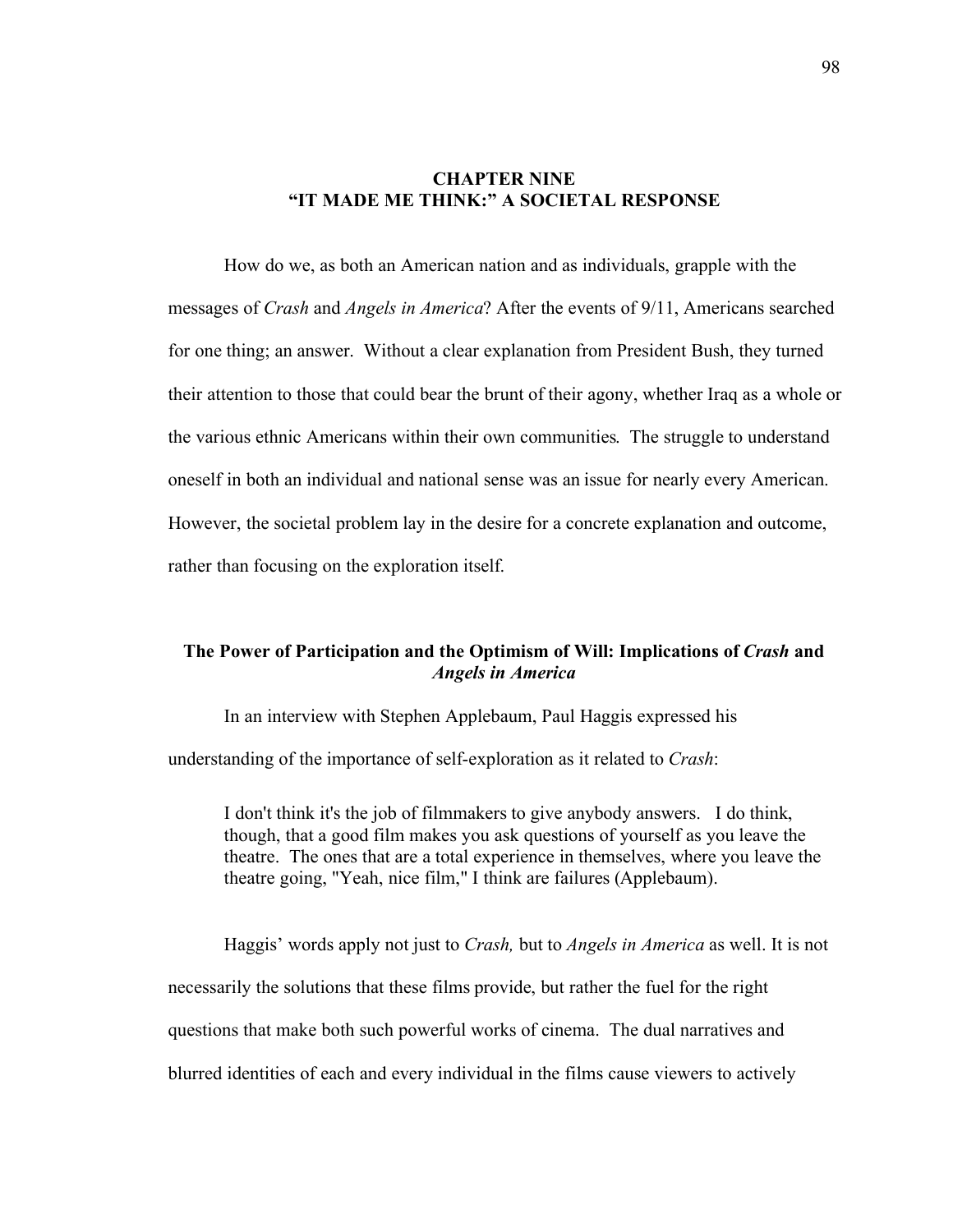"participate" while watching. As the audience constantly changes their opinions of characters, they in turn question their own values and beliefs as they layer the experiences of the characters onto their own lives. *Crash* and *Angels in America* bring the cinematic experience outside of the movie theatre. These works address issues of controversy, pose the right questions, and ask audiences to take these questions out into the real world and explore their meaning through observation and self-examination.

In the context of *Crash,* its power lies in its ambiguity. Roger Ebert, acclaimed movie critic explained its role as a "thinking" movie:

*Crash* is not a movie with answers, and maybe not even with questions. Maybe it is all made of observations. In a time when we are encouraged to draw sharp lines and leap to immediate conclusions, here is a movie that asks us to think twice, to look again, to look also within ourselves. "It made me think," a lot of people say (Ebert).

The film itself ends with a contradiction. Moments after Anthony performs a heroic act of kindness, viewers see Shaniqua Johnon's car get rear-ended by a Chinese driver. Jumping out of the car in a rage, she screams, "Ugh, what is wrong with you people? Don't talk to me unless you speak American (*Crash*)!" Again, a character the audience thought to be free of racial prejudice makes a derogatory comment towards an individual of another race. The film underscores the importance of accepting mankind's imperfections. If individuals can acknowledge their own intolerances and examine the origins of these prejudices as a way to come to a better understanding of oneself and one's nation as a whole, then *Crash* has achieved its goal.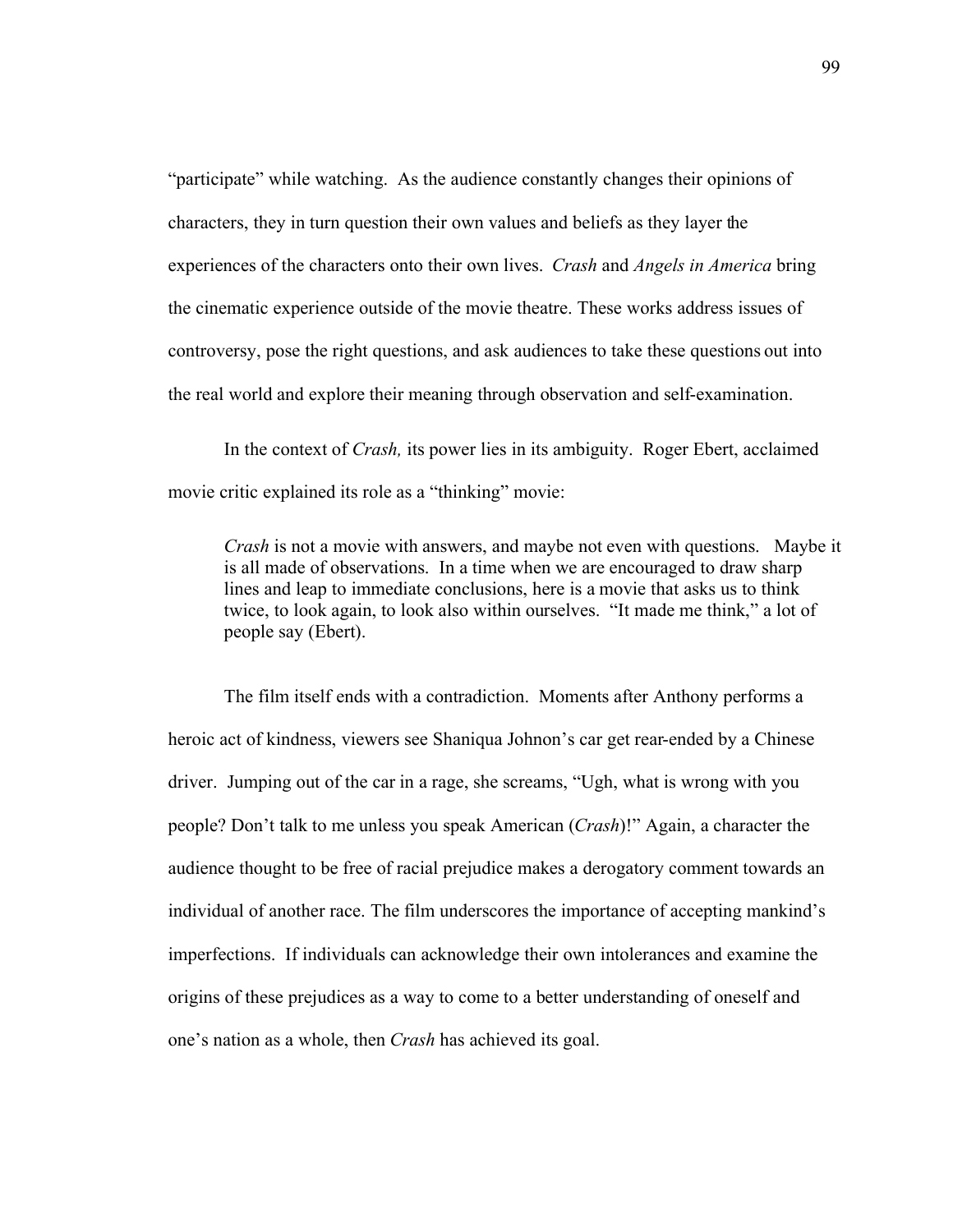Just as *Crash* emphasizes the importance of recognizing prejudice and expanding cultural understanding, *Angels in America*'s emphasis on the universality of the human condition remains pertinent in today's world. It is no longer a "gay" story but a national story, illuminating the struggles of realistic characters and individuals to substantiate the struggles of everyday American citizens in all facets of life. In the end, the struggles of blacks, of whites, of gays, of straights, of Mormons, of Jews, are the struggles of Americans.Yes, the characters present in *Angels* are types, but for a specific reason-to re-substantiate the eclecticism of American identities. In the words of Monica Pearl, author of "Epic Aids: *Angels in America* From Stage to Screen:"

The amalgam of these identities is what makes American identities….No sentimental romantic love, but an amalgamation of friends, with serious and enduring differences, all still arguing in the very last scene….Not a solution or a resolution, but 'More Life' (Pearl, 773).

Kushner extends this idea of American identity to the concept of the *human* identity, specifically in relation to the conflict in Iraq (Fisher, 14). He insists that American citizens must consider not the national toll but the *human* toll of the conflict, a process that begins by moving beyond conflict, acquiring a greater knowledge of the other culture, and placing an emphasis not on differences, but on humanism:

Kushner invites his audience to apply his "optimism of will" when encountering racial, ethnic, or gender differences evident in the contemporary world with compassion and a willingness to create an equitable community of nations (Fisher, 15).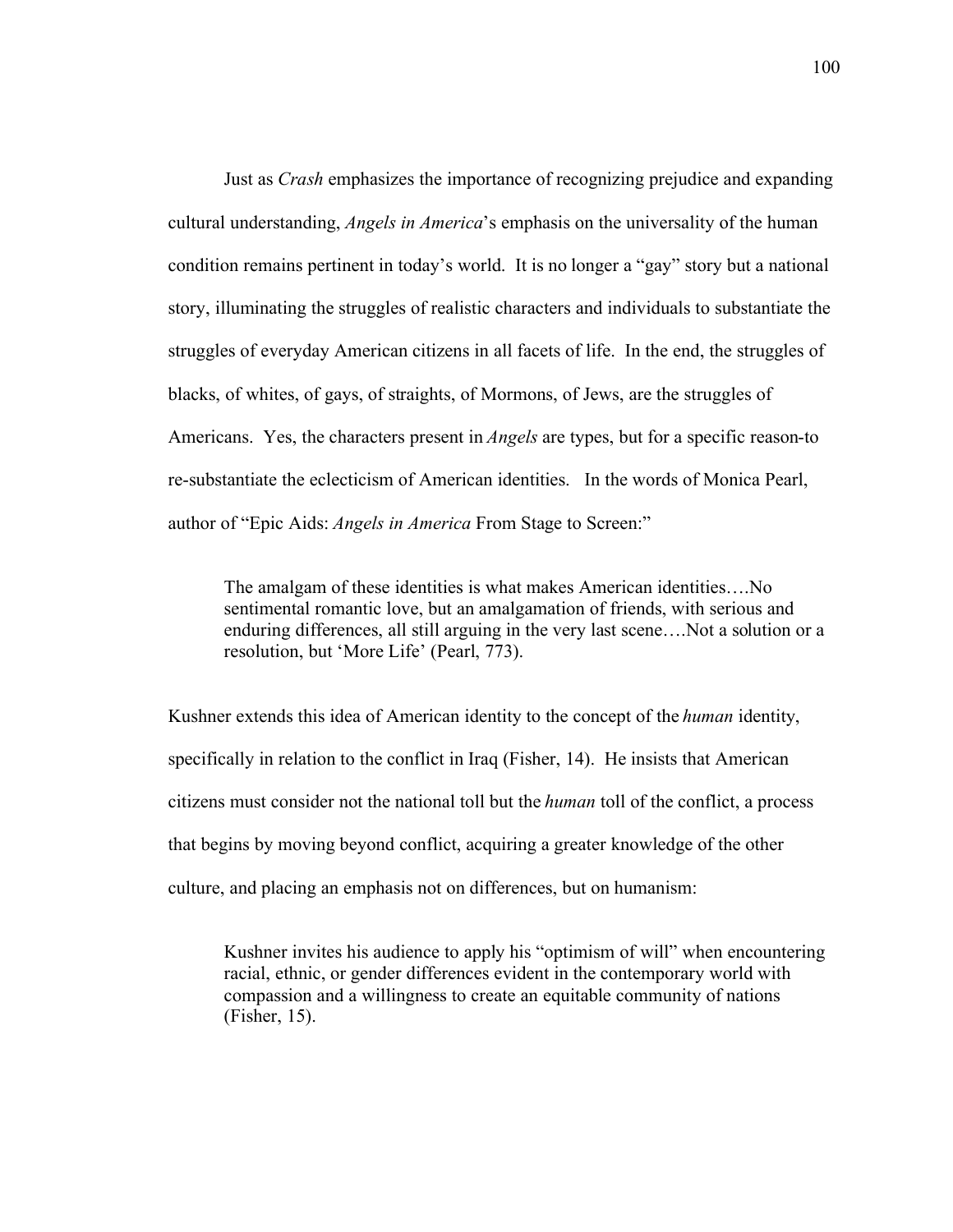The play's resurgence in popular culture illuminates society's search for any and all messages of this type in a post-9/11 world. As Americans grasp for ways to establish meaningful connections with one another, these films remind citizens that solutions do not precede unity. In fact, it is just the opposite. In unifying despite disparity, hardship, and difference and strife, a nation creates its own solution.

## **What Now? Future Research**

Although *Crash* and *Angels in America* contribute to a greater understanding of humanity, there are a number of questions that remain unanswered as the stream of credits begin. Some are content to leave these mysterious ambiguities untouched, while others re-watch clips and footage in search of an answer. However, the most pressing question that remains at the end of these films' conclusions is one with no intrinsic or definite answer-What now?

The opportunities for expansion in this area of research are limitless. Apart from analyzing a number of additional post-modern films, expanding cinematic analysis to other artistic mediums such as visual and performing arts would strengthen the understanding of the role of creative mediums in post-traumatic periods. In addition, the inevitable reoccurrence of national and international catastrophes will bring new perspectives on trauma culture and the role of trauma in restoring and reforming identity. One might further expand this analysis and consider the effect of traumatic events outside of the United States on a collective international identity.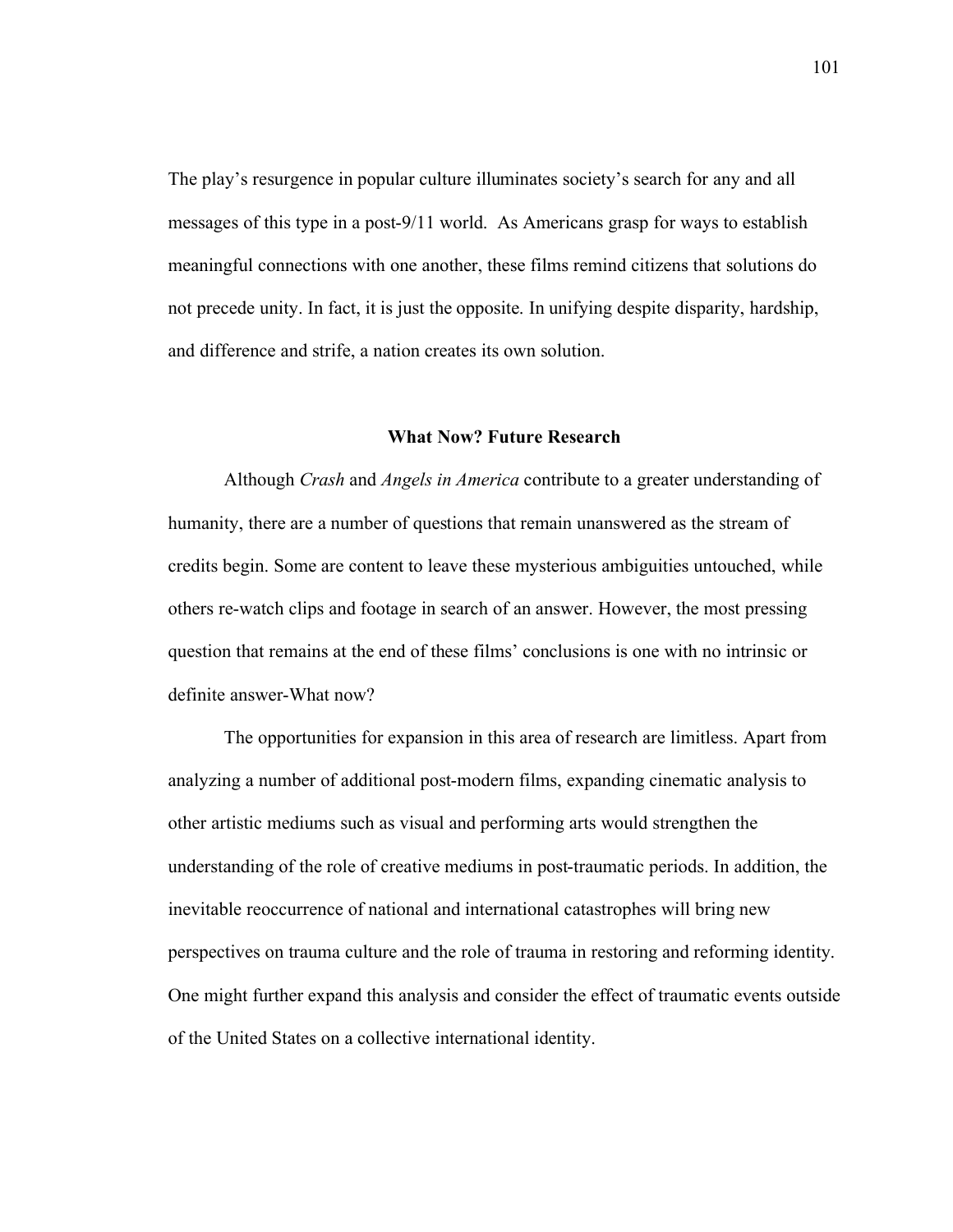# **CHAPTER TEN THE ESSENCE OF AMERICA: A CITIZEN OF CITIZENS**

America is not defined by its President, nor by its geography, but by its citizens. A country that holds no limits, home to a virus that does not respect boundaries, inspiring art that does not respect genres, all boiling down to represent an un-mappable country. Yet the expandable boundaries of America should serve not as a deterrent, but as an inspiration, a glimpse of our nation's endless possibilities.

Identity is not about defining an "us" and "them:" it is about defining oneself in relation to others as a means of uniting for the greater purposes of humanity. It is about reaching forward with vivacious determination into an unknown abyss, armed with nothing but confidence in the human condition and the belief in progress. It is a courageous thing to explore and integrate our own contradictions, but a valuable and necessary step. If the America's people can take hold of their cultural differences and use them as a means of reconstruction, reformation and faith in the expansive possibilities the nation, than The United States of America will always remain "the home of the brave- " and that is the heart and soul of the American identity.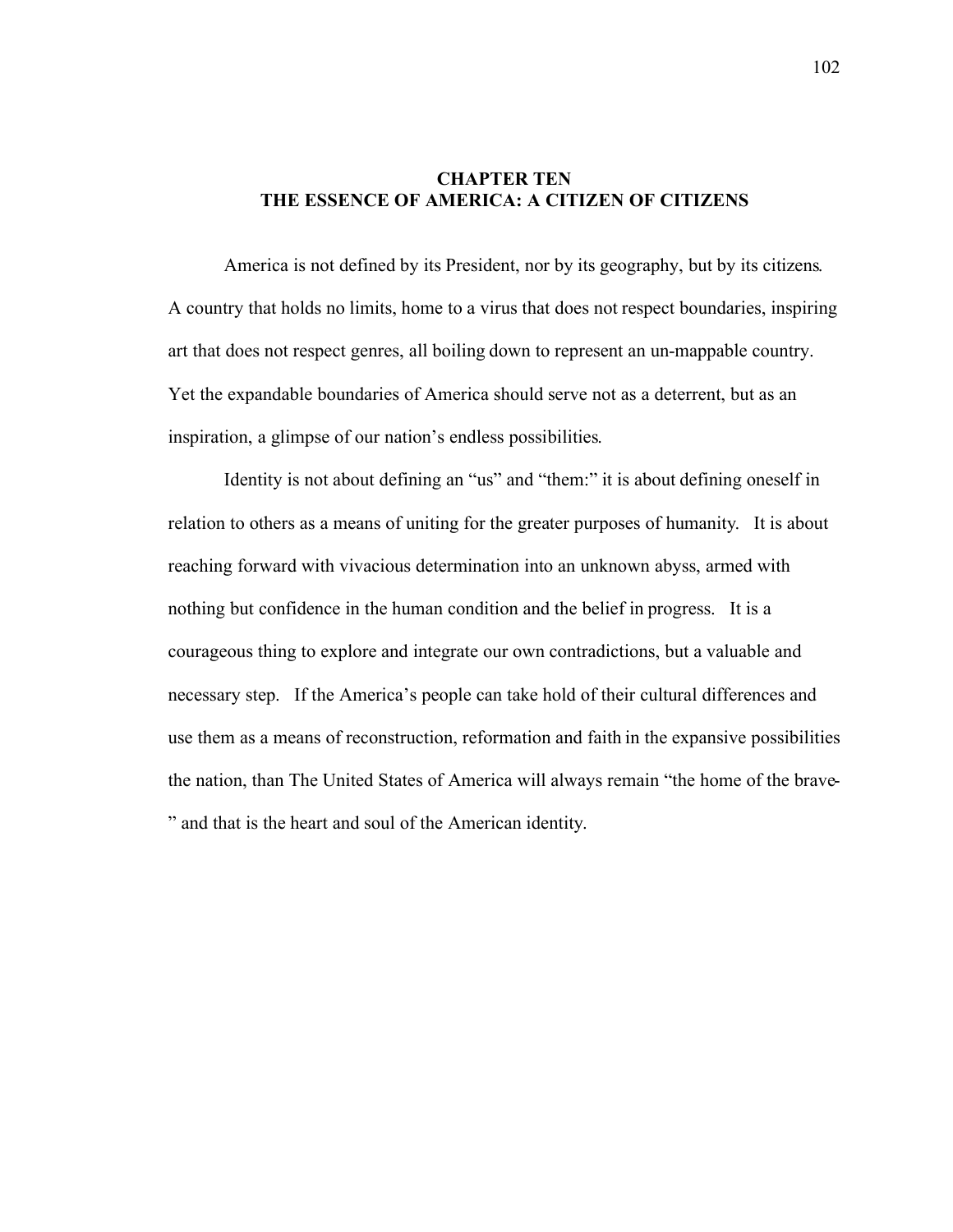## **WORKS CITED**

- Anker, Elizabeth. "Villains, Victims and Heroes: Melodrama, Media, and September 11." Journal of Communications 55 (2005) 22-36.
- "*Angels in America*-Synopsis." Home Box Office, Inc. 12 Mar 2010. <http://www.hbo.com/movies/angels-in-america/index.html#/movies/angels-in america/synopsis.html>.
- Applebaum, Stephen. "Movies: Paul Haggis, Crash." British Broadcasting Channel. 1 Dec 2008. Aug 10 2005.  $\langle \text{http://www.bbc.co.uk/films/2005/07/29/paul haggis crash} \rangle$ interview.shtml>.
- Bush, George W. "Statement by the President in his Address to the Nation." White House, Washington, D.C. 11 Sept 2001. <www.whitehousegov.com>. 26 Nov 2008. <http://www.whitehouse.gov/news/releases/2001/09/20010911-16.html>.
- Bross, Michael. McLuhan's Theory of Sensory Functions: A Critique and Analysis." Journal of Communication Inquiry 16 (1992) 91-106.
- Calabrese, Andrew and Silvio Lenart. "Cultural Diversity and the Perversion of Tolerance." Journal of Communication Inquiry 16 (1992) 33-44.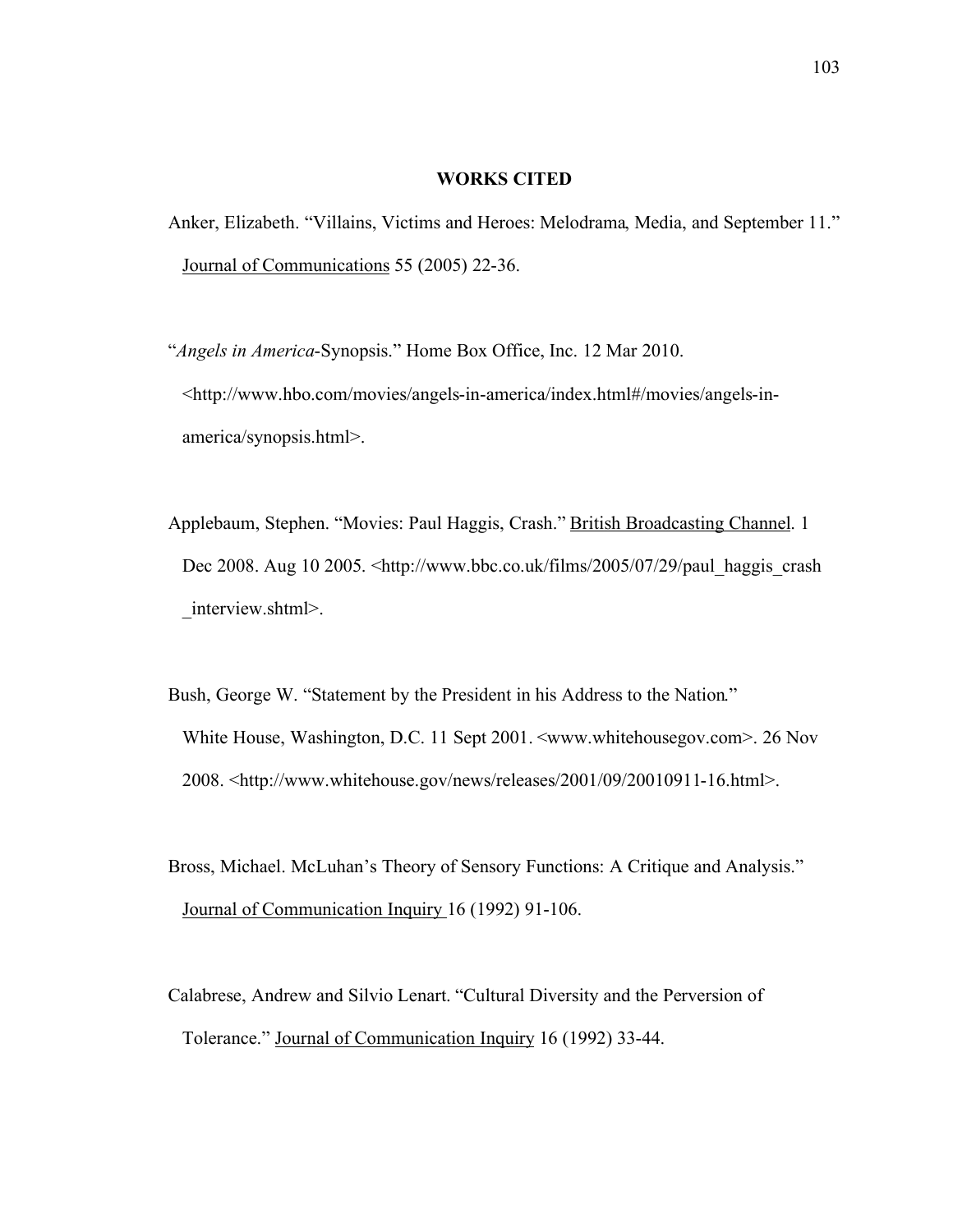Chidester, Phil, Campbell, Shannon, and Jaime Bell. "Black is Blak: *Bamboozled* and the Crisis of a Postmodern Racial Identity." The Howard Journal of Communications 17 (2006) 287-306.

"CRASH." 2005. Lions Gate Entertainment. 27 Nov 2008. <http://crashfilm.com>. "Crash." IMDb. 2007. 26 Nov 2008. <http://imdb.com/title/tt0375679/>.

Ebert, Rogert. "'Crash' Owes a Debt to Dickens." RodgerEbert.com. 19 Feb 2006. 28 Nov 2008. <http://rogerebert.suntimes.com/apps/pbcs.dll/article?AID=/2006021 9/COMMENTARY/60217001>.

Everett, Matt. "Killer Women Group-Fantasies and the 9/11 Controversy." The Journal of Psychohistory 32 (2004) 2-35.

Fisher, James. The Theater of Tony Kushner: Living Past Hope. New York. Routledge, 2001.

Fisher, James. Understanding Tony Kushner. Columbia. University of South Carolina Press, 2008.

Fisher, Walter R. "Narration as a Human Communication Paradigm: The Case of Public Moral Argument." Communication Monographs. 51 (1984) 374-396.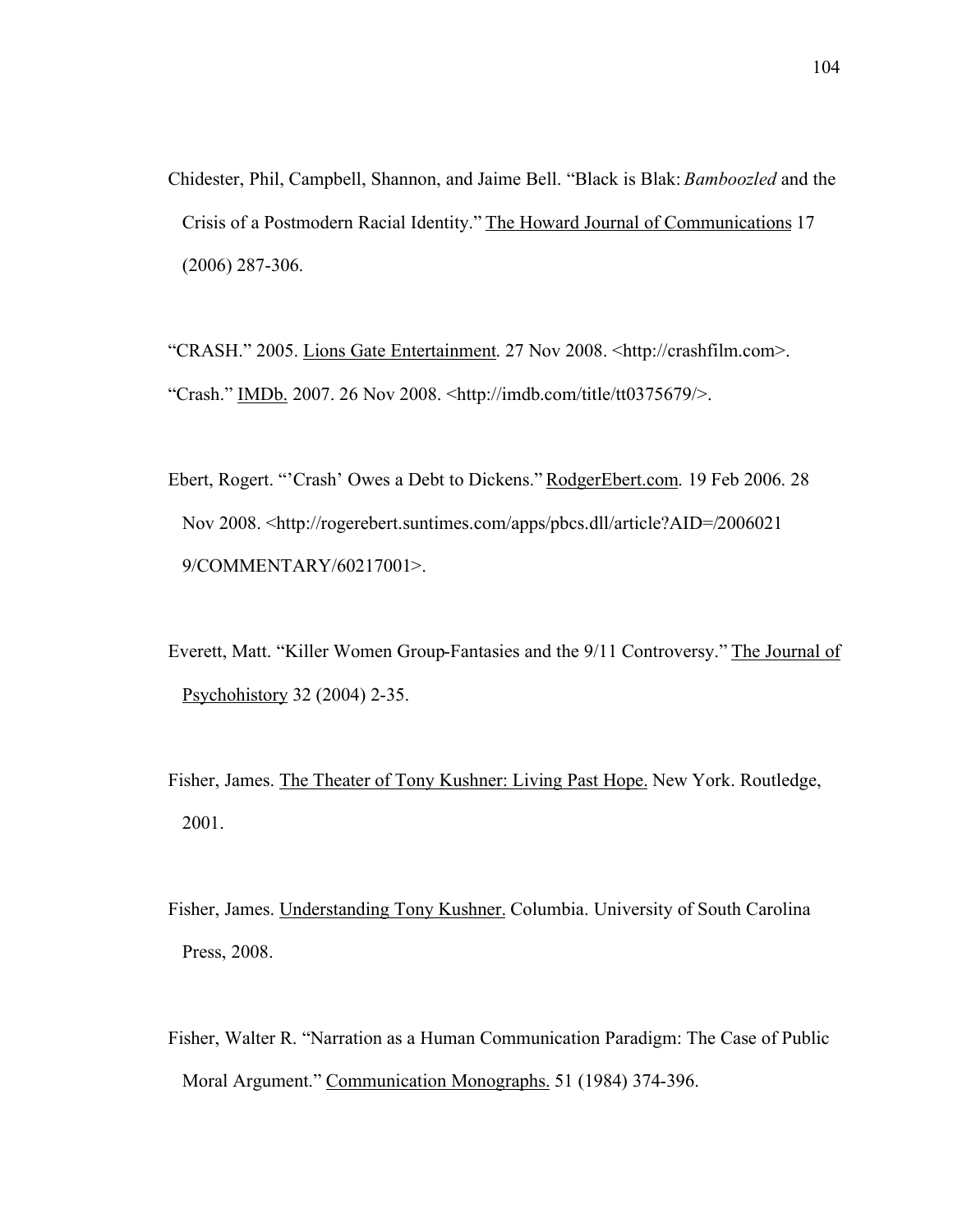- Fisher, Walter R. "The Narrative Paradigm: An Elaboration." Communication Monographs. 52 (1985) 347-367.
- Foner, Nancy. Wounded City: The Social Impact of 9/11. New York, The Russell Sage Foundation, 2005.

Franklin, Nancy. "America, Lost and Found." The New Yorker. (2003) 126-129.

- Friedlander, Judith. "Introduction: Everyday Life." Social Research. (1999). 18 Apr 2010.  $\frac{\text{th}}{\text{10}}$  //findarticles.com/p/articles/mi\_m2267/is\_1\_66/ai\_54668862/>.
- Fruh, Werner and Werner Wirth. "Looking into the Black Box: Intolerance of Ambiguity and the Dynamic-transactional Processes in the Development of Issue-related Images." European Journal Of Communication 7 (1992) 541-569.
- Garner, Stanton B. "*Angels in America:* The Millennium and Postmodern Memory." Approaching the Millennium: Essays on *Angels in America.* Ann Arbor. The University of Michigan Press, 1997.
- Geis, Deborah and Kruger, Steven F. Approaching the Millennium: Essays on *Angels in America.* Ann Arbor. The University of Michigan Press, 1997.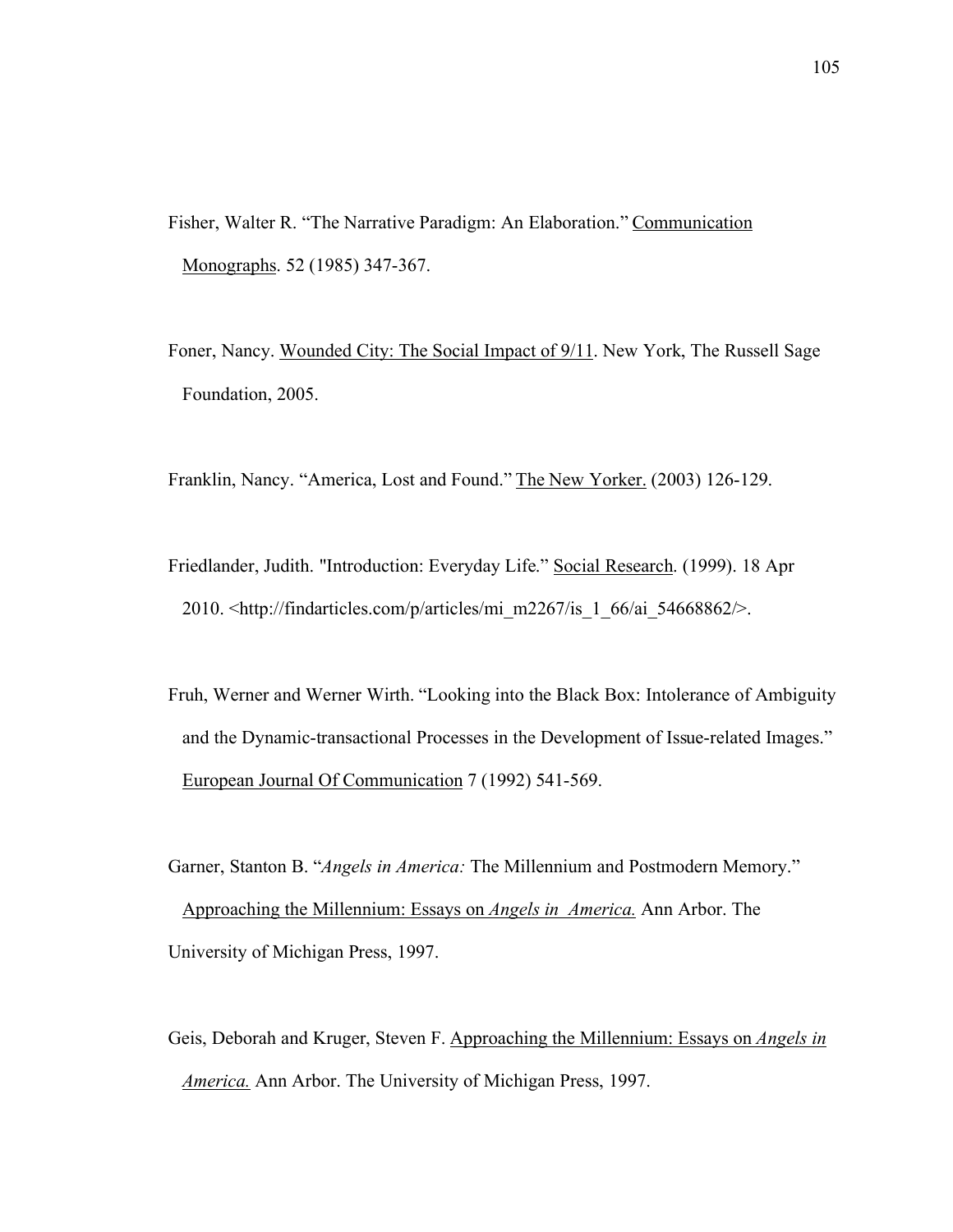Geis, Deborah. "'The Delicate Ecology of Your Delusions': Insanity, Theatricality, and the Thresholds of Revelation in Kushner's *Angels in America."* Approaching the Millennium: Essays on *Angels in America.* Ann Arbor. The University of Michigan Press, 1997.

Gener, Randy. "Angels Take Flight as a Film." American Theatre. (2003) 30-43.

Giles, Patrick. Interview. 33 (2004) 172.

- Goldstein, Richard. "Angels in a Changed America." The Village Voice. 48 (2003) 32- 34.
- Harries, Martin. "Flying the Angel of History." Approaching the Millennium: Essays on *Angels in America.* Ann Arbor. The University of Michigan Press, 1997.
- Holtzman, Linda. Media Messages: What Film, Television, and Popular Music Teach Us About Race, Class, Gender, and Sexual Orientation. New York. M.E. Sharpe. 2000.
- Jensen, Jeff. "Coming to America." Entertainment Weekly. 5 Dec 2003. 8 Feb 2010. <http://www.ew.com/ew/article/0,,552631,00.html>.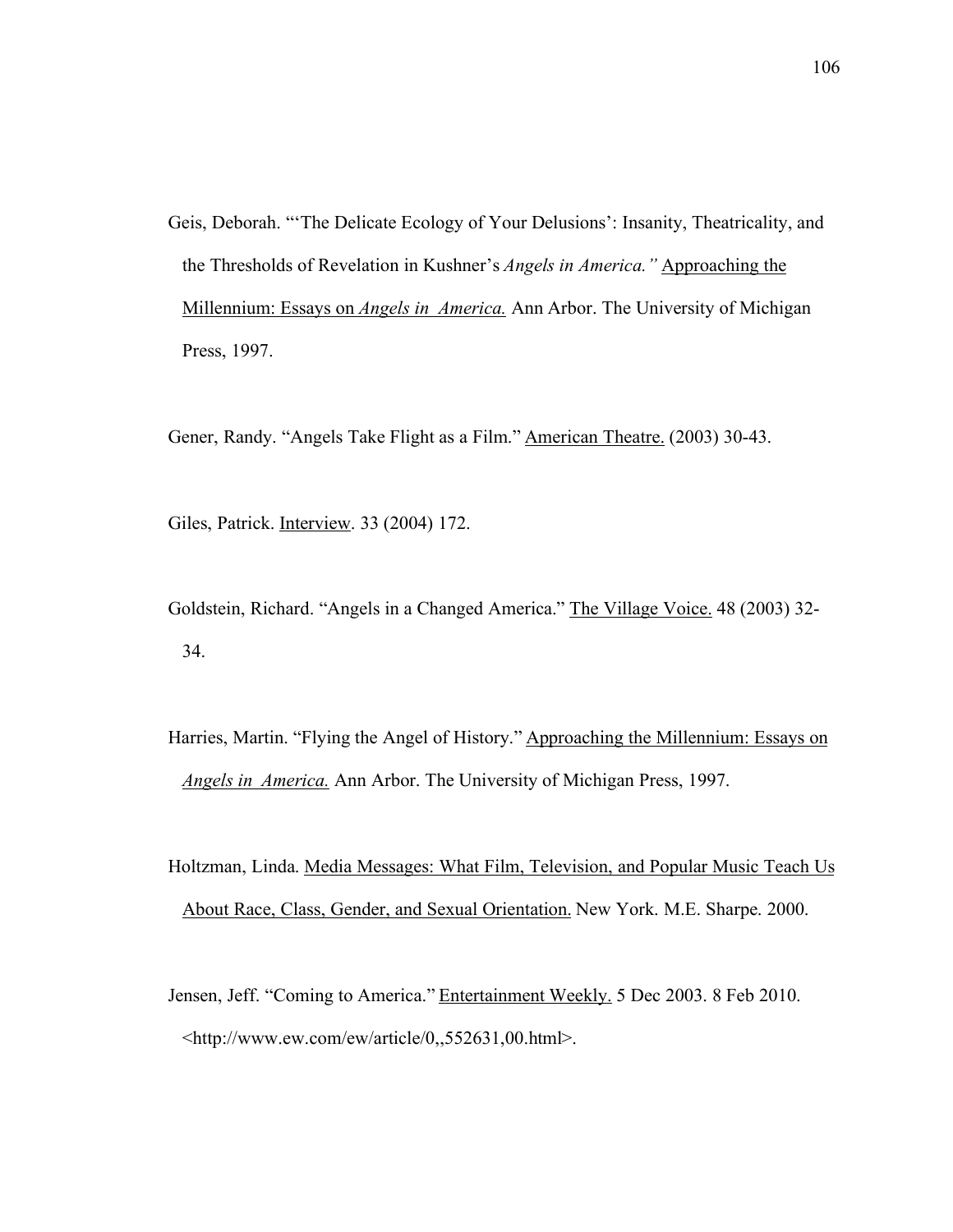- Kaplan, Ann E. Trauma Culture: The Politics of Terror and Loss in Media and Literature. New Brunswick. Rutgers University Press, 2005.
- Kaplan, Ann E. and Ban Wang. Trauma and Cinema: Cross Cultural Explorations. Hong Kong. Hong Kong University Press, 2004.
- Kushner, Tony. Thinking About the Longstanding Problems of Virtue and Happiness. New York. Theatre Communications Group, Inc., 1995.
- Kruger, Steven F. "Identity and Conversation in *Angels in America.*" Approaching the Millennium: Essays on *Angels in America.* Ann Arbor. The University of Michigan Press, 1997.
- Loder, Kurt. "Can James Bond be Saved by 'Crash' Creator?" MTV Networks. 07 Mar 2006. 26 Nov 2008. <http://www.mtv.com/movies/news/articles/1525537/story.jhtml>. London, Todd. "Epic-Cure: History that Heals." American Theatre. 11 (1994), 43-47.
- McCarthy, Cameron. "Living with Anxiety: Race and the Renarration of White Identity in Contemporary Popular Culture and Public Life." Journal of Communication Inquiry. 22 (1998) 354-364.

Meek, Allen. Trauma and Media: Theories, Histories, and Images. New York. Rutledge,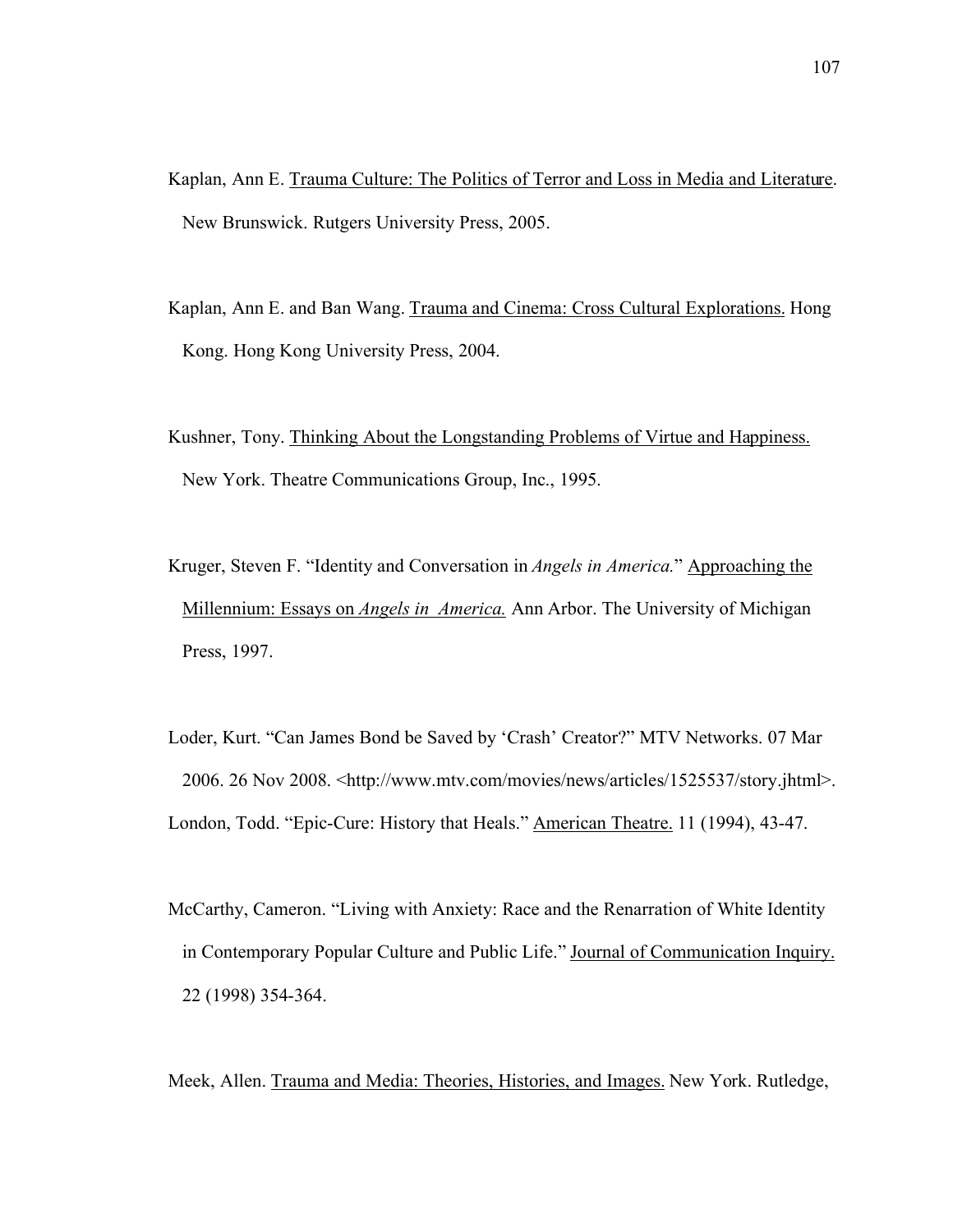- Mendelsohn, Daniel. "Winged Messages." The New York Review of Books. 51 (2004) 42-66.
- Minton, Gretchen E., and Schultz, Ray. "*Angels in America:* Adapting to a New Medium in a New Millennium." American Drama. 15 (2006) 17-42.
- Minwalla, Framji. "When Girls Collide: Considering Race in *Angels in America.*" Approaching the Millennium: Essays on *Angels in America.* Ann Arbor. The University of Michigan Press, 1997.
- Owen, Susan. "Memory, War and American Identity: *Saving Private Ryan* as Cinematic Jeremiad." Critical Studies in Media Communication 19 (2002) 249-282.
- "Paul Haggis-Biography." IMDb. 2007. 26 Nov 2008. <http://imdb.com/name/ nm0353673/bio>.
- Pearl, Monica B. "Epic AIDS: *Angels in America* From Stage to Screen. Textual Practice. 21 (2007) 761-779.
- Peck, Dale. "The Lector Effect: HBO's new *Angels in America* Gets Kushner Wrong." 12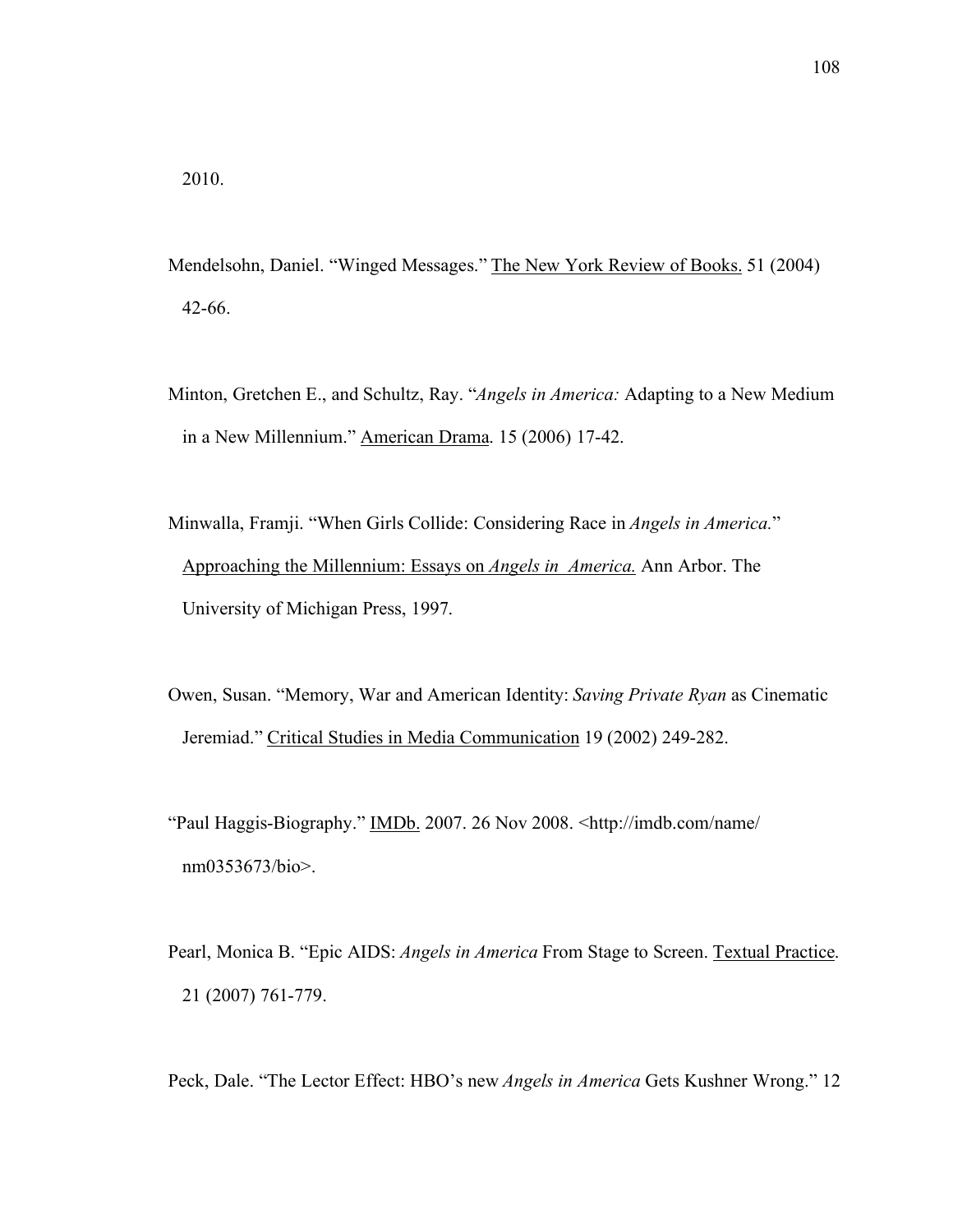Dec 2003. 8 Feb 2010. <http://slate.msn.com/id/2092434/>.

Rowe, Craig. "Approaching the Millennium: Essays on *Angels in America*." Comparative Drama. 33 (1999) 428-430.

Schloesser, Stephen. Lectures, Transatlantic Modernities I. Fall 2007.

Schloesser, Stephen. Lectures, Transatlantic Modernities II. Spring 2008.

- Schloesser, Stephen. Lectures, Celluloid Salvation: Redemption in the 21<sup>st</sup> Century. Fall 2009.
- Savran, David. "Ambivalence, Utopia, and a Queer Sort of Materialism: How *Angels in America* Reconstructs the Nation." Approaching the Millennium: Essays on *Angels in America.* Ann Arbor. The University of Michigan Press, 1997.
- Savran, David. "Tony Kushner Considers the Longstanding Problems of Virtue and Happiness." American Theatre. 11 (2004) 20-32.
- Shugart, Helene A. "Crossing Over: Hybridity and Hegemony in the Popular Media." Communication & Critical/Cultural Studies 4 (2007) 115-141.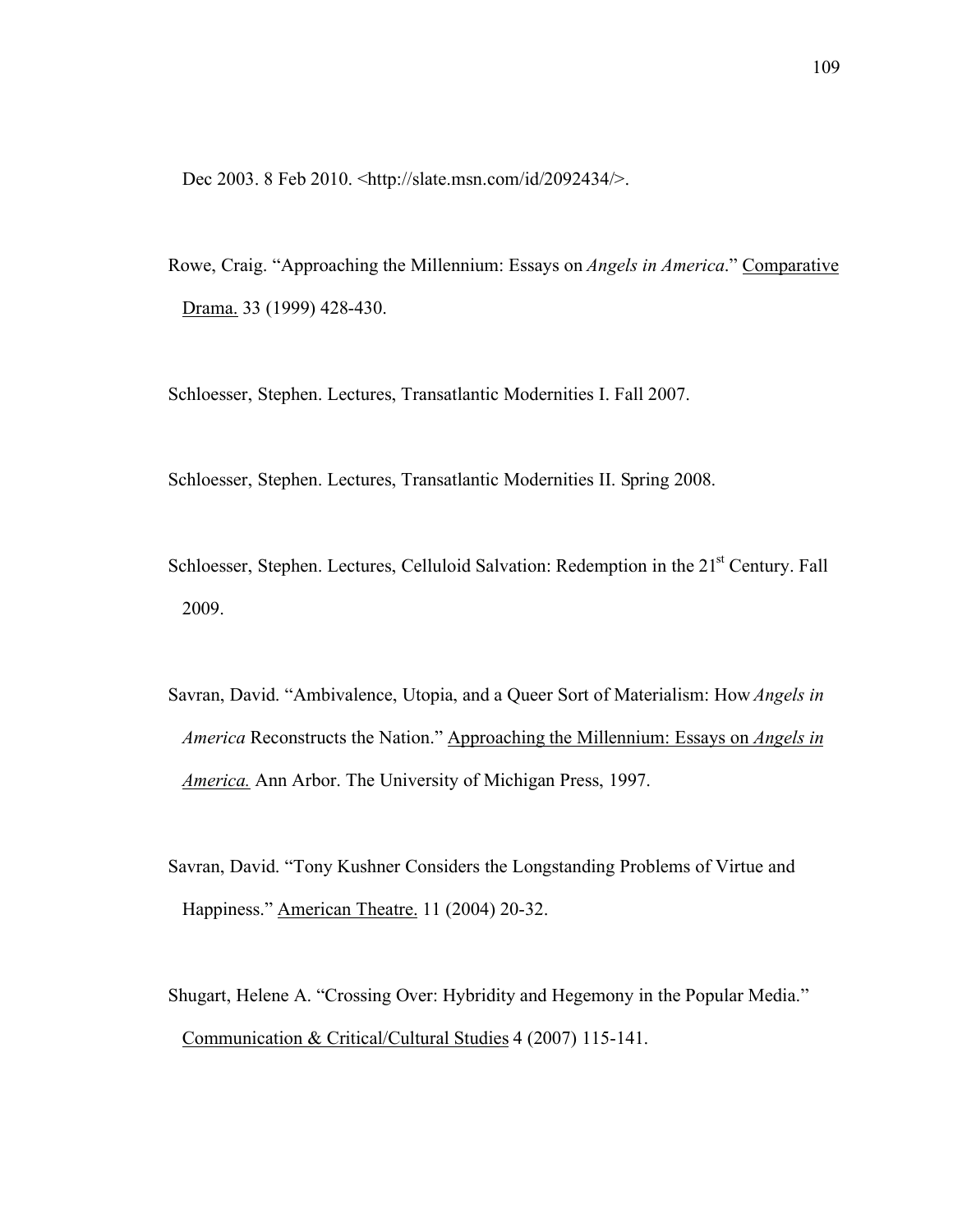- Simons, Herbert W. "From Post-9/11 Melodrama to Quagmire in Iraq: A Rhetorical History." Rhetoric and Public Affairs 10 (2007) 183-194.
- Smith, Matthew Wilson. "*Angels in America*: A Progressive Apocalypse." Theater 29 3 (1999) 153-65.
- Stein, Ruthe. "'Crash' Came to Paul Haggis in a Dream." SFGate.com. 02 May 2005. San Francisco Chronicle. 26 Nov 2008. <http://www.sfgate.com/cgi bin/article.cgi?f=/c/a/2005/05/02/DDG3FCHSJ51.DTL&hw=%27Crash%27+ Came+to+Haggis+in+Dream&sn=001&sc=1000>.
- Taft-Kaufman, Jill. "A TPQ Interview: Tony Kushner on Theatre, Politics, and Culture." Text and Performance Quarterly. 24 (2004) 38-54.
- Tecson, Brandee J. "Ludacris' 'Crash' Inspired by Director's Carjacking, 9/11." MTV Networks. 06 May 2005. 26 Nov. 2008.<http://www.mtv.com/movies/news/articles/ 1501441/20050506/story.jhtml>.
- Tzanelli, Rodanthi. "Europe Within and Without: Narratives of American Cultural Belonging in and through *My Big Fat Greek Wedding.*" Comparative American Studies 2 (2004) 39-59.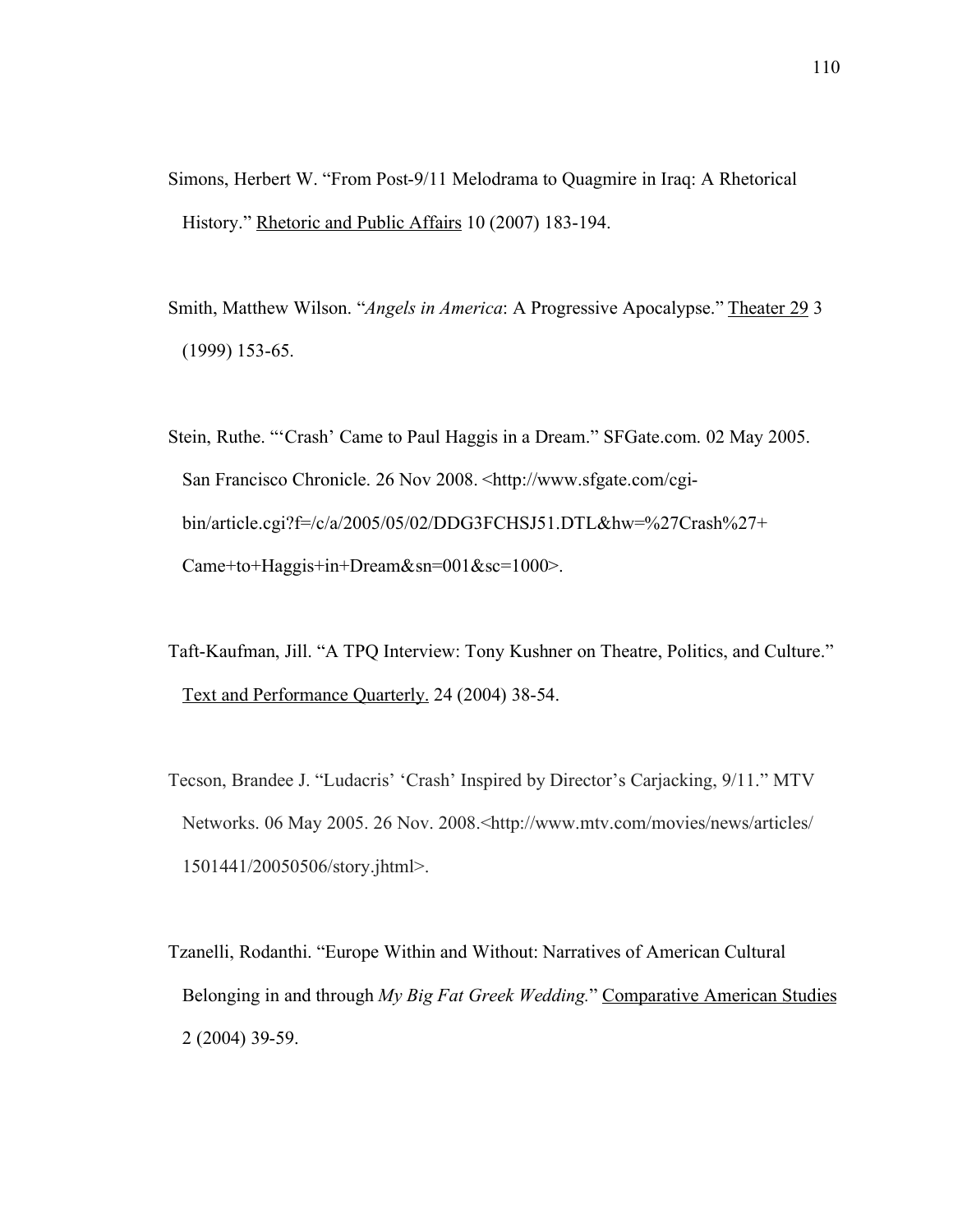Ursic, Greg. "Crashing with Paul Haggis-An Interview with Hollywood's new go-to drama guy." EFilmCritic.com. 11 May 2005. HBS Entertainment, Inc. 26 Nov 2008. <http://efilmcritic.com/feature.php?feature=1470>.

Vorlicky, Robert. Tony Kushner in Conversation. Ann Arbor. University of Michigan Press, 1998.